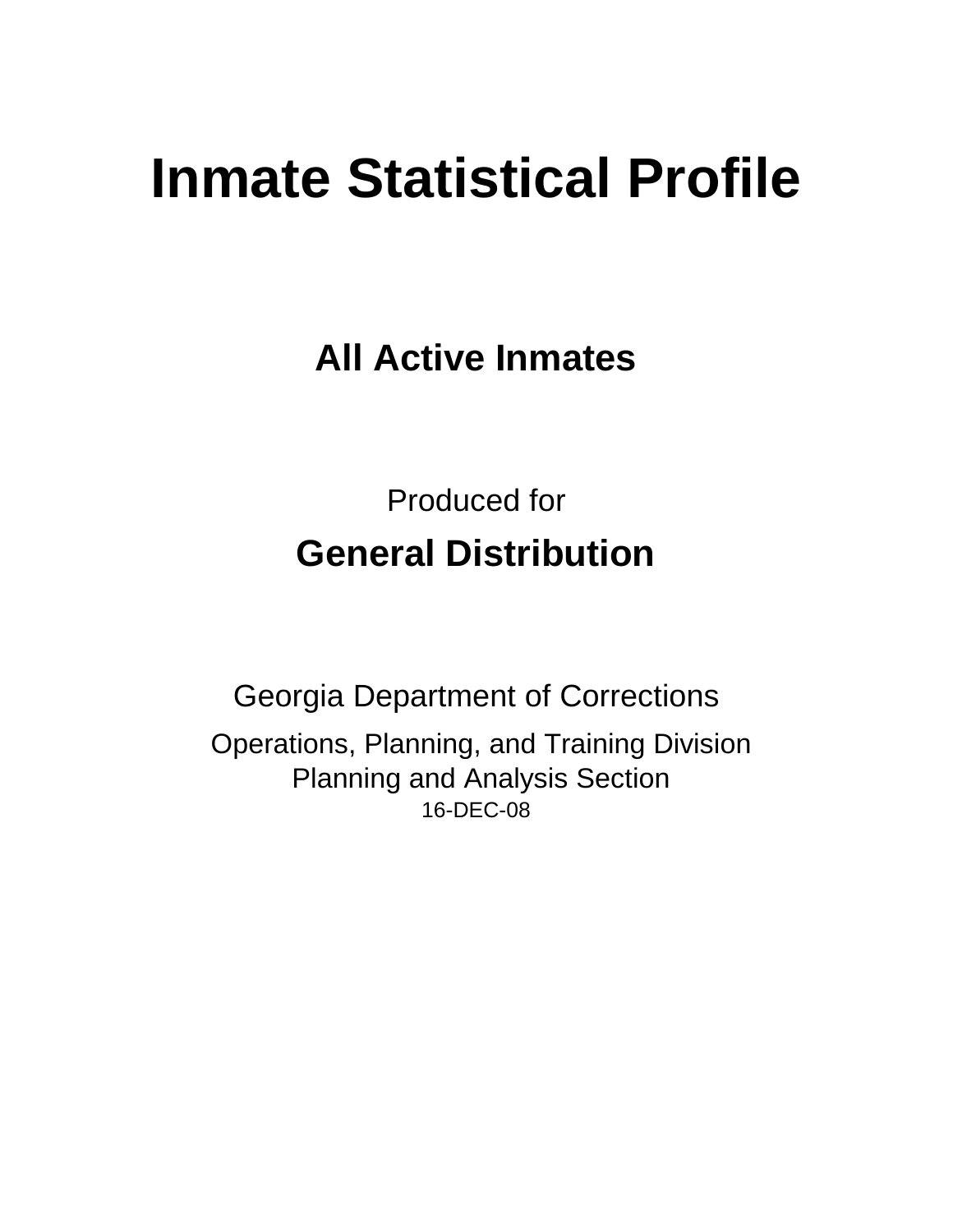**Contents** 

**All Active Inmates**

Produced for **General Distribution**

# Table of Contents

| <b>Demographic information</b>                                       |  |
|----------------------------------------------------------------------|--|
| 5 Current age, broken out in ten year age groups                     |  |
| 6 Race group                                                         |  |
| 7 Hispanic Origin                                                    |  |
| 8 Marital status, self-reported at entry to prison                   |  |
| 9 Number of children, self-reported at entry to prison               |  |
| 10 Religious affiliation, self-reported at entry to prison           |  |
| 11 Home county - self-reported at entry to prison                    |  |
| 16 Environment to age 16, self-reported at entry to prison           |  |
| 17 Guardian status to age 16, self-reported at entry to prison       |  |
| 18 Employment status before prison, self-reported at entry to prison |  |
| 19 Age at admission                                                  |  |
| 21 Age at release                                                    |  |
| 22 Height, measured at entry to prison                               |  |
| 24 Weight, measured at entry to prison                               |  |
| 26 Military service                                                  |  |
| <b>Correctional information</b>                                      |  |
| 27 Type of admission to prison                                       |  |
| 28 Current / last security status                                    |  |
| 29 Current / last institution type                                   |  |
| 30 Institution type - transitional centers                           |  |
| 31 Institution type - mental hospitals                               |  |
| 32 Institution type - county prisons                                 |  |
| 33 Institution type - state prisons                                  |  |
| 35 Institution type - private prisons                                |  |
| 36 Institution type - prison annexes                                 |  |
| 37 Institution type - pre-release centers                            |  |
| 38 Institution type - inmate boot camp                               |  |
| 39 Number of disciplinary reports                                    |  |
| 40 Number of transfers                                               |  |
| 41 Number of escapes                                                 |  |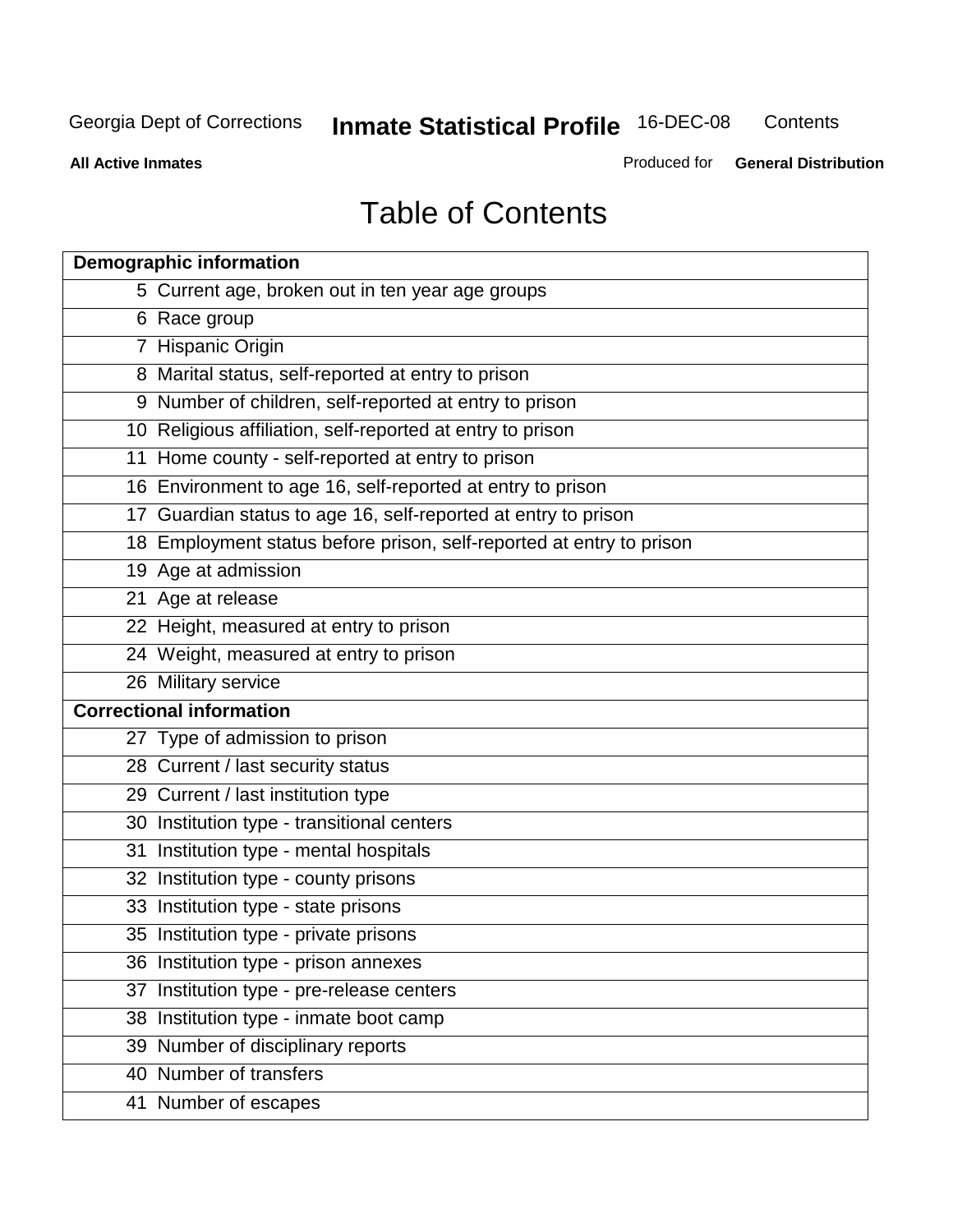**Contents** 

**All Active Inmates**

Produced for **General Distribution**

# Table of Contents

| <b>Correctional information</b>                                  |
|------------------------------------------------------------------|
| 42 Probable future release type of still active inmates          |
| 43 Actual release type                                           |
| 44 Time served in current (or last) institution                  |
| Educational, psychological and physical information              |
| 45 Highest grade level attained                                  |
| 46 Culture fair IQ scores                                        |
| 47 Wide Range Achievement Test (WRAT) reading score              |
| 48 Wide Range Achievement Test (WRAT) math score                 |
| 49 Wide Range Achievement Test (WRAT) spelling score             |
| 50 Scope of substance abuse - summary                            |
| 51 Scope of substance abuse - detail                             |
| 52 Current / last mental health treatment level                  |
| 53 PULHESDWIT medical scale - 'P' overall condition ('P'hysical) |
| 54 PULHESDWIT medical scale - 'U' upper body                     |
| 55 PULHESDWIT medical scale - 'L' lower body                     |
| 56 PULHESDWIT medical scale - 'H' hearing                        |
| 57 PULHESDWIT medical scale - 'E' vision                         |
| 58 PULHESDWIT medical scale -'S' psychiatric                     |
| 59 PULHESDWIT medical scale - 'D' dental                         |
| 60 PULHESDWIT medical scale - 'W' work ability                   |
| 61 PULHESDWIT medical scale - 'I' impairment                     |
| 62 PULHESDWIT medical scale - 'T' transportability               |
| 63 Criminality in family, self-reported                          |
| 64 Alcoholism in family, self-reported                           |
| 65 Drug abuse in family, self-reported                           |
| 66 Subjected to frequent beatings, self-reported                 |
| 67 Father absent during inmate's childhood                       |
| 68 Mother absent during inmate's childhood                       |
| <b>Crimes and criminal history information</b>                   |
| 69 Number of prior Georgia incarcerations                        |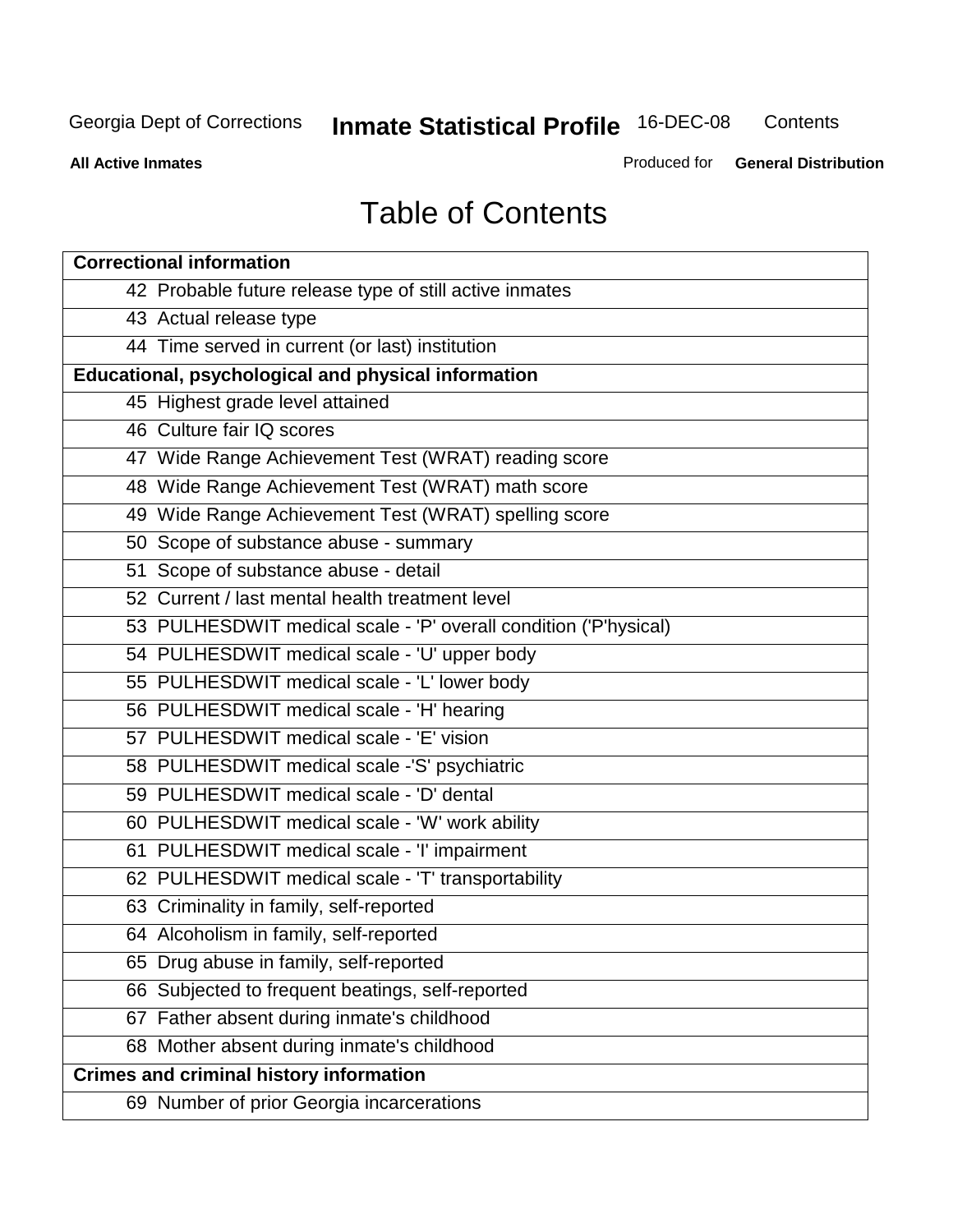**Contents** 

**All Active Inmates**

Produced for **General Distribution**

# Table of Contents

| <b>Crimes and criminal history information</b>                 |
|----------------------------------------------------------------|
| 70 Prison sentence in years                                    |
| 71 Primary offense, broken out into felonies vs misdemeanors   |
| 72 Primary offense, broken out into six broad crime categories |
| 73 Primary offense, detailed offense code                      |
| 81 County of conviction of primary offense                     |
| 86 Circuit of conviction of primary offense                    |
| 88 Years served (jail + prison) in this incarceration          |
| <b>Medical information</b>                                     |
| 89 Results of most recent HIV test                             |
| 90 Results of most recent tuberculosis test                    |
| 91 Results of most recent syphilis test                        |
| 92 Results of most recent Hepatitis-C test                     |
| 93 Results of most recent pregnancy test                       |
| 94 Results of most recent diabetes test                        |
| 95 Results of most recent hypertension test                    |
| 96 Results of most recent asthma test                          |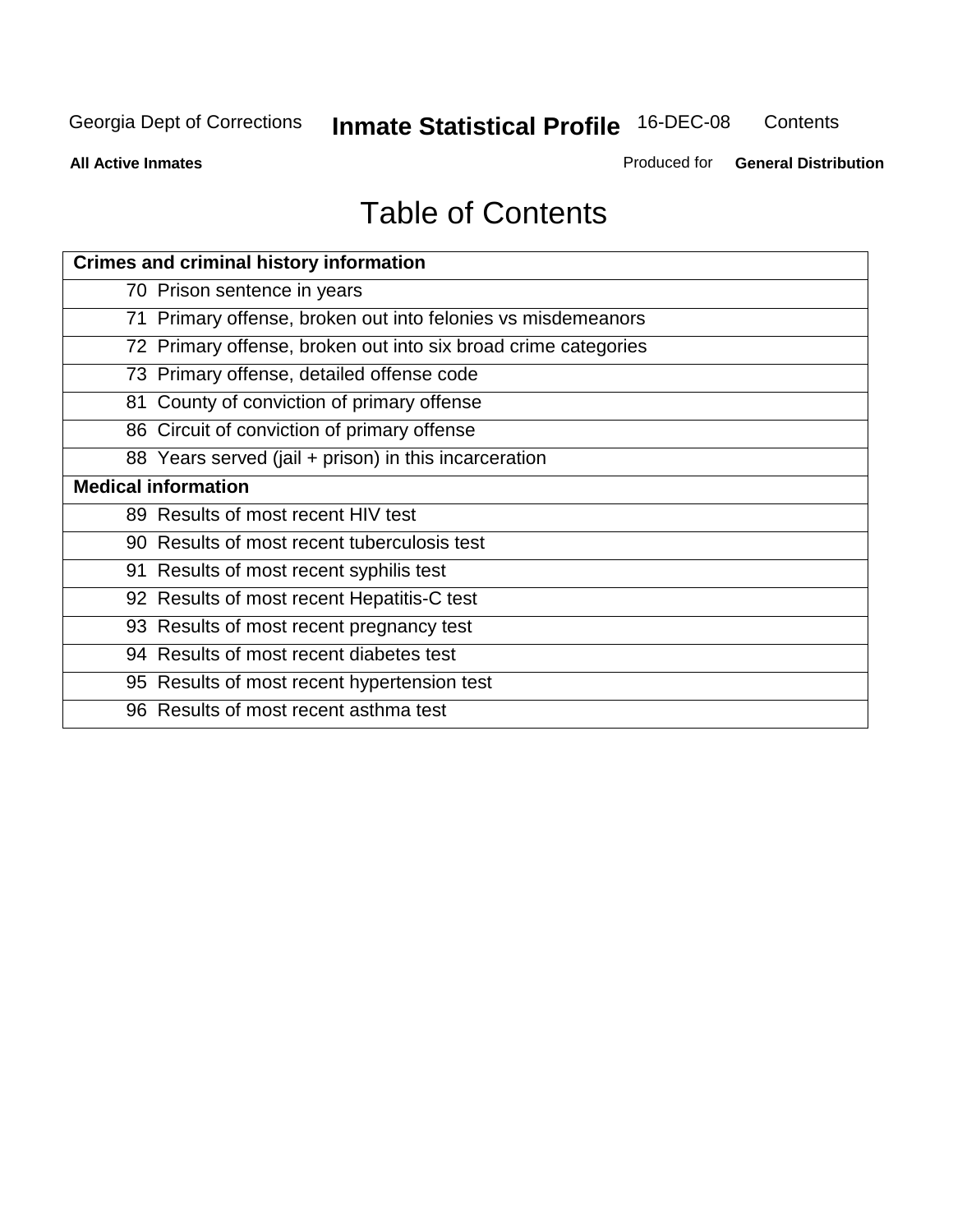#### **All Active Inmates**

#### Produced for **General Distribution**

#### Current age, broken out in ten-year age groups

|                          |              | <b>Male</b> |        |              | <b>Female</b> |       |              | <b>Total</b>  |
|--------------------------|--------------|-------------|--------|--------------|---------------|-------|--------------|---------------|
| <b>Current Age</b>       | <b>Count</b> | Col %       | Row %  | <b>Count</b> | Col %         | Row % | <b>Total</b> | Col %         |
| <b>Teens (1-19)</b>      | 990          | $2.01\%$    | 96.40% | 37           | 1.02%         | 3.60% | 1,027        | 1.95%         |
| <b>Twenties (20-29)</b>  | 15,450       | 31.43%      | 93.88% | 1,008        | 27.80%        | 6.12% | 16,458       | 31.18%        |
| <b>Thirties (30-39)</b>  | 14,435       | $29.36\%$   | 92.22% | 1,218        | 33.59%        | 7.78% |              | 15,653 29.65% |
| <b>Forties (40-49)</b>   | 11,700       | 23.80%      | 92.15% | 997          | 27.50%        | 7.85% | 12,697       | 24.05%        |
| <b>Fifties (50-59)</b>   | 5,160        | $10.50\%$   | 94.30% | 312          | 8.60%         | 5.70% | 5,472        | 10.37%        |
| <b>Sixties (60-69)</b>   | 1,216        | 2.47%       | 96.58% | 43           | 1.19%         | 3.42% | 1,259        | 2.39%         |
| Seventy + (70 and above) | 208          | 0.42%       | 94.98% | 11           | 0.30%         | 5.02% | 219          | 0.41%         |
| <b>Total Reported</b>    | 49,159       | 100%        | 93.13% | 3,626        | 100%          | 6.87% | 52,785       | 100%          |

| <b>Not Reported</b>     |        |       |        |
|-------------------------|--------|-------|--------|
| <b>Total</b><br>l Grand | 49,159 | 3,626 | 52,785 |

| <b>Mean</b><br>(average) | 36.32    | 36.55 | 36.34 |
|--------------------------|----------|-------|-------|
| Median (middle)          | つに<br>vu | 36    | 35    |
| Mode<br>(most frequent)  | 28       | 30    | 28    |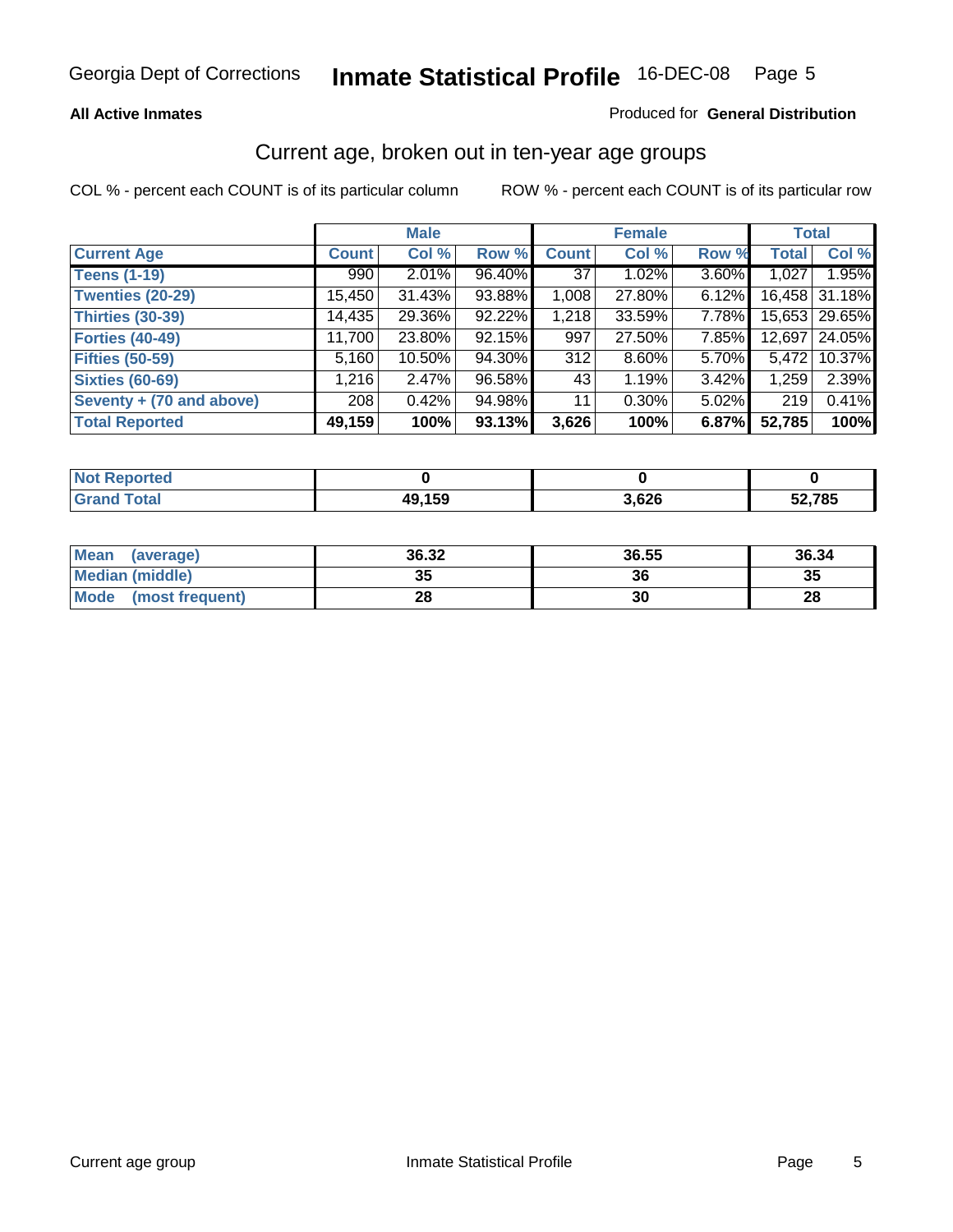**All Active Inmates**

#### Produced for **General Distribution**

### Race group

|                       |              | <b>Male</b> |                    |       | <b>Female</b> |           |        | <b>Total</b> |
|-----------------------|--------------|-------------|--------------------|-------|---------------|-----------|--------|--------------|
| <b>Race Group</b>     | <b>Count</b> | Col %       | <b>Row % Count</b> |       | Col %         | Row %     | Total  | Col %        |
| <b>White</b>          | 17,812       | 36.41%      | $90.16\%$          | 1,945 | 53.76%        | 9.84%     | 19,757 | 37.61%       |
| <b>Black</b>          | 30,982       | 63.33%      | 94.90%             | .664  | 45.99%        | $5.10\%$  | 32,646 | 62.14%       |
| <b>Indian</b><br>3    | 67           | $.14\%$     | 97.10%             | 2     | .06%          | $2.90\%$  | 69     | .13%         |
| <b>Asian</b>          | 59           | $.12\%$     | 89.39%             |       | .19%          | $10.61\%$ | 66     | .13%         |
| <b>Total Reported</b> | 48,920       | 100%        | 93.11%             | 3,618 | 100%          | 6.89%     | 52,538 | 100%         |

| 239              |       | 247  |
|------------------|-------|------|
| <b>AEO</b><br>лι | 3,626 | ,785 |

|  | $Mc$ | Black | White<br>$ -$ | 21904<br>DIACK |
|--|------|-------|---------------|----------------|
|--|------|-------|---------------|----------------|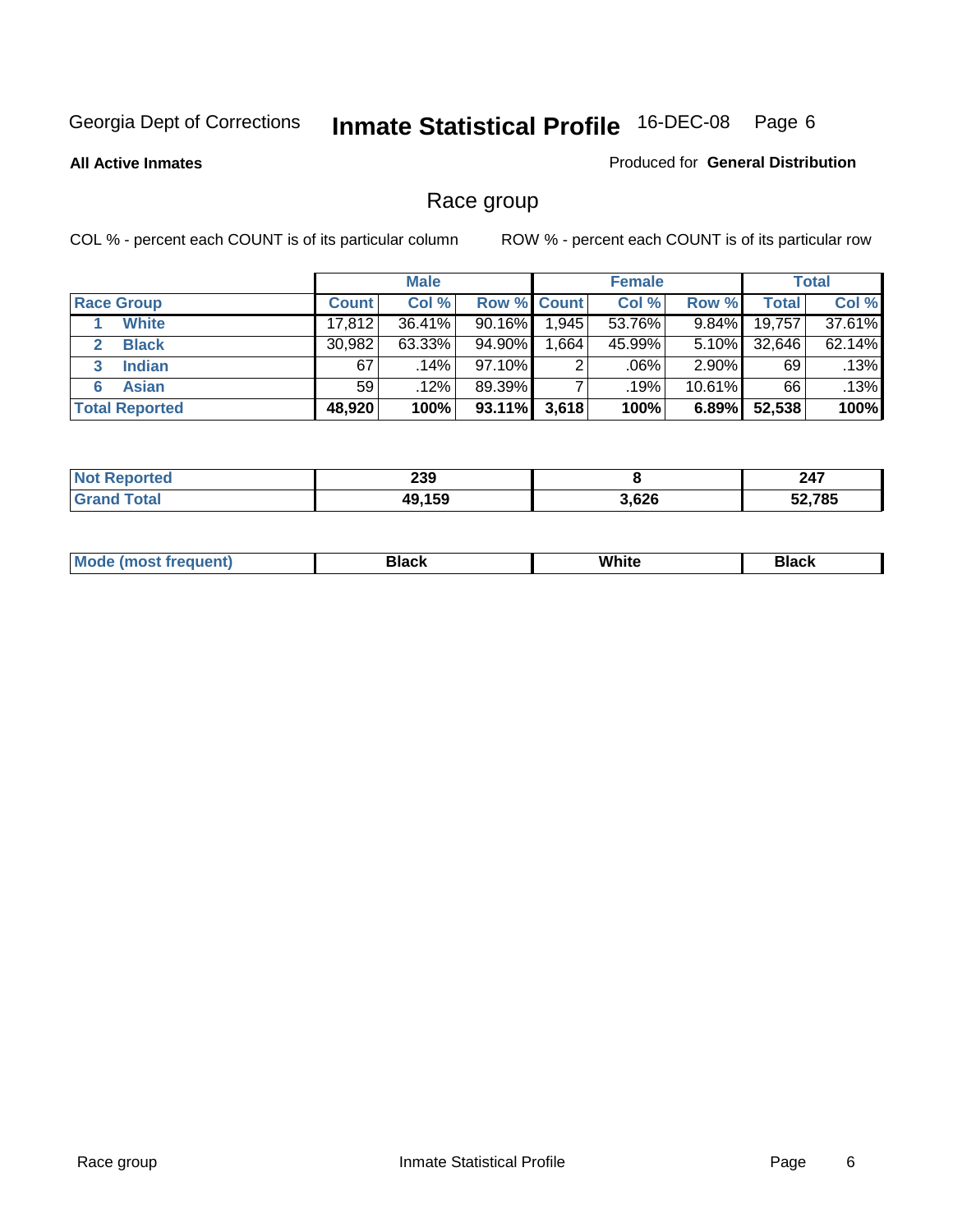**All Active Inmates**

Produced for **General Distribution**

#### Hispanic Origin

COL % - percent each COUNT is of its particular column ROW % - percent each COUNT is of its particular row

|                        |              | <b>Male</b> |                    |     | <b>Female</b> |          |              | <b>Total</b> |
|------------------------|--------------|-------------|--------------------|-----|---------------|----------|--------------|--------------|
| <b>Hispanic Origin</b> | <b>Count</b> | Col %       | <b>Row % Count</b> |     | Col %         | Row %    | Total        | Col %        |
| <b>Non Hispanic</b>    | 46,702       | $95.00\%$   | $93.01\%$ 3.510    |     | $96.80\%$     | $6.99\%$ | 50,212       | 95.13%       |
| <b>Hispanic</b>        | 2,457        | $5.00\%$    | 95.49%             | 116 | 3.20%         | $4.51\%$ | 2,573        | 4.87%        |
| <b>Total Reported</b>  | 49,159       | 100%        | $93.13\%$ 3,626    |     | 100%          |          | 6.87% 52,785 | 100%         |

**An inmate is counted as Hispanic if** 

**(a) he self-reported as Hispanic during the diagnostic process, or** 

**(b) his primary language is Spanish, or** 

**(c) he claimed birth or citizenship in Spain or a Latin American country, or** 

**(d) he had a common Spanish surname such as Lopez or Garcia**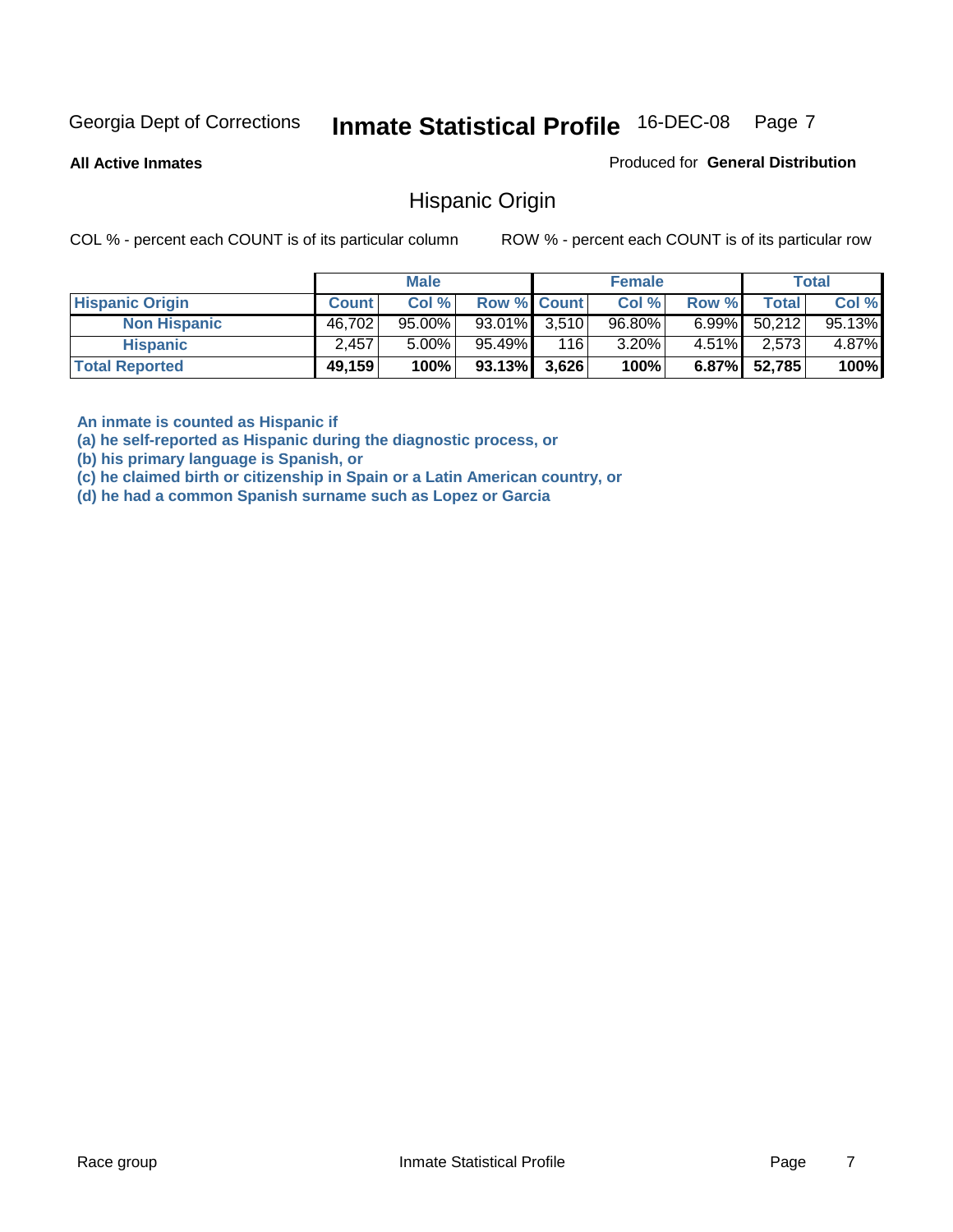**All Active Inmates**

#### Produced for **General Distribution**

### Marital status, self-reported at entry to prison

|                                    | <b>Male</b>  |          |        | <b>Female</b> |        |        | <b>Total</b> |        |
|------------------------------------|--------------|----------|--------|---------------|--------|--------|--------------|--------|
| <b>Marital Status</b>              | <b>Count</b> | Col %    | Row %  | <b>Count</b>  | Col %  | Row %  | <b>Total</b> | Col %  |
| <b>Single</b>                      | 29,408       | 61.83%   | 94.50% | 1,710         | 48.83% | 5.50%  | 31,118       | 60.94% |
| <b>Married</b><br>$\mathbf{2}^-$   | 5,979        | 12.57%   | 91.58% | 550           | 15.71% | 8.42%  | 6,529        | 12.79% |
| <b>Separated</b><br>3 <sup>1</sup> | 2,553        | $5.37\%$ | 86.08% | 413           | 11.79% | 13.92% | 2,966        | 5.81%  |
| <b>Divorced</b><br>4               | 5,727        | 12.04%   | 90.76% | 583           | 16.65% | 9.24%  | 6,310        | 12.36% |
| <b>Widowed</b><br>5                | 579          | 1.22%    | 80.42% | 141           | 4.03%  | 19.58% | 720          | 1.41%  |
| <b>Common Law</b><br>6.            | 3,316        | 6.97%    | 96.93% | 105           | 3.00%  | 3.07%  | 3,421        | 6.70%  |
| <b>Total Reported</b>              | 47,562       | 100%     | 93.14% | 3,502         | 100%   | 6.86%  | 51,064       | 100%   |

| ,597        | 124<br>$  -$        | 701  |
|-------------|---------------------|------|
| 159<br>11 L | coc<br>,vzv<br>$ -$ | .785 |

|  | Mode (most f<br>freauent) | `ınale |  | `inale |
|--|---------------------------|--------|--|--------|
|--|---------------------------|--------|--|--------|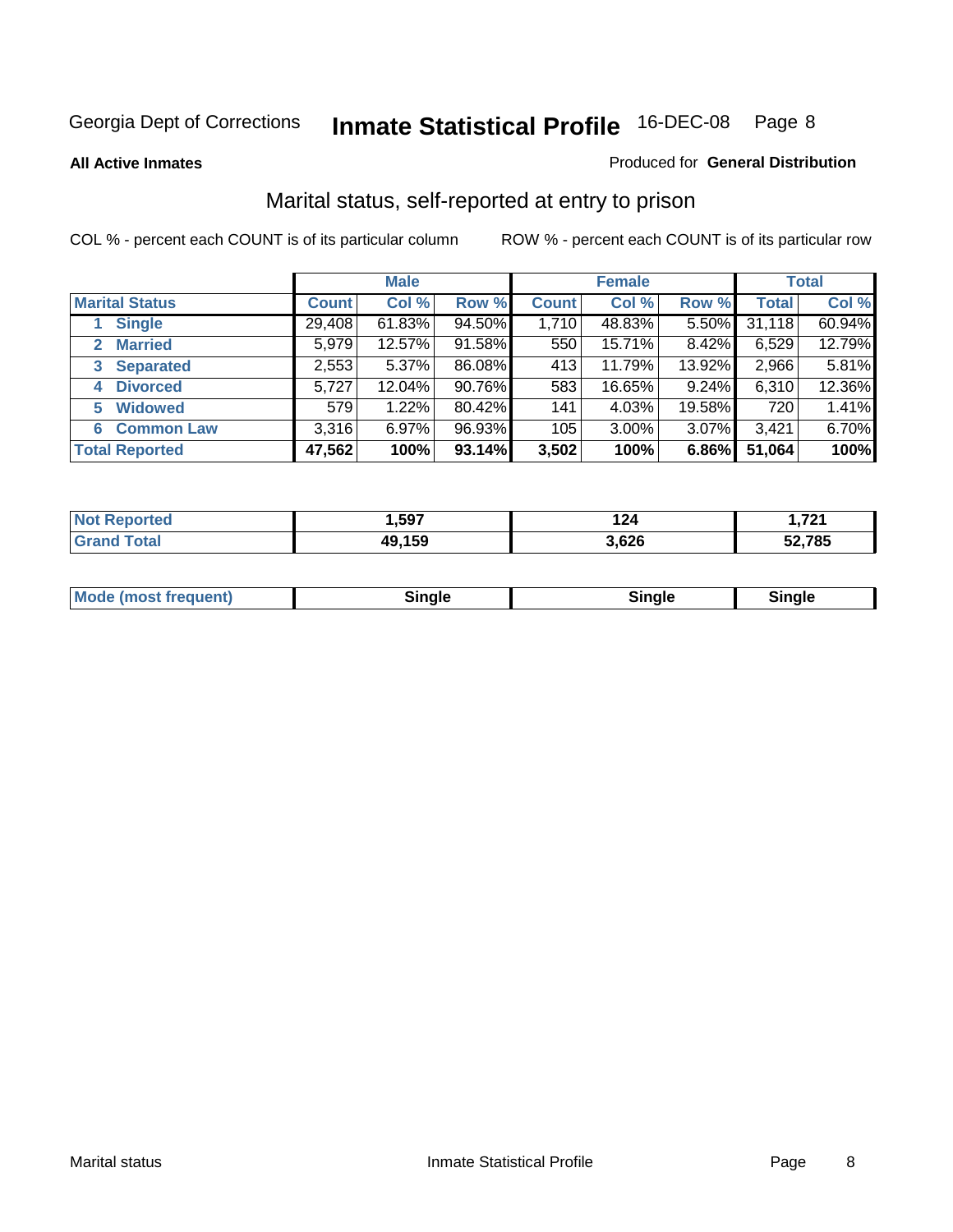#### **All Active Inmates**

#### Produced for **General Distribution**

### Number of children, self reported at entry to prison

|                           | <b>Male</b>  |        |        |              | <b>Female</b> |        | <b>Total</b> |        |
|---------------------------|--------------|--------|--------|--------------|---------------|--------|--------------|--------|
| <b>Number of Children</b> | <b>Count</b> | Col %  | Row %  | <b>Count</b> | Col %         | Row %  | <b>Total</b> | Col %  |
| $\bf{0}$                  | 19,961       | 41.07% | 95.94% | 845          | 23.40%        | 4.06%  | 20,806       | 39.85% |
|                           | 10,848       | 22.32% | 94.31% | 654          | 18.11%        | 5.69%  | 11,502       | 22.03% |
| $\overline{2}$            | 8,163        | 16.79% | 90.58% | 849          | 23.51%        | 9.42%  | 9,012        | 17.26% |
| 3                         | 4,905        | 10.09% | 87.86% | 678          | 18.78%        | 12.14% | 5,583        | 10.69% |
| 4                         | 2,504        | 5.15%  | 88.54% | 324          | 8.97%         | 11.46% | 2,828        | 5.42%  |
| 5                         | 1,175        | 2.42%  | 89.02% | 145          | 4.02%         | 10.98% | 1,320        | 2.53%  |
| $6\phantom{a}$            | 549          | 1.13%  | 87.70% | 77           | 2.13%         | 12.30% | 626          | 1.20%  |
| 7                         | 257          | 0.53%  | 91.79% | 23           | 0.64%         | 8.21%  | 280          | 0.54%  |
| 8                         | 115          | 0.24%  | 95.04% | 6            | 0.17%         | 4.96%  | 121          | 0.23%  |
| 9                         | 56           | 0.12%  | 93.33% | 4            | 0.11%         | 6.67%  | 60           | 0.11%  |
| 10                        | 29           | 0.06%  | 85.29% | 5            | 0.14%         | 14.71% | 34           | 0.07%  |
| Over 10                   | 43           | 0.09%  | 97.73% |              | 0.03%         | 2.27%  | 44           | 0.08%  |
| <b>Total Reported</b>     | 48,605       | 100%   | 93.08% | 3,611        | 100%          | 6.92%  | 52,216       | 100.0% |

| . . | 553<br>- - - | $\sim$ | 568    |
|-----|--------------|--------|--------|
|     | 158          | .626   | 52,784 |

| <b>Mean</b><br>(average) | ∣.34 | 1.99 | .39 |
|--------------------------|------|------|-----|
| <b>Median (middle)</b>   |      |      |     |
| Mode<br>(most frequent)  |      |      |     |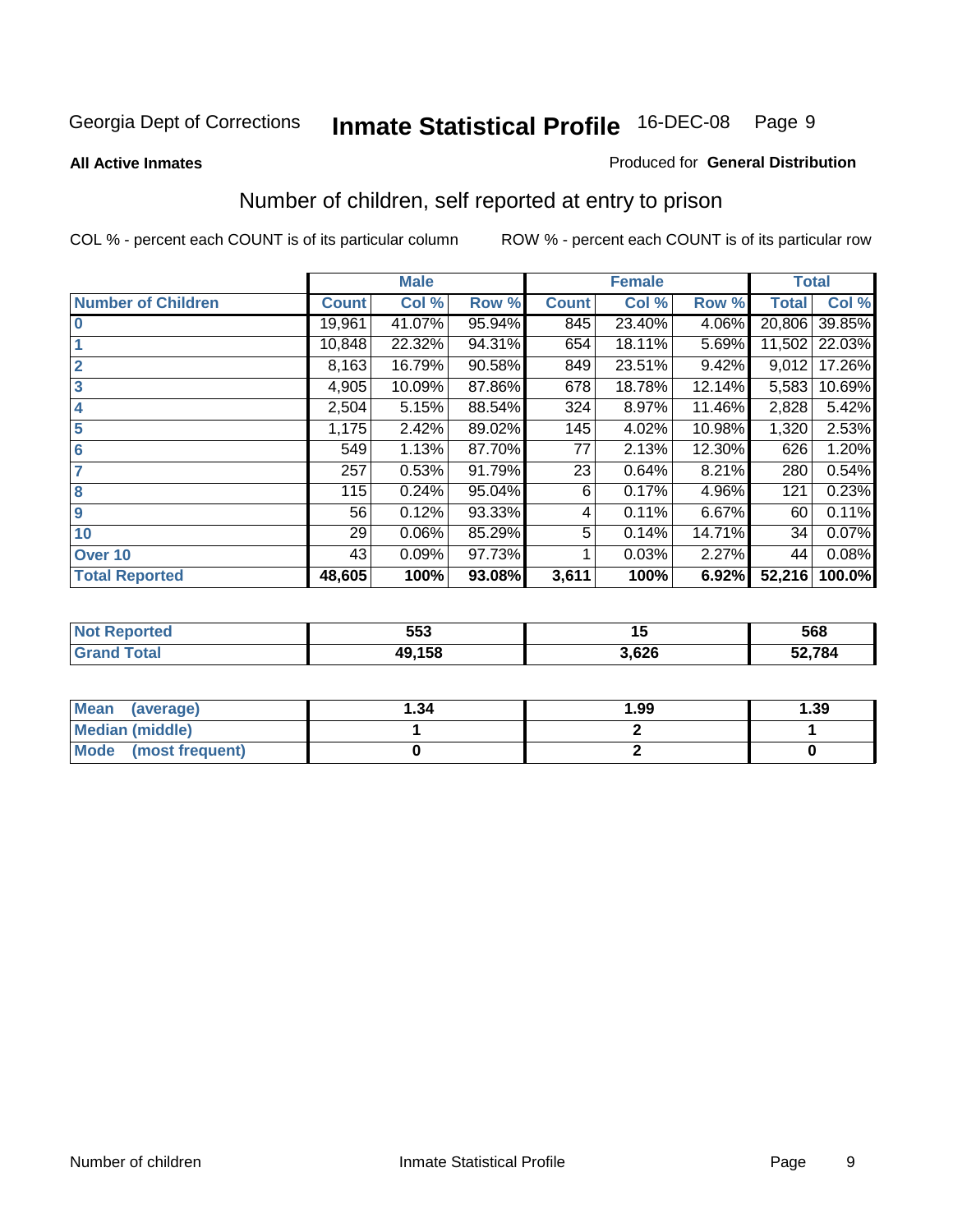#### **All Active Inmates**

#### Produced for **General Distribution**

### Religious affiliation, self-reported at entry to prison

|                  | <b>Male</b>                  |                 |        |         |                 | <b>Female</b> | <b>Total</b> |                     |        |
|------------------|------------------------------|-----------------|--------|---------|-----------------|---------------|--------------|---------------------|--------|
|                  | <b>Religious Affiliation</b> | <b>Count</b>    | Col %  | Row %   | <b>Count</b>    | Col %         | Row %        | <b>Total</b>        | Col %  |
| 1                | <b>Islam</b>                 | 1,419           | 3.35%  | 98.20%  | $\overline{26}$ | .76%          | $1.80\%$     | 1,445               | 3.16%  |
| $\overline{2}$   | <b>Catholic</b>              | 2,191           | 5.18%  | 92.92%  | 167             | 4.85%         | 7.08%        | 2,358               | 5.15%  |
| 3                | <b>Baptist</b>               | 19,479          | 46.01% | 91.18%  | 1,885           | 54.80%        | 8.82%        | $\overline{2}1,364$ | 46.67% |
| 4                | <b>Methodist</b>             | 849             | 2.01%  | 86.90%  | 128             | 3.72%         | 13.10%       | 977                 | 2.13%  |
| 5                | <b>EpiscopIn</b>             | 64              | .15%   | 90.14%  | 7               | .20%          | 9.86%        | $\overline{71}$     | .16%   |
| $6\phantom{1}6$  | <b>Presbytrn</b>             | 108             | .26%   | 95.58%  | 5               | .15%          | 4.42%        | $\overline{113}$    | .25%   |
| 7                | <b>Chc Of God</b>            | 488             | 1.15%  | 89.54%  | $\overline{57}$ | 1.66%         | 10.46%       | 545                 | 1.19%  |
| 8                | <b>Holiness</b>              | 1,565           | 3.70%  | 78.84%  | 420             | 12.21%        | 21.16%       | 1,985               | 4.34%  |
| $\boldsymbol{9}$ | <b>Jewish</b>                | 53              | .13%   | 98.15%  |                 | .03%          | 1.85%        | 54                  | .12%   |
| 10               | <b>Anglican</b>              | 8               | .02%   | 88.89%  |                 | .03%          | 11.11%       | 9                   | .02%   |
| 11               | <b>Grk Orthdx</b>            | 5               | .01%   | 71.43%  | 2               | .06%          | 28.57%       |                     | .02%   |
| 12               | <b>Hindu</b>                 | 7               | .02%   | 100.00% |                 |               |              | 7                   | .02%   |
| 13               | <b>Buddhist</b>              | $\overline{47}$ | .11%   | 94.00%  | $\overline{3}$  | .09%          | 6.00%        | 50                  | .11%   |
| 14               | <b>Taoist</b>                | 5               | .01%   | 100.00% |                 |               |              | 5                   | .01%   |
| 15               | <b>Shintoist</b>             | 4               | .01%   | 100.00% |                 |               |              | 4                   | .01%   |
| 16               | <b>Seven D Ad</b>            | 132             | .31%   | 94.96%  | 7               | .20%          | 5.04%        | 139                 | .30%   |
| 17               | <b>Jehovah Wt</b>            | 429             | 1.01%  | 92.46%  | 35              | 1.02%         | 7.54%        | 464                 | 1.01%  |
| 18               | <b>Latr Day S</b>            | 51              | .12%   | 94.44%  | 3               | .09%          | 5.56%        | 54                  | .12%   |
| 20               | <b>Other Prot</b>            | 7,130           | 16.84% | 92.94%  | 542             | 15.76%        | 7.06%        | 7,672               | 16.76% |
| 96               | <b>None</b>                  | 8,301           | 19.61% | 98.21%  | 151             | 4.39%         | 1.79%        | 8,452               | 18.46% |
|                  | <b>Total Reported</b>        | 42,335          | 100%   | 92.48%  | 3,440           | 100%          | 7.52%        | 45,775              | 100%   |

| orted  | ,824   | 186   | 7,010  |  |
|--------|--------|-------|--------|--|
| ั่วtaเ | 49,159 | 3,626 | 52,785 |  |

| <b>Mode</b><br>frequent)<br>umost | 3aptist | 3aptist | <b>Baptist</b> |
|-----------------------------------|---------|---------|----------------|
|                                   |         |         |                |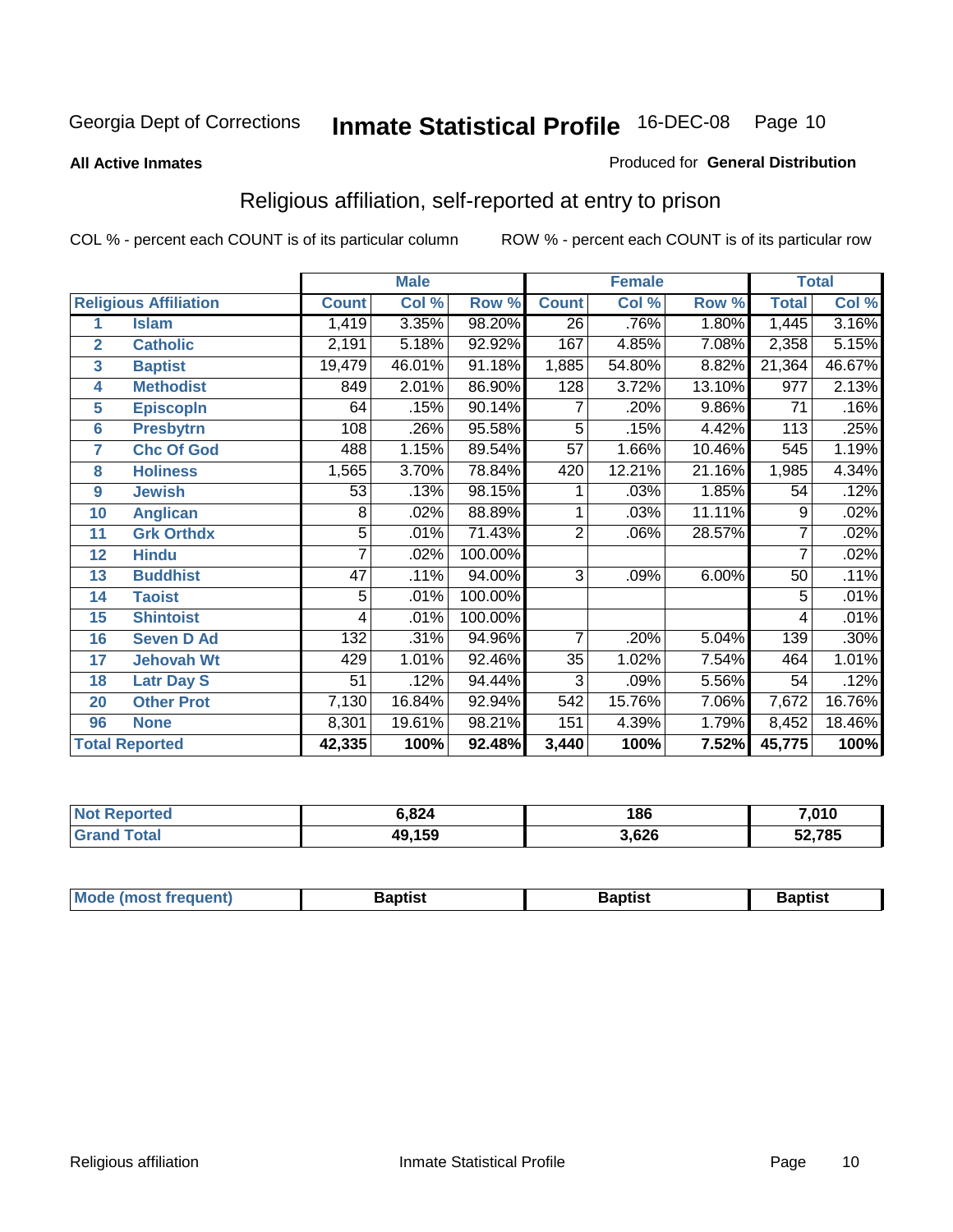**All Active Inmates**

#### Produced for **General Distribution**

### Home county, self-reported at entry to prison

|                 |                      | <b>Male</b>      |       |        |                 | <b>Female</b> |        | <b>Total</b>     |                            |  |
|-----------------|----------------------|------------------|-------|--------|-----------------|---------------|--------|------------------|----------------------------|--|
|                 | <b>Home County</b>   | <b>Count</b>     | Col % | Row %  | <b>Count</b>    | Col %         | Row %  | <b>Total</b>     | $\overline{\text{Col }^9}$ |  |
| 1               | <b>Appling</b>       | 99               | .21%  | 95.19% | $\overline{5}$  | .14%          | 4.81%  | 104              | .21%                       |  |
| $\overline{2}$  | <b>Atkinson</b>      | 41               | .09%  | 97.62% | $\mathbf 1$     | .03%          | 2.38%  | $\overline{42}$  | .08%                       |  |
| 3               | <b>Bacon</b>         | 61               | .13%  | 96.83% | $\overline{2}$  | .06%          | 3.17%  | 63               | .13%                       |  |
| 4               | <b>Baker</b>         | 9                | .02%  | 90.00% | $\mathbf 1$     | .03%          | 10.00% | 10               | .02%                       |  |
| 5               | <b>Baldwin</b>       | $\overline{291}$ | .62%  | 96.04% | $\overline{12}$ | .34%          | 3.96%  | $\overline{303}$ | .60%                       |  |
| $6\phantom{1}6$ | <b>Banks</b>         | $\overline{47}$  | .10%  | 92.16% | $\overline{4}$  | .11%          | 7.84%  | $\overline{51}$  | .10%                       |  |
| $\overline{7}$  | <b>Barrow</b>        | 254              | .54%  | 93.04% | $\overline{19}$ | .55%          | 6.96%  | $\overline{273}$ | .54%                       |  |
| 8               | <b>Bartow</b>        | 505              | 1.08% | 87.67% | $\overline{71}$ | 2.04%         | 12.33% | $\overline{576}$ | 1.15%                      |  |
| 9               | <b>Ben Hill</b>      | $\overline{217}$ | .46%  | 93.13% | $\overline{16}$ | .46%          | 6.87%  | 233              | .46%                       |  |
| 10              | <b>Berrien</b>       | $\overline{76}$  | .16%  | 93.83% | 5               | .14%          | 6.17%  | $\overline{81}$  | .16%                       |  |
| 11              | <b>Bibb</b>          | 1,170            | 2.50% | 94.81% | 64              | 1.84%         | 5.19%  | 1,234            | 2.46%                      |  |
| 12              | <b>Bleckley</b>      | $\overline{75}$  | .16%  | 91.46% | $\overline{7}$  | .20%          | 8.54%  | 82               | .16%                       |  |
| 13              | <b>Brantley</b>      | $\overline{51}$  | .11%  | 92.73% | 4               | .11%          | 7.27%  | $\overline{55}$  | .11%                       |  |
| 14              | <b>Brooks</b>        | 68               | .15%  | 95.77% | $\overline{3}$  | .09%          | 4.23%  | $\overline{71}$  | .14%                       |  |
| 15              | <b>Bryan</b>         | $\overline{94}$  | .20%  | 94.00% | $\overline{6}$  | .17%          | 6.00%  | 100              | .20%                       |  |
| 16              | <b>Bulloch</b>       | $\overline{343}$ | .73%  | 93.72% | $\overline{23}$ | .66%          | 6.28%  | 366              | .73%                       |  |
| 17              | <b>Burke</b>         | 199              | .43%  | 97.07% | $\overline{6}$  | .17%          | 2.93%  | $\overline{205}$ | .41%                       |  |
| 18              | <b>Butts</b>         | $\overline{137}$ | .29%  | 93.84% | $\overline{9}$  | .26%          | 6.16%  | 146              | .29%                       |  |
| 19              | <b>Calhoun</b>       | $\overline{41}$  | .09%  | 97.62% | $\overline{1}$  | .03%          | 2.38%  | $\overline{42}$  | .08%                       |  |
| 20              | <b>Camden</b>        | $\overline{113}$ | .24%  | 94.96% | $\overline{6}$  | .17%          | 5.04%  | 119              | .24%                       |  |
| 21              | <b>Candler</b>       | $\overline{92}$  | .20%  | 92.00% | $\overline{8}$  | .23%          | 8.00%  | 100              | .20%                       |  |
| 22              | <b>Carroll</b>       | 539              | 1.15% | 90.13% | $\overline{59}$ | 1.69%         | 9.87%  | 598              | 1.19%                      |  |
| 23              | <b>Catoosa</b>       | $\overline{200}$ | .43%  | 90.09% | $\overline{22}$ | .63%          | 9.91%  | 222              | .44%                       |  |
| 24              | <b>Charlton</b>      | $\overline{39}$  | .08%  | 97.50% | 1               | .03%          | 2.50%  | 40               | .08%                       |  |
| 25              | <b>Chatham</b>       | 2,220            | 4.75% | 95.44% | 106             | 3.04%         | 4.56%  | 2,326            | 4.63%                      |  |
| 26              | <b>Chattahoochee</b> | $\overline{22}$  | .05%  | 88.00% | 3               | .09%          | 12.00% | 25               | .05%                       |  |
| 27              | <b>Chattooga</b>     | $\overline{221}$ | .47%  | 92.08% | $\overline{19}$ | .55%          | 7.92%  | $\overline{240}$ | .48%                       |  |
| 28              | <b>Cherokee</b>      | $\overline{378}$ | .81%  | 88.94% | $\overline{47}$ | 1.35%         | 11.06% | 425              | .85%                       |  |
| 29              | <b>Clarke</b>        | 443              | .95%  | 94.26% | $\overline{27}$ | .77%          | 5.74%  | 470              | .94%                       |  |
| 30              | <b>Clay</b>          | $\overline{20}$  | .04%  | 90.91% | $\overline{2}$  | .06%          | 9.09%  | $\overline{22}$  | .04%                       |  |
| $\overline{31}$ | <b>Clayton</b>       | 1,324            | 2.83% | 93.57% | $\overline{91}$ | 2.61%         | 6.43%  | 1,415            | 2.82%                      |  |
| 32              | <b>Clinch</b>        | 43               | .09%  | 95.56% | 2               | .06%          | 4.44%  | 45               | $.09\%$                    |  |
| 33              | <b>Cobb</b>          | 2,163            | 4.62% | 92.32% | 180             | 5.17%         | 7.68%  | 2,343            | 4.66%                      |  |
| 34              | <b>Coffee</b>        | 215              | .46%  | 91.88% | 19              | .55%          | 8.12%  | 234              | .47%                       |  |
| 35              | <b>Colquitt</b>      | 299              | .64%  | 92.86% | $\overline{23}$ | .66%          | 7.14%  | 322              | .64%                       |  |
| 36              | <b>Columbia</b>      | $\overline{172}$ | .37%  | 89.12% | 21              | .60%          | 10.88% | 193              | .38%                       |  |
| 37              | <b>Cook</b>          | 116              | .25%  | 89.23% | 14              | .40%          | 10.77% | 130              | .26%                       |  |
| 38              | <b>Coweta</b>        | 436              | .93%  | 92.18% | $\overline{37}$ | 1.06%         | 7.82%  | 473              | .94%                       |  |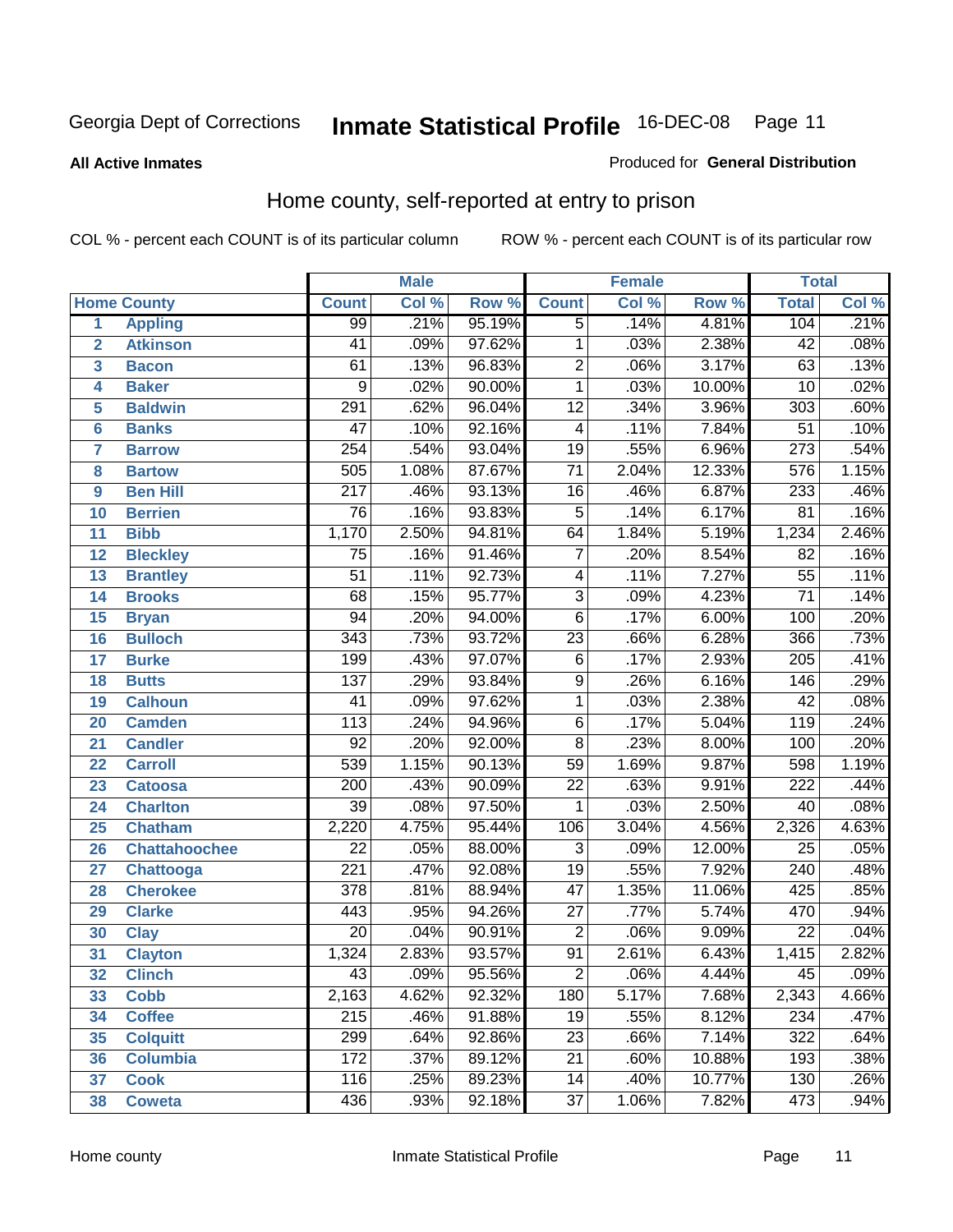**All Active Inmates**

#### Produced for **General Distribution**

### Home county, self-reported at entry to prison

|                 |                    |                  | <b>Male</b> |                  |                  | <b>Female</b> |          | <b>Total</b>     |         |
|-----------------|--------------------|------------------|-------------|------------------|------------------|---------------|----------|------------------|---------|
|                 | <b>Home County</b> | <b>Count</b>     | Col %       | Row <sup>%</sup> | <b>Count</b>     | Col %         | Row %    | <b>Total</b>     | Col %   |
| 39              | <b>Crawford</b>    | $\overline{25}$  | .05%        | 86.21%           | 4                | .11%          | 13.79%   | 29               | $.06\%$ |
| 40              | <b>Crisp</b>       | $\overline{248}$ | .53%        | 96.12%           | $\overline{10}$  | .29%          | 3.88%    | 258              | .51%    |
| 41              | <b>Dade</b>        | 68               | .15%        | 93.15%           | 5                | .14%          | 6.85%    | 73               | .15%    |
| 42              | <b>Dawson</b>      | $\overline{82}$  | .18%        | 94.25%           | $\overline{5}$   | .14%          | 5.75%    | $\overline{87}$  | .17%    |
| 43              | <b>Decatur</b>     | 251              | .54%        | 94.01%           | $\overline{16}$  | .46%          | 5.99%    | 267              | .53%    |
| 44              | <b>Dekalb</b>      | 2,487            | 5.32%       | 93.85%           | 163              | 4.68%         | 6.15%    | 2,650            | 5.27%   |
| 45              | <b>Dodge</b>       | 134              | .29%        | 90.54%           | $\overline{14}$  | .40%          | 9.46%    | 148              | .29%    |
| 46              | <b>Dooly</b>       | $\overline{80}$  | .17%        | 93.02%           | $\overline{6}$   | .17%          | 6.98%    | 86               | .17%    |
| 47              | <b>Dougherty</b>   | $\overline{933}$ | 1.99%       | 95.11%           | $\overline{48}$  | 1.38%         | 4.89%    | 981              | 1.95%   |
| 48              | <b>Douglas</b>     | 616              | 1.32%       | 90.72%           | 63               | 1.81%         | 9.28%    | 679              | 1.35%   |
| 49              | <b>Early</b>       | 69               | .15%        | 97.18%           | $\overline{2}$   | .06%          | 2.82%    | $\overline{71}$  | .14%    |
| 50              | <b>Echols</b>      | 7                | .01%        | 87.50%           | $\mathbf 1$      | .03%          | 12.50%   | 8                | .02%    |
| $\overline{51}$ | Effingham          | $\overline{141}$ | .30%        | 92.16%           | $\overline{12}$  | .34%          | 7.84%    | 153              | .30%    |
| 52              | <b>Elbert</b>      | 137              | .29%        | 95.80%           | 6                | .17%          | 4.20%    | $\overline{143}$ | .28%    |
| 53              | <b>Emanuel</b>     | 153              | .33%        | 95.03%           | $\overline{8}$   | .23%          | 4.97%    | 161              | .32%    |
| 54              | <b>Evans</b>       | $\overline{84}$  | .18%        | 97.67%           | $\overline{2}$   | .06%          | 2.33%    | 86               | .17%    |
| 55              | <b>Fannin</b>      | $\overline{84}$  | .18%        | 93.33%           | $\overline{6}$   | .17%          | 6.67%    | $\overline{90}$  | .18%    |
| 56              | <b>Fayette</b>     | 140              | .30%        | 89.17%           | $\overline{17}$  | .49%          | 10.83%   | 157              | .31%    |
| 57              | <b>Floyd</b>       | 723              | 1.55%       | 90.26%           | $\overline{78}$  | 2.24%         | 9.74%    | 801              | 1.59%   |
| 58              | <b>Forsyth</b>     | 176              | .38%        | 85.02%           | $\overline{31}$  | .89%          | 14.98%   | $\overline{207}$ | .41%    |
| 59              | <b>Franklin</b>    | $\overline{135}$ | .29%        | 91.84%           | $\overline{12}$  | .34%          | 8.16%    | 147              | .29%    |
| 60              | <b>Fulton</b>      | 5,595            | 11.96%      | 95.27%           | $\overline{278}$ | 7.98%         | 4.73%    | 5,873            | 11.69%  |
| 61              | Gilmer             | 89               | .19%        | 92.71%           | 7                | .20%          | 7.29%    | 96               | .19%    |
| 62              | <b>Glascock</b>    | $\overline{10}$  | .02%        | 100.00%          |                  |               |          | $\overline{10}$  | .02%    |
| 63              | <b>Glynn</b>       | 353              | .75%        | 94.64%           | $\overline{20}$  | .57%          | 5.36%    | $\overline{373}$ | .74%    |
| 64              | <b>Gordon</b>      | 259              | .55%        | 88.10%           | $\overline{35}$  | 1.00%         | 11.90%   | 294              | .59%    |
| 65              | <b>Grady</b>       | 194              | .41%        | 95.10%           | $\overline{10}$  | .29%          | 4.90%    | $\overline{204}$ | .41%    |
| 66              | <b>Greene</b>      | $\overline{98}$  | .21%        | 93.33%           | $\overline{7}$   | .20%          | 6.67%    | 105              | .21%    |
| 67              | <b>Gwinnett</b>    | 1,600            | 3.42%       | 92.97%           | 121              | 3.47%         | 7.03%    | 1,721            | 3.42%   |
| 68              | <b>Habersham</b>   | 110              | .24%        | 95.65%           | $\overline{5}$   | .14%          | 4.35%    | $\overline{115}$ | .23%    |
| 69              | <b>Hall</b>        | $\overline{645}$ | 1.38%       | 91.23%           | 62               | 1.78%         | 8.77%    | 707              | 1.41%   |
| 70              | <b>Hancock</b>     | 58               | .12%        | 96.67%           | 2                | .06%          | $3.33\%$ | 60               | .12%    |
| 71              | <b>Haralson</b>    | 126              | .27%        | 89.36%           | $\overline{15}$  | .43%          | 10.64%   | 141              | .28%    |
| 72              | <b>Harris</b>      | 90               | .19%        | 90.91%           | 9                | .26%          | 9.09%    | $\overline{99}$  | .20%    |
| 73              | <b>Hart</b>        | $\overline{93}$  | .20%        | 91.18%           | $\overline{9}$   | .26%          | 8.82%    | 102              | .20%    |
| 74              | <b>Heard</b>       | $\overline{66}$  | .14%        | 86.84%           | 10               | .29%          | 13.16%   | 76               | .15%    |
| 75              | <b>Henry</b>       | 464              | .99%        | 89.92%           | $\overline{52}$  | 1.49%         | 10.08%   | 516              | 1.03%   |
| 76              | <b>Houston</b>     | 535              | 1.14%       | 93.04%           | 40               | 1.15%         | 6.96%    | 575              | 1.14%   |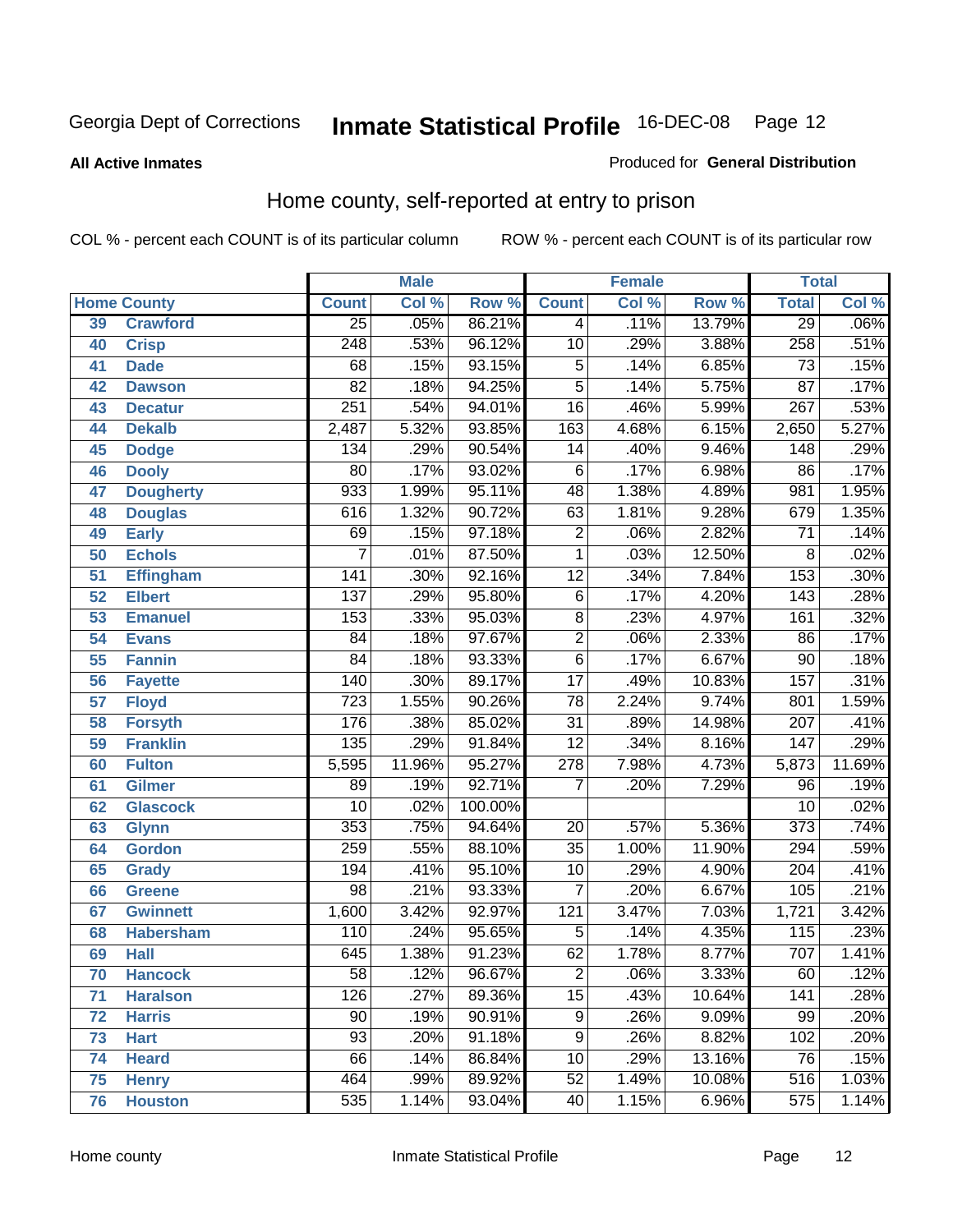#### **All Active Inmates**

#### Produced for **General Distribution**

### Home county, self-reported at entry to prison

|     |                    |                  | <b>Male</b> |        |                           | <b>Female</b> |          | <b>Total</b>     |       |
|-----|--------------------|------------------|-------------|--------|---------------------------|---------------|----------|------------------|-------|
|     | <b>Home County</b> | <b>Count</b>     | Col %       | Row %  | <b>Count</b>              | Col %         | Row %    | <b>Total</b>     | Col % |
| 77  | <b>Irwin</b>       | 65               | .14%        | 95.59% | 3                         | .09%          | 4.41%    | 68               | .14%  |
| 78  | <b>Jackson</b>     | 191              | .41%        | 91.39% | $\overline{18}$           | .52%          | 8.61%    | 209              | .42%  |
| 79  | <b>Jasper</b>      | $\overline{62}$  | .13%        | 95.38% | $\overline{3}$            | .09%          | 4.62%    | 65               | .13%  |
| 80  | <b>Jeff Davis</b>  | $\overline{71}$  | .15%        | 94.67% | 4                         | .11%          | 5.33%    | $\overline{75}$  | .15%  |
| 81  | <b>Jefferson</b>   | $\overline{111}$ | .24%        | 94.87% | $\overline{6}$            | .17%          | 5.13%    | $\overline{117}$ | .23%  |
| 82  | <b>Jenkins</b>     | $\overline{76}$  | .16%        | 93.83% | $\overline{5}$            | .14%          | 6.17%    | 81               | .16%  |
| 83  | <b>Johnson</b>     | $\overline{46}$  | .10%        | 93.88% | $\overline{3}$            | .09%          | 6.12%    | 49               | .10%  |
| 84  | <b>Jones</b>       | 66               | .14%        | 97.06% | $\overline{2}$            | .06%          | 2.94%    | 68               | .14%  |
| 85  | <b>Lamar</b>       | $\overline{74}$  | .16%        | 96.10% | $\overline{\overline{3}}$ | .09%          | 3.90%    | $\overline{77}$  | .15%  |
| 86  | <b>Lanier</b>      | $\overline{27}$  | .06%        | 84.38% | $\overline{5}$            | .14%          | 15.63%   | $\overline{32}$  | .06%  |
| 87  | <b>Laurens</b>     | $\overline{313}$ | .67%        | 93.71% | $\overline{21}$           | .60%          | 6.29%    | 334              | .66%  |
| 88  | Lee                | 67               | .14%        | 97.10% | $\overline{2}$            | .06%          | 2.90%    | 69               | .14%  |
| 89  | <b>Liberty</b>     | 259              | .55%        | 93.50% | $\overline{18}$           | .52%          | 6.50%    | $\overline{277}$ | .55%  |
| 90  | <b>Lincoln</b>     | $\overline{33}$  | .07%        | 97.06% | 1                         | .03%          | 2.94%    | 34               | .07%  |
| 91  | Long               | $\overline{37}$  | .08%        | 88.10% | $\overline{5}$            | .14%          | 11.90%   | $\overline{42}$  | .08%  |
| 92  | <b>Lowndes</b>     | 481              | 1.03%       | 93.58% | $\overline{33}$           | .95%          | 6.42%    | $\overline{514}$ | 1.02% |
| 93  | <b>Lumpkin</b>     | $\overline{90}$  | .19%        | 89.11% | $\overline{11}$           | .32%          | 10.89%   | 101              | .20%  |
| 94  | <b>Macon</b>       | $\overline{80}$  | .17%        | 95.24% | 4                         | .11%          | 4.76%    | 84               | .17%  |
| 95  | <b>Madison</b>     | 100              | .21%        | 90.91% | $\overline{10}$           | .29%          | 9.09%    | 110              | .22%  |
| 96  | <b>Marion</b>      | $\overline{45}$  | .10%        | 93.75% | $\overline{3}$            | .09%          | 6.25%    | 48               | .10%  |
| 97  | <b>Mcduffie</b>    | 154              | .33%        | 95.06% | $\overline{8}$            | .23%          | 4.94%    | 162              | .32%  |
| 98  | <b>Mcintosh</b>    | $\overline{70}$  | .15%        | 97.22% | $\overline{2}$            | .06%          | 2.78%    | $\overline{72}$  | .14%  |
| 99  | <b>Meriwether</b>  | 184              | .39%        | 91.54% | $\overline{17}$           | .49%          | 8.46%    | $\overline{201}$ | .40%  |
| 100 | <b>Miller</b>      | $\overline{29}$  | .06%        | 96.67% | 1                         | .03%          | 3.33%    | 30               | .06%  |
| 101 | <b>Mitchell</b>    | 171              | .37%        | 90.96% | $\overline{17}$           | .49%          | 9.04%    | 188              | .37%  |
| 102 | <b>Monroe</b>      | $\overline{112}$ | .24%        | 92.56% | 9                         | .26%          | 7.44%    | 121              | .24%  |
| 103 | <b>Montgomery</b>  | $\overline{44}$  | .09%        | 89.80% | $\overline{5}$            | .14%          | 10.20%   | 49               | .10%  |
| 104 | <b>Morgan</b>      | $\overline{81}$  | .17%        | 92.05% | $\overline{7}$            | .20%          | 7.95%    | 88               | .18%  |
| 105 | <b>Murray</b>      | $\overline{214}$ | .46%        | 91.45% | $\overline{20}$           | .57%          | 8.55%    | 234              | .47%  |
| 106 | <b>Muscogee</b>    | 1,551            | 3.32%       | 93.83% | 102                       | 2.93%         | 6.17%    | 1,653            | 3.29% |
| 107 | <b>Newton</b>      | 477              | 1.02%       | 89.49% | $\overline{56}$           | 1.61%         | 10.51%   | 533              | 1.06% |
| 108 | <b>Oconee</b>      | 46               | .10%        | 92.00% | 4                         | .11%          | $8.00\%$ | 50               | .10%  |
| 109 | <b>Oglethorpe</b>  | 49               | .10%        | 90.74% | $\overline{5}$            | .14%          | 9.26%    | $\overline{54}$  | .11%  |
| 110 | <b>Paulding</b>    | $\overline{227}$ | .49%        | 90.08% | $\overline{25}$           | .72%          | 9.92%    | 252              | .50%  |
| 111 | <b>Peach</b>       | 134              | .29%        | 96.40% | $\overline{5}$            | .14%          | 3.60%    | 139              | .28%  |
| 112 | <b>Pickens</b>     | 100              | .21%        | 87.72% | 14                        | .40%          | 12.28%   | 114              | .23%  |
| 113 | <b>Pierce</b>      | 64               | .14%        | 91.43% | 6                         | .17%          | 8.57%    | 70               | .14%  |
| 114 | <b>Pike</b>        | 56               | .12%        | 91.80% | $\overline{5}$            | .14%          | 8.20%    | 61               | .12%  |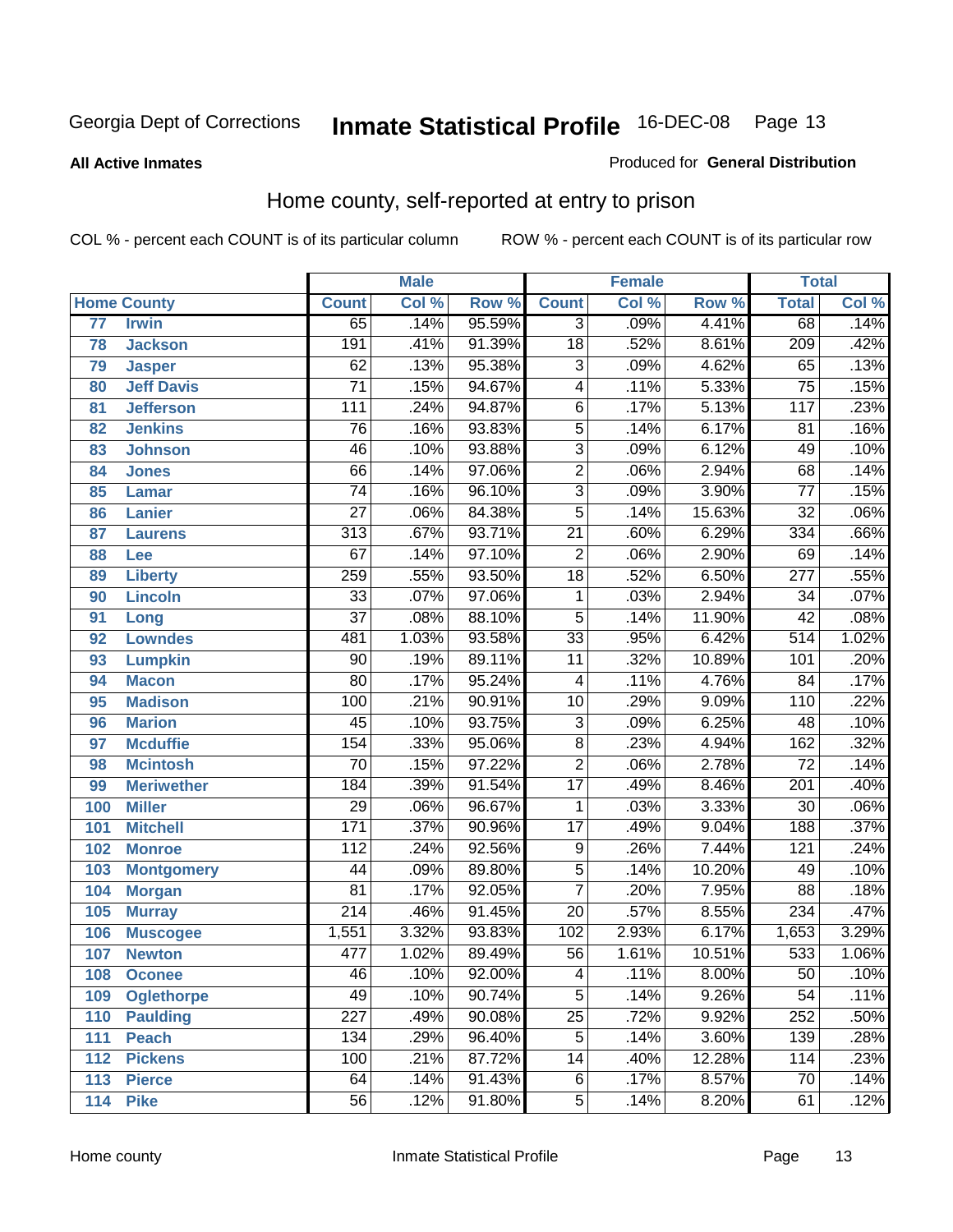#### **All Active Inmates**

#### Produced for **General Distribution**

### Home county, self-reported at entry to prison

|     |                    |                  | <b>Male</b> |         |                 | <b>Female</b> |        | <b>Total</b>     |       |
|-----|--------------------|------------------|-------------|---------|-----------------|---------------|--------|------------------|-------|
|     | <b>Home County</b> | <b>Count</b>     | Col %       | Row %   | <b>Count</b>    | Col %         | Row %  | <b>Total</b>     | Col % |
| 115 | <b>Polk</b>        | 186              | .40%        | 89.42%  | $\overline{22}$ | .63%          | 10.58% | 208              | .41%  |
| 116 | <b>Pulaski</b>     | $\overline{81}$  | .17%        | 86.17%  | $\overline{13}$ | .37%          | 13.83% | 94               | .19%  |
| 117 | <b>Putnam</b>      | $\overline{122}$ | .26%        | 95.31%  | $\overline{6}$  | .17%          | 4.69%  | 128              | .25%  |
| 118 | Quitman            | $\overline{13}$  | .03%        | 92.86%  | 1               | .03%          | 7.14%  | 14               | .03%  |
| 119 | <b>Rabun</b>       | 60               | .13%        | 92.31%  | 5               | .14%          | 7.69%  | 65               | .13%  |
| 120 | <b>Randolph</b>    | 45               | .10%        | 91.84%  | 4               | .11%          | 8.16%  | 49               | .10%  |
| 121 | <b>Richmond</b>    | 1,688            | 3.61%       | 93.99%  | 108             | 3.10%         | 6.01%  | 1,796            | 3.57% |
| 122 | <b>Rockdale</b>    | 333              | .71%        | 91.48%  | $\overline{31}$ | .89%          | 8.52%  | 364              | .72%  |
| 123 | <b>Schley</b>      | $\overline{23}$  | .05%        | 95.83%  | 1               | .03%          | 4.17%  | $\overline{24}$  | .05%  |
| 124 | <b>Screven</b>     | $\overline{95}$  | .20%        | 92.23%  | 8               | .23%          | 7.77%  | 103              | .20%  |
| 125 | <b>Seminole</b>    | $\overline{58}$  | .12%        | 87.88%  | $\overline{8}$  | .23%          | 12.12% | 66               | .13%  |
| 126 | <b>Spalding</b>    | 502              | 1.07%       | 92.28%  | $\overline{42}$ | 1.21%         | 7.72%  | 544              | 1.08% |
| 127 | <b>Stephens</b>    | 166              | .35%        | 92.22%  | $\overline{14}$ | .40%          | 7.78%  | 180              | .36%  |
| 128 | <b>Stewart</b>     | $\overline{33}$  | .07%        | 94.29%  | $\overline{2}$  | .06%          | 5.71%  | $\overline{35}$  | .07%  |
| 129 | <b>Sumter</b>      | $\overline{225}$ | .48%        | 93.75%  | $\overline{15}$ | .43%          | 6.25%  | 240              | .48%  |
| 130 | <b>Talbot</b>      | $\overline{53}$  | .11%        | 92.98%  | 4               | .11%          | 7.02%  | $\overline{57}$  | .11%  |
| 131 | <b>Taliaferro</b>  | $\overline{9}$   | .02%        | 100.00% |                 |               |        | 9                | .02%  |
| 132 | <b>Tattnall</b>    | $\overline{142}$ | .30%        | 89.87%  | $\overline{16}$ | .46%          | 10.13% | 158              | .31%  |
| 133 | <b>Taylor</b>      | $\overline{77}$  | .16%        | 91.67%  | $\overline{7}$  | .20%          | 8.33%  | $\overline{84}$  | .17%  |
| 134 | <b>Telfair</b>     | 114              | .24%        | 91.20%  | $\overline{11}$ | .32%          | 8.80%  | $\overline{125}$ | .25%  |
| 135 | <b>Terrell</b>     | $\overline{74}$  | .16%        | 96.10%  | $\overline{3}$  | .09%          | 3.90%  | $\overline{77}$  | .15%  |
| 136 | <b>Thomas</b>      | 294              | .63%        | 92.74%  | $\overline{23}$ | .66%          | 7.26%  | $\overline{317}$ | .63%  |
| 137 | <b>Tift</b>        | 282              | .60%        | 96.91%  | $\overline{9}$  | .26%          | 3.09%  | 291              | .58%  |
| 138 | <b>Toombs</b>      | 261              | .56%        | 92.55%  | $\overline{21}$ | .60%          | 7.45%  | 282              | .56%  |
| 139 | <b>Towns</b>       | $\overline{28}$  | .06%        | 90.32%  | $\overline{3}$  | .09%          | 9.68%  | $\overline{31}$  | .06%  |
| 140 | <b>Treutlen</b>    | 65               | .14%        | 98.48%  | 1               | .03%          | 1.52%  | 66               | .13%  |
| 141 | <b>Troup</b>       | 592              | 1.27%       | 90.52%  | 62              | 1.78%         | 9.48%  | 654              | 1.30% |
| 142 | <b>Turner</b>      | $\overline{69}$  | .15%        | 97.18%  | $\overline{2}$  | .06%          | 2.82%  | $\overline{71}$  | .14%  |
| 143 | <b>Twiggs</b>      | 46               | .10%        | 92.00%  | 4               | .11%          | 8.00%  | $\overline{50}$  | .10%  |
| 144 | <b>Union</b>       | 66               | .14%        | 84.62%  | $\overline{12}$ | .34%          | 15.38% | $\overline{78}$  | .16%  |
| 145 | <b>Upson</b>       | $\overline{202}$ | .43%        | 93.52%  | $\overline{14}$ | .40%          | 6.48%  | $\overline{216}$ | .43%  |
| 146 | <b>Walker</b>      | 310              | .66%        | 93.66%  | 21              | .60%          | 6.34%  | 331              | .66%  |
| 147 | <b>Walton</b>      | 296              | .63%        | 92.21%  | $\overline{25}$ | .72%          | 7.79%  | 321              | .64%  |
| 148 | <b>Ware</b>        | 292              | .62%        | 93.29%  | $\overline{21}$ | .60%          | 6.71%  | $\overline{313}$ | .62%  |
| 149 | <b>Warren</b>      | 43               | .09%        | 91.49%  | 4               | .11%          | 8.51%  | 47               | .09%  |
| 150 | <b>Washington</b>  | 128              | .27%        | 92.75%  | $\overline{10}$ | .29%          | 7.25%  | 138              | .27%  |
| 151 | <b>Wayne</b>       | 163              | .35%        | 90.56%  | $\overline{17}$ | .49%          | 9.44%  | 180              | .36%  |
|     | 152 Webster        | $\overline{6}$   | .01%        | 100.00% |                 |               |        | $\overline{6}$   | .01%  |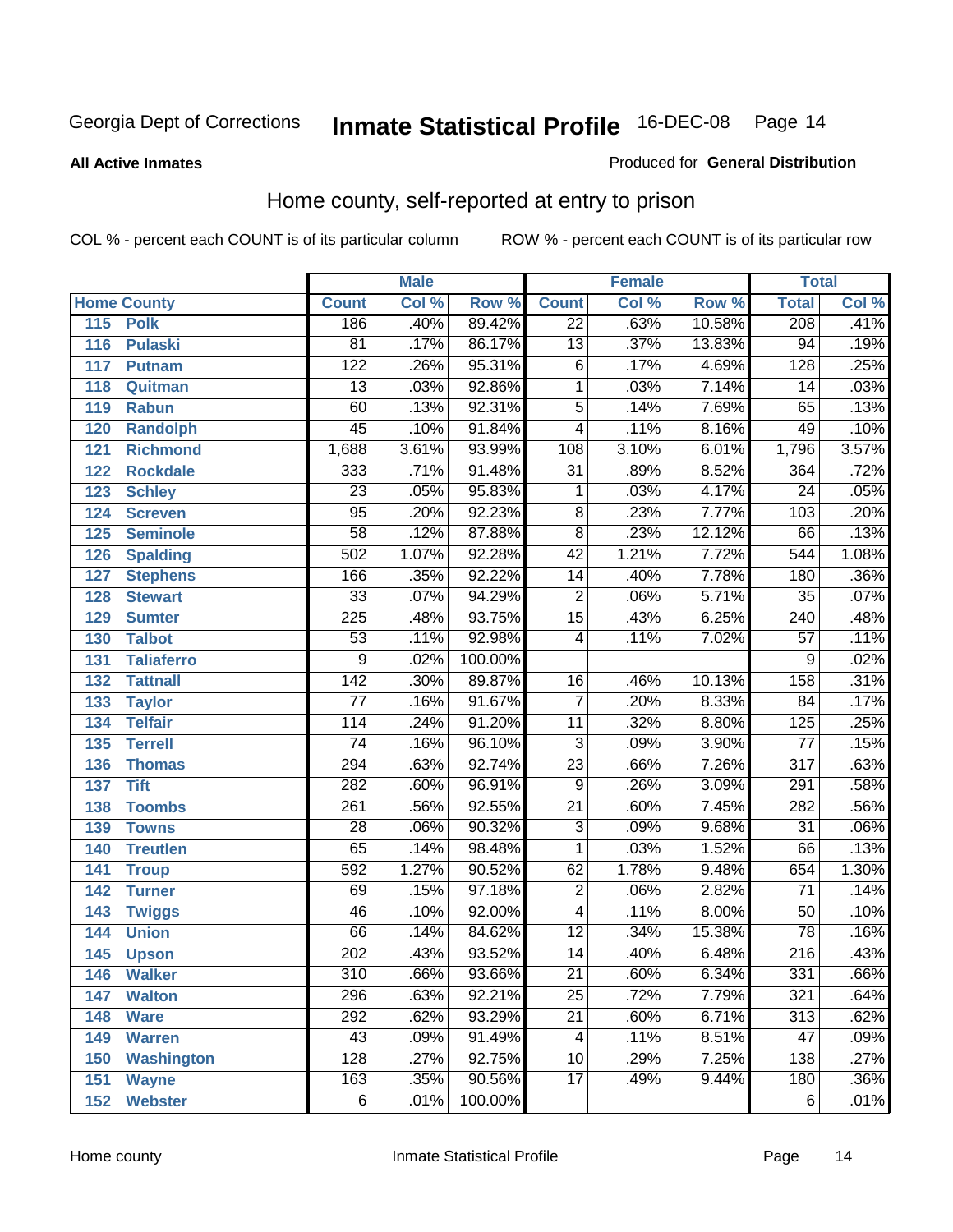**All Active Inmates**

#### Produced for **General Distribution**

### Home county, self-reported at entry to prison

|                      |                  |              | <b>Male</b> |        |              | <b>Female</b> | <b>Total</b> |              |         |
|----------------------|------------------|--------------|-------------|--------|--------------|---------------|--------------|--------------|---------|
| <b>Home County</b>   |                  | <b>Count</b> | Col %       | Row %  | <b>Count</b> | Col %         | Row %        | <b>Total</b> | Col %   |
| 153                  | <b>Wheeler</b>   | 26           | .06%        | 92.86% | 2            | .06%          | 7.14%        | 28           | $.06\%$ |
| 154                  | <b>White</b>     | 73           | .16%        | 84.88% | 13           | .37%          | 15.12%       | 86           | .17%    |
| 155                  | <b>Whitfield</b> | 565          | 1.21%       | 89.83% | 64           | 1.84%         | 10.17%       | 629          | 1.25%   |
| 156                  | <b>Wilcox</b>    | 61           | .13%        | 93.85% | 4            | $.11\%$       | 6.15%        | 65           | .13%    |
| 157                  | <b>Wilkes</b>    | 67           | .14%        | 95.71% | 3            | .09%          | 4.29%        | 70           | .14%    |
| 158                  | <b>Wilkinson</b> | 71           | .15%        | 92.21% | 6            | .17%          | 7.79%        | 77           | .15%    |
| 159                  | <b>Worth</b>     | 101          | .22%        | 92.66% | 8            | .23%          | 7.34%        | 109          | .22%    |
| 160                  | <b>Unknown</b>   | 2,517        | 5.38%       | 92.33% | 209          | 6.00%         | 7.67%        | 2,726        | 5.42%   |
| <b>Total Rported</b> |                  | 46,771       | 100%        | 93.07% | 3,484        | 100%          | 6.93%        | 50,255       | 100%    |

| oorted<br>ומשו | 2,388  | 142  | 2,530 |
|----------------|--------|------|-------|
| . Gr           | 49,159 | ,626 | 2.785 |

| <b>Mode</b> | . | unon | -uποι. |
|-------------|---|------|--------|
|             |   |      |        |
|             |   |      |        |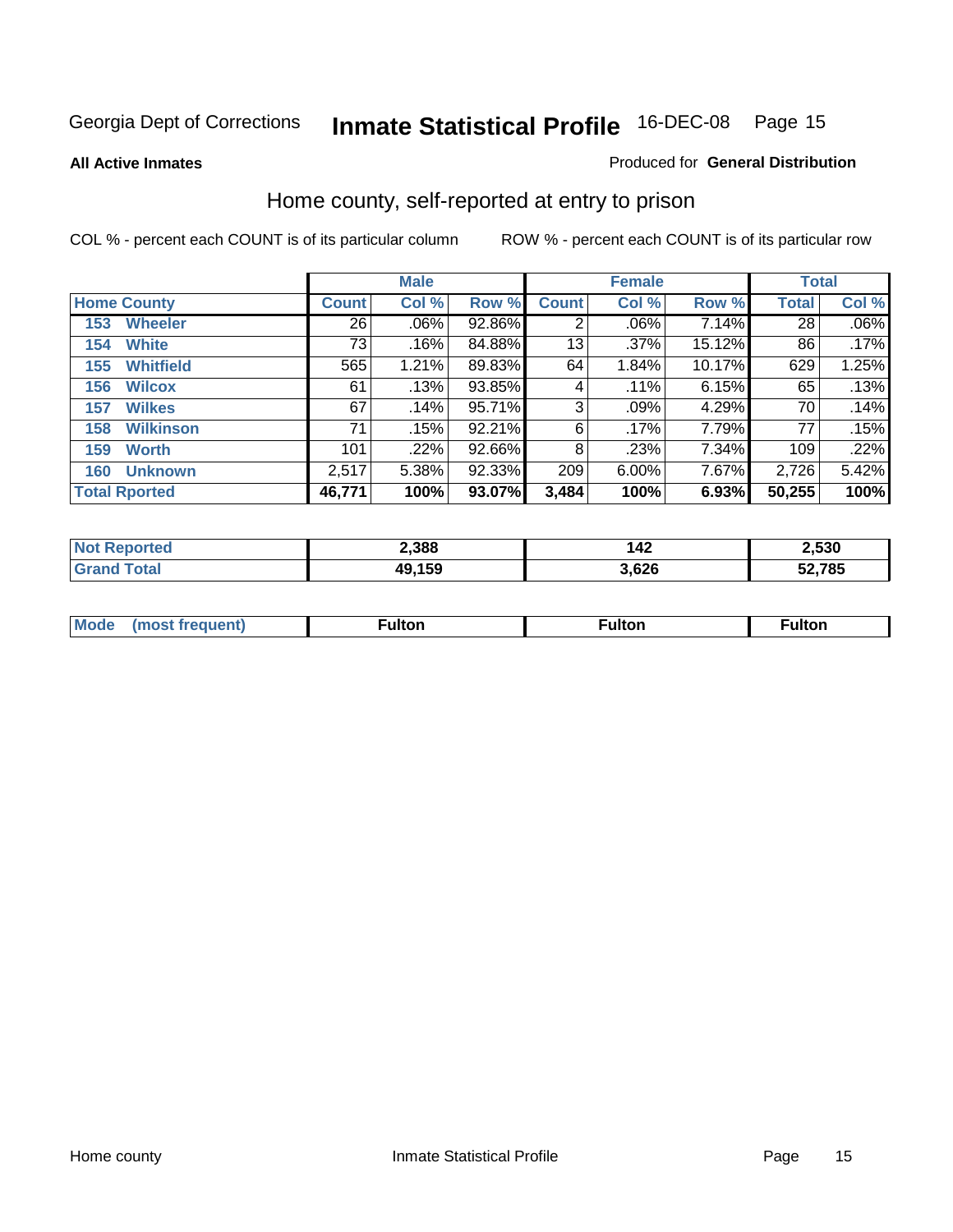**All Active Inmates**

#### Produced for **General Distribution**

### Environment to age 16, self-reported at entry to prison

|                                      | <b>Male</b>  |          |        | <b>Female</b> |        |          | <b>Total</b> |        |
|--------------------------------------|--------------|----------|--------|---------------|--------|----------|--------------|--------|
| <b>Environment to age 16</b>         | <b>Count</b> | Col %    | Row %  | <b>Count</b>  | Col %  | Row %    | <b>Total</b> | Col %  |
| <b>Rural/Farm</b>                    | 1,725        | $3.67\%$ | 94.16% | 107           | 3.09%  | 5.84%    | 1,832        | 3.63%  |
| <b>Rural/Nfarm</b><br>$\overline{2}$ | 2,538        | 5.40%    | 87.34% | 368           | 10.63% | 12.66%   | 2,906        | 5.76%  |
| <b>S.M.S.A</b><br>3                  | 15,952       | 33.93%   | 95.92% | 679           | 19.62% | $4.08\%$ | 16,631       | 32.95% |
| <b>Urban</b><br>4                    | 10,142       | 21.57%   | 90.09% | 1,116         | 32.25% | $9.91\%$ | 11,258       | 22.30% |
| <b>Small Town</b><br>5.              | 16,662       | 35.44%   | 93.33% | 1,191         | 34.41% | 6.67%    | 17,853       | 35.37% |
| <b>Total Reported</b>                | 47,019       | 100%     | 93.14% | 3,461         | 100%   | 6.86%    | 50,480       | 100%   |

| <b>Not Reported</b> | 2,140  | 165   | 2,305  |
|---------------------|--------|-------|--------|
| <b>Grand Total</b>  | 49,159 | 3,626 | 52,785 |

| Mode (most f<br>Small<br>⊺own<br>owr<br>. owr<br>trequent)<br>яπ |  |  |
|------------------------------------------------------------------|--|--|
|                                                                  |  |  |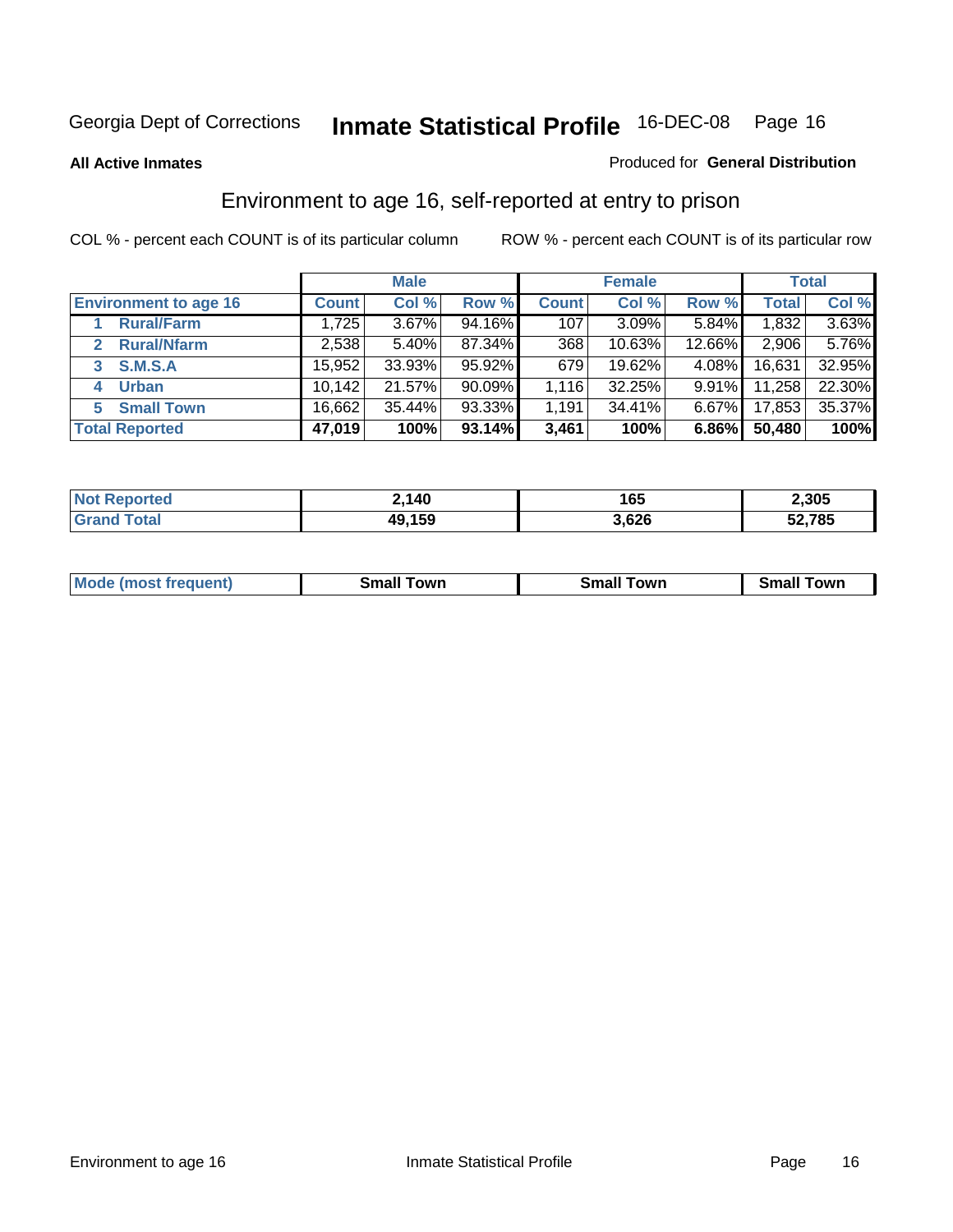#### **All Active Inmates**

#### Produced for **General Distribution**

### Guardian status to age 16, self-reported at entry to prison

|                                  |              | <b>Male</b> |         |              | <b>Female</b> |          |              | <b>Total</b> |
|----------------------------------|--------------|-------------|---------|--------------|---------------|----------|--------------|--------------|
| <b>Guardian Status To Age 16</b> | <b>Count</b> | Col %       | Row %   | <b>Count</b> | Col %         | Row %    | <b>Total</b> | Col %        |
| 1 Orphanage                      | 31           | .11%        | 93.94%  | 2            | $.24\%$       | $6.06\%$ | 33           | .12%         |
| 2 Father Only                    | 831          | 3.05%       | 97.54%  | 21           | 2.49%         | 2.46%    | 852          | 3.03%        |
| <b>3 Both Parents</b>            | 10,985       | 40.34%      | 96.75%  | 369          | 43.82%        | 3.25%    | 11,354       | 40.44%       |
| <b>4 Mother Only</b>             | 11,685       | 42.91%      | 97.82%  | 260          | 30.88%        | 2.18%    | 11,945       | 42.55%       |
| <b>6 Oth Female</b>              | 673          | 2.47%       | 95.19%  | 34           | 4.04%         | 4.81%    | 707          | 2.52%        |
| <b>7 Oth Male</b>                | 118          | .43%        | 95.16%  | 6            | .71%          | 4.84%    | 124          | .44%         |
| 8 Step-Parents                   | 282          | 1.04%       | 100.00% |              |               |          | 282          | 1.00%        |
| <b>9 Foster Home</b>             | 399          | 1.47%       | 95.91%  | 17           | 2.02%         | 4.09%    | 416          | 1.48%        |
| <b>10 Grand Parents</b>          | 2,227        | 8.18%       | 94.36%  | 133          | 15.80%        | 5.64%    | 2,360        | 8.41%        |
| <b>Total Reported</b>            | 27,231       | 100%        | 97%     | 842          | 100%          | 3%       | 28,073       | 100%         |

| n a   | 21,928 | 2.784 | <b>740</b> |
|-------|--------|-------|------------|
| . Car | 10 150 | 3,626 | 52,785     |

| Mode | Dnlv<br>Mot | <b>Roth</b><br>Parents | <b>IMot</b><br>Onlv<br>∵hei |
|------|-------------|------------------------|-----------------------------|
|      |             |                        |                             |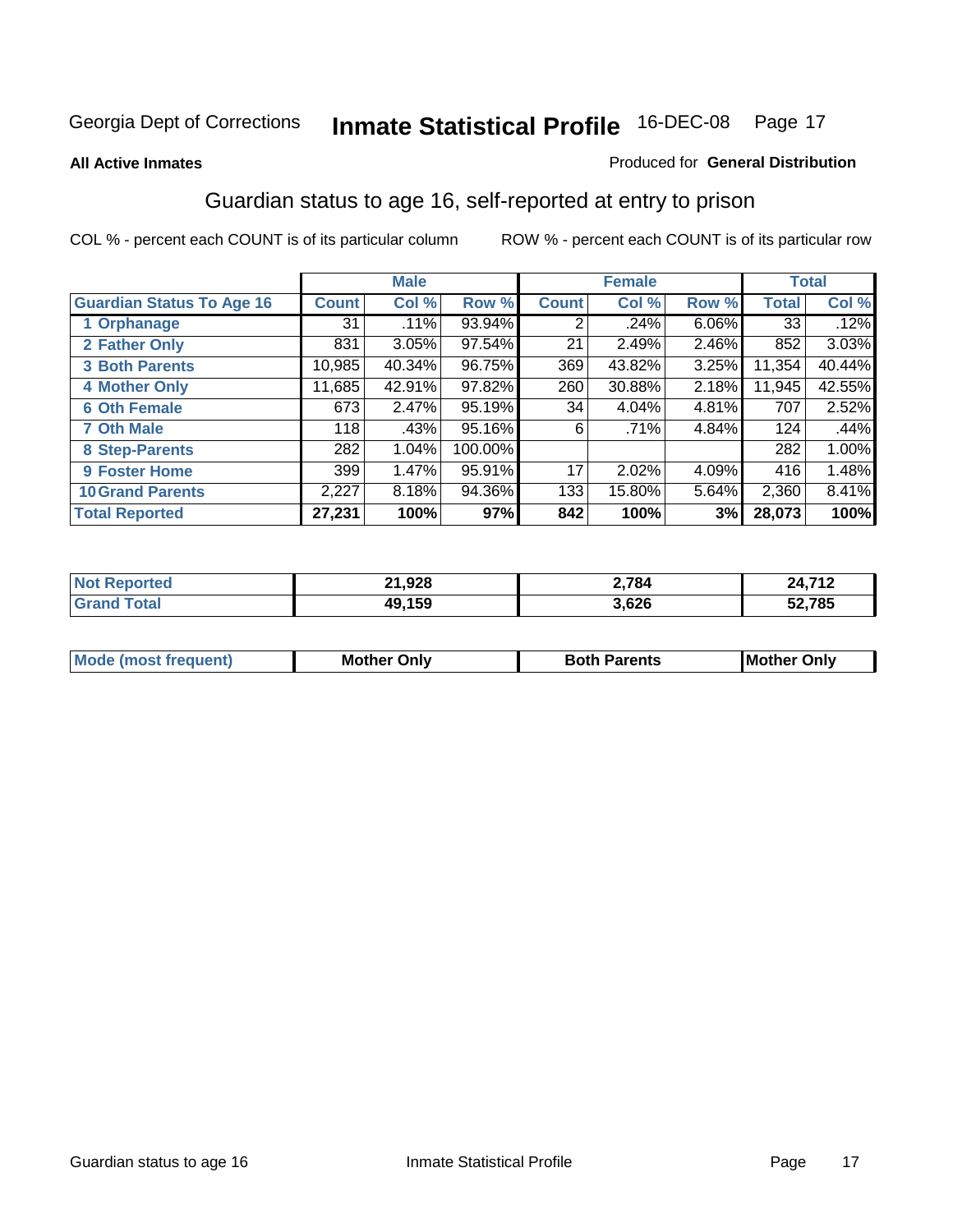#### **All Active Inmates**

#### Produced for **General Distribution**

### Employment status before prison, self-reported at entry to prison

|              |                          |              | <b>Male</b> |        |              | <b>Female</b> |        |        | <b>Total</b> |
|--------------|--------------------------|--------------|-------------|--------|--------------|---------------|--------|--------|--------------|
|              | <b>Employment Status</b> | <b>Count</b> | Col %       | Row %  | <b>Count</b> | Col %         | Row %  | Total  | Col %        |
|              | <b>Full Time</b>         | 22,603       | 52.33%      | 95.87% | 973          | 51.26%        | 4.13%  | 23,576 | 52.29%       |
| $\mathbf{2}$ | <b>Part Time</b>         | 3,132        | 7.25%       | 97.42% | 83           | 4.37%         | 2.58%  | 3,215  | 7.13%        |
| 3            | Unempl $<$ 6m            | 4,565        | 10.57%      | 97.07% | 138          | 7.27%         | 2.93%  | 4,703  | 10.43%       |
| 4            | Unempl > 6m              | 7,649        | 17.71%      | 95.94% | 324          | 17.07%        | 4.06%  | 7,973  | 17.68%       |
| 5            | <b>Never Workd</b>       | 3,391        | 7.85%       | 96.23% | 133          | 7.01%         | 3.77%  | 3,524  | 7.82%        |
| 6            | <b>Student</b>           | 355          | .82%        | 86.59% | 55           | $2.90\%$      | 13.41% | 410    | .91%         |
|              | <b>Incapable</b>         | 1,498        | 3.47%       | 88.64% | 192          | 10.12%        | 11.36% | 1,690  | 3.75%        |
|              | <b>Total Reported</b>    | 43,193       | 100%        | 95.79% | 1,898        | 100%          | 4.21%  | 45,091 | 100%         |

| orted | 5.966      | 720<br>ZО | 7,694  |
|-------|------------|-----------|--------|
|       | 159<br>IJJ | 3,626     | 52,785 |

| Mo | 'me<br>uн<br>the contract of the contract of the contract of the contract of the contract of the contract of the contract of | ïme<br>uı.<br>the contract of the contract of the contract of the contract of the contract of the contract of the contract of |
|----|------------------------------------------------------------------------------------------------------------------------------|-------------------------------------------------------------------------------------------------------------------------------|
|    |                                                                                                                              |                                                                                                                               |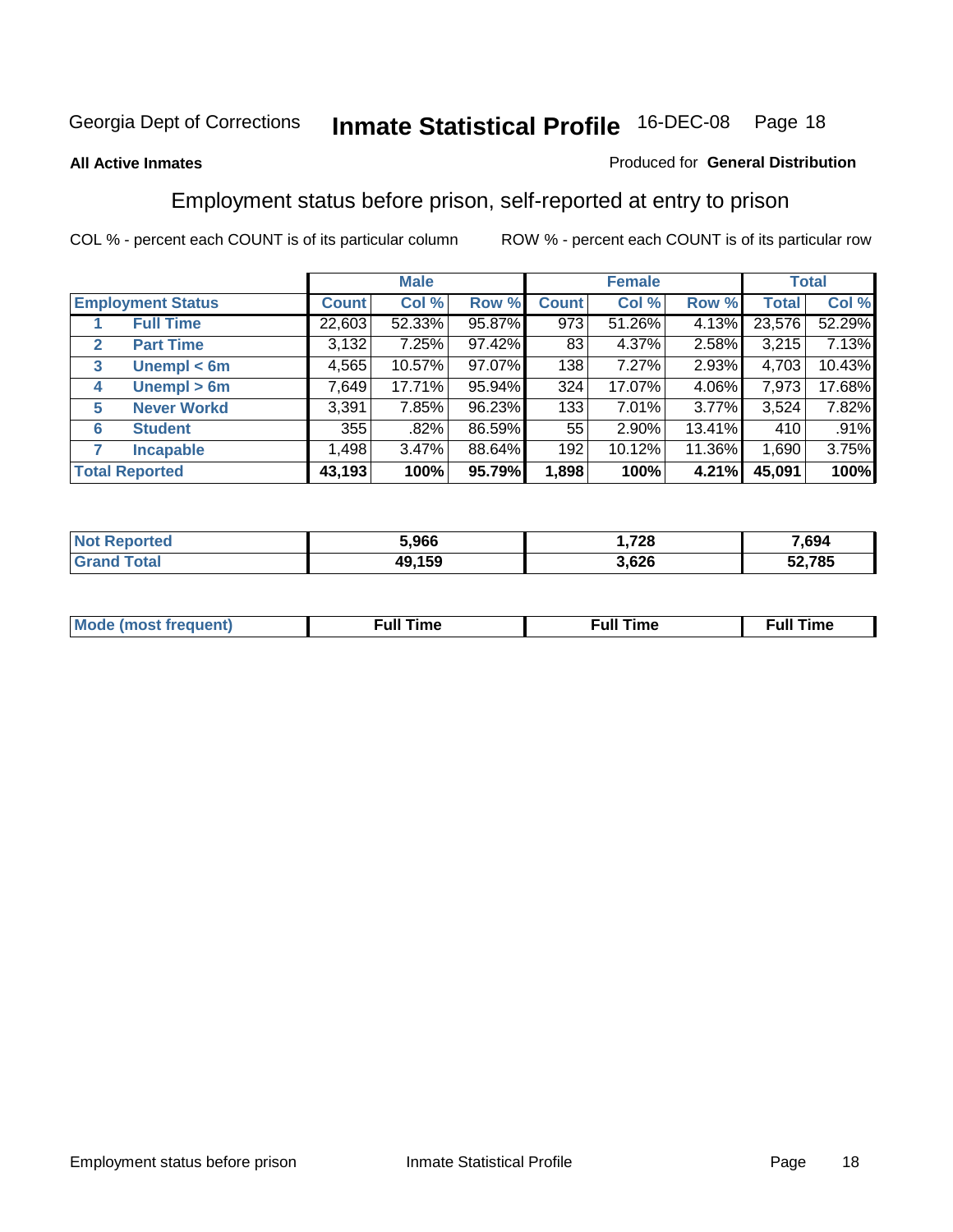#### **All Active Inmates**

Produced for **General Distribution**

### Age at admission

|                         |              | <b>Male</b> |         |                  | <b>Female</b> |        |              | <b>Total</b> |
|-------------------------|--------------|-------------|---------|------------------|---------------|--------|--------------|--------------|
| <b>Age At Admission</b> | <b>Count</b> | Col %       | Row %   | <b>Count</b>     | Col %         | Row %  | <b>Total</b> | Col %        |
| 13                      | 1            | 0.01%       | 100.00% |                  |               |        | 1            | 0.01%        |
| 14                      | 13           | 0.03%       | 92.86%  | 1                | 0.03%         | 7.14%  | 14           | 0.03%        |
| $\overline{15}$         | 62           | 0.13%       | 98.41%  | 1                | 0.03%         | 1.59%  | 63           | 0.12%        |
| 16                      | 187          | 0.38%       | 95.41%  | 9                | 0.25%         | 4.59%  | 196          | 0.37%        |
| $\overline{17}$         | 802          | 1.63%       | 96.86%  | $\overline{26}$  | 0.72%         | 3.14%  | 828          | 1.57%        |
| 18                      | 1,580        | 3.21%       | 97.41%  | $\overline{42}$  | 1.16%         | 2.59%  | 1,622        | 3.07%        |
| 19                      | 2,107        | 4.29%       | 96.78%  | 70               | 1.93%         | 3.22%  | 2,177        | 4.12%        |
| 20                      | 2,105        | 4.28%       | 94.99%  | 111              | 3.06%         | 5.01%  | 2,216        | 4.20%        |
| 21                      | 2,079        | 4.23%       | 94.93%  | 111              | 3.06%         | 5.07%  | 2,190        | 4.15%        |
| 22                      | 2,132        | 4.34%       | 95.95%  | 90               | 2.48%         | 4.05%  | 2,222        | 4.21%        |
| 23                      | 2,057        | 4.18%       | 94.44%  | 121              | 3.34%         | 5.56%  | 2,178        | 4.13%        |
| 24                      | 1,953        | 3.97%       | 93.80%  | 129              | 3.56%         | 6.20%  | 2,082        | 3.94%        |
| $\overline{25}$         | 1,965        | 4.00%       | 93.53%  | 136              | 3.75%         | 6.47%  | 2,101        | 3.98%        |
| 26                      | 1,817        | 3.70%       | 93.37%  | 129              | 3.56%         | 6.63%  | 1,946        | 3.69%        |
| 27                      | 1,851        | 3.77%       | 93.25%  | 134              | 3.70%         | 6.75%  | 1,985        | 3.76%        |
| 28                      | 1,764        | 3.59%       | 93.04%  | 132              | 3.64%         | 6.96%  | 1,896        | 3.59%        |
| 29                      | 1,652        | 3.36%       | 91.78%  | $\overline{148}$ | 4.08%         | 8.22%  | 1,800        | 3.41%        |
| 30                      | 1,597        | 3.25%       | 92.21%  | 135              | 3.72%         | 7.79%  | 1,732        | 3.28%        |
| 31                      | 1,479        | 3.01%       | 93.49%  | 103              | 2.84%         | 6.51%  | 1,582        | 3.00%        |
| 32                      | 1,371        | 2.79%       | 92.51%  | 111              | 3.06%         | 7.49%  | 1,482        | 2.81%        |
| 33                      | 1,322        | 2.69%       | 94.09%  | 83               | 2.29%         | 5.91%  | 1,405        | 2.66%        |
| 34                      | 1,340        | 2.73%       | 92.22%  | 113              | 3.12%         | 7.78%  | 1,453        | 2.75%        |
| 35                      | 1,268        | 2.58%       | 92.29%  | 106              | 2.92%         | 7.71%  | 1,374        | 2.60%        |
| 36                      | 1,296        | 2.64%       | 90.95%  | 129              | 3.56%         | 9.05%  | 1,425        | 2.70%        |
| 37                      | 1,226        | 2.49%       | 91.02%  | 121              | 3.34%         | 8.98%  | 1,347        | 2.55%        |
| 38                      | 1,118        | 2.27%       | 90.60%  | 116              | 3.20%         | 9.40%  | 1,234        | 2.34%        |
| 39                      | 1,136        | 2.31%       | 90.30%  | 122              | 3.36%         | 9.70%  | 1,258        | 2.38%        |
| 40                      | 1,102        | 2.24%       | 92.61%  | 88               | 2.43%         | 7.39%  | 1,190        | 2.25%        |
| 41                      | 1,086        | 2.21%       | 89.38%  | 129              | 3.56%         | 10.62% | 1,215        | 2.30%        |
| 42                      | 1,013        | 2.06%       | 90.37%  | 108              | 2.98%         | 9.63%  | 1,121        | 2.12%        |
| 43                      | 1,001        | 2.04%       | 90.34%  | 107              | 2.95%         | 9.66%  | 1,108        | 2.10%        |
| 44                      | 911          | 1.85%       | 92.68%  | 72               | 1.99%         | 7.32%  | 983          | 1.86%        |
| 45                      | 859          | 1.75%       | 90.14%  | 94               | 2.59%         | 9.86%  | 953          | 1.81%        |
| 46                      | 791          | 1.61%       | 90.19%  | 86               | 2.37%         | 9.81%  | 877          | 1.66%        |
| 47                      | 742          | 1.51%       | 91.27%  | 71               | 1.96%         | 8.73%  | 813          | 1.54%        |
| 48                      | 624          | 1.27%       | 89.91%  | 70               | 1.93%         | 10.09% | 694          | 1.31%        |
| 49                      | 568          | 1.16%       | 92.21%  | 48               | 1.32%         | 7.79%  | 616          | 1.17%        |
| 50                      | 483          | 0.98%       | 91.65%  | 44               | 1.21%         | 8.35%  | 527          | 1.00%        |
| 51                      | 419          | 0.85%       | 93.74%  | $\overline{28}$  | 0.77%         | 6.26%  | 447          | 0.85%        |
| 52                      | 416          | 0.85%       | 93.69%  | 28               | 0.77%         | 6.31%  | 444          | 0.84%        |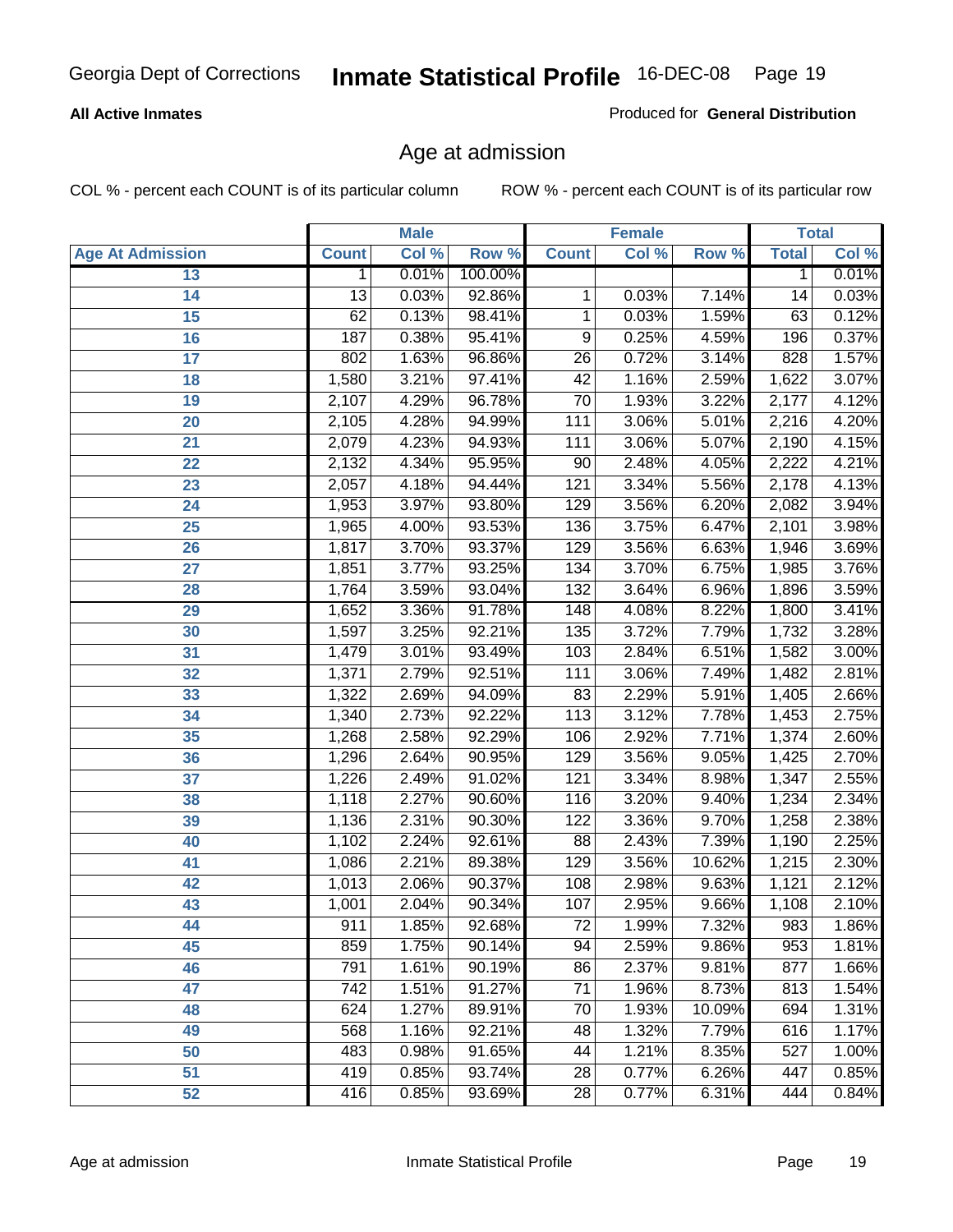#### **All Active Inmates**

Produced for **General Distribution**

### Age at admission

|                         | <b>Male</b>      |       | <b>Female</b> |                 |       | <b>Total</b> |                  |       |
|-------------------------|------------------|-------|---------------|-----------------|-------|--------------|------------------|-------|
| <b>Age At Admission</b> | <b>Count</b>     | Col % | Row %         | <b>Count</b>    | Col % | Row %        | <b>Total</b>     | Col % |
| 53                      | 301              | 0.61% | 88.27%        | 40              | 1.10% | 11.73%       | 341              | 0.65% |
| 54                      | 238              | 0.48% | 91.19%        | $\overline{23}$ | 0.63% | 8.81%        | $\overline{261}$ | 0.49% |
| $\overline{55}$         | $\overline{242}$ | 0.49% | 97.58%        | $\overline{6}$  | 0.17% | 2.42%        | 248              | 0.47% |
| $\overline{56}$         | 187              | 0.38% | 93.03%        | $\overline{14}$ | 0.39% | 6.97%        | $\overline{201}$ | 0.38% |
| $\overline{57}$         | $\overline{148}$ | 0.30% | 94.87%        | $\overline{8}$  | 0.22% | 5.13%        | 156              | 0.30% |
| 58                      | $\overline{123}$ | 0.25% | 93.18%        | $\overline{9}$  | 0.25% | 6.82%        | 132              | 0.25% |
| 59                      | $\overline{132}$ | 0.27% | 95.65%        | 6               | 0.17% | 4.35%        | 138              | 0.26% |
| 60                      | $\overline{84}$  | 0.17% | 96.55%        | $\overline{3}$  | 0.08% | 3.45%        | $\overline{87}$  | 0.16% |
| 61                      | 63               | 0.13% | 96.92%        | $\overline{2}$  | 0.06% | 3.08%        | 65               | 0.12% |
| 62                      | 62               | 0.13% | 98.41%        | $\overline{1}$  | 0.03% | 1.59%        | 63               | 0.12% |
| 63                      | $\overline{51}$  | 0.10% | 96.23%        | $\overline{2}$  | 0.06% | 3.77%        | $\overline{53}$  | 0.10% |
| 64                      | $\overline{44}$  | 0.09% | 97.78%        | 1               | 0.03% | 2.22%        | $\overline{45}$  | 0.09% |
| 65                      | $\overline{35}$  | 0.07% | 97.22%        | 1               | 0.03% | 2.78%        | $\overline{36}$  | 0.07% |
| 66                      | $\overline{26}$  | 0.05% | 96.30%        | 1               | 0.03% | 3.70%        | $\overline{27}$  | 0.05% |
| 67                      | 25               | 0.05% | 92.59%        | $\overline{2}$  | 0.06% | 7.41%        | $\overline{27}$  | 0.05% |
| 68                      | $\overline{21}$  | 0.04% | 100.00%       |                 |       |              | $\overline{21}$  | 0.04% |
| 69                      | 26               | 0.05% | 100.00%       |                 |       |              | $\overline{26}$  | 0.05% |
| 70                      | $\overline{6}$   | 0.01% | 75.00%        | $\overline{2}$  | 0.06% | 25.00%       | $\overline{8}$   | 0.02% |
| 71                      | $\overline{6}$   | 0.01% | 100.00%       |                 |       |              | 6                | 0.01% |
| $\overline{72}$         | $\overline{6}$   | 0.01% | 100.00%       |                 |       |              | $\overline{6}$   | 0.01% |
| $\overline{73}$         | $\overline{8}$   | 0.02% | 100.00%       |                 |       |              | $\overline{8}$   | 0.02% |
| $\overline{74}$         | $\overline{7}$   | 0.01% | 87.50%        | 1               | 0.03% | 12.50%       | $\overline{8}$   | 0.02% |
| $\overline{75}$         | $\overline{5}$   | 0.01% | 100.00%       |                 |       |              | 5                | 0.01% |
| 76                      | $\overline{7}$   | 0.01% | 100.00%       |                 |       |              | 7                | 0.01% |
| 77                      | $\mathbf{1}$     | 0.01% | 50.00%        | 1               | 0.03% | 50.00%       | $\overline{2}$   | 0.01% |
| 78                      | $\overline{2}$   | 0.01% | 100.00%       |                 |       |              | $\overline{2}$   | 0.01% |
| 79                      | $\overline{5}$   | 0.01% | 83.33%        | $\overline{1}$  | 0.03% | 16.67%       | $\overline{6}$   | 0.01% |
| 80                      | $\overline{1}$   | 0.01% | 100.00%       |                 |       |              | 1                | 0.01% |
| $\overline{81}$         | $\mathbf{1}$     | 0.01% | 100.00%       |                 |       |              | 1                | 0.01% |
| 84                      | 1                | 0.01% | 100.00%       |                 |       |              | 1                | 0.01% |
| <b>Total Reported</b>   | 49,159           | 100%  | 93.13%        | 3,626           | 100%  | 6.87%        | 52,785           | 100%  |

| <b>Not Reported</b> |        |       |        |
|---------------------|--------|-------|--------|
| <b>Grand Total</b>  | 49,159 | 3,626 | 52,785 |

| <b>Mean</b><br>(average)       | 31.81     | 34.00    | 31.96    |
|--------------------------------|-----------|----------|----------|
| <b>Median (middle)</b>         | 30        | ^^<br>vu | 30       |
| <b>Mode</b><br>(most frequent) | <u>__</u> | 29       | ^^<br>LL |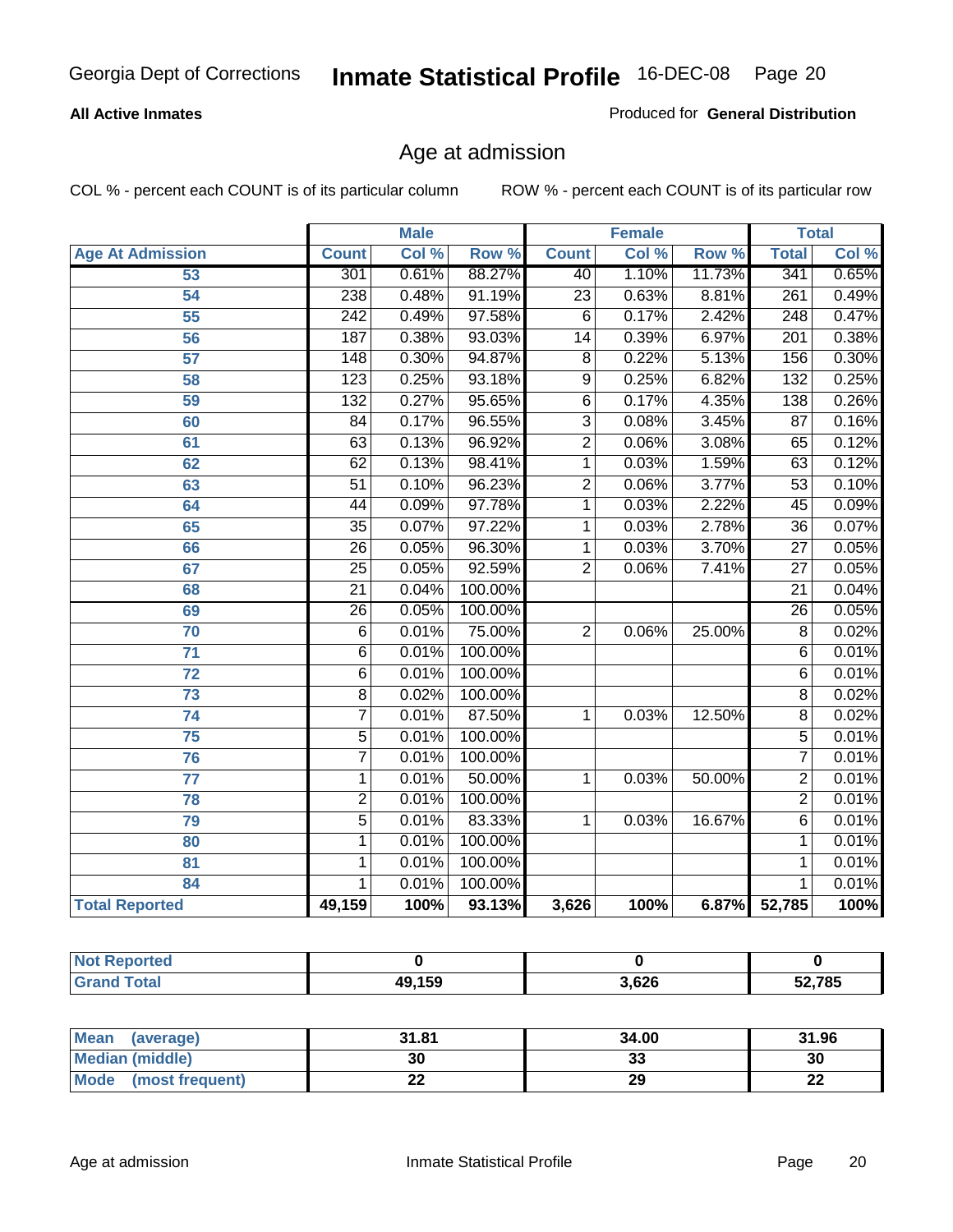#### **All Active Inmates**

Produced for **General Distribution**

### Age at release

|                       | <b>Male</b>  |      |       | <b>Female</b> |       |       | <b>Total</b> |       |
|-----------------------|--------------|------|-------|---------------|-------|-------|--------------|-------|
| <b>Age At Release</b> | <b>Count</b> | Col% | Row % | <b>Count</b>  | Col % | Row % | <b>Total</b> | Col % |
| <b>Total Reported</b> |              |      |       |               |       |       |              |       |

| <b>Still Active</b> | 49,159 | 3,626 | 52,785 |
|---------------------|--------|-------|--------|
| <b>Not Reported</b> |        |       |        |
| <b>Grand Total</b>  | 49,159 | 3,626 | 52,785 |

| Mean (average)       | N/A | N/A | N/A |
|----------------------|-----|-----|-----|
| Median (middle)      | N/A | N/A | N/A |
| Mode (most frequent) | N/A | N/A | N/A |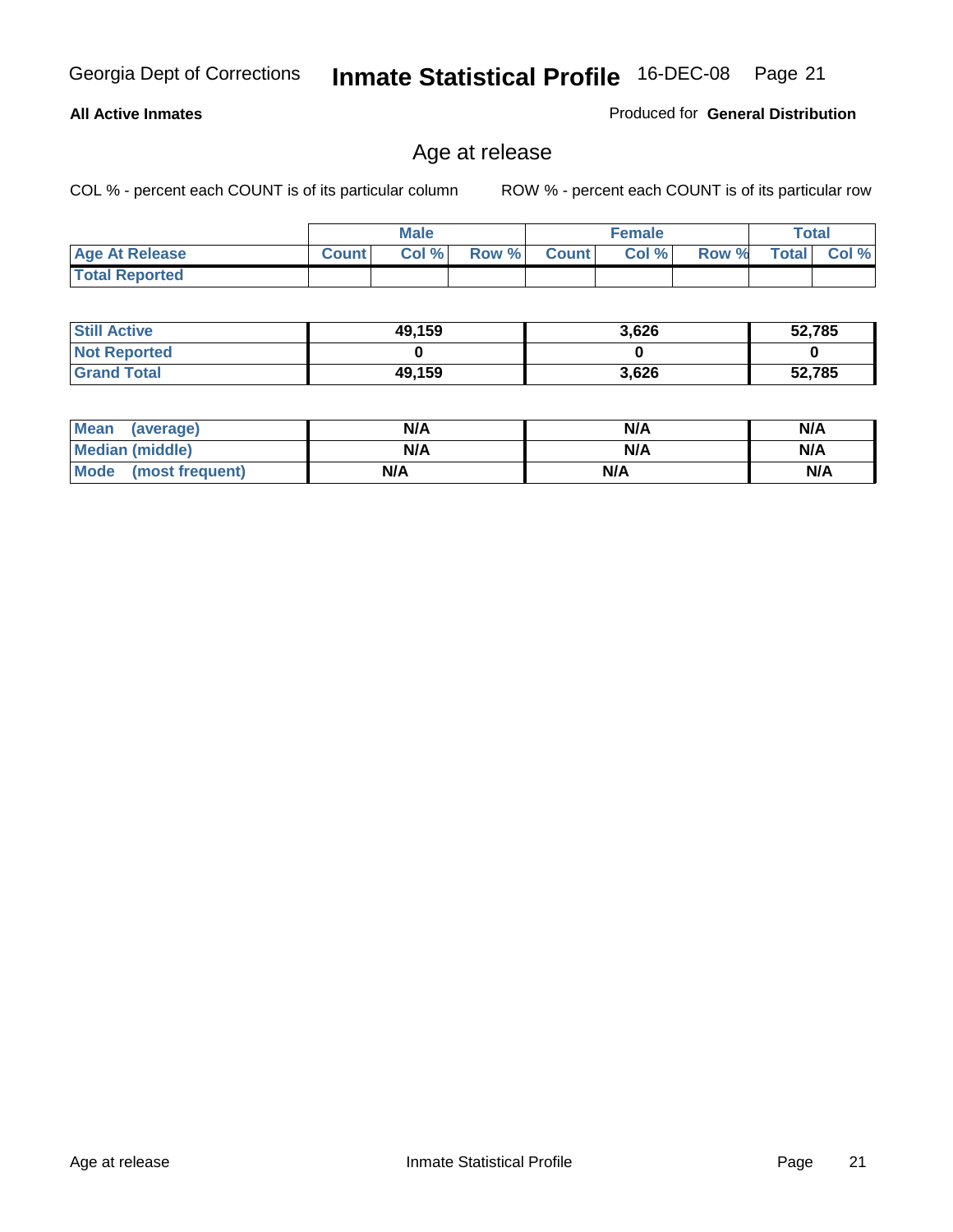#### **All Active Inmates**

#### Produced for **General Distribution**

### Height, measured at entry to prison

|                        |                  | <b>Male</b> |         |                  | Female |         | <b>Total</b>     |        |
|------------------------|------------------|-------------|---------|------------------|--------|---------|------------------|--------|
| <b>Height</b>          | <b>Count</b>     | Col %       | Row %   | <b>Count</b>     | Col %  | Row %   | <b>Total</b>     | Col %  |
| <b>Under four feet</b> | $\overline{2}$   | 0.01%       | 66.67%  | 1                | 0.03%  | 33.33%  | $\overline{3}$   | 0.01%  |
| 4'01''                 |                  |             |         | $\overline{3}$   | 0.09%  | 100.00% | $\overline{3}$   | 0.01%  |
| 4'02"                  |                  |             |         | 1                | 0.03%  | 100.00% | 1                | 0.01%  |
| 4'03"                  | $\mathbf 1$      | 0.01%       | 50.00%  | 1                | 0.03%  | 50.00%  | $\overline{2}$   | 0.01%  |
| 4'05''                 | $\mathbf 1$      | 0.01%       | 100.00% |                  |        |         | $\mathbf 1$      | 0.01%  |
| 4'06"                  |                  |             |         | $\overline{2}$   | 0.06%  | 100.00% | $\overline{2}$   | 0.01%  |
| 4'07"                  |                  |             |         | 1                | 0.03%  | 100.00% | 1                | 0.01%  |
| 4'08"                  | $\mathbf 1$      | 0.01%       | 12.50%  | $\overline{7}$   | 0.20%  | 87.50%  | $\overline{8}$   | 0.02%  |
| 4'09"                  |                  |             |         | 11               | 0.31%  | 100.00% | $\overline{11}$  | 0.02%  |
| 4'10"                  |                  |             |         | $\overline{12}$  | 0.34%  | 100.00% | $\overline{12}$  | 0.02%  |
| 4'11''                 | 11               | 0.02%       | 12.94%  | $\overline{74}$  | 2.10%  | 87.06%  | 85               | 0.16%  |
| 5'00''                 | 103              | 0.21%       | 43.83%  | $\overline{132}$ | 3.75%  | 56.17%  | 235              | 0.45%  |
| 5'01''                 | 87               | 0.18%       | 30.21%  | 201              | 5.70%  | 69.79%  | 288              | 0.55%  |
| 5'02''                 | $\overline{222}$ | 0.46%       | 37.63%  | 368              | 10.44% | 62.37%  | 590              | 1.13%  |
| 5'03''                 | 367              | 0.75%       | 48.48%  | 390              | 11.07% | 51.52%  | $\overline{757}$ | 1.45%  |
| 5'04''                 | 874              | 1.79%       | 63.10%  | $\overline{511}$ | 14.50% | 36.90%  | 1,385            | 2.65%  |
| 5'05''                 | 1,662            | 3.41%       | 78.99%  | 442              | 12.54% | 21.01%  | 2,104            | 4.03%  |
| 5'06''                 | 3,208            | 6.59%       | 86.47%  | 502              | 14.25% | 13.53%  | 3,710            | 7.10%  |
| 5'07''                 | 4,307            | 8.84%       | 91.58%  | 396              | 11.24% | 8.42%   | 4,703            | 9.00%  |
| 5'08''                 | 5,048            | 10.36%      | 96.76%  | 169              | 4.80%  | 3.24%   | 5,217            | 9.99%  |
| 5'09''                 | 5,874            | 12.06%      | 97.66%  | 141              | 4.00%  | 2.34%   | 6,015            | 11.52% |
| 5'10''                 | 5,584            | 11.47%      | 98.97%  | $\overline{58}$  | 1.65%  | 1.03%   | 5,642            | 10.80% |
| 5'11''                 | 5,948            | 12.21%      | 99.02%  | 59               | 1.67%  | 0.98%   | 6,007            | 11.50% |
| 6'00''                 | 5,662            | 11.63%      | 99.72%  | 16               | 0.45%  | 0.28%   | 5,678            | 10.87% |
| 6'01''                 | 3,853            | 7.91%       | 99.66%  | $\overline{13}$  | 0.37%  | 0.34%   | 3,866            | 7.40%  |
| 6'02''                 | 2,825            | 5.80%       | 99.72%  | $\overline{8}$   | 0.23%  | 0.28%   | 2,833            | 5.42%  |
| 6'03''                 | 1,559            | 3.20%       | 99.87%  | $\overline{2}$   | 0.06%  | 0.13%   | 1,561            | 2.99%  |
| 6'04''                 | 854              | 1.75%       | 99.77%  | $\overline{2}$   | 0.06%  | 0.23%   | 856              | 1.64%  |
| 6'05''                 | 331              | 0.68%       | 100.00% |                  |        |         | 331              | 0.63%  |
| 6'06''                 | 158              | 0.32%       | 99.37%  | 1                | 0.03%  | 0.63%   | 159              | 0.30%  |
| 6'07''                 | 61               | 0.13%       | 100.00% |                  |        |         | 61               | 0.12%  |
| 6'08''                 | 23               | 0.05%       | 100.00% |                  |        |         | 23               | 0.04%  |
| 6'09''                 | $\overline{21}$  | 0.04%       | 100.00% |                  |        |         | $\overline{21}$  | 0.04%  |
| 6'10''                 | 14               | 0.03%       | 100.00% |                  |        |         | 14               | 0.03%  |
| 6'11''                 | $\overline{21}$  | 0.04%       | 100.00% |                  |        |         | 21               | 0.04%  |
| Seven feet +           | $\overline{22}$  | 0.05%       | 100.00% |                  |        |         | $\overline{22}$  | 0.04%  |
| <b>Total Reported</b>  | 48,704           | 100%        | 93.25%  | 3,524            | 100%   | 6.75%   | 52,228           | 100%   |

| <b>rteo</b><br>NO. | 455    | 102   | 557    |
|--------------------|--------|-------|--------|
| otal<br>. Gr       | 49,159 | 3,626 | 52,785 |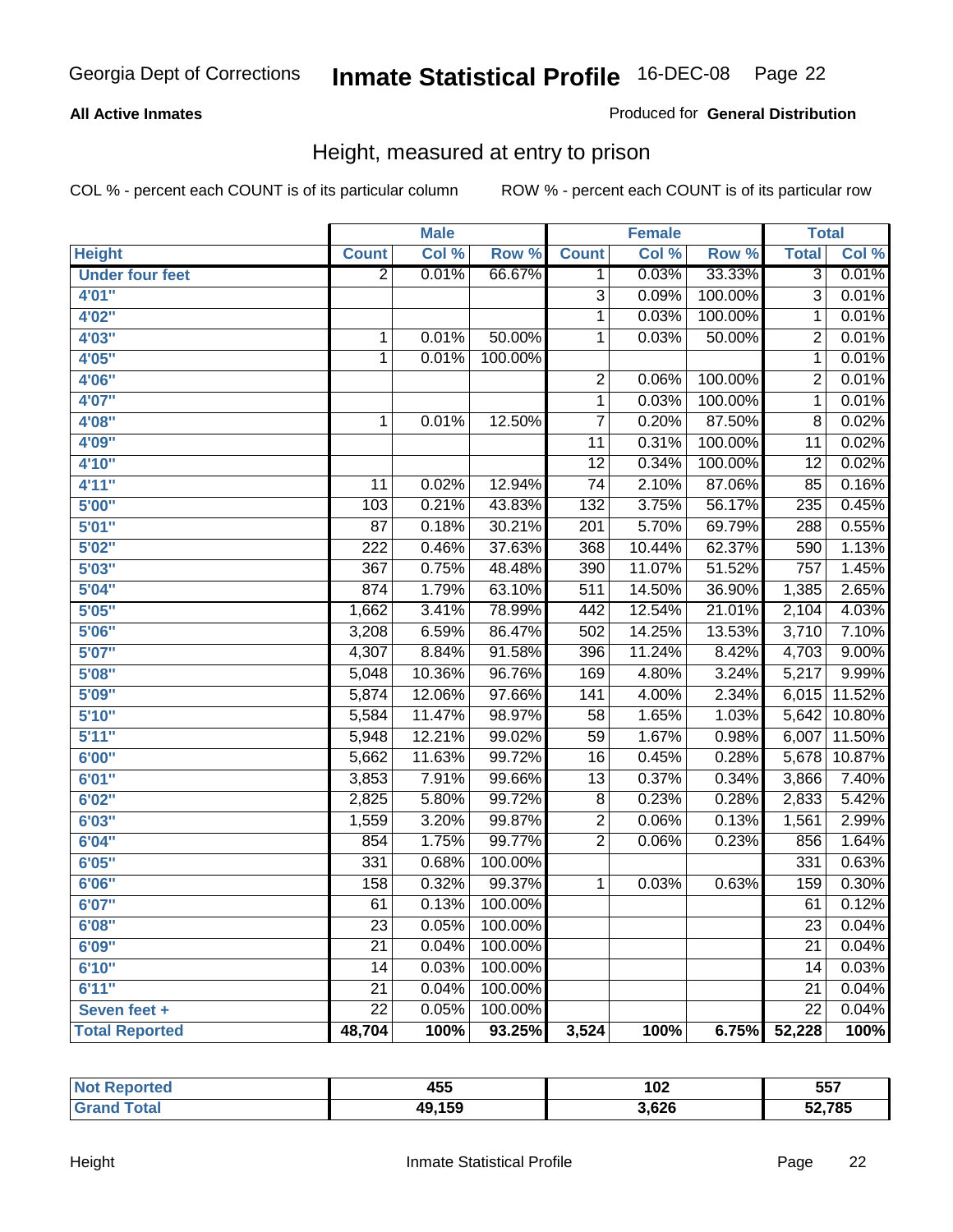#### **All Active Inmates**

Produced for **General Distribution**

### Height, measured at entry to prison

|                        | <b>Male</b> | <b>Female</b> | <b>Total</b> |
|------------------------|-------------|---------------|--------------|
| Mean (average)         | 5'10"       | 5'05"         | 5'10''       |
| <b>Median (middle)</b> | 5'10''      | 5'05"         | 5'10''       |
| Mode (most frequent)   | 5'11"       | 5'04"         | 5'09"        |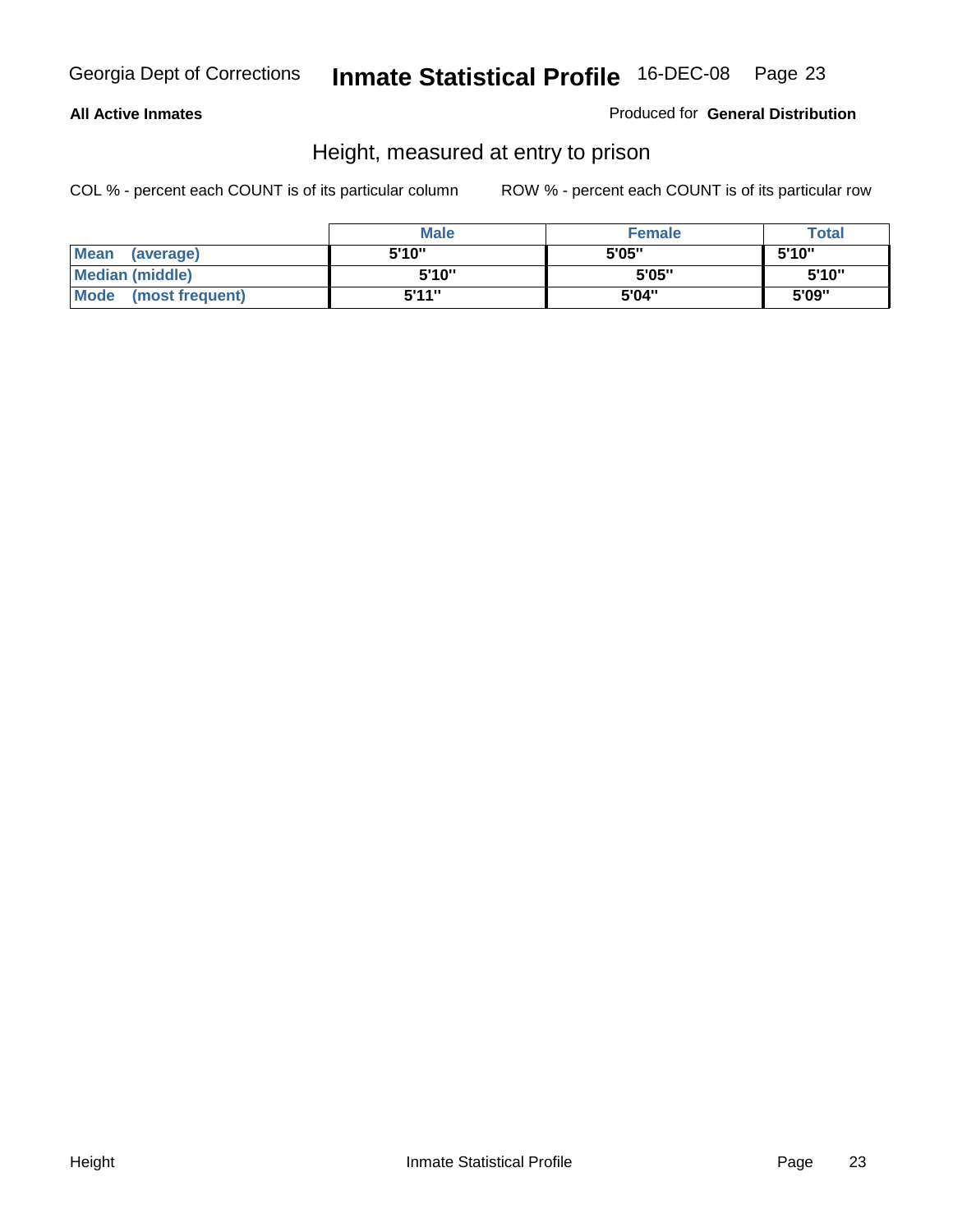#### **All Active Inmates**

#### Produced for **General Distribution**

### Weight, measured at entry to prison

|                        |                  | <b>Male</b> |         |                  | <b>Female</b> |        | <b>Total</b>     |        |
|------------------------|------------------|-------------|---------|------------------|---------------|--------|------------------|--------|
| Weight                 | <b>Count</b>     | Col %       | Row %   | <b>Count</b>     | Col %         | Row %  | <b>Total</b>     | Col %  |
| <b>Under 80 pounds</b> | 9                | 0.02%       | 81.82%  | $\overline{2}$   | 0.06%         | 18.18% | $\overline{11}$  | 0.02%  |
| 80 - 89 pounds         | $\overline{3}$   | 0.01%       | 50.00%  | $\overline{3}$   | 0.09%         | 50.00% | $\overline{6}$   | 0.01%  |
| 90 - 99 pounds         | $\overline{4}$   | 0.01%       | 30.77%  | $\overline{9}$   | 0.26%         | 69.23% | $\overline{13}$  | 0.02%  |
| 100 - 109 pounds       | $\overline{18}$  | 0.04%       | 24.32%  | $\overline{56}$  | 1.59%         | 75.68% | $\overline{74}$  | 0.14%  |
| 110 - 119 pounds       | 103              | 0.21%       | 47.47%  | 114              | 3.23%         | 52.53% | $\overline{217}$ | 0.42%  |
| 120 - 129 pounds       | 490              | 1.01%       | 65.33%  | 260              | 7.38%         | 34.67% | 750              | 1.44%  |
| 130 - 139 pounds       | 1,473            | 3.02%       | 82.06%  | $\overline{322}$ | 9.14%         | 17.94% | 1,795            | 3.44%  |
| 140 - 149 pounds       | 3,245            | 6.66%       | 89.79%  | 369              | 10.47%        | 10.21% | 3,614            | 6.92%  |
| 150 - 159 pounds       | 4,741            | 9.73%       | 91.81%  | 423              | 12.00%        | 8.19%  | 5,164            | 9.89%  |
| 160 - 169 pounds       | 6,598            | 13.55%      | 94.47%  | 386              | 10.95%        | 5.53%  | 6,984            | 13.37% |
| 170 - 179 pounds       | 6,135            | 12.60%      | 95.38%  | 297              | 8.43%         | 4.62%  | 6,432            | 12.31% |
| 180 - 189 pounds       | 6,562            | 13.47%      | 95.98%  | $\overline{275}$ | 7.80%         | 4.02%  | 6,837            | 13.09% |
| 190 - 199 pounds       | 4,554            | 9.35%       | 95.57%  | $\overline{211}$ | 5.99%         | 4.43%  | 4,765            | 9.12%  |
| 200 - 209 pounds       | 4,040            | 8.29%       | 95.26%  | $\overline{201}$ | 5.70%         | 4.74%  | 4,241            | 8.12%  |
| 210 - 219 pounds       | 2,954            | 6.07%       | 95.32%  | 145              | 4.11%         | 4.68%  | 3,099            | 5.93%  |
| 220 - 229 pounds       | 2,353            | 4.83%       | 95.57%  | $\overline{109}$ | 3.09%         | 4.43%  | 2,462            | 4.71%  |
| 230 - 239 pounds       | 1,595            | 3.27%       | 95.22%  | 80               | 2.27%         | 4.78%  | 1,675            | 3.21%  |
| 240 - 249 pounds       | 1,173            | 2.41%       | 94.98%  | $\overline{62}$  | 1.76%         | 5.02%  | 1,235            | 2.36%  |
| 250 - 259 pounds       | 862              | 1.77%       | 94.52%  | $\overline{50}$  | 1.42%         | 5.48%  | $\overline{912}$ | 1.75%  |
| 260 - 269 pounds       | 610              | 1.25%       | 93.56%  | $\overline{42}$  | 1.19%         | 6.44%  | 652              | 1.25%  |
| 270 - 279 pounds       | 368              | 0.76%       | 94.60%  | $\overline{21}$  | 0.60%         | 5.40%  | 389              | 0.74%  |
| 280 - 289 pounds       | $\overline{279}$ | 0.57%       | 92.38%  | $\overline{23}$  | 0.65%         | 7.62%  | $\overline{302}$ | 0.58%  |
| 290 - 299 pounds       | 159              | 0.33%       | 93.53%  | $\overline{11}$  | 0.31%         | 6.47%  | 170              | 0.33%  |
| 300 - 309 pounds       | 124              | 0.25%       | 90.51%  | $\overline{13}$  | 0.37%         | 9.49%  | 137              | 0.26%  |
| 310 - 319 pounds       | $\overline{78}$  | 0.16%       | 87.64%  | $\overline{11}$  | 0.31%         | 12.36% | 89               | 0.17%  |
| 320 - 329 pounds       | 46               | 0.09%       | 79.31%  | $\overline{12}$  | 0.34%         | 20.69% | $\overline{58}$  | 0.11%  |
| 330 - 339 pounds       | $\overline{21}$  | 0.04%       | 84.00%  | 4                | 0.11%         | 16.00% | $\overline{25}$  | 0.05%  |
| 340 - 349 pounds       | $\overline{26}$  | 0.05%       | 83.87%  | $\overline{5}$   | 0.14%         | 16.13% | $\overline{31}$  | 0.06%  |
| 350 - 359 pounds       | $\overline{32}$  | 0.07%       | 94.12%  | $\overline{2}$   | 0.06%         | 5.88%  | $\overline{34}$  | 0.07%  |
| 360 - 369 pounds       | 19               | 0.04%       | 90.48%  | $\overline{2}$   | 0.06%         | 9.52%  | $\overline{21}$  | 0.04%  |
| 370 - 379 pounds       | 9                | 0.02%       | 100.00% |                  |               |        | $\overline{9}$   | 0.02%  |
| 380 - 389 pounds       | $\overline{1}$   | 0.01%       | 33.33%  | $\overline{2}$   | 0.06%         | 66.67% | $\overline{3}$   | 0.01%  |
| 390 - 399 pounds       | $\overline{5}$   | 0.01%       | 100.00% |                  |               |        | $\overline{5}$   | 0.01%  |
| 400 pounds and over    | $\overline{16}$  | 0.03%       | 88.89%  | $\overline{2}$   | 0.06%         | 11.11% | $\overline{18}$  | 0.03%  |
| <b>Total Reported</b>  | 48,705           | 100%        | 93.25%  | 3,524            | 100%          | 6.75%  | 52,229           | 100%   |

| Reported<br>' N∩t | 454    | 102   | 556    |
|-------------------|--------|-------|--------|
| īota.<br>. Gr     | 49,159 | 8.626 | 52,785 |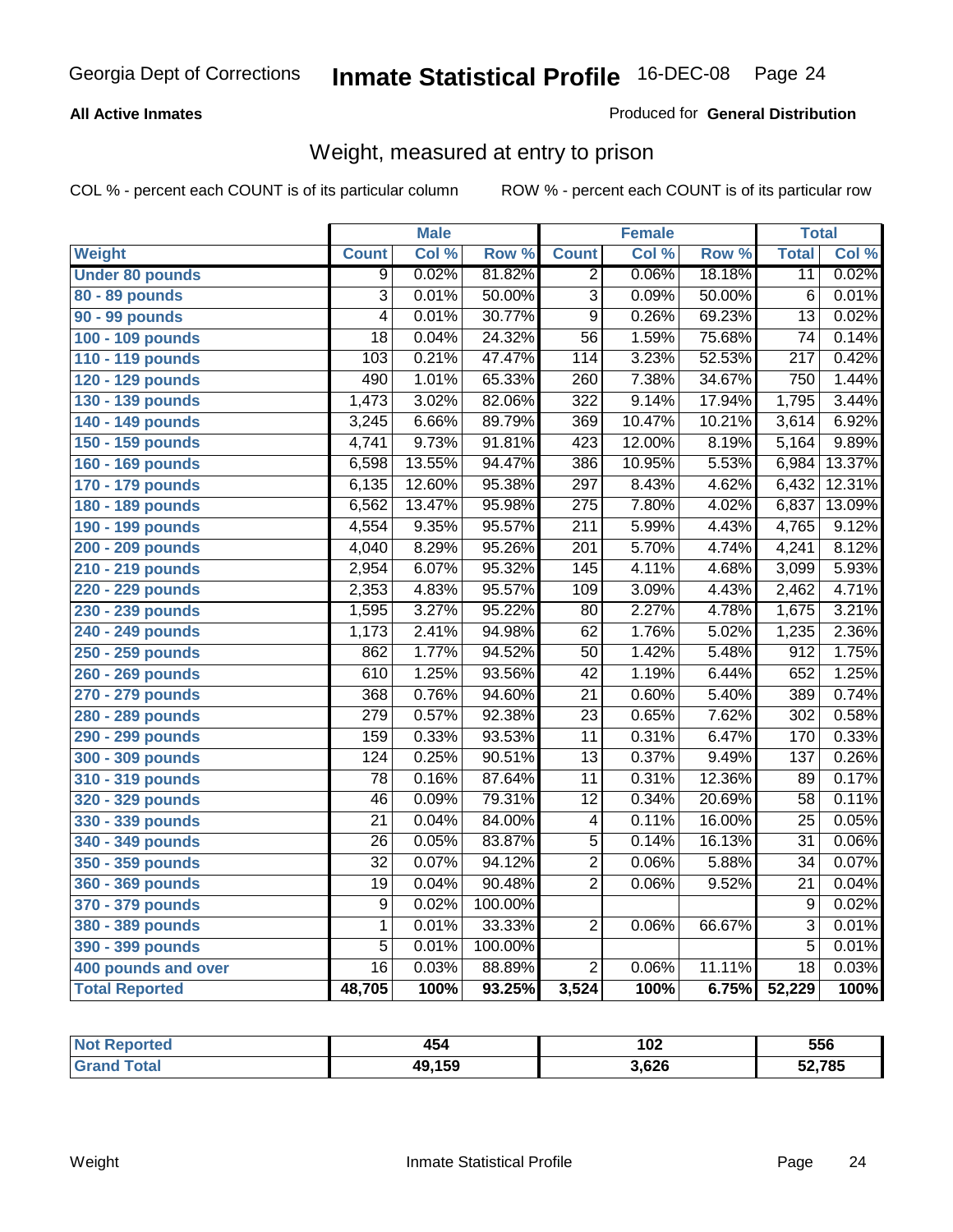#### **All Active Inmates**

#### Produced for **General Distribution**

### Weight, measured at entry to prison

|                                | <b>Male</b> | <b>Female</b> | Total |
|--------------------------------|-------------|---------------|-------|
| <b>Mean</b><br>(average)       | 186         | 172           | 185   |
| <b>Median (middle)</b>         | 180         | 164           | 180   |
| <b>Mode</b><br>(most frequent) | 180         | 150           | 180   |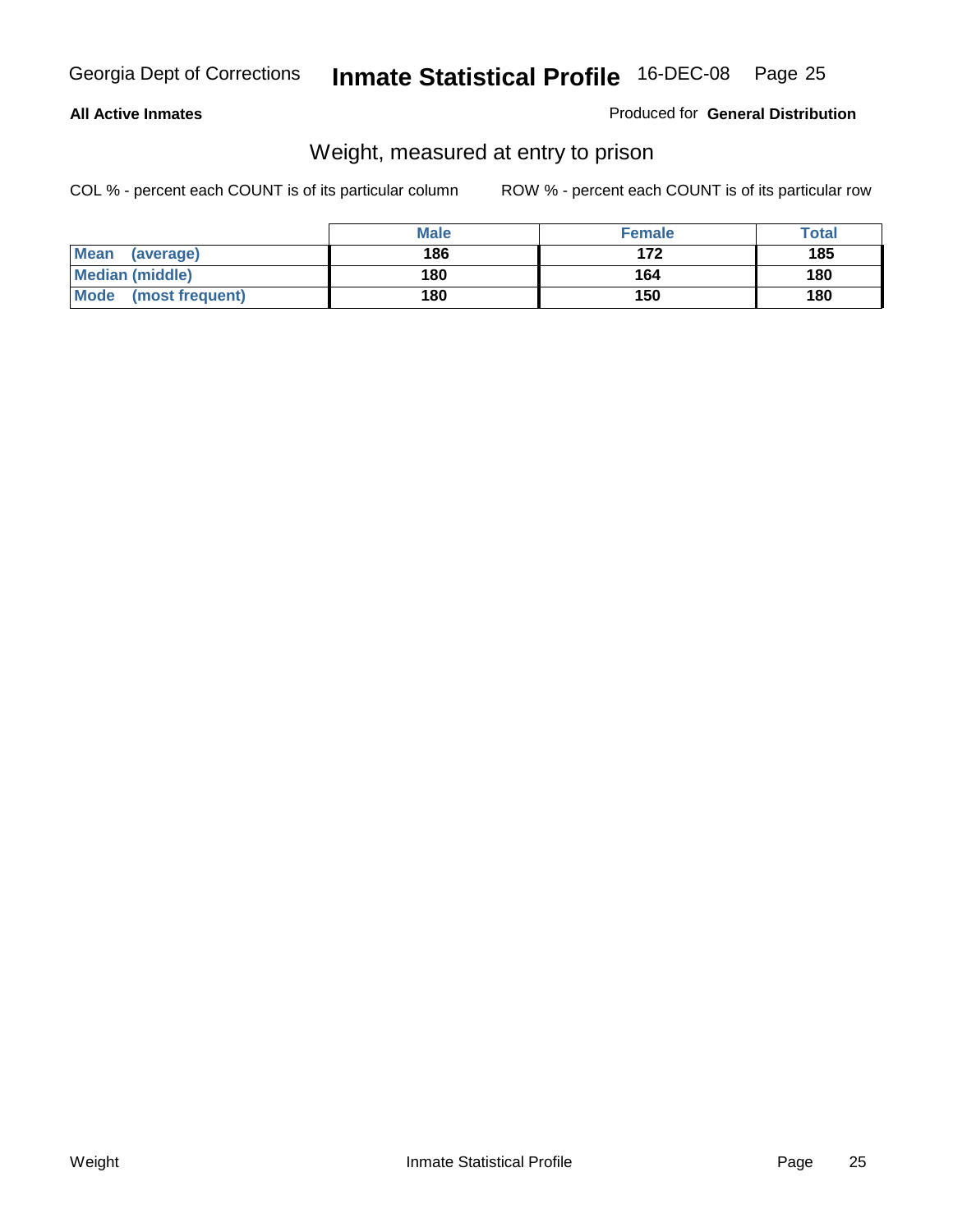**All Active Inmates**

#### Produced for **General Distribution**

### Military service

|                         |              | <b>Male</b> |             |       | <b>Female</b> |          |              | <b>Total</b> |
|-------------------------|--------------|-------------|-------------|-------|---------------|----------|--------------|--------------|
| <b>Military service</b> | <b>Count</b> | Col %       | Row % Count |       | Col %         | Row %    | <b>Total</b> | Col %        |
| <b>Air Force</b>        | 276          | .70%        | 97.18%      | 8     | .24%          | 2.82%    | 284          | .66%         |
| <b>Army</b>             | 2,052        | 5.21%       | 98.46%      | 32    | .95%          | 1.54%    | 2,084        | 4.87%        |
| <b>Navy</b><br>3        | 614          | 1.56%       | 98.40%      | 10    | $.30\%$       | 1.60%    | 624          | 1.46%        |
| <b>Marines</b><br>4     | 452          | 1.15%       | 99.56%      | 2     | $.06\%$       | .44%     | 454          | 1.06%        |
| <b>Coast Guard</b><br>5 | 25           | $.06\%$     | 100.00%     |       |               |          | 25           | .06%         |
| <b>None</b><br>96       | 35,973       | $91.32\%$   | 91.57%      | 3,312 | 98.45%        | $8.43\%$ | 39,285       | 91.88%       |
| <b>Total Reported</b>   | 39,392       | 100%        | 92.13%      | 3,364 | 100%          | 7.87%    | 42,756       | 100%         |

| <b>Reported</b><br>' N∩t | <b>9,767</b> | 262<br>____ | 10,029 |
|--------------------------|--------------|-------------|--------|
| ™otaı<br><b>Grand</b>    | 49,159       | 3,626       | 52,785 |

|  | <b>Mode</b><br>reauent)<br>.ost if | Army | Army | Army |
|--|------------------------------------|------|------|------|
|--|------------------------------------|------|------|------|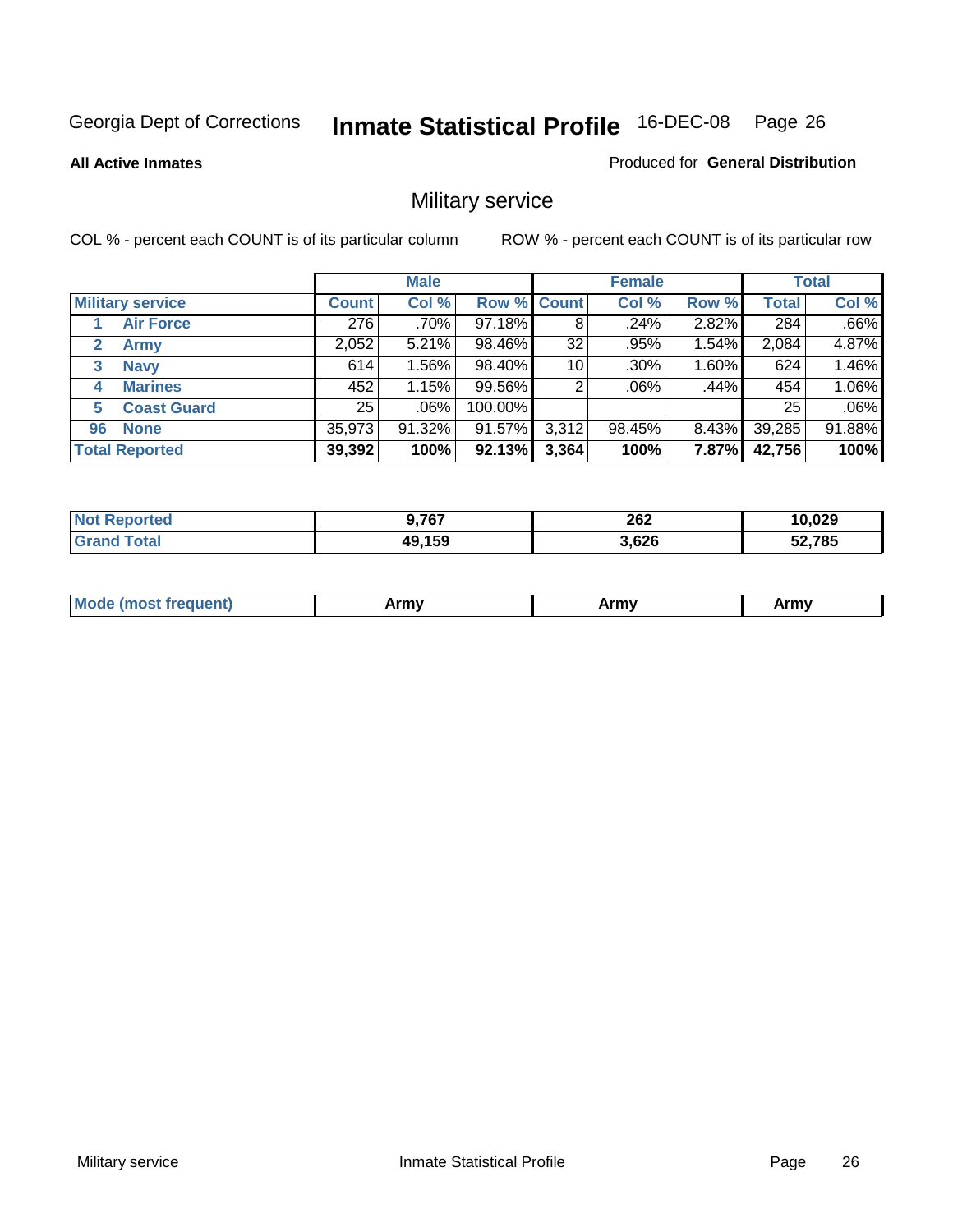**All Active Inmates**

#### Produced for **General Distribution**

### Type of admission to prison

|                |                             |              | <b>Male</b> |                    |     | <b>Female</b> |          |              | <b>Total</b> |
|----------------|-----------------------------|--------------|-------------|--------------------|-----|---------------|----------|--------------|--------------|
|                | <b>Type of Admission</b>    | <b>Count</b> | Col %       | <b>Row % Count</b> |     | Col %         | Row %    | <b>Total</b> | Col %        |
|                | <b>Committed From Court</b> | 34,234       | 69.68%      | 93.34% 2,443       |     | 67.41%        | $6.66\%$ | 36,677       | 69.53%       |
| $\overline{2}$ | <b>Return Appeal/Bond</b>   | 15           | .03%        | 93.75%             |     | .03%          | 6.25%    | 16           | .03%         |
| 3              | <b>Parole Rev/New Sent</b>  | 4,136        | 8.42%       | 95.56%             | 192 | 5.30%         | 4.44%    | 4,328        | 8.20%        |
| 4              | <b>Par Rev/No New Sent</b>  | 1,659        | 3.38%       | 93.94%             | 107 | 2.95%         | 6.06%    | 1,766        | 3.35%        |
| 5              | <b>Prob Viol/Total Rev</b>  |              | .01%        | 100.00%            |     |               |          |              | .01%         |
| 6              | <b>Prob Viol/Partial</b>    | 3,473        | 7.07%       | 89.03%             | 428 | 11.81%        | 10.97%   | 3,901        | 7.40%        |
| 7              | <b>Admit Fm Other Cust</b>  | 35           | $.07\%$     | 100.00%            |     |               |          | 35           | .07%         |
| 9              | <b>Prob Rev/Remainder</b>   | 4,785        | 9.74%       | 91.65%             | 436 | 12.03%        | 8.35%    | 5,221        | 9.90%        |
| 10             | <b>New Sent/Par Rev Pnd</b> | 24           | .05%        | 96.00%             |     | .03%          | 4.00%    | 25           | .05%         |
| 11             | <b>Life W/O Parole</b>      | 305          | .62%        | 98.39%             | 5   | .14%          | 1.61%    | 310          | .59%         |
| 30             | <b>Par Rev/Rsn Unknown</b>  | 64           | .13%        | 100.00%            |     |               |          | 64           | .12%         |
| 32             | <b>Pb Parole Rescinded</b>  | 16           | .03%        | 94.12%             | 1   | .03%          | 5.88%    | 17           | .03%         |
| 33             | <b>Prob Revoc/Spec Cond</b> | 172          | .35%        | 94.51%             | 10  | .28%          | 5.49%    | 182          | .35%         |
| 40             | <b>Par Rev/Revoc Center</b> | 170          | .35%        | 100.00%            |     |               |          | 170          | .32%         |
| 44             | <b>Whitworth Detention</b>  | 33           | .07%        | 100.00%            |     |               |          | 33           | .06%         |
| 50             | <b>Dcys At Risk</b>         | 5            | .01%        | 100.00%            |     |               |          | 5            | .01%         |
|                | <b>Total Reported</b>       | 49,127       | 100%        | 93.13% 3,624       |     | 100%          | 6.87%    | 52,751       | 100%         |

| Reported<br>NOT. | ◡▵  |     | -94    |
|------------------|-----|-----|--------|
| ota.             | 4EQ | 626 | 52,785 |

| <b>Mode</b><br><b>Cmmւ</b><br>Cmmt<br>Cmmt<br>frequent)<br>∴∩urt<br>Court (<br>:ourt<br>. |  |  |
|-------------------------------------------------------------------------------------------|--|--|
|                                                                                           |  |  |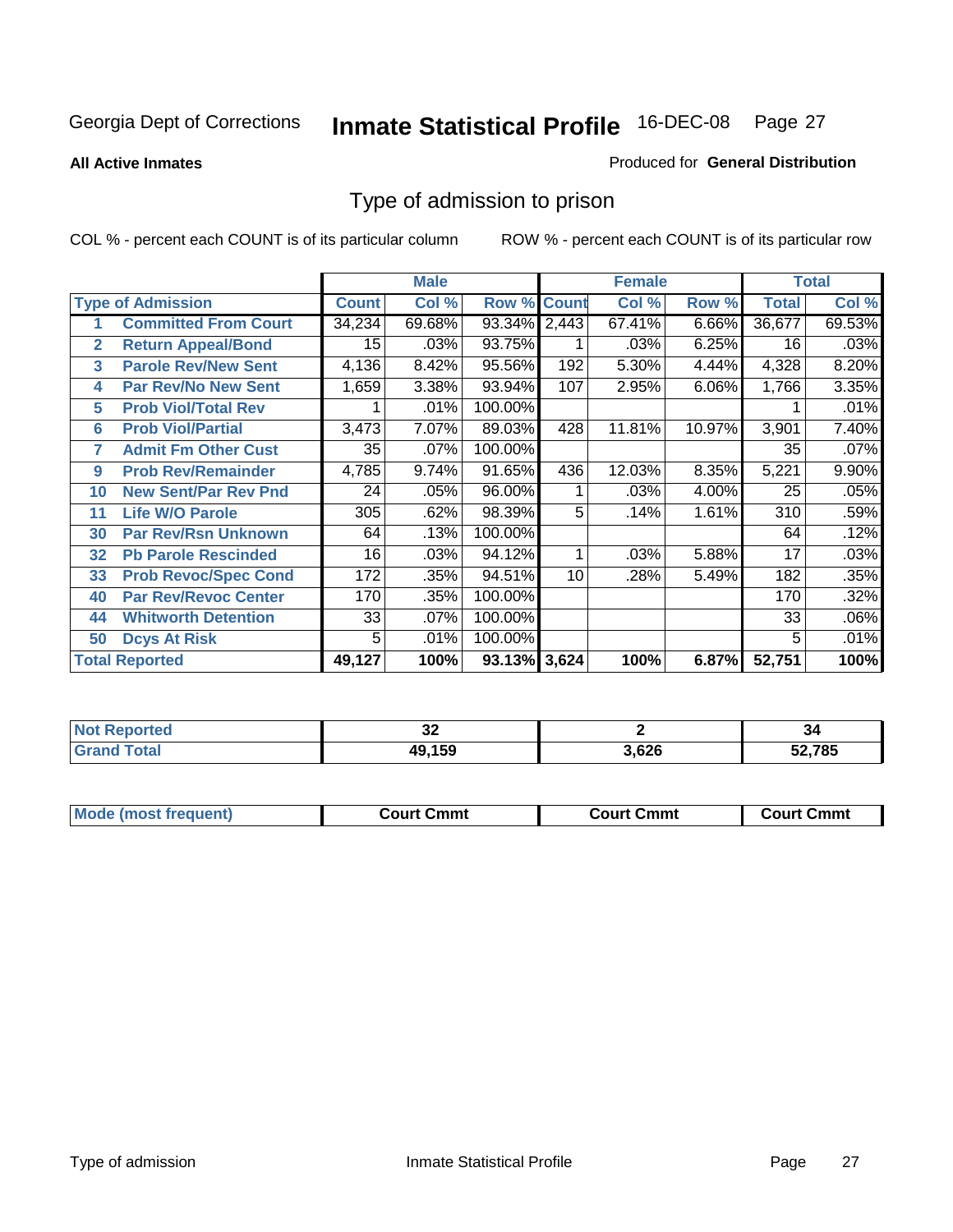**All Active Inmates**

#### Produced for **General Distribution**

### Current / last security status

|                        |              | <b>Male</b> |             |       | <b>Female</b> |          |              | <b>Total</b> |
|------------------------|--------------|-------------|-------------|-------|---------------|----------|--------------|--------------|
| <b>Security Status</b> | <b>Count</b> | Col %       | Row % Count |       | Col %         | Row %    | <b>Total</b> | Col %        |
| 0 Diag Incom           | 2            | .01%        | 100.00%     |       | .00%          |          | 2            | .01%         |
| 1 Wrk Releas           | 313          | .66%        | 88.42%      | 41    | 1.17%         | 11.58%   | 354          | $.70\%$      |
| 2 Trusty               | 567          | $1.20\%$    | 95.78%      | 25    | .71%          | 4.22%    | 592          | 1.17%        |
| 3 Minimum              | 16,191       | 34.24%      | 88.35%      | 2,136 | 60.77%        | 11.65%   | 18,327       | 36.08%       |
| 4 Medium               | 23,604       | 49.92%      | 95.49%      | 1,115 | 31.72%        | $4.51\%$ | 24,719       | 48.66%       |
| 5 Close                | 6,487        | 13.72%      | 97.05%      | 197   | 5.60%         | 2.95%    | 6,684        | 13.16%       |
| <b>6 Maximum</b>       | 117          | .25%        | 99.15%      |       | .03%          | .85%     | 118          | .23%         |
| <b>Total Reported</b>  | 47,281       | 100%        | 93.08%      | 3,515 | 100%          | 6.92%    | 50,796       | 100%         |

| <b>Still being diagnosed</b> | .877   | 111   | 1,988  |
|------------------------------|--------|-------|--------|
| <b>Not Reported</b>          |        |       |        |
| <b>Grand Total</b>           | 49,159 | 3,626 | 52,785 |

| $M_{\Omega}$<br>יחב | M۵<br>dium | <b>BAL.</b><br>num | Mer<br>dium |
|---------------------|------------|--------------------|-------------|
|                     |            |                    |             |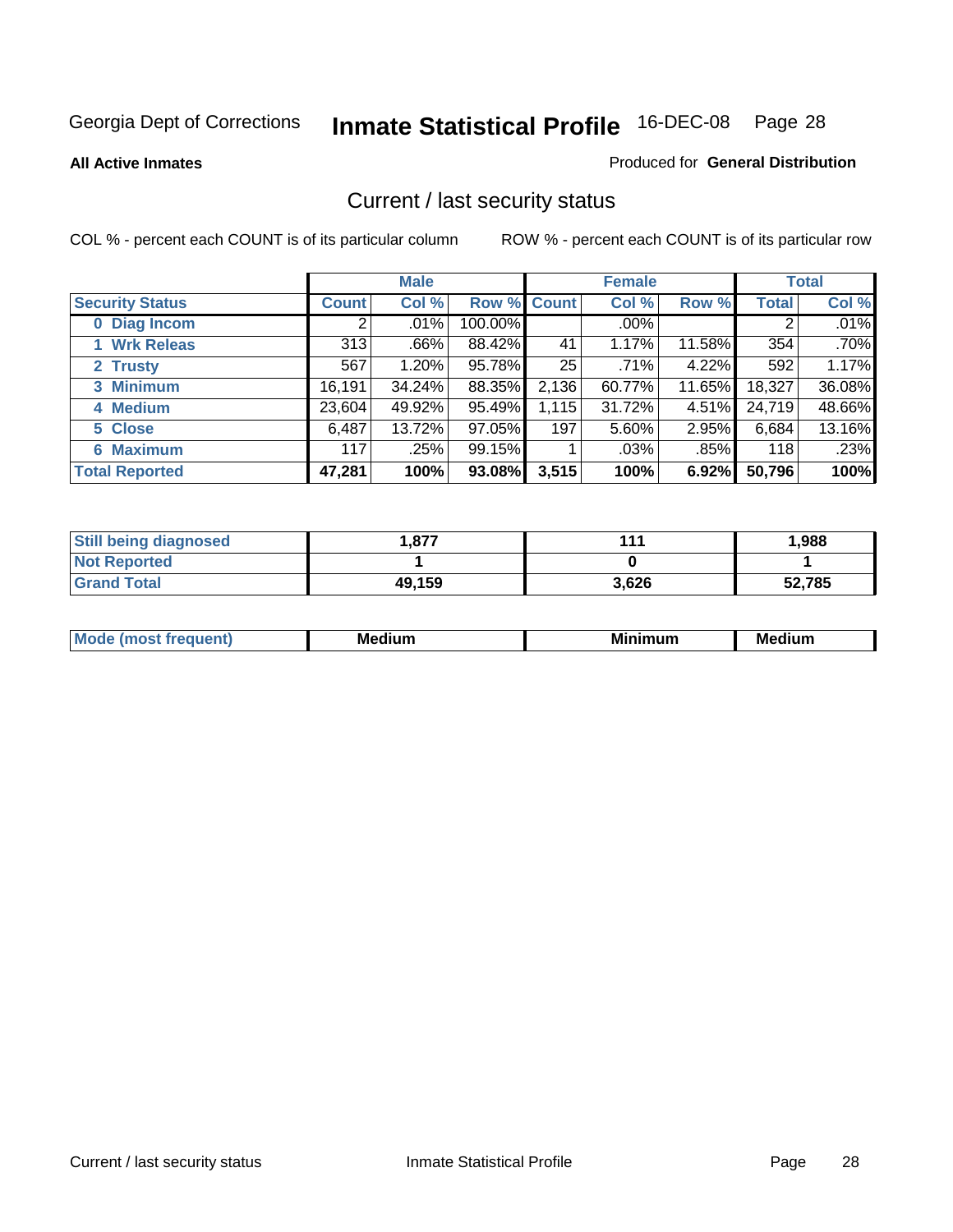**All Active Inmates**

#### Produced for **General Distribution**

### Current / last type of institution

|                            |              | <b>Male</b> |             |       | <b>Female</b> |          |              | <b>Total</b> |
|----------------------------|--------------|-------------|-------------|-------|---------------|----------|--------------|--------------|
| <b>Type of Institution</b> | <b>Count</b> | Col %       | Row % Count |       | Col %         | Row %    | <b>Total</b> | Col %        |
| <b>Transitional Center</b> | 2,415        | 4.91%       | 88.01%      | 329   | $9.07\%$      | 11.99%   | 2,744        | 5.20%        |
| <b>State Hospital</b>      |              | $.01\%$     | 100.00%     |       |               |          |              | .01%         |
| <b>County Camp</b>         | 4,697        | 9.55%       | 100.00%     |       |               |          | 4,697        | 8.90%        |
| <b>State Prison</b>        | 35,791       | 72.81%      | 91.96%      | 3,129 | 86.29%        | $8.04\%$ | 38,920       | 73.73%       |
| <b>Private Prison</b>      | 5,140        | 10.46%      | 99.98%      |       | $.03\%$       | .02%     | 5,141        | 9.74%        |
| <b>Prison Annex</b>        | 9            | $.02\%$     | 100.00%     |       |               |          | 9            | .02%         |
| <b>Pre Release Center</b>  | 937          | 1.91%       | 84.87%      | 167   | 4.61%         | 15.13%   | 1,104        | 2.09%        |
| <b>Inmate Boot Camp</b>    | 169          | $.34\%$     | 100.00%     |       |               |          | 169          | .32%         |
| <b>Total Reported</b>      | 49,159       | 100%        | 93.13%      | 3,626 | 100%          | 6.87%    | 52,785       | 100%         |

| <b>Not Reported</b> |        |       |        |
|---------------------|--------|-------|--------|
| <b>Grand Total</b>  | 49,159 | 3,626 | 52,785 |

| <b>Mode (most frequent)</b> | <b>State Prison</b> | <b>State Prison</b> | <b>State Prison I</b> |
|-----------------------------|---------------------|---------------------|-----------------------|
|                             |                     |                     |                       |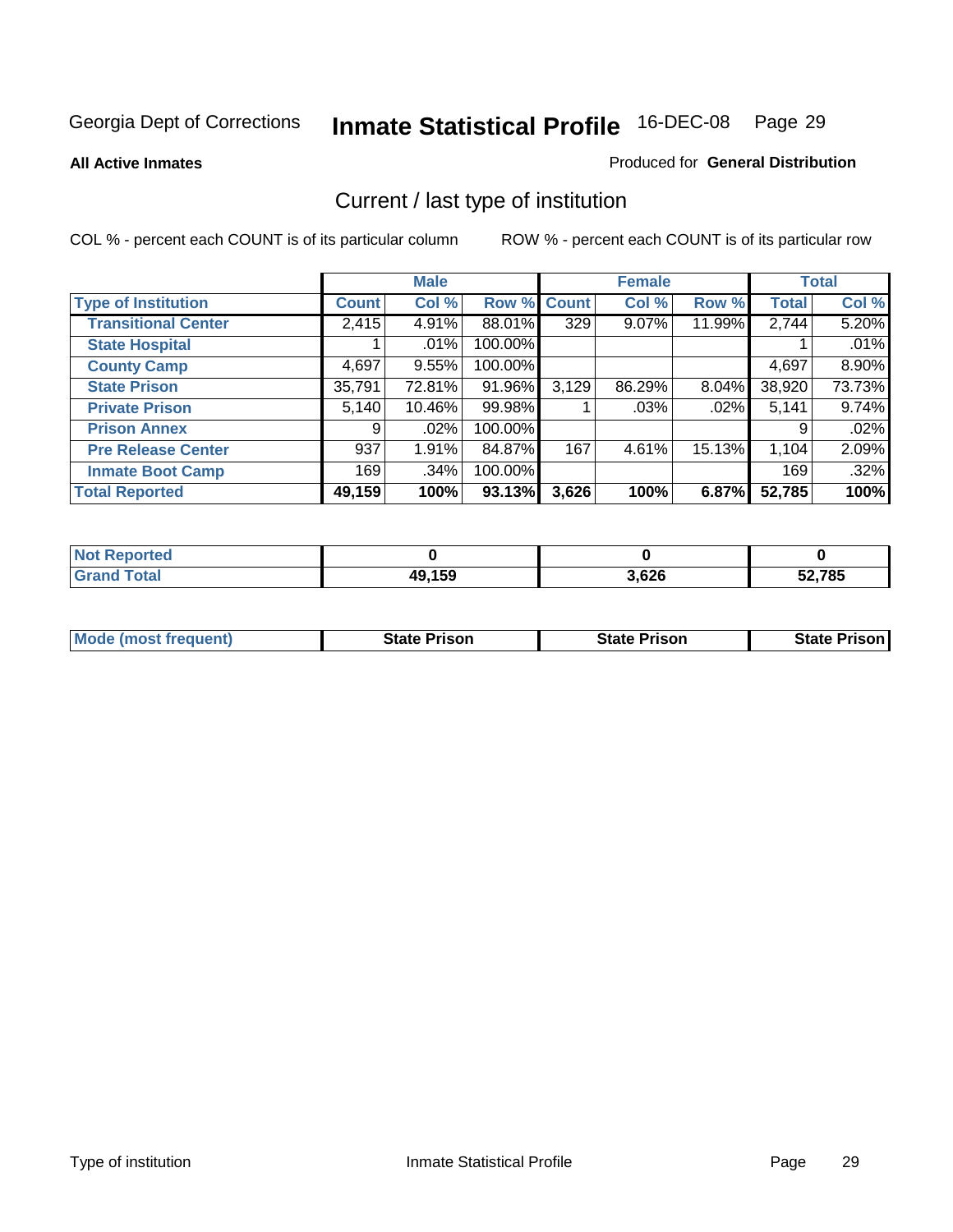**All Active Inmates**

#### Produced for **General Distribution**

### Institution type - transitional centers

|     |                                          |              | <b>Male</b> |         |              | <b>Female</b> |         |              | <b>Total</b> |
|-----|------------------------------------------|--------------|-------------|---------|--------------|---------------|---------|--------------|--------------|
|     | <b>Institution Type - Trans. Centers</b> | <b>Count</b> | Col %       | Row %   | <b>Count</b> | Col %         | Row %   | <b>Total</b> | Col %        |
| 220 | <b>Albany Trans-Ctr</b>                  | 154          | 6.38%       | 100.00% |              |               |         | 154          | 5.61%        |
| 227 | <b>Arrendale Trans-Ctr</b>               |              |             |         | 100          | 30.40%        | 100.00% | 100          | 3.64%        |
| 223 | <b>Atlanta Male Trans-Ctr</b>            | 256          | 10.60%      | 100.00% |              |               |         | 256          | 9.33%        |
| 246 | <b>Augusta Trans-Ctr</b>                 | 193          | 7.99%       | 100.00% |              |               |         | 193          | 7.03%        |
| 249 | <b>Clayton Transitional Ctr</b>          | 326          | 13.50%      | 100.00% |              |               |         | 326          | 11.88%       |
| 247 | <b>Coastal Transitional Ctr</b>          | 248          | 10.27%      | 100.00% |              |               |         | 248          | 9.04%        |
| 225 | <b>Columbus Trans-Ctr</b>                | 172          | 7.12%       | 100.00% |              |               |         | 172          | 6.27%        |
| 252 | <b>Emanuel-Swainsboro Tc</b>             | 205          | 8.49%       | 100.00% |              |               |         | 205          | 7.47%        |
| 250 | <b>Helms Trans-Ctr</b>                   | 94           | 3.89%       | 100.00% |              |               |         | 94           | 3.43%        |
| 248 | <b>Lagrange Trans Ctr</b>                | 117          | 4.84%       | 100.00% |              |               |         | 117          | 4.26%        |
| 231 | <b>Macon Male Trans-Ctr</b>              | 140          | 5.80%       | 100.00% |              |               |         | 140          | 5.10%        |
| 235 | <b>Metro Womens Trans-Ctr</b>            |              |             |         | 229          | 69.60%        | 100.00% | 229          | 8.35%        |
| 233 | <b>Phillips Trans-Ctr</b>                | 201          | 8.32%       | 100.00% |              |               |         | 201          | 7.33%        |
| 253 | <b>Smith Trans-Ctr</b>                   | 204          | 8.45%       | 100.00% |              |               |         | 204          | 7.43%        |
| 230 | <b>Valdosta Trans-Ctr</b>                | 105          | 4.35%       | 100.00% |              |               |         | 105          | 3.83%        |
|     | <b>Total Reported</b>                    | 2,415        | 100%        | 88.01%  | 329          | 100%          | 11.99%  | 2,744        | 100%         |

| NO1<br>porteg<br>$\cdots$ |                        |                   |     |
|---------------------------|------------------------|-------------------|-----|
| $\sim$                    | $\overline{115}$<br>IJ | ו מ<br>ノムソ<br>- - | 744 |

| Mode (most frequent) | 249 Clayton Transitional Ctrl 235 Metro Womens Trans- | Ctr | 249 Clayton<br><b>Transitional Ctr</b> |
|----------------------|-------------------------------------------------------|-----|----------------------------------------|
|                      |                                                       |     |                                        |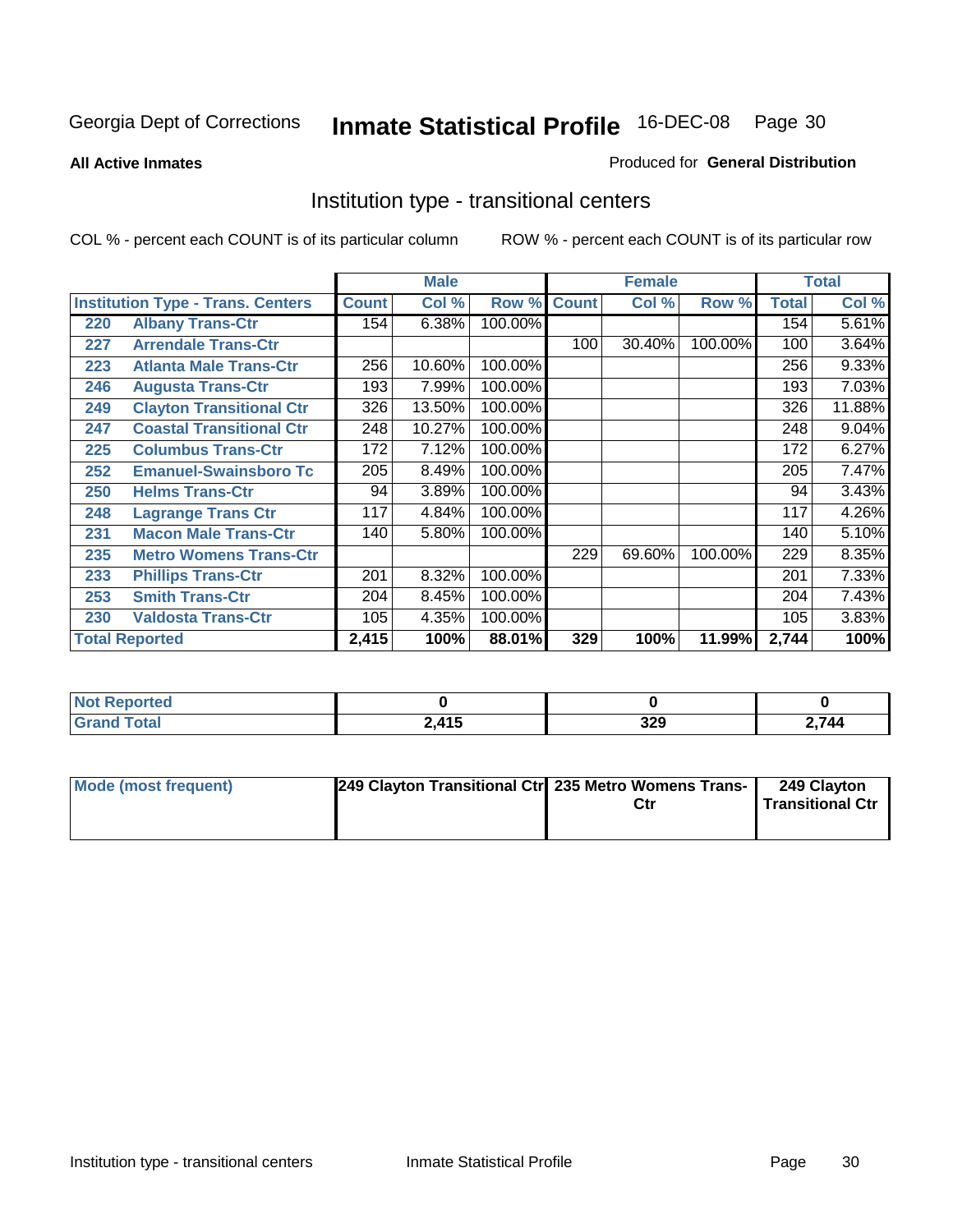**All Active Inmates**

#### Produced for **General Distribution**

### Institution type - mental hospitals

|                                                  | <b>Male</b> |                    | <b>Female</b> |                    | Total   |
|--------------------------------------------------|-------------|--------------------|---------------|--------------------|---------|
| <b>Institution Type - Mental Hospitals Count</b> | Col%        | <b>Row % Count</b> | Col%          | <b>Row % Total</b> | Col %   |
| 302 Central State Hospital                       | $100.00\%$  | 100.00%            |               |                    | 100.00% |
| <b>Total Reported</b>                            | 100%        | 100%               |               | %                  | 100%    |

| Not Reported |  |  |
|--------------|--|--|
| <b>otal</b>  |  |  |

| Mode (most frequent)<br>302 Central State Hospital | Null | <b>302 Central State</b><br><b>Hospital</b> |
|----------------------------------------------------|------|---------------------------------------------|
|----------------------------------------------------|------|---------------------------------------------|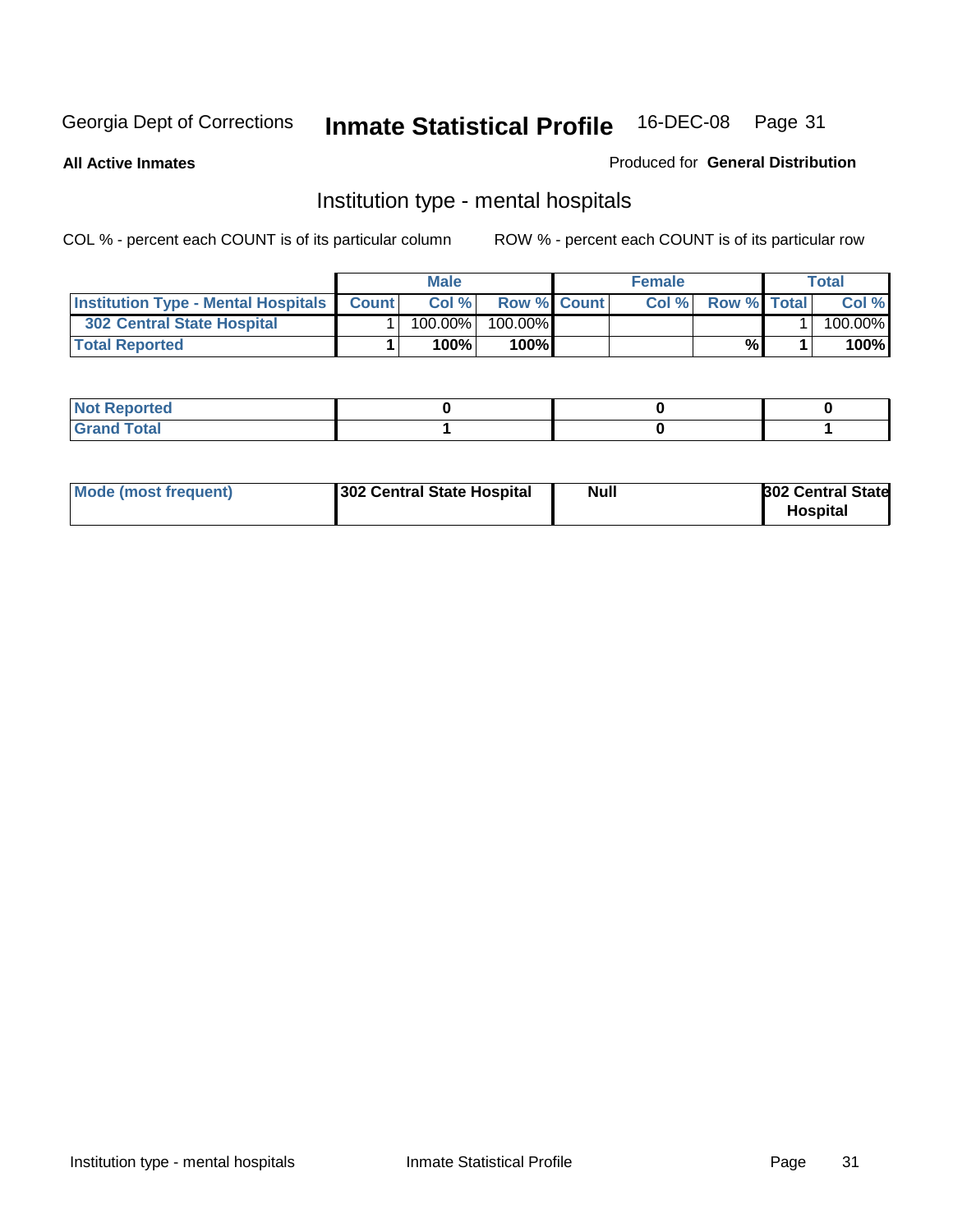#### **All Active Inmates**

#### Produced for **General Distribution**

### Institution type - county prisons

|                                          |                  | <b>Male</b> |         |              | <b>Female</b> |                          |                  | <b>Total</b>               |
|------------------------------------------|------------------|-------------|---------|--------------|---------------|--------------------------|------------------|----------------------------|
| <b>Institution Type - County Prisons</b> | <b>Count</b>     | Col %       | Row %   | <b>Count</b> | Col %         | Row %                    | <b>Total</b>     | $\overline{\text{Col }^9}$ |
| <b>Bulloch County Ci</b><br>402          | 129              | 2.75%       | 100.00% |              |               |                          | 129              | 2.75%                      |
| <b>Carroll County Ci</b><br>404          | $\overline{204}$ | 4.34%       | 100.00% |              |               |                          | $\overline{204}$ | 4.34%                      |
| <b>Clarke County Ci</b><br>406           | 98               | 2.09%       | 100.00% |              |               |                          | 98               | 2.09%                      |
| <b>Clayton County Ci</b><br>456          | $\overline{213}$ | 4.53%       | 100.00% |              |               |                          | $\overline{213}$ | 4.53%                      |
| <b>Colquitt County Ci</b><br>407         | 179              | 3.81%       | 100.00% |              |               |                          | 179              | 3.81%                      |
| <b>Coweta County Ci</b><br>409           | 197              | 4.19%       | 100.00% |              |               |                          | 197              | 4.19%                      |
| <b>Decatur County Ci</b><br>411          | 213              | 4.53%       | 100.00% |              |               |                          | 213              | 4.53%                      |
| <b>Effingham County Ci</b><br>413        | 236              | 5.02%       | 100.00% |              |               |                          | 236              | 5.02%                      |
| <b>Floyd County Ci</b><br>415            | 332              | 7.07%       | 100.00% |              |               |                          | 332              | 7.07%                      |
| <b>Gwinnett County Ci</b><br>419         | $\overline{113}$ | 2.41%       | 100.00% |              |               |                          | $\overline{113}$ | 2.41%                      |
| <b>Hall County Ci</b><br>420             | 150              | 3.19%       | 100.00% |              |               |                          | 150              | 3.19%                      |
| <b>Harris County Ci</b><br>422           | 98               | 2.09%       | 100.00% |              |               |                          | 98               | 2.09%                      |
| <b>Jackson County Ci</b><br>426          | 160              | 3.41%       | 100.00% |              |               |                          | 160              | 3.41%                      |
| <b>Jefferson County Ci</b><br>428        | 180              | 3.83%       | 100.00% |              |               |                          | 180              | 3.83%                      |
| <b>Mitchell County Ci</b><br>433         | 111              | 2.36%       | 100.00% |              |               |                          | 111              | 2.36%                      |
| <b>Muscogee County Ci</b><br>435         | 507              | 10.79%      | 100.00% |              |               |                          | 507              | 10.79%                     |
| <b>Richmond County Ci</b><br>439         | $\overline{206}$ | 4.39%       | 100.00% |              |               |                          | $\overline{206}$ | 4.39%                      |
| <b>Screven County Prison</b><br>440      | 140              | 2.98%       | 100.00% |              |               |                          | 140              | 2.98%                      |
| <b>Spalding County Ci</b><br>441         | 366              | 7.79%       | 100.00% |              |               |                          | 366              | 7.79%                      |
| <b>Stewart County Ci</b><br>442          | 1                | .02%        | 100.00% |              |               |                          | 1                | .02%                       |
| <b>Sumter County Ci</b><br>443           | 339              | 7.22%       | 100.00% |              |               |                          | 339              | 7.22%                      |
| <b>Terrell County Ci</b><br>444          | 127              | 2.70%       | 100.00% |              |               |                          | 127              | 2.70%                      |
| <b>Thomas County Ci</b><br>445           | 151              | 3.21%       | 100.00% |              |               |                          | 151              | 3.21%                      |
| <b>Troup County Ci</b><br>447            | 247              | 5.26%       | 100.00% |              |               |                          | 247              | 5.26%                      |
| <b>Total Reported</b>                    | 4,697            | 100%        | 100%    |              |               | $\overline{\frac{9}{6}}$ | 4,697            | 100%                       |

| τeα                                         |       |       |
|---------------------------------------------|-------|-------|
| $n+n$<br>$\sim$ $\sim$ $\sim$ $\sim$ $\sim$ | 0.607 | 1,697 |

| Mode (most frequent) | 435 Muscogee County Ci | Null | 435 Muscogee |
|----------------------|------------------------|------|--------------|
|                      |                        |      | County Ci    |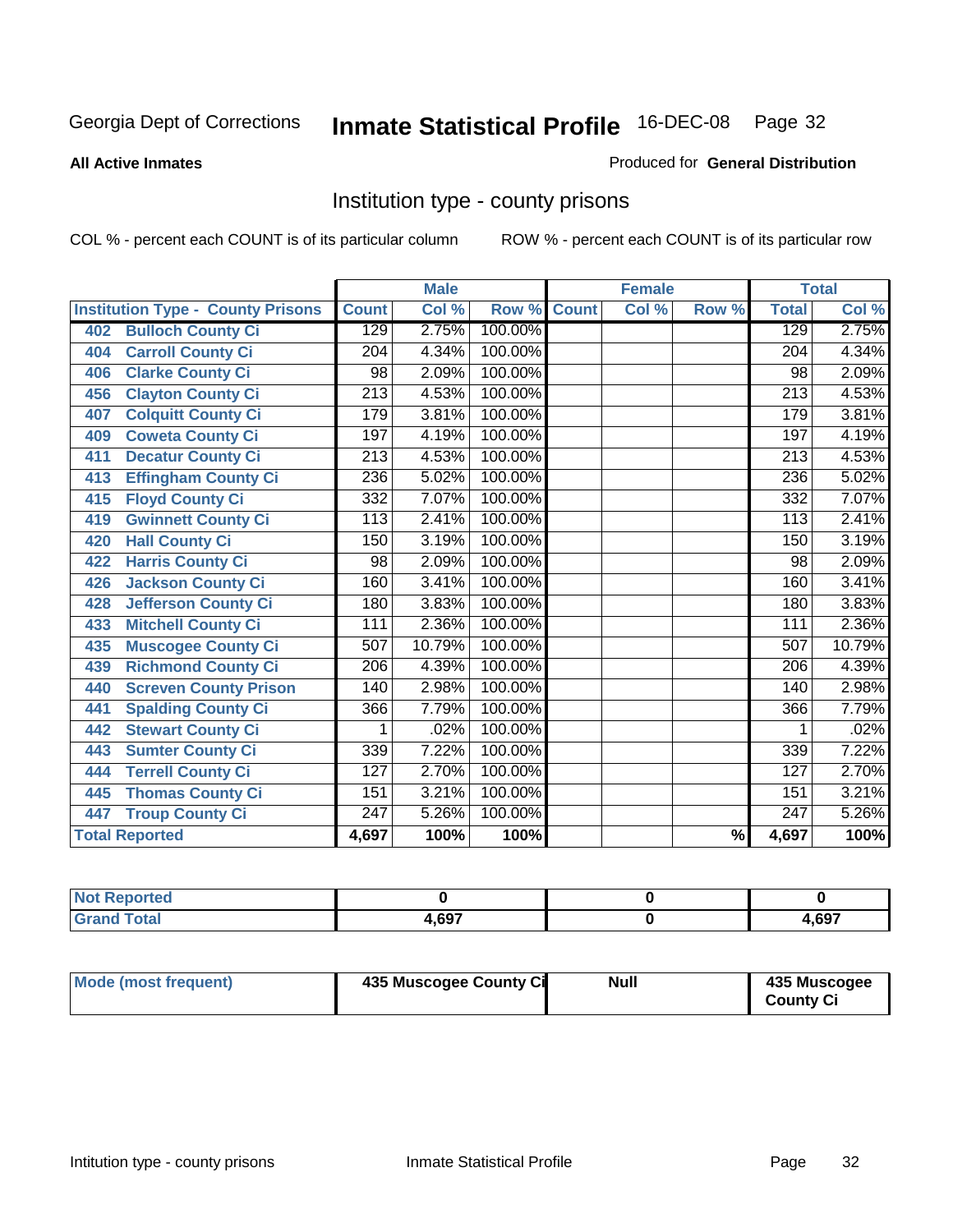#### **All Active Inmates**

#### Produced for **General Distribution**

### Institution type - state prisons

|     |                                            |                | <b>Male</b> |         |              | <b>Female</b> |         | <b>Total</b> |       |
|-----|--------------------------------------------|----------------|-------------|---------|--------------|---------------|---------|--------------|-------|
|     | <b>Institution Type - State Prisons</b>    | <b>Count</b>   | Col %       | Row %   | <b>Count</b> | Col %         | Row %   | <b>Total</b> | Col % |
| 508 | <b>Arrendale State Prison</b>              |                |             |         | 1,255        | 40.11%        | 100.00% | 1,255        | 3.22% |
| 532 | <b>Augusta State Med.</b><br><b>Prison</b> | 1,206          | 3.37%       | 99.92%  | 1            | .03%          | .08%    | 1,207        | 3.10% |
| 543 | <b>Autry State Prison</b>                  | 1,445          | 4.04%       | 100.00% |              |               |         | 1,445        | 3.71% |
| 553 | <b>Baldwin State Prison</b>                | 974            | 2.72%       | 100.00% |              |               |         | 974          | 2.50% |
| 536 | <b>Bostick State Prison</b>                | 702            | 1.96%       | 100.00% |              |               |         | 702          | 1.80% |
| 534 | <b>Burrus Corr Trn Cntr</b>                | 418            | 1.17%       | 100.00% |              |               |         | 418          | 1.07% |
| 547 | <b>Calhoun State Prison</b>                | 1,501          | 4.19%       | 100.00% |              |               |         | 1,501        | 3.86% |
| 531 | <b>Central State Prison</b>                | 811            | 2.27%       | 100.00% |              |               |         | 811          | 2.08% |
| 523 | <b>Coastal State Prison</b>                | 1,525          | 4.26%       | 100.00% |              |               |         | 1,525        | 3.92% |
| 535 | <b>Colony Farm State Prison</b>            | 1              | .01%        | 100.00% |              |               |         | 1            | .01%  |
| 503 | <b>Dodge State Prison</b>                  | 1,212          | 3.39%       | 100.00% |              |               |         | 1,212        | 3.11% |
| 548 | <b>Dooly State Prison</b>                  | 1,643          | 4.59%       | 100.00% |              |               |         | 1,643        | 4.22% |
| 521 | <b>Ga Diag &amp; Class Pris</b>            | 1,719          | 4.80%       | 100.00% |              |               |         | 1,719        | 4.42% |
| 522 | <b>Ga Diag &amp; Class Pris-</b>           | 352            | .98%        | 100.00% |              |               |         | 352          | .90%  |
|     | <b>Perm</b>                                |                |             |         |              |               |         |              |       |
| 517 | <b>Ga State Prison</b>                     | 1,207          | 3.37%       | 100.00% |              |               |         | 1,207        | 3.10% |
| 541 | <b>Hancock State Prison</b>                | 1,434          | 4.01%       | 100.00% |              |               |         | 1,434        | 3.68% |
| 540 | <b>Hays State Prison</b>                   | 1,424          | 3.98%       | 100.00% |              |               |         | 1,424        | 3.66% |
| 551 | <b>Homerville State Prison</b>             | 1              | .01%        | 100.00% |              |               |         | 1            | .01%  |
| 545 | <b>Johnson State Prison</b>                | 1,566          | 4.38%       | 100.00% |              |               |         | 1,566        | 4.02% |
| 510 | <b>Lee State Prison</b>                    | 738            | 2.06%       | 100.00% |              |               |         | 738          | 1.90% |
| 564 | <b>Long State Prison</b>                   | 175            | .49%        | 100.00% |              |               |         | 175          | .45%  |
| 502 | <b>Lowndes State Prison</b>                | $\overline{2}$ | .01%        | 100.00% |              |               |         | 2            | .01%  |
| 549 | <b>Macon State Prison</b>                  | 1,686          | 4.71%       | 100.00% |              |               |         | 1,686        | 4.33% |
| 519 | <b>Men'S State Prison</b>                  | 652            | 1.82%       | 100.00% |              |               |         | 652          | 1.68% |
| 554 | <b>Metro State Prison (W)</b>              |                |             |         | 698          | 22.31%        | 100.00% | 698          | 1.79% |
| 561 | <b>Milan State Prison</b>                  | 8              | .02%        | 100.00% |              |               |         | 8            | .02%  |
| 509 | <b>Montgomery State Prison</b>             | 394            | 1.10%       | 100.00% |              |               |         | 394          | 1.01% |
| 505 | <b>Phillips State Prison</b>               | 806            | 2.25%       | 100.00% |              |               |         | 806          | 2.07% |
| 557 | <b>Pulaski State Prison (W)</b>            |                |             |         | 1,175        | 37.55%        | 100.00% | 1,175        | 3.02% |
| 529 | <b>Rivers State Prison</b>                 | 10             | .03%        | 100.00% |              |               |         | 10           | .03%  |
| 533 | <b>Rogers State Prison</b>                 | 1,321          | 3.69%       | 100.00% |              |               |         | 1,321        | 3.39% |
| 530 | <b>Rutledge State Prison</b>               | 597            | 1.67%       | 100.00% |              |               |         | 597          | 1.53% |
| 525 | <b>Scott State Prison</b>                  | 1,626          | 4.54%       | 100.00% |              |               |         | 1,626        | 4.18% |
| 550 | <b>Smith State Prison</b>                  | 1,123          | 3.14%       | 100.00% |              |               |         | 1,123        | 2.89% |
| 542 | <b>Telfair State Prison</b>                | 1,194          | 3.34%       | 100.00% |              |               |         | 1,194        | 3.07% |
| 537 | <b>Valdosta State Prison</b>               | 1,150          | 3.21%       | 100.00% |              |               |         | 1,150        | 2.95% |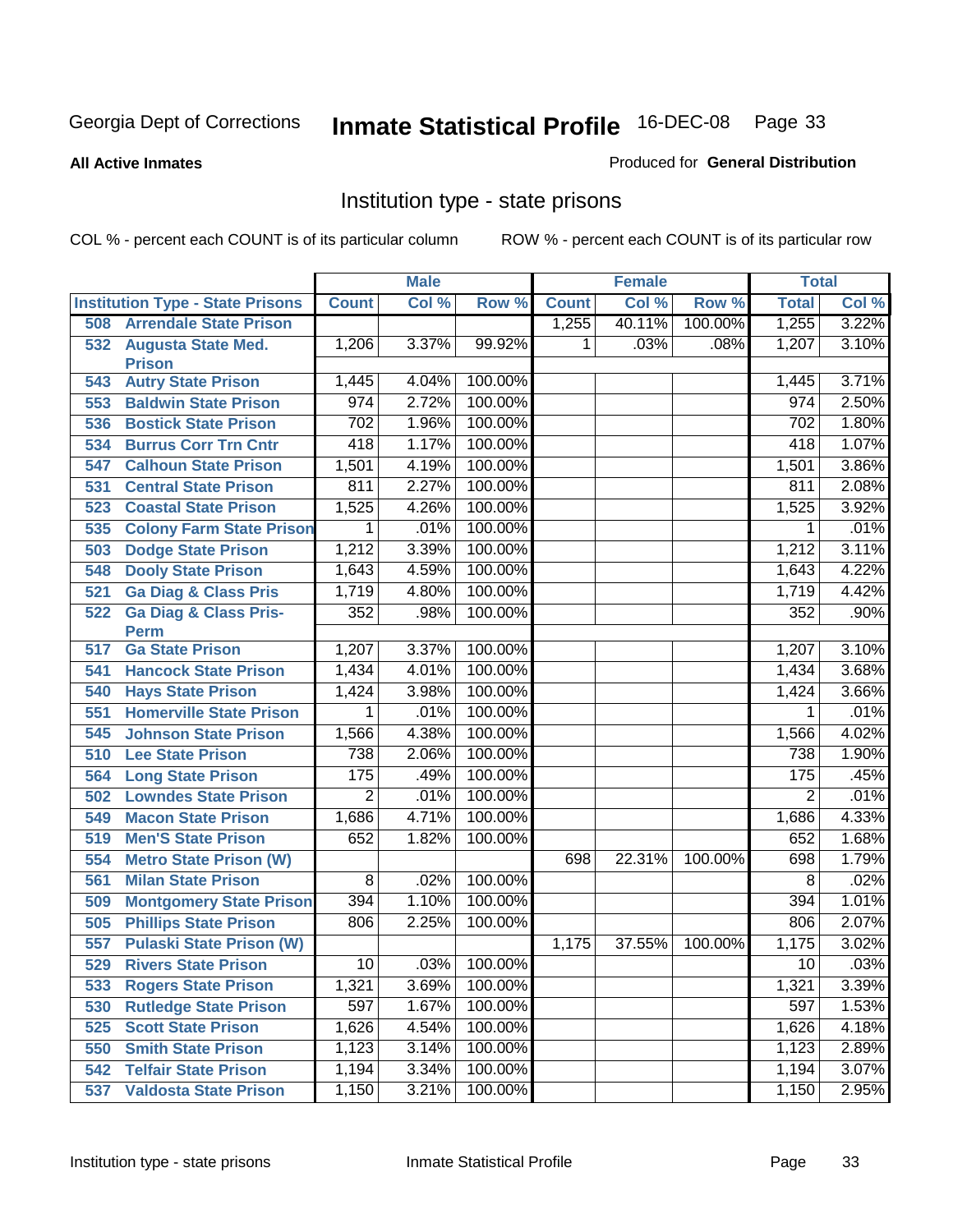**All Active Inmates**

#### Produced for **General Distribution**

### Institution type - state prisons

|                                         |              | <b>Male</b> |         |              | <b>Female</b> |       | <b>Total</b>       |       |
|-----------------------------------------|--------------|-------------|---------|--------------|---------------|-------|--------------------|-------|
| <b>Institution Type - State Prisons</b> | <b>Count</b> | Col %       | Row %   | <b>Count</b> | Col %         | Row % | <b>Total</b>       | Col % |
| <b>Walker State Prison</b><br>506       | 545          | 1.52%       | 100.00% |              |               |       | 545                | 1.40% |
| <b>Ware State Prison</b><br>501         | .270         | 3.55%       | 100.00% |              |               |       | 1,270              | 3.26% |
| <b>Washington Sp</b><br>552             | .509         | 4.22%       | 100.00% |              |               |       | 1,509              | 3.88% |
| <b>Wayne State Prison</b><br>507        | 14.          | $.04\%$     | 100.00% |              |               |       | 14                 | .04%  |
| <b>Wilcox State Prison</b><br>546       | 1,830        | 5.11%       | 100.00% |              |               |       | 1,830 <sub>1</sub> | 4.70% |
| <b>Total Reported</b>                   | 35,791       | 100%        | 91.96%  | 3,129        | 100%          | 8.04% | 38,920             | 100%  |

| oorted<br><b>NOT</b> |               |       |        |
|----------------------|---------------|-------|--------|
| <b>otal</b>          | 35 791<br>JJ. | 3,129 | 38,920 |

| 546 Wilcox State Prison<br>Mode (most frequent) | 508 Arrendale State Prison | <b>546 Wilcox State</b><br>Prison |
|-------------------------------------------------|----------------------------|-----------------------------------|
|-------------------------------------------------|----------------------------|-----------------------------------|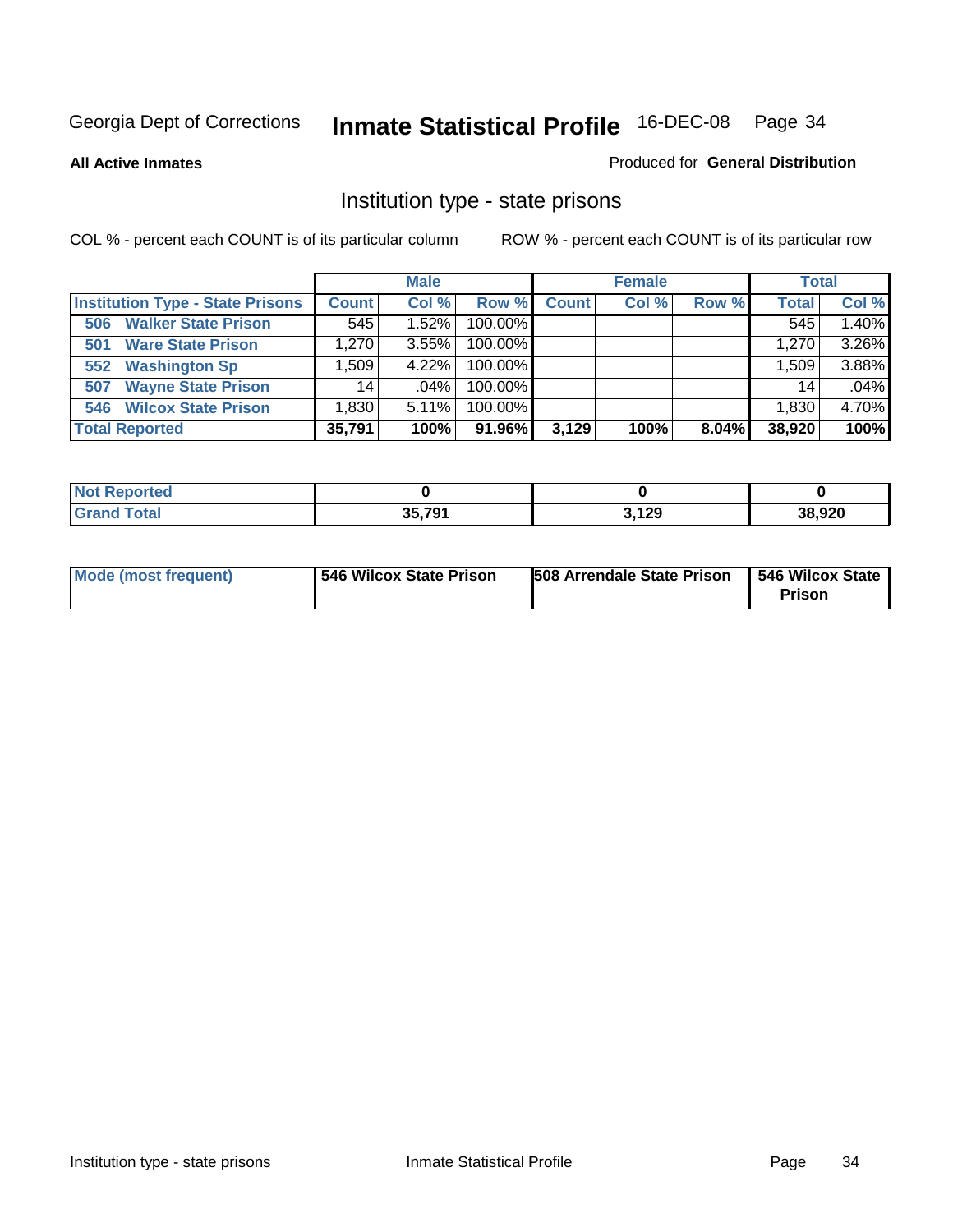**All Active Inmates**

#### Produced for **General Distribution**

### Institution type - private prisons

|                                           | <b>Male</b>  |           | <b>Female</b> |  |         | <b>Total</b> |               |        |
|-------------------------------------------|--------------|-----------|---------------|--|---------|--------------|---------------|--------|
| <b>Institution Type - Private Prisons</b> | <b>Count</b> | Col %     | Row % Count   |  | Col %   | Row %        | <b>Total</b>  | Col %  |
| <b>Coffee Corr Facility</b><br>569        | 1.702        | $33.11\%$ | $99.94\%$     |  | 100.00% | .06% ∐       | 1.703         | 33.13% |
| D Ray James Corr Fac<br>567               | 1.7531       | $34.11\%$ | $100.00\%$    |  |         |              | 1.753         | 34.10% |
| <b>Wheeler Corr Facility</b><br>571       | .685         | 32.78%    | $100.00\%$    |  |         |              | 1,685         | 32.78% |
| <b>Total Reported</b>                     | 5.140        | 100%      | 99.98%        |  | 100%    |              | $.02\%$ 5,141 | 100%   |

| rted<br>NOI                      |       |     |
|----------------------------------|-------|-----|
| <b>Total</b><br>$\mathbf{v}$ and | 5,140 | 111 |

| Mode (most frequent) | 1567 D Ray James Corr Fac 1569 Coffee Corr Facility |  | 567 D Ray James<br><b>Corr Fac</b> |
|----------------------|-----------------------------------------------------|--|------------------------------------|
|----------------------|-----------------------------------------------------|--|------------------------------------|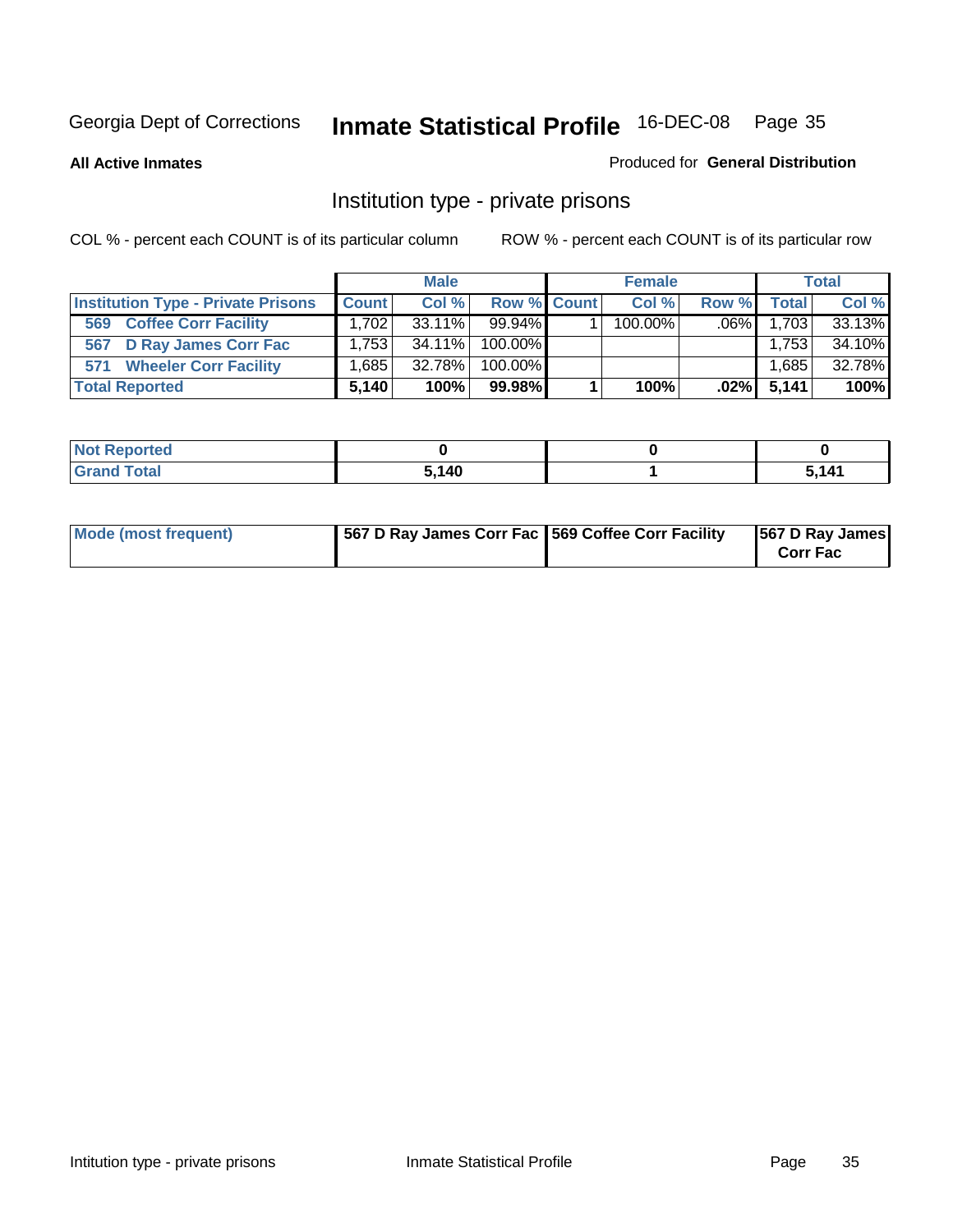**All Active Inmates**

#### Produced for **General Distribution**

### Institution type - prison annexes

|                                                | <b>Male</b> |           | <b>Female</b> |              |       | <b>Total</b> |       |        |
|------------------------------------------------|-------------|-----------|---------------|--------------|-------|--------------|-------|--------|
| <b>Institution Type - Prison Annexes Count</b> |             | Col%      | Row %         | <b>Count</b> | Col % | Row %        | Total | Col %  |
| 7541 Hancock Annex                             |             | 33.33%    | 100.00%       |              |       |              |       | 33.33% |
| 7540 Hays Annex                                |             | 33.33%    | $100.00\%$    |              |       |              |       | 33.33% |
| 7501 Ware Annex                                |             | $33.33\%$ | $100.00\%$    |              |       |              |       | 33.33% |
| <b>Total Reported</b>                          |             | 100%      | 100% <b>I</b> |              |       | %            |       | 100%   |

| rea<br>-- -                     |  |  |
|---------------------------------|--|--|
| المعامل<br>$- - - - - -$<br>--- |  |  |

| <b>Mode (most frequent)</b> | 7501 Ware Annex | Nuli | <b>7501 Ware Annexi</b> |
|-----------------------------|-----------------|------|-------------------------|
|-----------------------------|-----------------|------|-------------------------|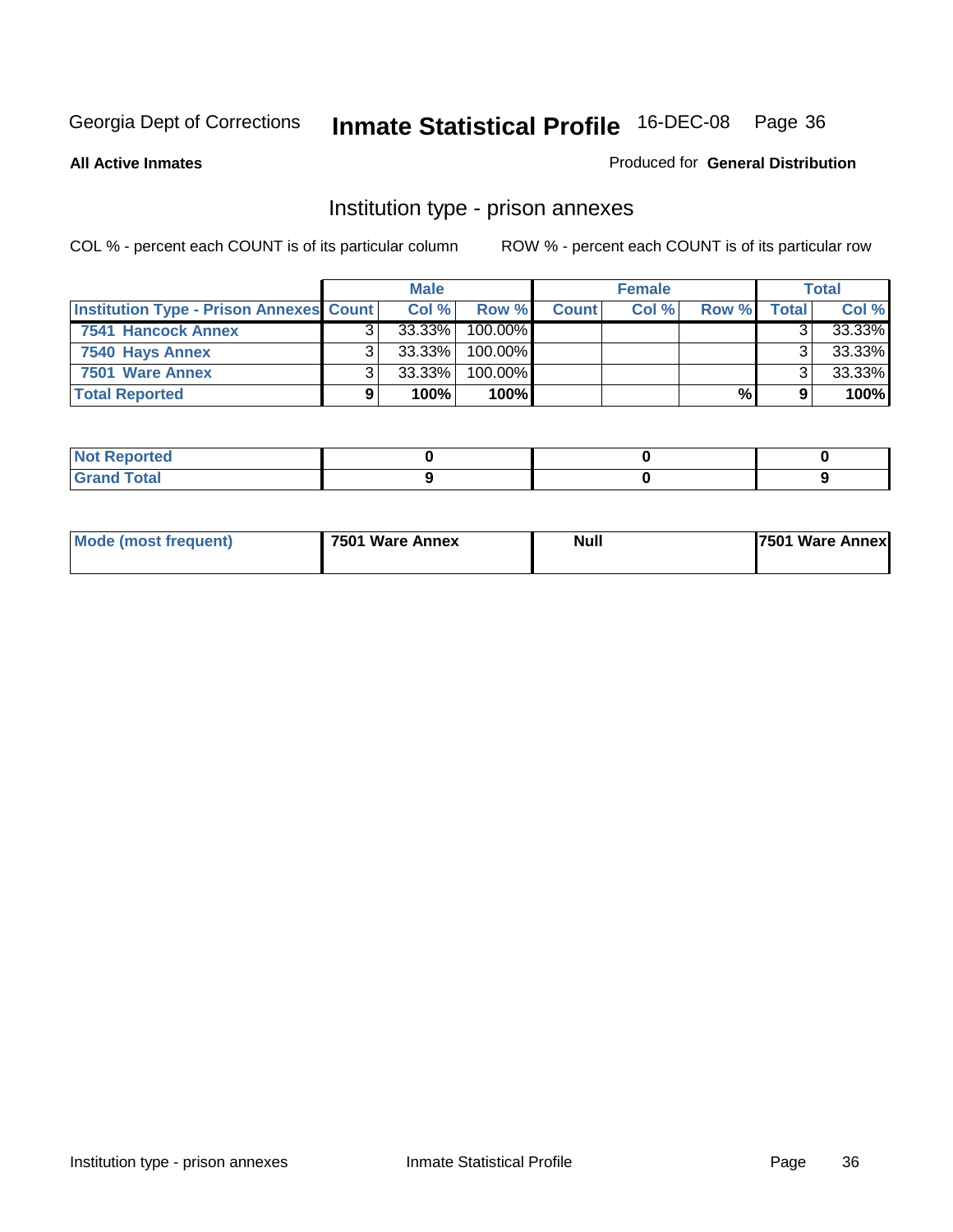#### **All Active Inmates**

#### Produced for **General Distribution**

### Institution type - pre-release centers

|                                                |     | <b>Male</b> |         |              | <b>Female</b> |         |              | <b>Total</b> |
|------------------------------------------------|-----|-------------|---------|--------------|---------------|---------|--------------|--------------|
| <b>Institution Type - Prison Annexes Count</b> |     | Col %       | Row %   | <b>Count</b> | Col %         | Row %   | <b>Total</b> | Col %        |
| 7507 Appling Pre-Release Ctr                   | 179 | 19.10%      | 100.00% |              |               |         | 179          | 16.21%       |
| 7521 Lamar Pre-Release Center                  | 191 | 20.38%      | 100.00% |              |               |         | 191          | 17.30%       |
| 7550 Long Pre-Release Center                   | 2   | .21%        | 100.00% |              |               |         | 2            | .18%         |
| 7543 Pelham Pre-Release                        | 10  | 1.07%       | 100.00% |              |               |         | 10           | .91%         |
| <b>Center</b>                                  |     |             |         |              |               |         |              |              |
| <b>7546 Turner Pre-Release Center</b>          | 181 | 19.32%      | 100.00% |              |               |         | 181          | 16.39%       |
| 7538 W Central Pre-Release Ctr                 |     |             |         | 167          | 100.00%       | 100.00% | 167          | 15.13%       |
| 556 Western Pre-Release Cntr                   | 199 | 21.24%      | 100.00% |              |               |         | 199          | 18.03%       |
| <b>7572 Wilkes Pre-Release Center</b>          | 175 | 18.68%      | 100.00% |              |               |         | 175          | 15.85%       |
| <b>Total Reported</b>                          | 937 | 100%        | 84.87%  | 167          | 100%          | 15.13%  | 1,104        | 100%         |

| <b>Not</b><br><b>Reported</b> |     |     |       |
|-------------------------------|-----|-----|-------|
| <b>Total</b>                  | 937 | 167 | 1,104 |

| Mode (most frequent) |      | 556 Western Pre-Release   7538 W Central Pre-Release   556 Western Pre- |                     |
|----------------------|------|-------------------------------------------------------------------------|---------------------|
|                      | Cntr |                                                                         | <b>Release Cntr</b> |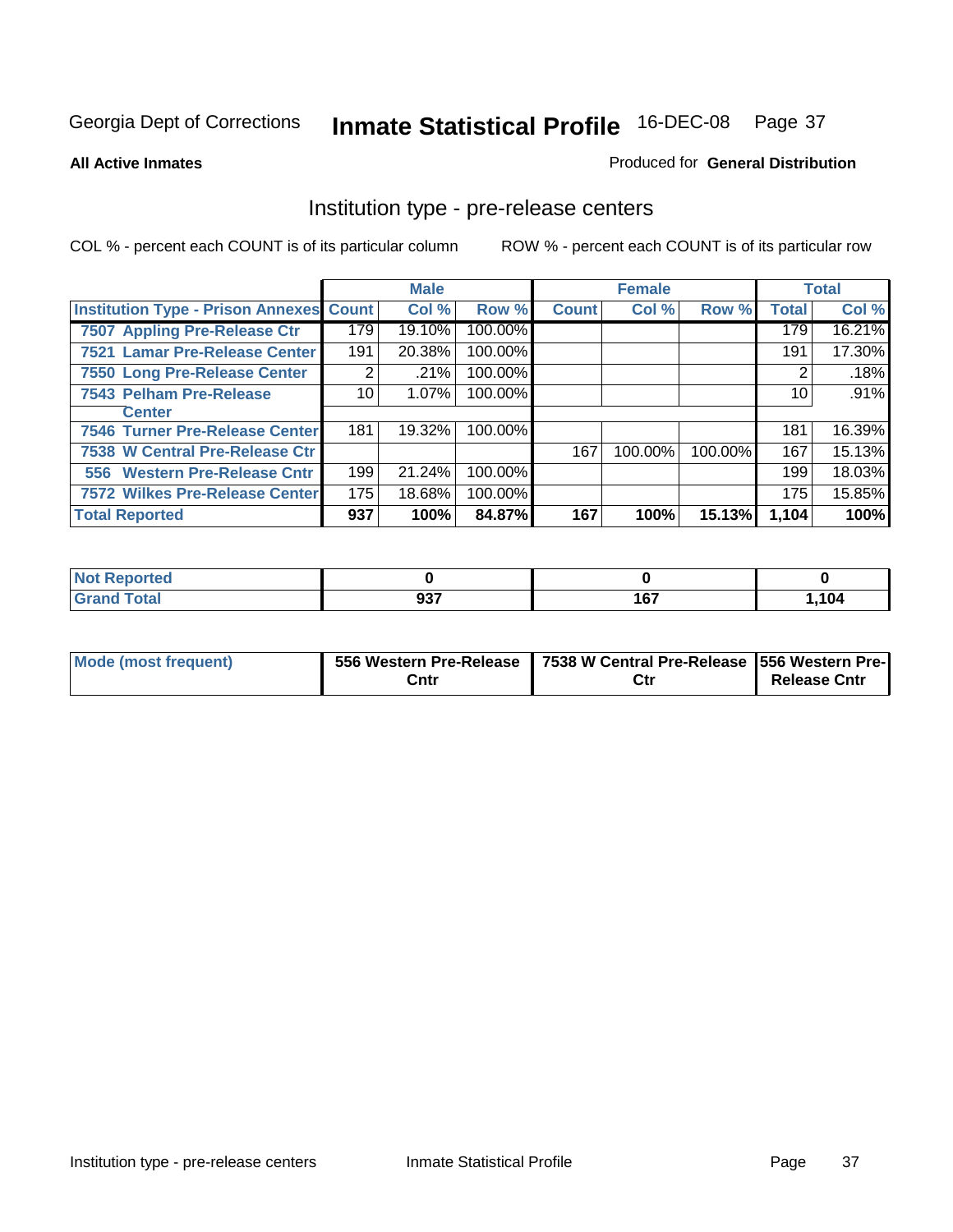**All Active Inmates**

#### Produced for **General Distribution**

### Institution type - inmate boot camp

|                                      |              | <b>Male</b> |            |              | <b>Female</b> |       |              | <b>Total</b> |
|--------------------------------------|--------------|-------------|------------|--------------|---------------|-------|--------------|--------------|
| <b>Institution Type - Boot Camps</b> | <b>Count</b> | Col %       | Row %      | <b>Count</b> | Col%          | Row % | <b>Total</b> | Col %        |
| 9534 Burruss Inm Boot Camp           | 169          | 100.00%     | $100.00\%$ |              |               |       | 169          | 100.00%      |
| <b>Total Rported</b>                 | 169          | 100%        | 100%       |              |               | $\%$  | 169          | 100%         |

| <b>rted</b><br>. |                  |                      |
|------------------|------------------|----------------------|
| $\sim$<br>$ -$   | ה ה<br>105<br>__ | A CO<br>ט ו<br>- - - |

| Mode (most frequent) | 9534 Burruss Inm Boot | Null | 9534 Burruss Inm |
|----------------------|-----------------------|------|------------------|
|                      | Camp                  |      | <b>Boot Camp</b> |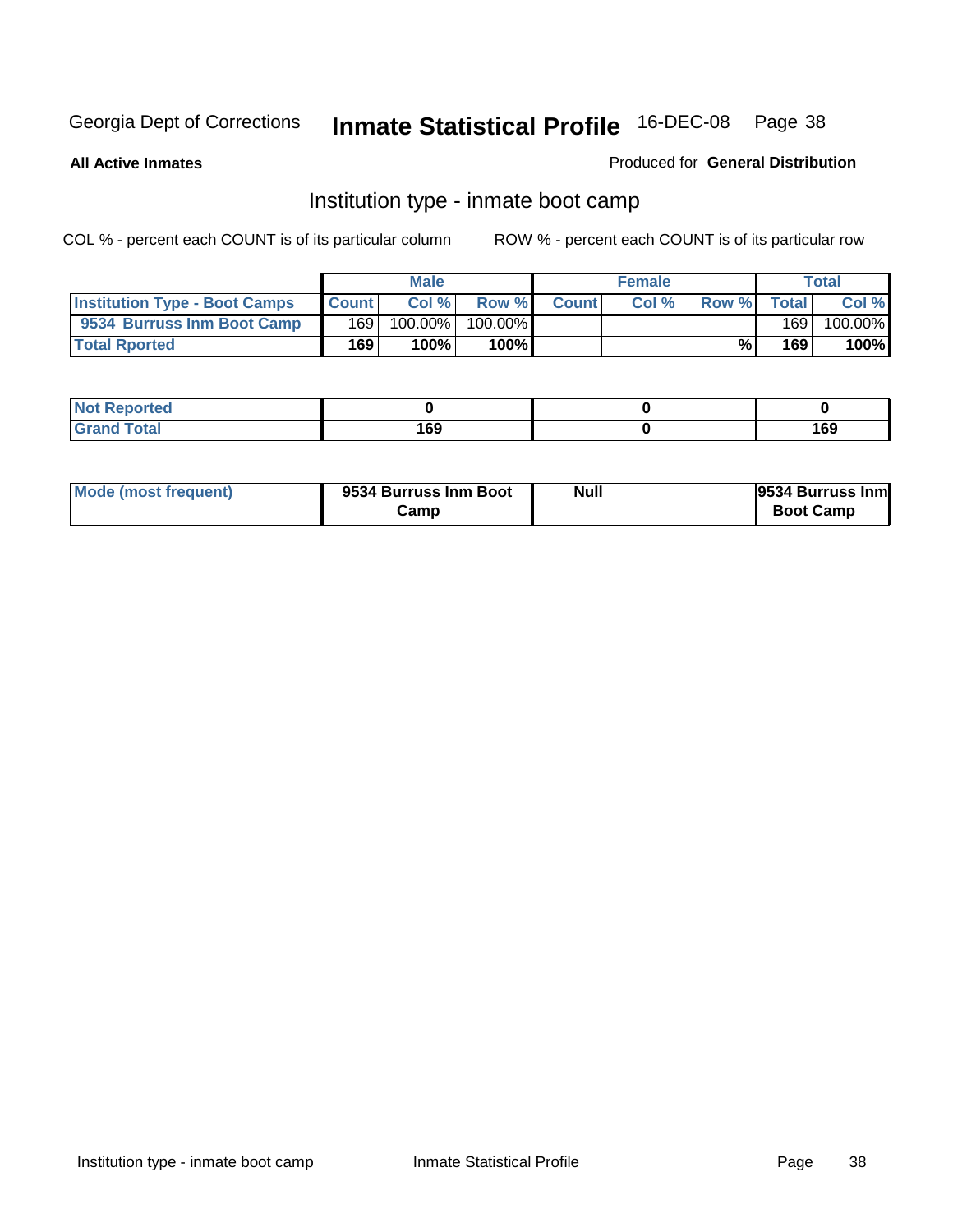#### **All Active Inmates**

#### Produced for **General Distribution**

# Number of disciplinary reports

|                                       |              | <b>Male</b> |        |              | <b>Female</b> |          |              | <b>Total</b> |
|---------------------------------------|--------------|-------------|--------|--------------|---------------|----------|--------------|--------------|
| <b>Number of Disciplinary Reports</b> | <b>Count</b> | Col %       | Row %  | <b>Count</b> | Col %         | Row %    | <b>Total</b> | Col %        |
|                                       | 20,773       | 42.26%      | 90.37% | 2,213        | $61.03\%$     | 9.63%    | 22,986       | 43.55%       |
|                                       | 7,036        | 14.31%      | 92.86% | 541          | 14.92%        | $7.14\%$ | 7,577        | 14.35%       |
| $\mathbf{2}$                          | 3,968        | $8.07\%$    | 94.91% | 213          | 5.87%         | $5.09\%$ | 4,181        | 7.92%        |
| 3                                     | 2,673        | 5.44%       | 94.92% | 143          | 3.94%         | $5.08\%$ | 2,816        | 5.33%        |
|                                       | 1,978        | $4.02\%$    | 96.25% | 77           | 2.12%         | 3.75%    | 2,055        | 3.89%        |
| 5                                     | 1,578        | $3.21\%$    | 96.16% | 63           | 1.74%         | 3.84%    | 1,641        | 3.11%        |
| <b>More Than 5</b>                    | 11,153       | 22.69%      | 96.74% | 376          | 10.37%        | $3.26\%$ | 11,529       | 21.84%       |
| <b>Total Reported</b>                 | 49,159       | 100%        | 93.13% | 3,626        | 100%          | 6.87%    | 52,785       | 100%         |

| N                   |                |       |        |
|---------------------|----------------|-------|--------|
| $\sim$ 10<br>______ | 10.150<br>11 L | 3,626 | 52.785 |

| Mean (average)       | 511 | 2.28 | 4.91 |
|----------------------|-----|------|------|
| Median (middle)      |     |      |      |
| Mode (most frequent) |     |      |      |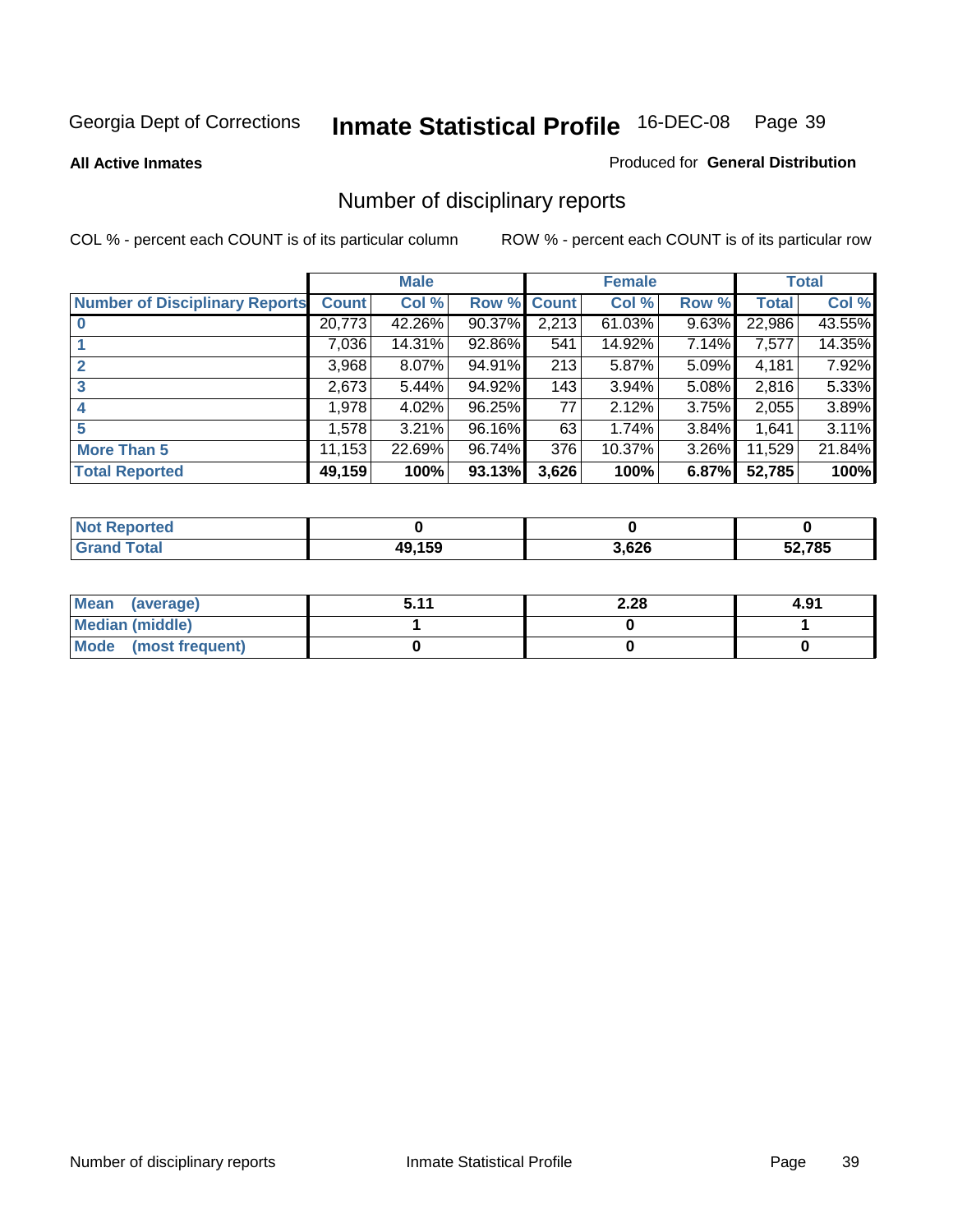#### **All Active Inmates**

#### Produced for **General Distribution**

### Number of transfers

|                            |         | <b>Male</b> |        |              | <b>Female</b> |          |              | <b>Total</b> |
|----------------------------|---------|-------------|--------|--------------|---------------|----------|--------------|--------------|
| <b>Number of Transfers</b> | Count l | Col %       | Row %  | <b>Count</b> | Col %         | Row %    | <b>Total</b> | Col %        |
|                            | 3,223   | $6.56\%$    | 88.96% | 400          | 11.03%        | 11.04%   | 3,623        | 6.86%        |
|                            | 16,973  | 34.53%      | 89.49% | ,993         | 54.96%        | 10.51%   | 18,966       | 35.93%       |
|                            | 10,765  | 21.90%      | 93.88% | 702          | 19.36%        | $6.12\%$ | 11,467       | 21.72%       |
| 3                          | 6,734   | 13.70%      | 95.27% | 334          | 9.21%         | 4.73%    | 7,068        | 13.39%       |
|                            | 3,926   | 7.99%       | 97.54% | 99           | 2.73%         | $2.46\%$ | 4,025        | 7.63%        |
| 5                          | 2,484   | 5.05%       | 98.18% | 46           | 1.27%         | 1.82%    | 2,530        | 4.79%        |
| <b>More Than 5</b>         | 5.054   | 10.28%      | 98.98% | 52           | 1.43%         | $1.02\%$ | 5,106        | 9.67%        |
| <b>Total Reported</b>      | 49,159  | 100%        | 93.13% | 3,626        | 100%          | 6.87%    | 52,785       | 100%         |

| N               |            |       |       |
|-----------------|------------|-------|-------|
| امەما<br>______ | <b>AEO</b> | 3,626 | 2,785 |

| Mean (average)       | 2.65 | 50. ا | 2.57 |
|----------------------|------|-------|------|
| Median (middle)      |      |       |      |
| Mode (most frequent) |      |       |      |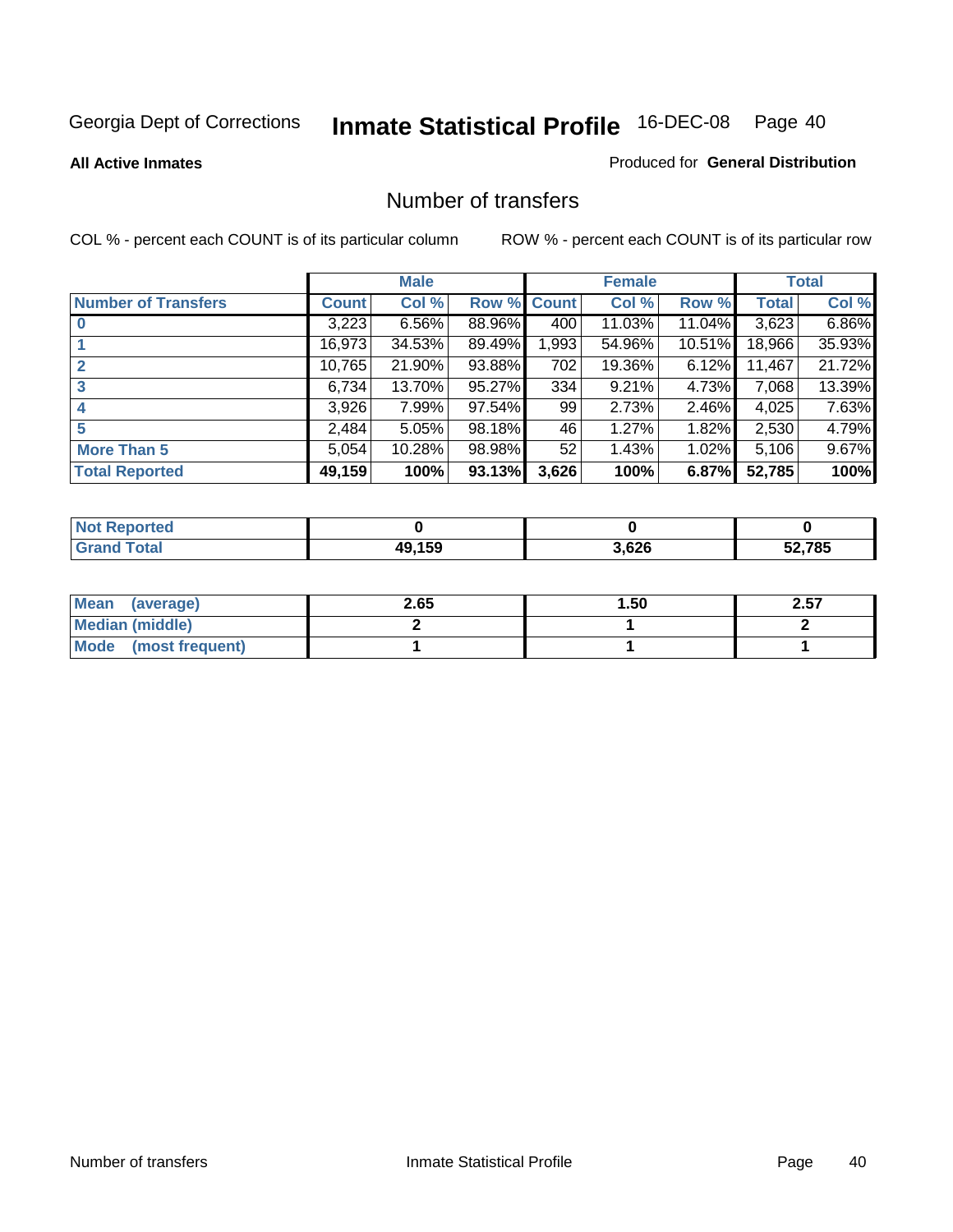**All Active Inmates**

### Produced for **General Distribution**

# Number of escapes

|                          |         | <b>Male</b> |                    |       | <b>Female</b> |          |        | <b>Total</b> |
|--------------------------|---------|-------------|--------------------|-------|---------------|----------|--------|--------------|
| <b>Number of Escapes</b> | Count l | Col %       | <b>Row % Count</b> |       | Col %         | Row %    | Total  | Col %        |
|                          | 48,834  | 99.34%      | 93.10%             | 3,619 | 99.81%        | $6.90\%$ | 52,453 | 99.37%       |
|                          | 305     | 0.62%       | 97.76%             |       | 0.19%         | 2.24%    | 312    | 0.59%        |
|                          | 14      | 0.03%       | 100.00%            |       |               |          | 14     | 0.03%        |
|                          | 5.      | 0.01%       | 100.00%            |       |               |          | 5      | 0.01%        |
|                          |         | 0.01%       | 100.00%            |       |               |          |        | 0.01%        |
| <b>Total Reported</b>    | 49,159  | 100%        | 93.13%             | 3,626 | 100%          | 6.87%    | 52,785 | 100.0%       |

| тео               |        |       |        |
|-------------------|--------|-------|--------|
| T <sub>ofol</sub> | 10 150 | 3,626 | 52,785 |

| <b>Mean</b><br>(average) |  | .0 |
|--------------------------|--|----|
| Median (middle)          |  |    |
| Mode (most frequent)     |  |    |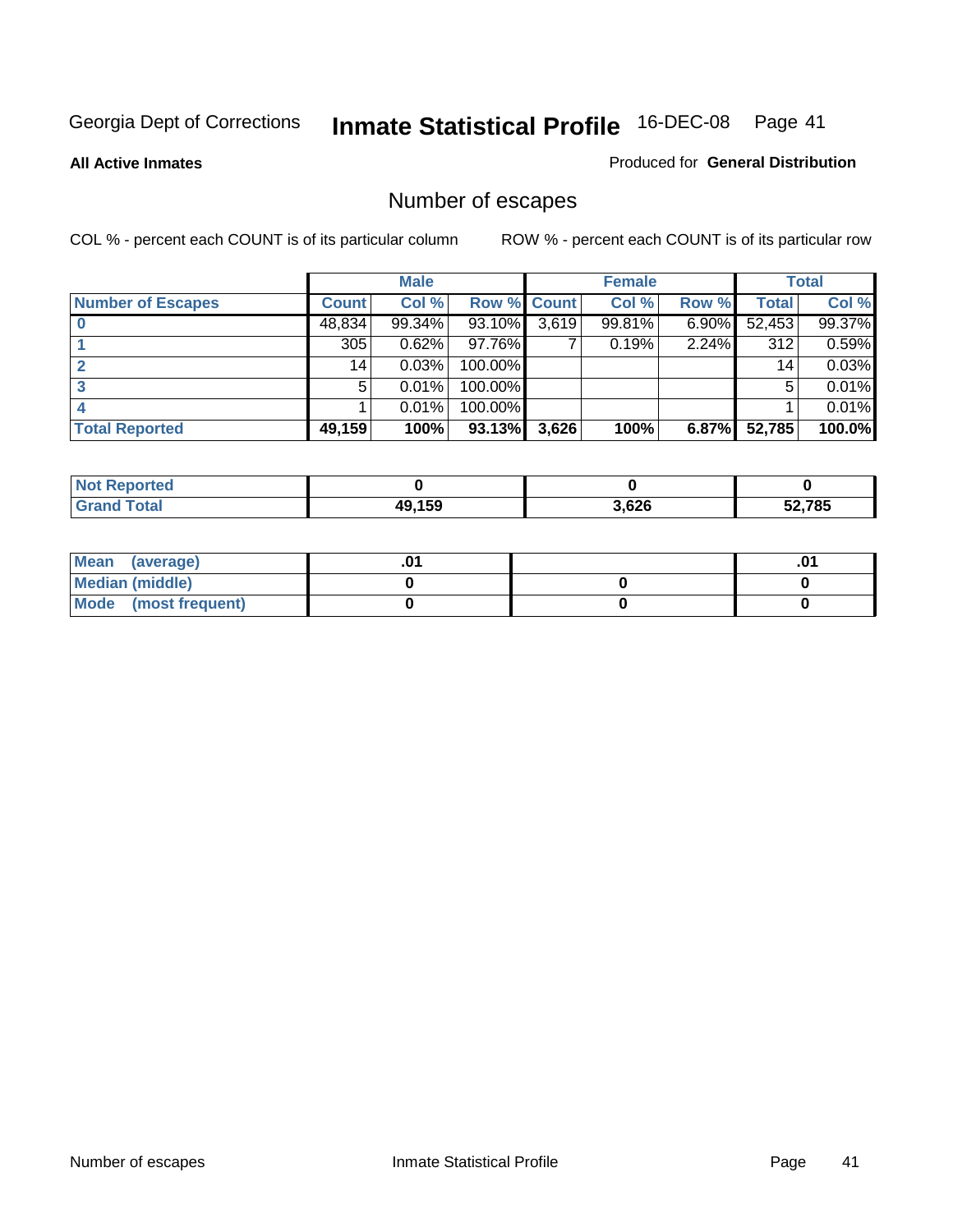**All Active Inmates**

#### Produced for **General Distribution**

# Probable future release type of still active inmates

|                                         |              | <b>Male</b> |                    |     | <b>Female</b> |          | <b>Total</b> |        |
|-----------------------------------------|--------------|-------------|--------------------|-----|---------------|----------|--------------|--------|
| <b>Probable Future Release Type</b>     | <b>Count</b> | Col %       | <b>Row % Count</b> |     | Col %         | Row %    | <b>Total</b> | Col %  |
| <b>Paroled with probation to follow</b> | 7,426        | $15.12\%$   | $92.89\%$          | 568 | 15.68%        | $7.11\%$ | 7,994        | 15.16% |
| Paroled w/o probation to follow         | 7,086        | 14.43%      | 93.94%             | 457 | $12.61\%$     | $6.06\%$ | 7,543        | 14.30% |
| <b>Maxout with probation to follow</b>  | 14,336       | 29.19%      | 92.35% 1.188       |     | 32.79%        | 7.65%    | 15,524       | 29.43% |
| <b>Maxout w/o probation to follow</b>   | 13,369       | 27.22%      | 92.32% 1.112       |     | 30.69%        | 7.68%    | 14,481       | 27.46% |
| Life, LWOP or death sentence            | 6,904        | 14.06%      | 95.86%             | 298 | 8.23%         | $4.14\%$ | 7,202        | 13.65% |
| <b>Total Reported</b>                   | 49,121       | 100%        | $93.13\%$ 3,623    |     | 100%          | 6.87%    | 52,744       | 100%   |

| Released                         |                   |       |        |
|----------------------------------|-------------------|-------|--------|
| <b>Total</b><br>Gra <sup>r</sup> | AQ 121<br>.<br>т. | 3,623 | 52,744 |

| Mode (most frequent) | Maxout with PROB follow Maxout with PROB follow Maxout with PROB |        |
|----------------------|------------------------------------------------------------------|--------|
|                      |                                                                  | follow |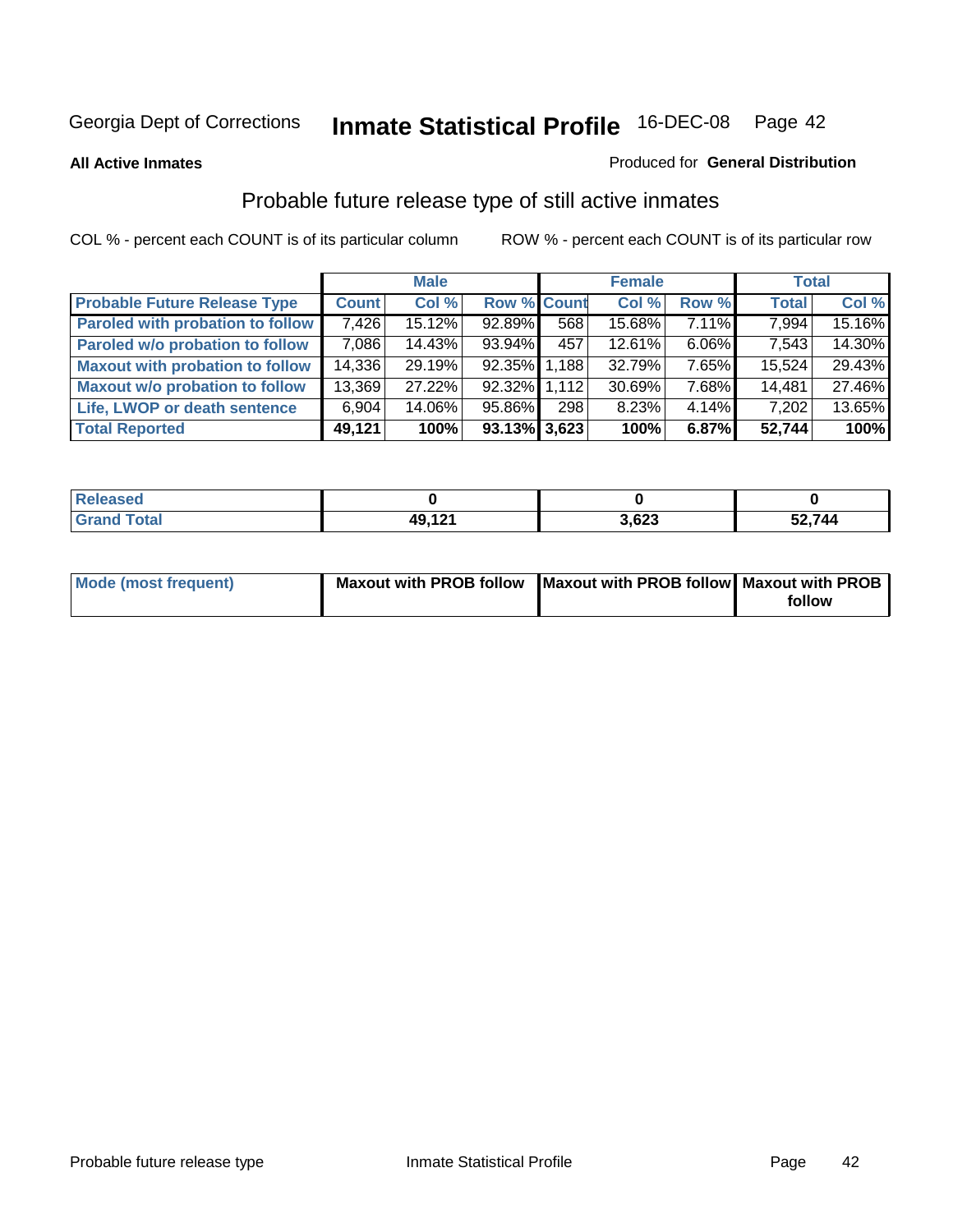**All Active Inmates**

#### Produced for **General Distribution**

### Actual release type

|                            |              | <b>Male</b> |                    | <b>Female</b> |       |       | Total |
|----------------------------|--------------|-------------|--------------------|---------------|-------|-------|-------|
| <b>Actual Release Type</b> | <b>Count</b> | Col %       | <b>Row % Count</b> | Col %1        | Row % | Total | Col % |
| <b>Total Reported</b>      |              | %           | %                  | %             | %     |       | %     |

| <b>Still Active</b> | 49,159 | 3,626 | 52,785 |
|---------------------|--------|-------|--------|
| <b>Not Reported</b> |        |       |        |
| <b>Grand Total</b>  | 49,159 | 3,626 | 52,785 |

| M<br>_____ | .<br>AU 1<br> | an d<br><u></u> | $\cdots$ |
|------------|---------------|-----------------|----------|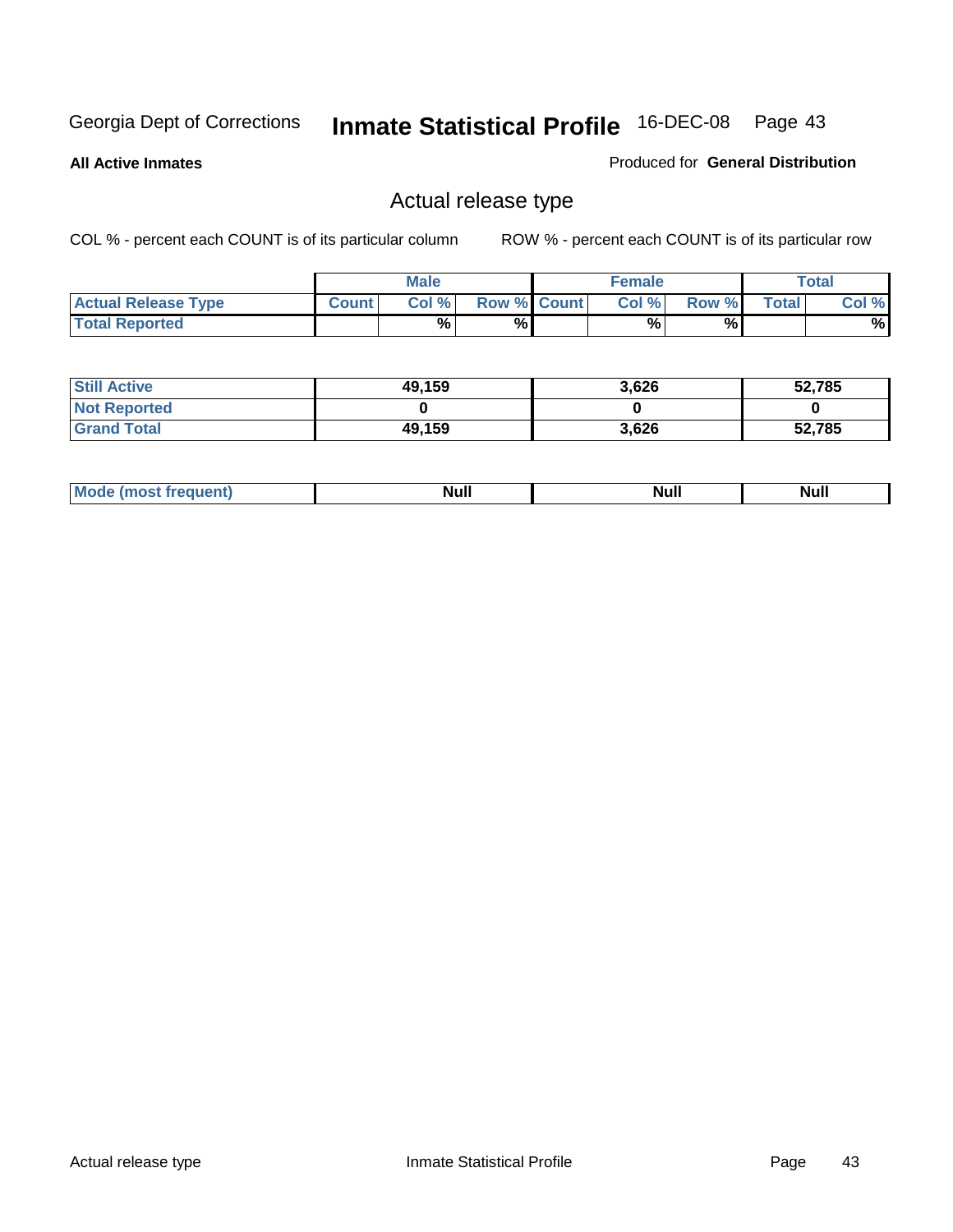#### **All Active Inmates**

#### Produced for **General Distribution**

### Time served in current (or last) institution

|                            |              | <b>Male</b> |        |              | <b>Female</b> |        |        | <b>Total</b> |
|----------------------------|--------------|-------------|--------|--------------|---------------|--------|--------|--------------|
| <b>Time In Institution</b> | <b>Count</b> | Col %       | Row %  | <b>Count</b> | Col %         | Row %  | Total  | Col %        |
| 0 to 3 months              | 13,449       | 27.36%      | 93.75% | 896          | 24.71%        | 6.25%  | 14,345 | 27.18%       |
| 3.01 to 6 months           | 7,996        | 16.27%      | 90.96% | 795          | 21.92%        | 9.04%  | 8,791  | 16.65%       |
| 6.01 to 9 months           | 5,301        | 10.78%      | 89.82% | 601          | 16.57%        | 10.18% | 5,902  | 11.18%       |
| 9.01 to 12 months          | 4,191        | 8.53%       | 93.80% | 277          | 7.64%         | 6.20%  | 4,468  | 8.46%        |
| 12.01 to 18 months         | 5,166        | 10.51%      | 94.34% | 310          | 8.55%         | 5.66%  | 5,476  | 10.37%       |
| <b>18.01 to 24 months</b>  | 3,100        | 6.31%       | 94.80% | 170          | 4.69%         | 5.20%  | 3,270  | 6.19%        |
| 2.01 to 3 years            | 3,359        | 6.83%       | 94.25% | 205          | 5.65%         | 5.75%  | 3,564  | 6.75%        |
| 3.01 to 4 years            | 2,056        | 4.18%       | 90.85% | 207          | 5.71%         | 9.15%  | 2,263  | 4.29%        |
| 4.01 to 5 years            | 1,198        | 2.44%       | 96.46% | 44           | 1.21%         | 3.54%  | 1,242  | 2.35%        |
| 5.01 to 6 years            | 806          | 1.64%       | 97.34% | 22           | 0.61%         | 2.66%  | 828    | 1.57%        |
| 6.01 to 7 years            | 658          | 1.34%       | 97.19% | 19           | 0.52%         | 2.81%  | 677    | 1.28%        |
| 7.01 to 8 years            | 499          | 1.02%       | 96.89% | 16           | 0.44%         | 3.11%  | 515    | 0.98%        |
| 8.01 to 9 years            | 325          | 0.66%       | 93.93% | 21           | 0.58%         | 6.07%  | 346    | 0.66%        |
| 9.01 to 10 years           | 312          | 0.63%       | 96.59% | 11           | 0.30%         | 3.41%  | 323    | 0.61%        |
| Over 10 years              | 743          | 1.51%       | 95.87% | 32           | 0.88%         | 4.13%  | 775    | 1.47%        |
| <b>Total Reported</b>      | 49,159       | 100%        | 93.13% | 3,626        | 100%          | 6.87%  | 52,785 | 100%         |

| orteo<br>N |        |      |        |
|------------|--------|------|--------|
| 'ntai      | 49,159 | ,626 | 52.785 |

| <b>Mean</b><br>(average) | 17 months | 14 months | 17 months |  |
|--------------------------|-----------|-----------|-----------|--|
| Median (middle)          | 8 months  | 6 months  | 8 months  |  |
| Mode (most frequent)     | 0 months  | 2 months  | months    |  |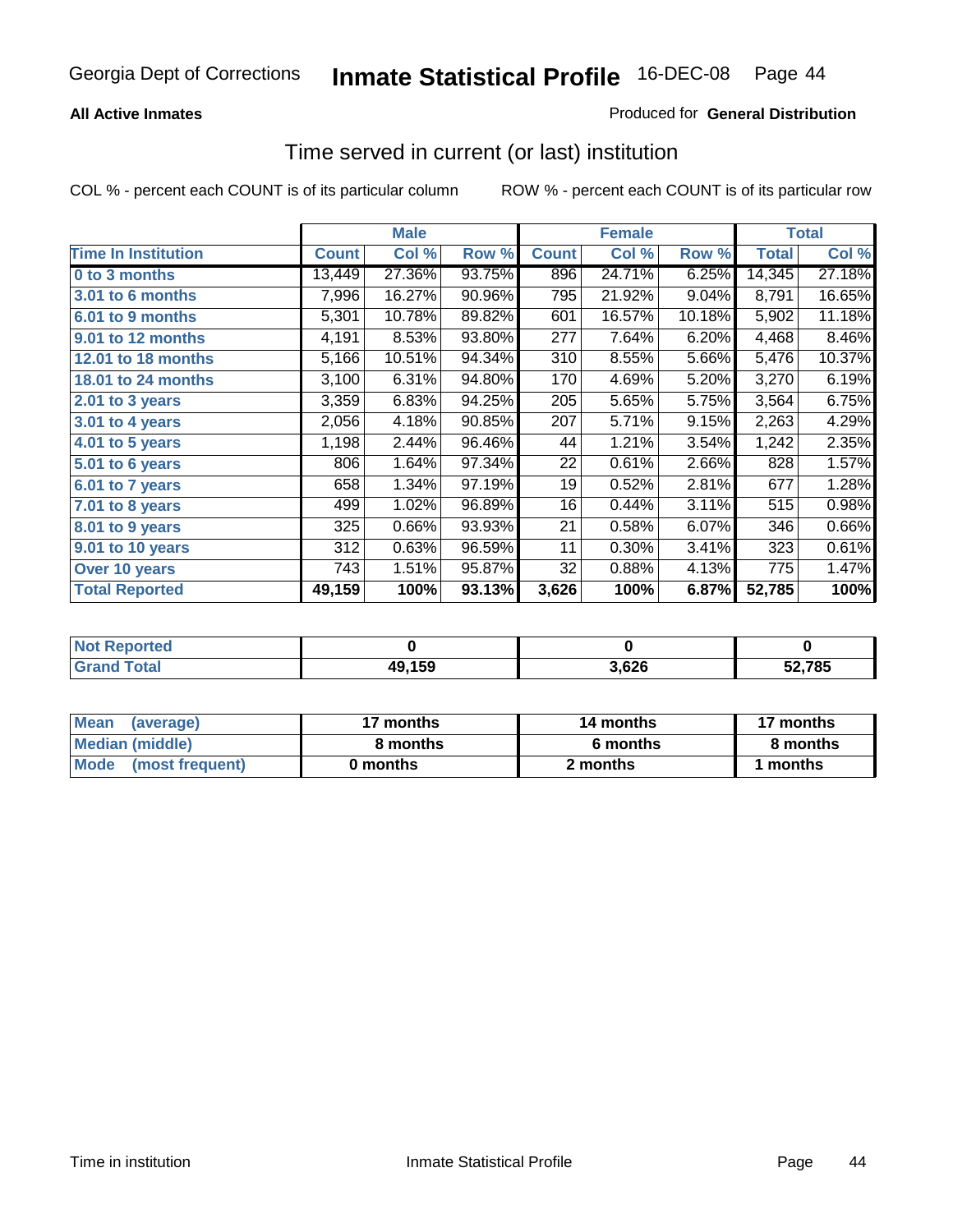**All Active Inmates**

#### Produced for **General Distribution**

### Highest grade level attained

|                              |                  | <b>Male</b> |         |                  | <b>Female</b> |        |                  | <b>Total</b> |
|------------------------------|------------------|-------------|---------|------------------|---------------|--------|------------------|--------------|
| <b>Grade Level</b>           | <b>Count</b>     | Col %       | Row %   | <b>Count</b>     | Col %         | Row %  | <b>Total</b>     | Col %        |
| No school at all             | 49               | 0.10%       | 94.23%  | $\overline{3}$   | 0.09%         | 5.77%  | 52               | 0.10%        |
| <b>Grade 1</b>               | $\overline{45}$  | 0.09%       | 100.00% |                  |               |        | $\overline{45}$  | 0.09%        |
| <b>Grade 2</b>               | $\overline{58}$  | 0.12%       | 95.08%  | 3                | 0.09%         | 4.92%  | 61               | 0.12%        |
| <b>Grade 3</b>               | 139              | 0.29%       | 97.20%  | 4                | 0.12%         | 2.80%  | 143              | 0.28%        |
| <b>Grade 4</b>               | 140              | 0.29%       | 96.55%  | $\overline{5}$   | 0.15%         | 3.45%  | 145              | 0.28%        |
| Grade 5                      | $\overline{222}$ | 0.47%       | 96.52%  | $\overline{8}$   | 0.23%         | 3.48%  | $\overline{230}$ | 0.45%        |
| Grade 6                      | 849              | 1.79%       | 95.39%  | $\overline{41}$  | 1.20%         | 4.61%  | 890              | 1.75%        |
| <b>Grade 7</b>               | 1,205            | 2.53%       | 93.41%  | 85               | 2.48%         | 6.59%  | 1,290            | 2.53%        |
| <b>Grade 8</b>               | 4,592            | 9.66%       | 93.54%  | $\overline{317}$ | 9.26%         | 6.46%  | 4,909            | 9.63%        |
| Grade 9                      | 7,513            | 15.80%      | 94.30%  | 454              | 13.26%        | 5.70%  | 7,967            | 15.63%       |
| Grade 10                     | 10,033           | 21.10%      | 94.66%  | 566              | 16.54%        | 5.34%  | 10,599           | 20.80%       |
| Grade 11                     | 8,832            | 18.58%      | 94.54%  | 510              | 14.90%        | 5.46%  | 9,342            | 18.33%       |
| <b>Grade 12 or GED</b>       | 8,289            | 17.43%      | 93.48%  | 578              | 16.89%        | 6.52%  | 8,867            | 17.40%       |
| <b>Some tech school</b>      | 659              | 1.39%       | 84.60%  | 120              | 3.51%         | 15.40% | 779              | 1.53%        |
| <b>Completed tech school</b> | 1,041            | 2.19%       | 84.16%  | 196              | 5.73%         | 15.84% | 1,237            | 2.43%        |
| College, 1 year              | 1,187            | 2.50%       | 90.89%  | 119              | 3.48%         | 9.11%  | 1,306            | 2.56%        |
| College, 2 year              | 1,567            | 3.30%       | 87.69%  | 220              | 6.43%         | 12.31% | 1,787            | 3.51%        |
| College, 3 year              | 427              | 0.90%       | 86.61%  | 66               | 1.93%         | 13.39% | 493              | 0.97%        |
| <b>Bachelor's degree</b>     | 550              | 1.16%       | 83.84%  | 106              | 3.10%         | 16.16% | 656              | 1.29%        |
| <b>Master's degree</b>       | 93               | 0.20%       | 85.32%  | 16               | 0.47%         | 14.68% | 109              | 0.21%        |
| Ph.D. degree                 | $\overline{27}$  | 0.06%       | 90.00%  | $\overline{3}$   | 0.09%         | 10.00% | 30               | 0.06%        |
| Law degree                   | $\overline{15}$  | 0.03%       | 83.33%  | $\overline{3}$   | 0.09%         | 16.67% | $\overline{18}$  | 0.04%        |
| <b>Some medical school</b>   | $\overline{2}$   | 0.01%       | 100.00% |                  |               |        | $\overline{2}$   | 0.01%        |
| <b>Medical degree</b>        | $\overline{10}$  | 0.02%       | 100.00% |                  |               |        | 10               | 0.02%        |
| <b>Total Reported</b>        | 47,544           | 100%        | 93.28%  | 3,423            | 100.0%        | 6.72%  | 50,967           | 100.0%       |

| <b>615</b><br>. . | מחר<br>∠ບວ | 040          |
|-------------------|------------|--------------|
| 1 5 Q             | しんけん       | 52.785<br>u. |

| <b>Mean</b><br>(average)       | 10.42    | 11.03           | 10.46    |
|--------------------------------|----------|-----------------|----------|
| Median (middle)                | Grade 10 | Grade 11        | Grade 10 |
| <b>Mode</b><br>(most frequent) | Grade 10 | Grade 12 or GED | Grade 10 |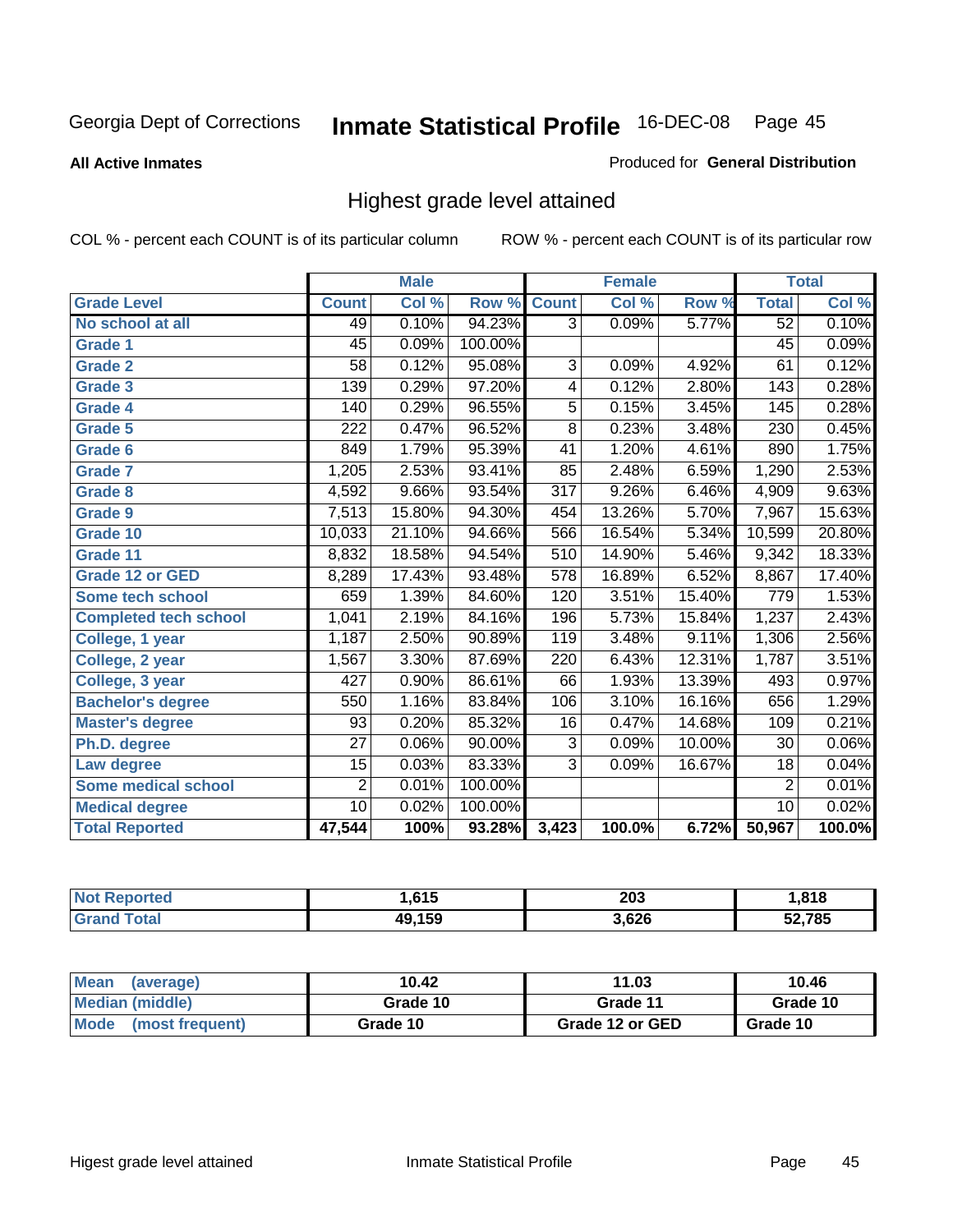#### **All Active Inmates**

### Produced for **General Distribution**

### Culture fair IQ scores

|                       |                 | <b>Male</b> |        |              | <b>Female</b> |          |              | <b>Total</b> |
|-----------------------|-----------------|-------------|--------|--------------|---------------|----------|--------------|--------------|
| <b>IQ Scores</b>      | <b>Count</b>    | Col %       | Row %  | <b>Count</b> | Col %         | Row %    | <b>Total</b> | Col %        |
| $60 - 69$             | 1,292           | 2.84%       | 95.85% | 56           | 2.26%         | 4.15%    | 1,348        | 2.81%        |
| $70 - 79$             | 3,611           | 7.94%       | 94.83% | 197          | 7.95%         | 5.17%    | 3,808        | 7.94%        |
| $80 - 89$             | 6,780           | 14.91%      | 91.91% | 597          | 24.10%        | $8.09\%$ | 7,377        | 15.38%       |
| $90 - 99$             | 11,572          | 25.44%      | 92.90% | 885          | 35.73%        | 7.10%    | 12,457       | 25.97%       |
| $100 - 109$           | 12,154          | 26.72%      | 97.10% | 363          | 14.65%        | 2.90%    | 12,517       | 26.10%       |
| $110 - 119$           | 8,150           | 17.92%      | 97.76% | 187          | 7.55%         | 2.24%    | 8,337        | 17.38%       |
| $120 - 129$           | 1,835           | 4.03%       | 94.59% | 105          | 4.24%         | $5.41\%$ | 1,940        | 4.04%        |
| $130 - 139$           | 74              | 0.16%       | 56.06% | 58           | 2.34%         | 43.94%   | 132          | 0.28%        |
| 140 & Up              | 20 <sub>1</sub> | 0.04%       | 40.82% | 29           | 1.17%         | 59.18%   | 49           | 0.10%        |
| <b>Total Reported</b> | 45,488          | 100%        | 94.84% | 2,477        | 100%          | 5.16%    | 47,965       | 100%         |

| <b>Not Reported</b>  | 3,108  | 934   | 4,042  |
|----------------------|--------|-------|--------|
| Not Valid (under 60) | 563    | 215   | 778    |
| <b>Grand Total</b>   | 49,159 | 3,626 | 52,785 |

| <b>Mean</b><br>(average) | 98  | 96 | 98 |
|--------------------------|-----|----|----|
| Median (middle)          | 99  | 94 | 99 |
| Mode<br>(most frequent)  | 103 | 99 | 99 |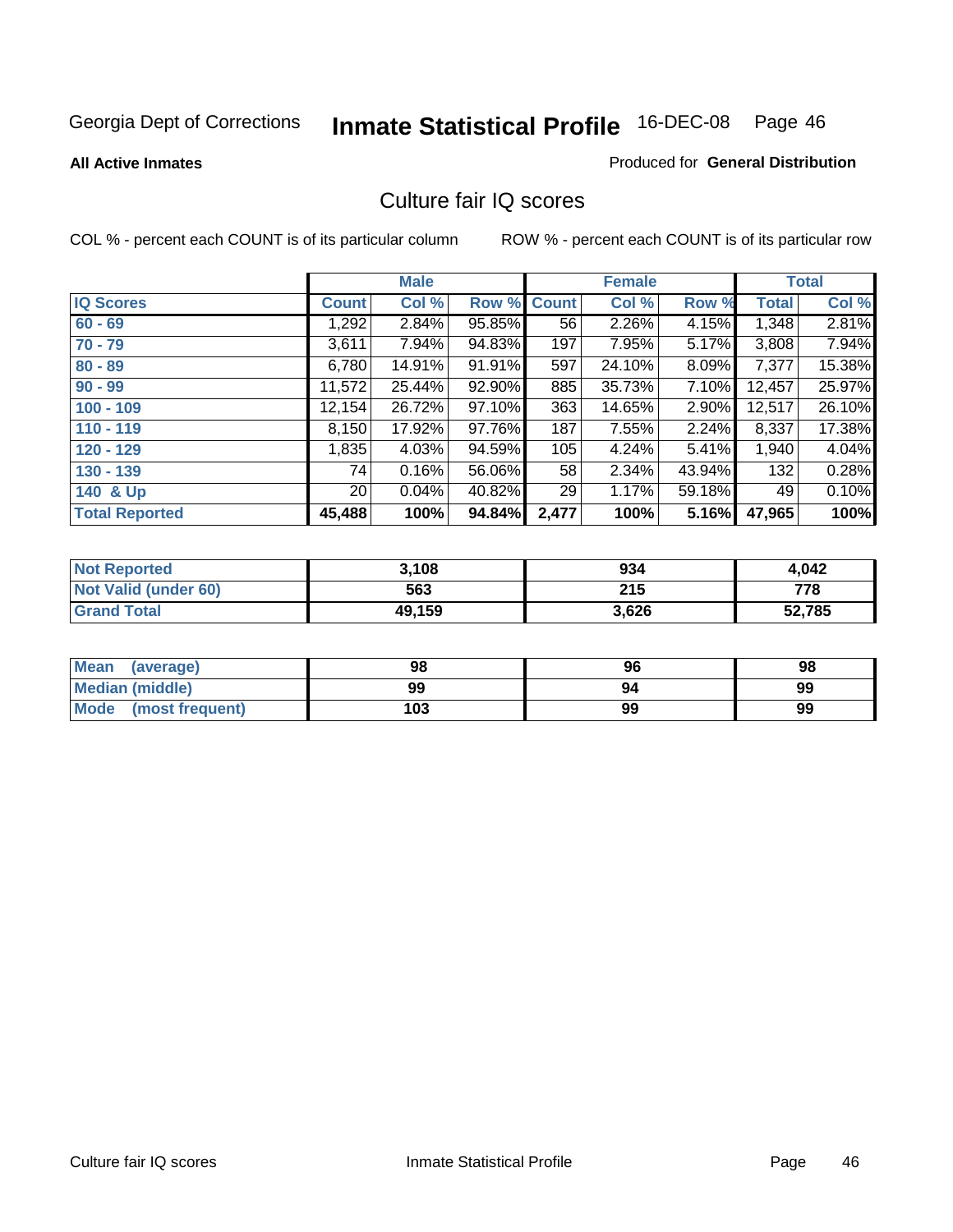#### **All Active Inmates**

#### Produced for **General Distribution**

# Wide Range Achievement Test (WRAT) reading score

|                           |              | <b>Male</b> |        |              | <b>Female</b> |        |              | <b>Total</b> |
|---------------------------|--------------|-------------|--------|--------------|---------------|--------|--------------|--------------|
| <b>WRAT Reading Score</b> | <b>Count</b> | Col %       | Row %  | <b>Count</b> | Col %         | Row %  | <b>Total</b> | Col %        |
| 0.1 to 0.9                | 847          | 1.84%       | 98.37% | 14           | 0.52%         | 1.63%  | 861          | 1.76%        |
| 1.0 to 1.9                | 1,168        | 2.53%       | 97.41% | 31           | 1.14%         | 2.59%  | 1,199        | 2.46%        |
| 2.0 to 2.9                | 2,206        | 4.78%       | 96.80% | 73           | 2.69%         | 3.20%  | 2,279        | 4.67%        |
| 3.0 to 3.9                | 3,489        | 7.57%       | 96.06% | 143          | 5.27%         | 3.94%  | 3,632        | 7.44%        |
| 4.0 to 4.9                | 4,363        | 9.46%       | 95.83% | 190          | 7.01%         | 4.17%  | 4,553        | 9.33%        |
| 5.0 to 5.9                | 3,789        | 8.22%       | 95.25% | 189          | 6.97%         | 4.75%  | 3,978        | 8.15%        |
| 6.0 to 6.9                | 3,998        | 8.67%       | 94.78% | 220          | 8.11%         | 5.22%  | 4,218        | 8.64%        |
| 7.0 to 7.9                | 2,001        | 4.34%       | 94.43% | 118          | 4.35%         | 5.57%  | 2,119        | 4.34%        |
| 8.0 to 8.9                | 4,121        | 8.94%       | 95.20% | 208          | 7.67%         | 4.80%  | 4,329        | 8.87%        |
| 9.0 to 9.9                | 3,607        | 7.82%       | 96.16% | 144          | 5.31%         | 3.84%  | 3,751        | 7.68%        |
| 10.0 to 10.9              | 2,384        | 5.17%       | 93.38% | 169          | 6.23%         | 6.62%  | 2,553        | 5.23%        |
| 11.0 to 11.9              | 2,569        | 5.57%       | 92.08% | 221          | 8.15%         | 7.92%  | 2,790        | 5.71%        |
| 12.0 to 12.9              | 8,431        | 18.28%      | 93.44% | 592          | 21.83%        | 6.56%  | 9,023        | 18.48%       |
| 13                        | 3,137        | 6.80%       | 88.69% | 400          | 14.75%        | 11.31% | 3,537        | 7.24%        |
| <b>Total Reported</b>     | 46,110       | 100%        | 94.45% | 2,712        | 100%          | 5.55%  | 48,822       | 100%         |

| n er | 3.049          | <b>04</b> | 3.963 |
|------|----------------|-----------|-------|
| . Gr | 10 150<br>. JJ | 3,626     | .785  |

| <b>Mean</b><br>(average) | 8.05       | 9.23 | 9.12<br>O.12 |
|--------------------------|------------|------|--------------|
| Median (middle)          | י ס<br>0.Z | 10.2 | o.z          |
| Mode (most frequent)     | 12.8       | ں ו  | 12.8         |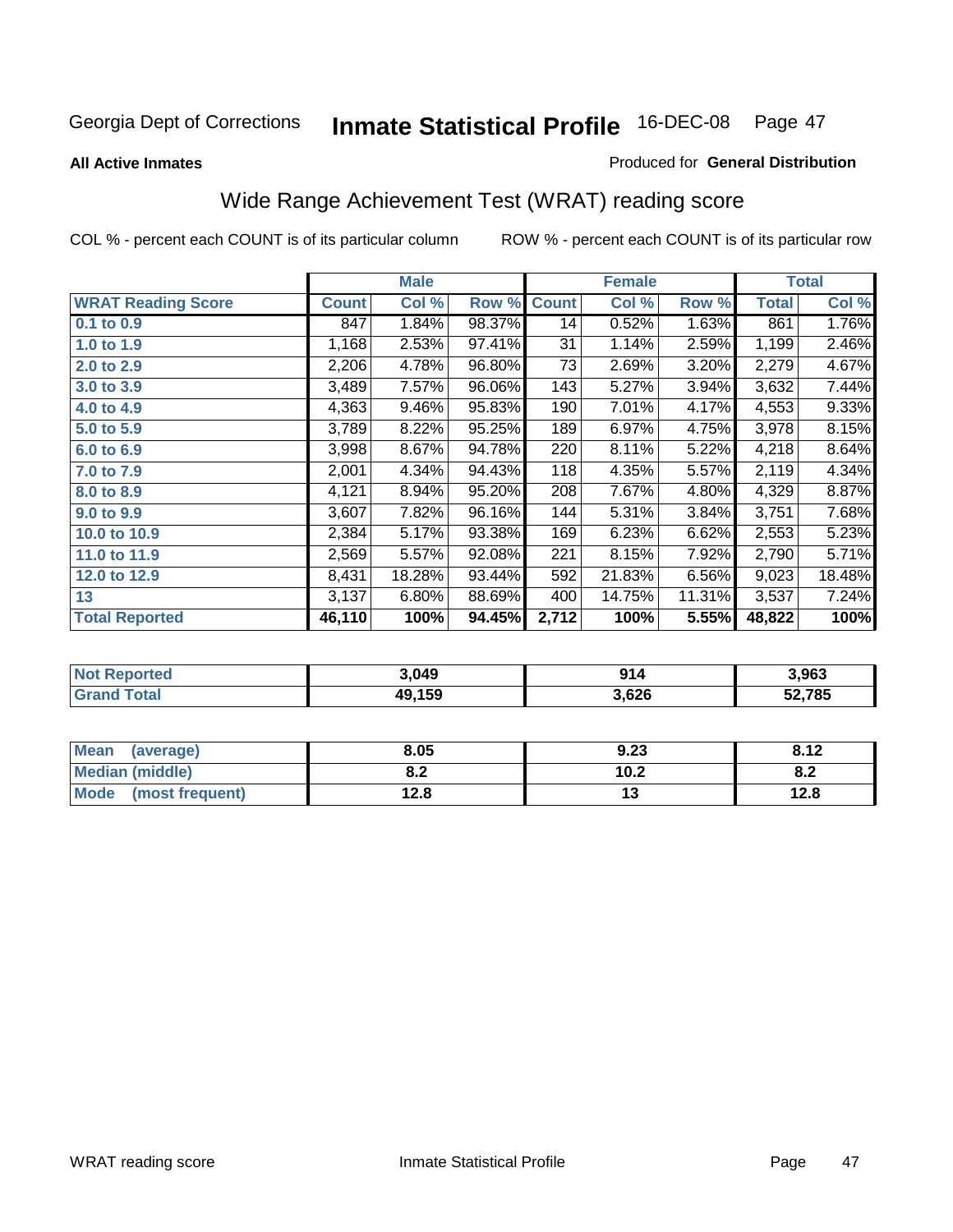**All Active Inmates**

#### Produced for **General Distribution**

# Wide Range Achievement Test (WRAT) math score

|                              |              | <b>Male</b> |        |              | <b>Female</b> |        |              | <b>Total</b> |
|------------------------------|--------------|-------------|--------|--------------|---------------|--------|--------------|--------------|
| <b>WRAT Mathematic Score</b> | <b>Count</b> | Col %       | Row %  | <b>Count</b> | Col %         | Row %  | <b>Total</b> | Col %        |
| 0.1 to 0.9                   | 120          | 0.26%       | 98.36% | 2            | 0.07%         | 1.64%  | 122          | 0.25%        |
| 1.0 to 1.9                   | 243          | 0.53%       | 95.67% | 11           | 0.41%         | 4.33%  | 254          | 0.52%        |
| 2.0 to 2.9                   | 1,150        | 2.49%       | 94.96% | 61           | 2.25%         | 5.04%  | 1,211        | 2.48%        |
| 3.0 to 3.9                   | 2,810        | 6.09%       | 96.07% | 115          | 4.25%         | 3.93%  | 2,925        | 5.99%        |
| 4.0 to 4.9                   | 4,993        | 10.83%      | 95.83% | 217          | 8.01%         | 4.17%  | 5,210        | 10.67%       |
| 5.0 to 5.9                   | 6,349        | 13.77%      | 95.46% | 302          | 11.15%        | 4.54%  | 6,651        | 13.62%       |
| 6.0 to 6.9                   | 10,721       | 23.25%      | 95.09% | 553          | 20.41%        | 4.91%  | 11,274       | 23.09%       |
| 7.0 to 7.9                   | 6,199        | 13.44%      | 95.08% | 321          | 11.85%        | 4.92%  | 6,520        | 13.35%       |
| 8.0 to 8.9                   | 3,477        | 7.54%       | 92.62% | 277          | 10.23%        | 7.38%  | 3,754        | 7.69%        |
| 9.0 to 9.9                   | 3,742        | 8.11%       | 93.69% | 252          | 9.30%         | 6.31%  | 3,994        | 8.18%        |
| 10.0 to 10.9                 | 2,065        | 4.48%       | 95.78% | 91           | 3.36%         | 4.22%  | 2,156        | 4.42%        |
| 11.0 to 11.9                 | 1,600        | $3.47\%$    | 92.54% | 129          | 4.76%         | 7.46%  | 1,729        | 3.54%        |
| 12.0 to 12.9                 | 2,283        | 4.95%       | 87.54% | 325          | 12.00%        | 12.46% | 2,608        | 5.34%        |
| 13                           | 363          | 0.79%       | 87.26% | 53           | 1.96%         | 12.74% | 416          | 0.85%        |
| <b>Total Reported</b>        | 46,115       | 100%        | 94.45% | 2,709        | 100.0%        | 5.55%  | 48,824       | 100%         |

| <b>orted</b><br>NO.           | 3.044  | 047<br>$\mathbf{v}$ . | 3,961 |
|-------------------------------|--------|-----------------------|-------|
| <b>c</b> otal<br><b>Grand</b> | 49,159 | 3,626                 | 2,785 |

| <b>Mean</b><br>(average)       | = פ<br>,ט | 7.83 | $-11$<br>. |
|--------------------------------|-----------|------|------------|
| <b>Median (middle)</b>         | 6.9       |      | 6.9        |
| <b>Mode</b><br>(most frequent) | 6.9       | 12.9 | 6.9        |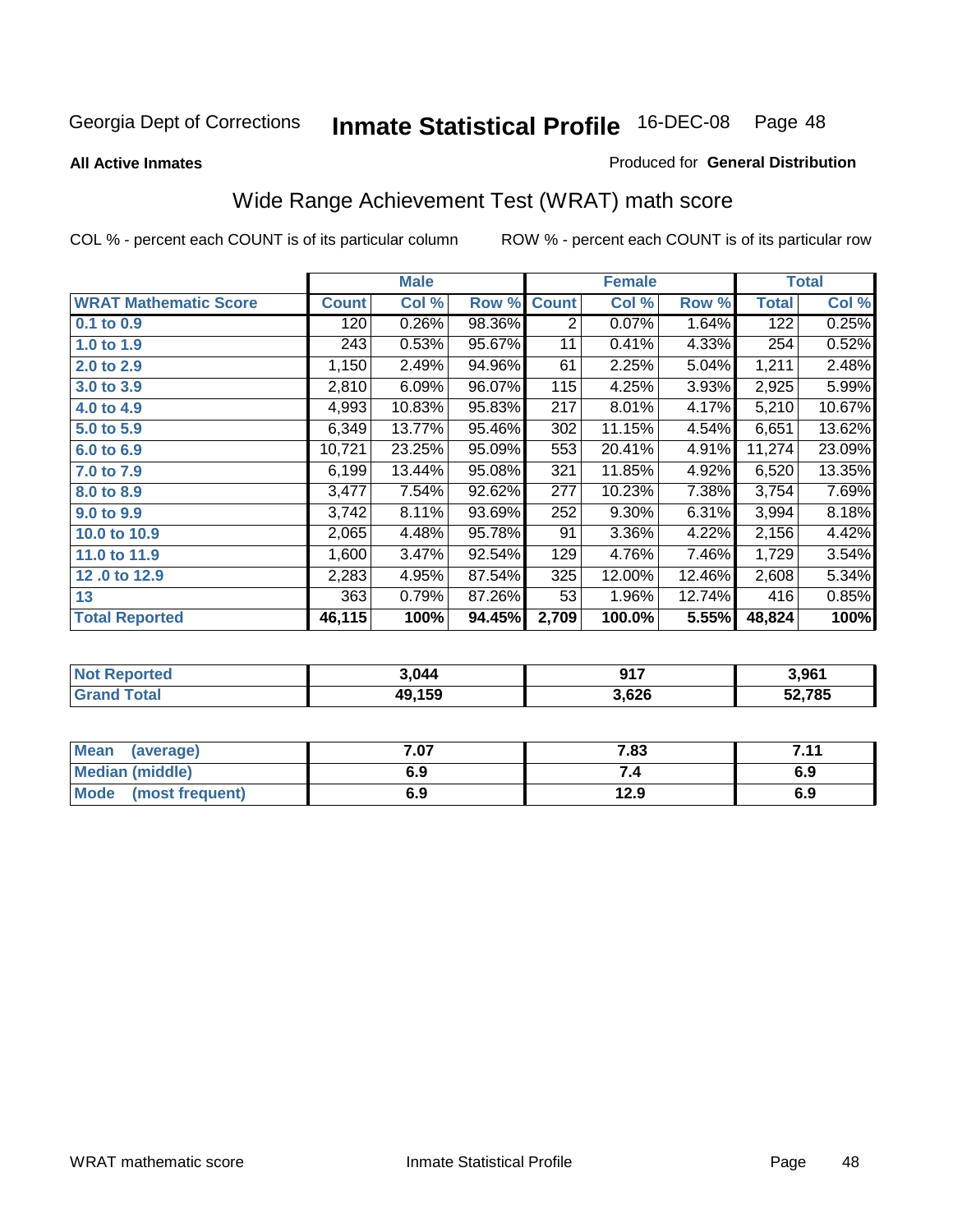#### **All Active Inmates**

#### Produced for **General Distribution**

### Wide Range Achievement Test (WRAT) spelling score

|                            |              | <b>Male</b> |        |              | <b>Female</b> |        |              | <b>Total</b> |
|----------------------------|--------------|-------------|--------|--------------|---------------|--------|--------------|--------------|
| <b>WRAT Spelling Score</b> | <b>Count</b> | Col %       | Row %  | <b>Count</b> | Col %         | Row %  | <b>Total</b> | Col %        |
| 0.1 to 0.9                 | 940          | 2.04%       | 98.22% | 17           | 0.63%         | 1.78%  | 957          | 1.96%        |
| 1.0 to 1.9                 | 2,037        | 4.42%       | 98.45% | 32           | 1.18%         | 1.55%  | 2,069        | 4.24%        |
| 2.0 to 2.9                 | 3,440        | 7.46%       | 98.34% | 58           | 2.14%         | 1.66%  | 3,498        | 7.16%        |
| 3.0 to 3.9                 | 3,480        | 7.55%       | 97.67% | 83           | 3.06%         | 2.33%  | 3,563        | 7.30%        |
| 4.0 to 4.9                 | 4,192        | 9.09%       | 96.99% | 130          | 4.79%         | 3.01%  | 4,322        | 8.85%        |
| 5.0 to 5.9                 | 5,311        | 11.52%      | 95.57% | 246          | 9.07%         | 4.43%  | 5,557        | 11.38%       |
| 6.0 to 6.9                 | 5,367        | 11.64%      | 95.58% | 248          | 9.14%         | 4.42%  | 5,615        | 11.50%       |
| 7.0 to 7.9                 | 3,809        | 8.26%       | 93.96% | 245          | 9.03%         | 6.04%  | 4,054        | 8.30%        |
| 8.0 to 8.9                 | 3,579        | 7.76%       | 93.99% | 229          | 8.44%         | 6.01%  | 3,808        | 7.80%        |
| 9.0 to 9.9                 | 3,143        | 6.82%       | 94.02% | 200          | 7.37%         | 5.98%  | 3,343        | 6.85%        |
| 10.0 to 10.9               | 2,985        | 6.47%       | 93.22% | 217          | 8.00%         | 6.78%  | 3,202        | 6.56%        |
| 11.0 to 11.9               | 1,984        | 4.30%       | 90.68% | 204          | 7.52%         | 9.32%  | 2,188        | 4.48%        |
| 12.0 to 12.9               | 4,420        | 9.59%       | 88.51% | 574          | 21.16%        | 11.49% | 4,994        | 10.23%       |
| 13                         | 1,426        | 3.09%       | 86.11% | 230          | 8.48%         | 13.89% | 1,656        | 3.39%        |
| <b>Total Reported</b>      | 46,113       | 100%        | 94.44% | 2,713        | 100.0%        | 5.56%  | 48,826       | 100%         |

| NO | 3,046  | ด1 ว<br>J I J | 3,959  |
|----|--------|---------------|--------|
|    | 49,159 | 3,626         | 52,785 |

| <b>Mean</b><br>(average)       | 7.02               | 9.06 | - 42<br>,,,J |
|--------------------------------|--------------------|------|--------------|
| <b>Median (middle)</b>         | b.4                | ৬.১  | o.4          |
| <b>Mode</b><br>(most frequent) | <u>. . </u><br>υ.Ζ | 12.9 | ν.Ζ          |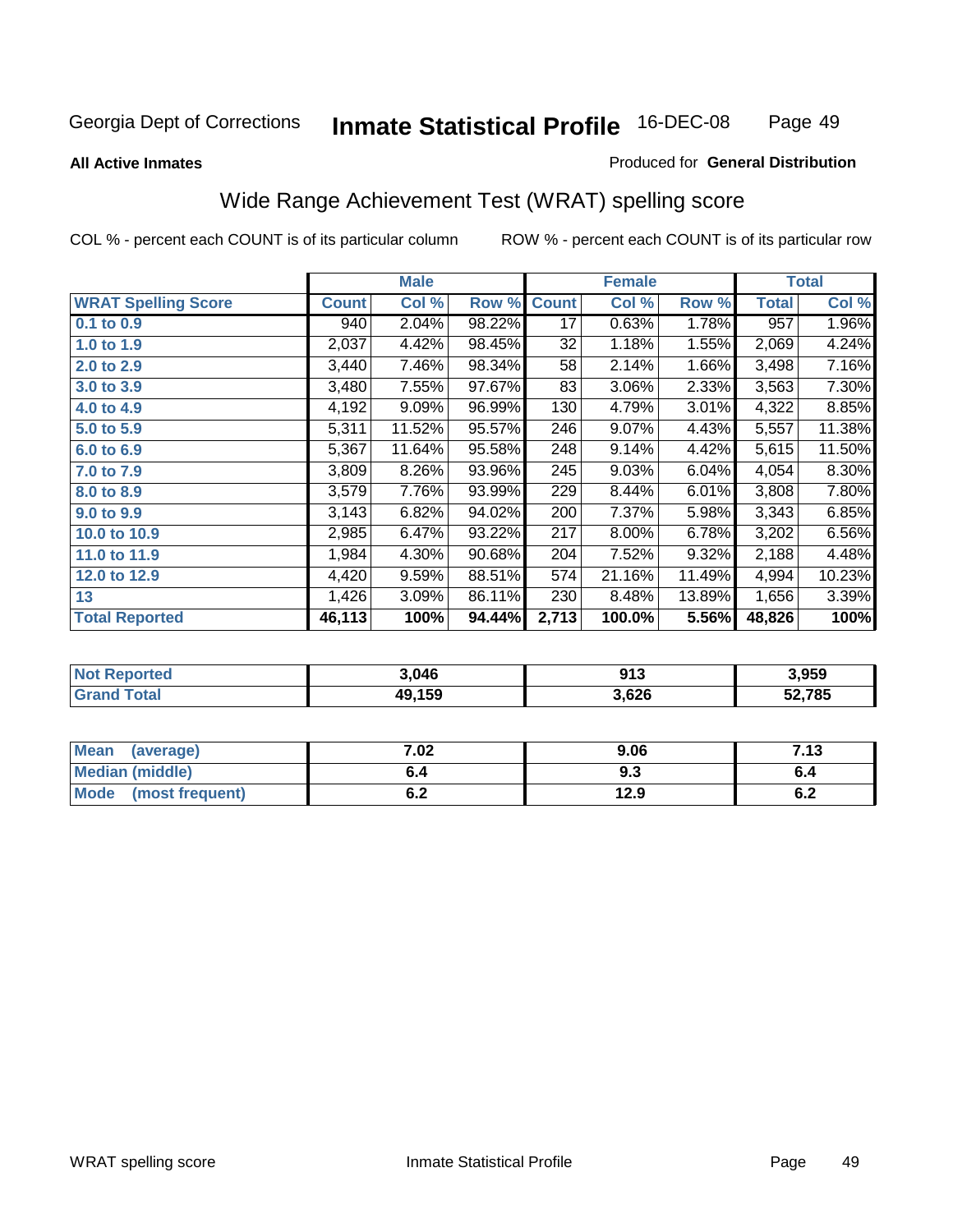#### **All Active Inmates**

#### Produced for **General Distribution**

### Scope of substance abuse - summary

|                        |              | <b>Male</b> |        |              | <b>Female</b> |           |              | <b>Total</b> |
|------------------------|--------------|-------------|--------|--------------|---------------|-----------|--------------|--------------|
| <b>Substance Abuse</b> | <b>Count</b> | Col %       | Row %  | <b>Count</b> | Col %         | Row %     | <b>Total</b> | Col %        |
| <b>None</b>            | 16,497       | 33.56%      | 93.42% | .162         | 32.05%        | $6.58\%$  | 17,659       | 33.45%       |
| <b>Drugs only</b>      | 17.899       | $36.41\%$   | 89.76% | 2,041        | 56.29%        | $10.24\%$ | 19.940       | 37.78%       |
| <b>Alcohol only</b>    | 3.362        | $6.84\%$    | 97.65% | 81           | 2.23%         | $2.35\%$  | 3,443        | 6.52%        |
| Drugs and alcohol      | 11.401       | 23.19%      | 97.09% | 342          | 9.43%         | $2.91\%$  | 11,743       | 22.25%       |
| <b>Total Reported</b>  | 49,159       | 100%        | 93.13% | 3,626        | 100%          | 6.87%     | 52,785       | 100%         |

| <b>Not Reported</b>   |        |       |        |
|-----------------------|--------|-------|--------|
| Гоtal<br><b>Grand</b> | 49,159 | 3,626 | 52,785 |

|  | Mode<br>(most frequent) | Drugs only | <b>Drugs only</b> | <b>Drugs only</b> |
|--|-------------------------|------------|-------------------|-------------------|
|--|-------------------------|------------|-------------------|-------------------|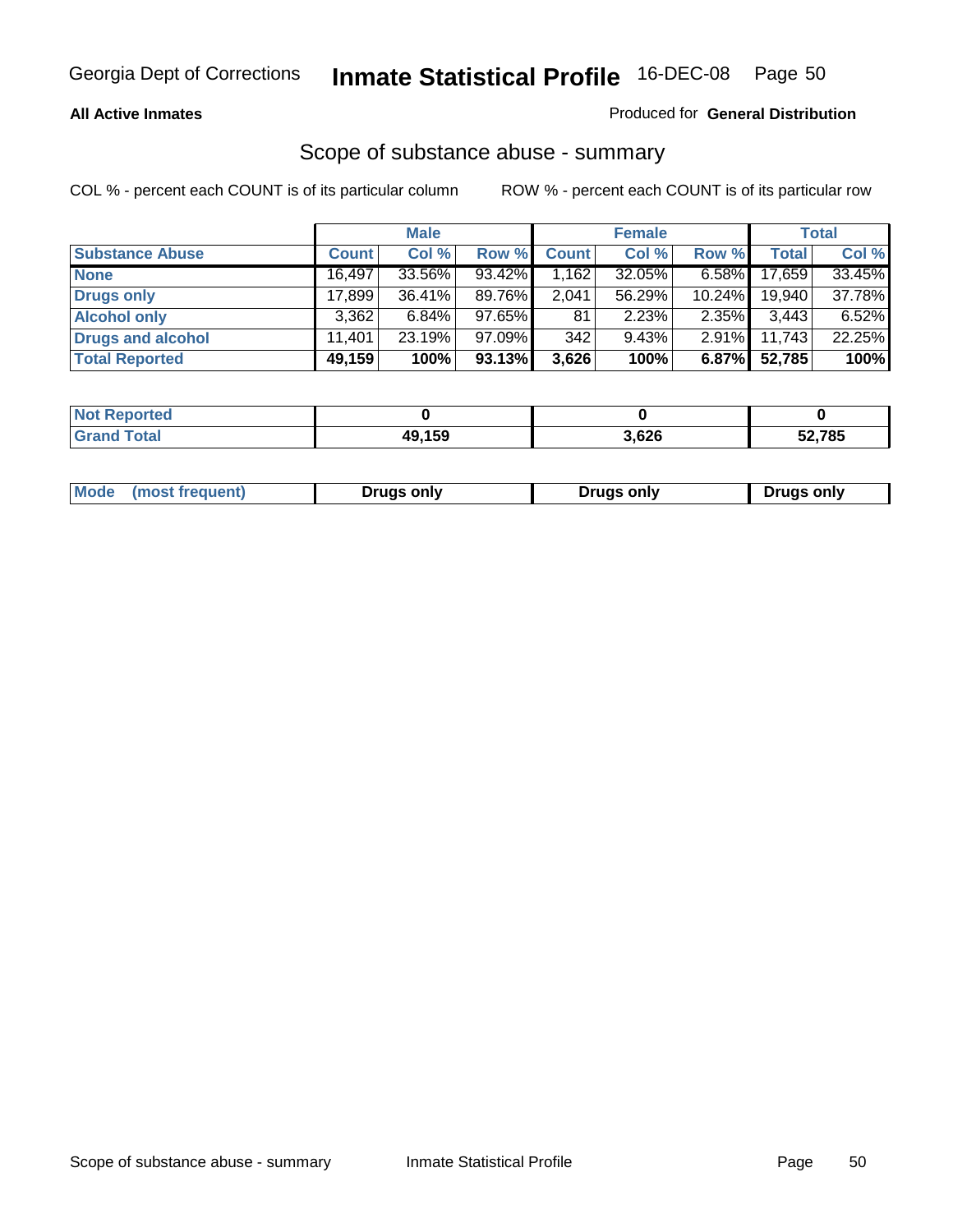#### **All Active Inmates**

#### Produced for **General Distribution**

### Scope of substance abuse - detail

|                                      |              | <b>Male</b> |        |              | <b>Female</b> |        |              | <b>Total</b> |
|--------------------------------------|--------------|-------------|--------|--------------|---------------|--------|--------------|--------------|
| <b>Substance Abuse</b>               | <b>Count</b> | Col %       | Row %  | <b>Count</b> | Col %         | Row %  | <b>Total</b> | Col %        |
| No drug or alcohol problems          | 16,497       | 33.56%      | 93.42% | 1,162        | 32.05%        | 6.58%  | 17,659       | 33.45%       |
| Drug addiction but no alcohol        | 317          | 0.64%       | 80.87% | 75           | 2.07%         | 19.13% | 392          | 0.74%        |
| <b>Drug addiction and alcohol</b>    | 132          | 0.27%       | 99.25% |              | 0.03%         | 0.75%  | 133          | 0.25%        |
| <b>labuse</b>                        |              |             |        |              |               |        |              |              |
| <b>Drug addiction and alcoholism</b> | 64           | 0.13%       | 94.12% | 4            | 0.11%         | 5.88%  | 68           | 0.13%        |
| No drug problem but alcohol          | 2,758        | 5.61%       | 98.64% | 38           | 1.05%         | 1.36%  | 2,796        | 5.30%        |
| abuse                                |              |             |        |              |               |        |              |              |
| No drug problem but alcoholism       | 604          | 1.23%       | 93.35% | 43           | 1.19%         | 6.65%  | 647          | 1.23%        |
| Drug experiment but no alcohol       | 8,022        | 16.32%      | 95.44% | 383          | 10.56%        | 4.56%  | 8,405        | 15.92%       |
| <b>Drug experiment &amp; alcohol</b> | 1,572        | 3.20%       | 98.62% | 22           | 0.61%         | 1.38%  | 1,594        | 3.02%        |
| abuse                                |              |             |        |              |               |        |              |              |
| Drug experiment & alcoholism         | 717          | 1.46%       | 96.37% | 27           | 0.74%         | 3.63%  | 744          | 1.41%        |
| Drug abuse but no alcohol            | 9,560        | 19.45%      | 85.79% | 1,583        | 43.66%        | 14.21% | 11,143       | 21.11%       |
| Drug abuse and alcohol abuse         | 7,453        | 15.16%      | 98.39% | 122          | 3.36%         | 1.61%  | 7,575        | 14.35%       |
| Drug abuse and alcoholism            | 1,463        | 2.98%       | 89.81% | 166          | 4.58%         | 10.19% | 1,629        | 3.09%        |
| <b>Total Reported</b>                | 49,159       | 100%        | 93.13% | 3,626        | 100%          | 6.87%  | 52,785       | 100%         |

| <b>Not Reported</b> |        |       |        |
|---------------------|--------|-------|--------|
| <b>otal</b>         | 49.159 | 3,626 | 52,785 |

| Mode (most frequent) | No drug or alcohol problems Drug abuse but no alcohol No drug or alcohol |          |
|----------------------|--------------------------------------------------------------------------|----------|
|                      |                                                                          | problems |
|                      |                                                                          |          |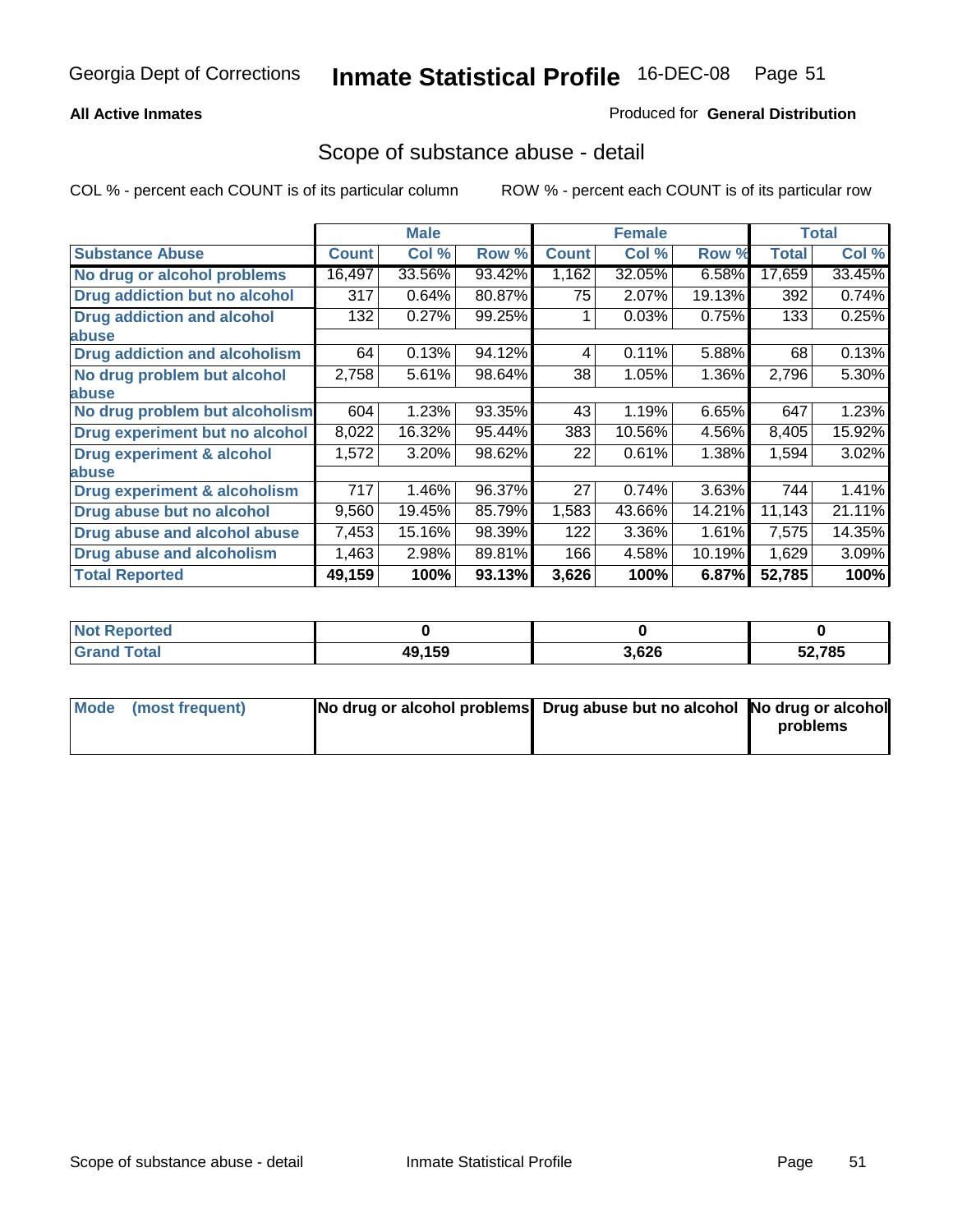#### **All Active Inmates**

#### Produced for **General Distribution**

### Current / last mental health treatment level

|                                    |              | <b>Male</b> |         |              | <b>Female</b> |        |              | <b>Total</b> |
|------------------------------------|--------------|-------------|---------|--------------|---------------|--------|--------------|--------------|
| <b>Mental Health Treatment Lev</b> | <b>Count</b> | Col %       | Row %   | <b>Count</b> | Col %         | Row %  | <b>Total</b> | Col %        |
| 1 No problem at current time       | 3,529        | 29.01%      | 95.87%  | 152          | 6.78%         | 4.13%  | 3,681        | 25.55%       |
| 2 Receiving outpatient             | 6,693        | 55.01%      | 76.75%  | 2,027        | 90.37%        | 23.25% | 8,720        | 60.52%       |
| treatment                          |              |             |         |              |               |        |              |              |
| 3 Inpatient, moderate              | 1,577        | 12.96%      | 97.41%  | 42           | 1.87%         | 2.59%  | 1,619        | 11.24%       |
| treatment                          |              |             |         |              |               |        |              |              |
| 4 Inpatient, intensive             | 341          | 2.80%       | 94.20%  | 21           | 0.94%         | 5.80%  | 362          | 2.51%        |
| treatment                          |              |             |         |              |               |        |              |              |
| <b>5 Undergoing crisis</b>         | 14           | 0.12%       | 100.00% |              |               |        | 14           | 0.10%        |
| stabilization                      |              |             |         |              |               |        |              |              |
| <b>6 Hospital for criminally</b>   | 12           | 0.10%       | 92.31%  | 1            | 0.04%         | 7.69%  | 13           | 0.09%        |
| insane                             |              |             |         |              |               |        |              |              |
| <b>Total Evaluated</b>             | 12,166       | 100%        | 84.43%  | 2,243        | 100%          | 15.57% | 14,409       | 100.0%       |

| Never had MH evaluation | 36,993 | ,383  | 38,376 |
|-------------------------|--------|-------|--------|
| <b>Grand Total</b>      | 49,159 | 3,626 | 52,785 |

| <b>Median (middle)</b>         | <b>Receiving outpatient</b><br>treatment | <b>Receiving outpatient</b><br>treatment | <b>Receiving</b><br>outpatient<br>treatment |  |
|--------------------------------|------------------------------------------|------------------------------------------|---------------------------------------------|--|
| <b>Mode</b><br>(most frequent) | <b>Receiving outpatient</b><br>treatment | <b>Receiving outpatient</b><br>treatment | <b>Receiving</b><br>outpatient<br>treatment |  |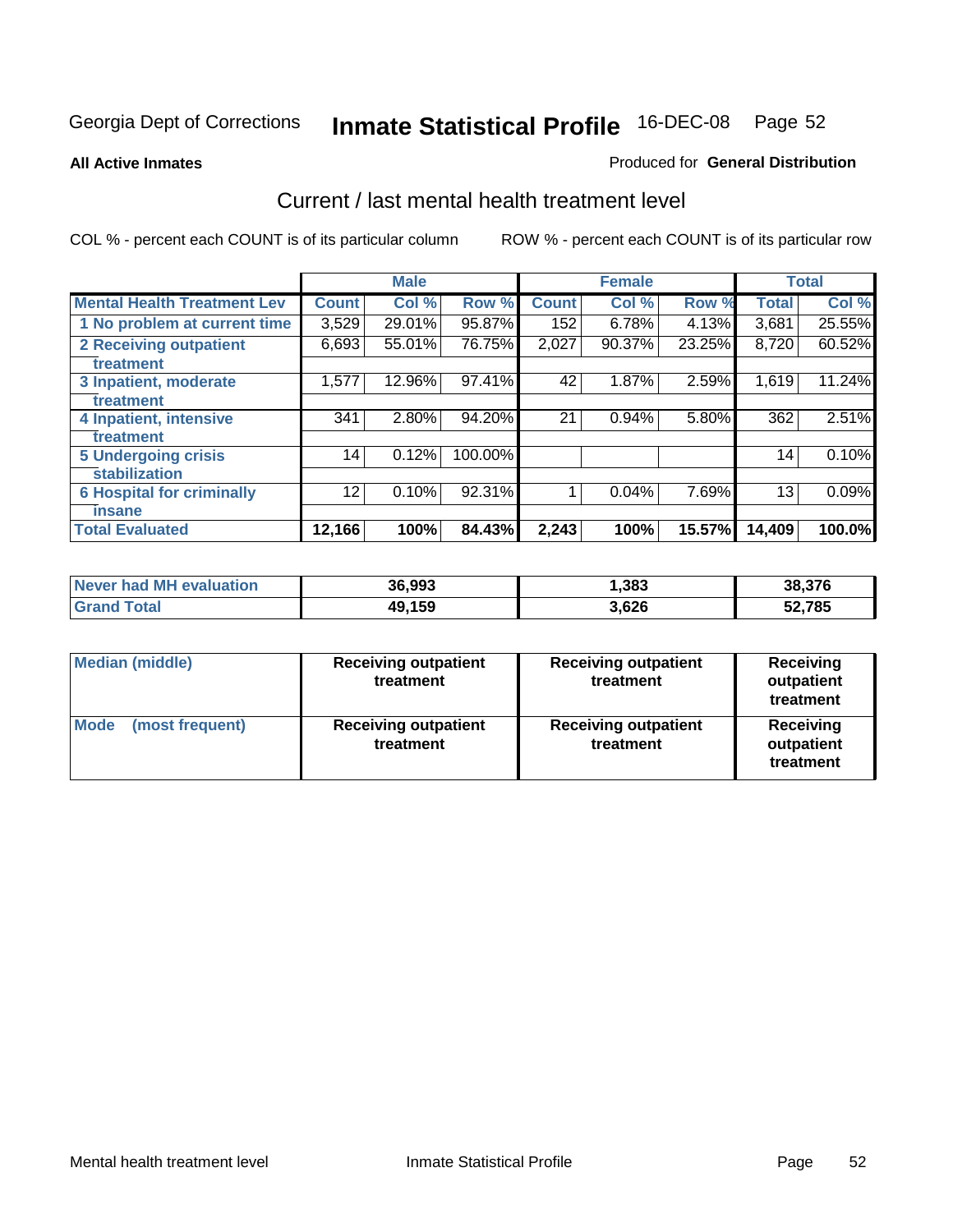#### **All Active Inmates**

#### Produced for **General Distribution**

# PULHESDWIT medical scale - 'P' overall condition ('P'hysical)

|                                   |              | <b>Male</b> |         |                 | <b>Female</b> |         |              | <b>Total</b> |
|-----------------------------------|--------------|-------------|---------|-----------------|---------------|---------|--------------|--------------|
| 'P' Overall Condition             | <b>Count</b> | Col %       | Row %   | <b>Count</b>    | Col %         | Row %   | <b>Total</b> | Col %        |
| 1 No medical illness              | 36,980       | 76.23%      | 95.30%  | 1,825           | 52.05%        | 4.70%   | 38,805       | 74.60%       |
| 2 Well-controlled chronic illness | 9,224        | 19.01%      | 87.08%  | 1,368           | 39.02%        | 12.92%  | 10,592       | 20.36%       |
| 3 Poorly-controlled chronic       | 2,255        | 4.65%       | 92.08%  | 194             | 5.53%         | 7.92%   | 2,449        | 4.71%        |
| <b>illness</b>                    |              |             |         |                 |               |         |              |              |
| 4 Significant problems requiring  | 48           | 0.10%       | 61.54%  | 30 <sub>1</sub> | $0.86\%$      | 38.46%  | 78           | 0.15%        |
| special housing                   |              |             |         |                 |               |         |              |              |
| 5 Terminal illness, < 6 months    | 3            | 0.01%       | 100.00% |                 |               |         | 3            | 0.01%        |
| to live                           |              |             |         |                 |               |         |              |              |
| 6 Inmate is pregnant              |              |             |         | 89              | 2.54%         | 100.00% | 89           | 0.17%        |
| <b>Total Reported</b>             | 48,510       | 100%        | 93.26%  | 3,506           | 100%          | 6.74%   | 52,016       | 100%         |

| <b>Not Reported</b> | 649    | 120   | 769    |
|---------------------|--------|-------|--------|
| <b>Grand Total</b>  | 49,159 | 3.626 | 52,785 |

| Mode (most frequent) | 1 No medical illness | 1 No medical illness | 1 No medical |
|----------------------|----------------------|----------------------|--------------|
|                      |                      |                      | illness      |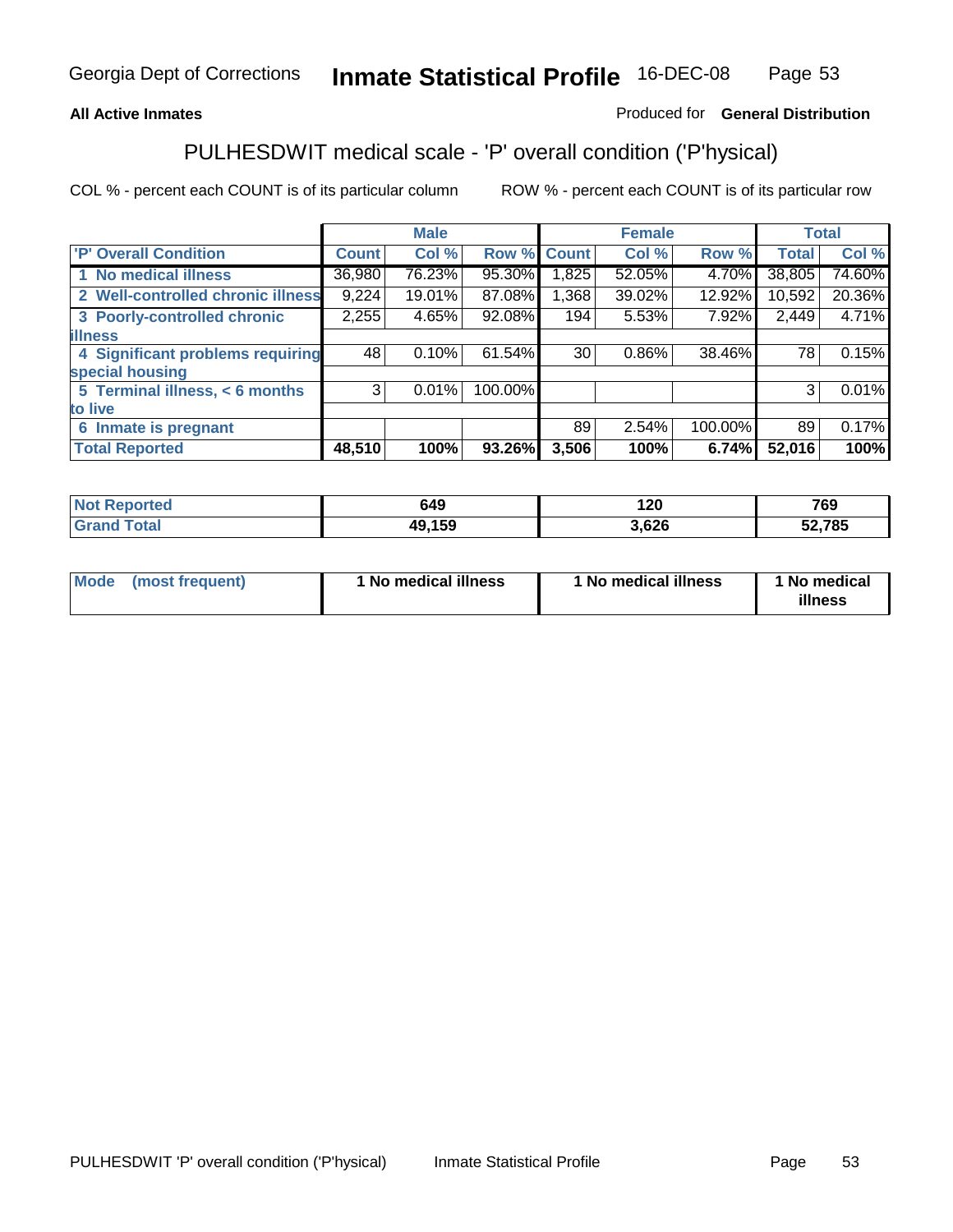#### **All Active Inmates**

#### Produced for **General Distribution**

### PULHESDWIT medical scale - 'U' upper body

|                              |              | <b>Male</b> |        |              | <b>Female</b> |        |              | <b>Total</b> |
|------------------------------|--------------|-------------|--------|--------------|---------------|--------|--------------|--------------|
| <b>U' Upper Body</b>         | <b>Count</b> | Col %       | Row %  | <b>Count</b> | Col %         | Row %  | <b>Total</b> | Col %        |
| 1 Upper bones, joints,       | 46,917       | 96.72%      | 93.58% | 3,219        | 91.81%        | 6.42%  | 50,136       | 96.39%       |
| muscles all OK               |              |             |        |              |               |        |              |              |
| 2 One or both arms minimally | 1,359        | 2.80%       | 83.79% | 263          | 7.50%         | 16.21% | 1,622        | 3.12%        |
| limited                      |              |             |        |              |               |        |              |              |
| 3 One or both arms           | 194          | 0.40%       | 91.51% | 18           | 0.51%         | 8.49%  | 212          | 0.41%        |
| moderately limited           |              |             |        |              |               |        |              |              |
| 4 One arm disabled,          | 38           | 0.08%       | 88.37% | 5            | 0.14%         | 11.63% | 43           | 0.08%        |
| paralyzed, or amputated      |              |             |        |              |               |        |              |              |
| 5 Both arms disabled,        | 2            | 0.01%       | 66.67% |              | 0.03%         | 33.33% | 3            | 0.01%        |
| paralyzed, or amputated      |              |             |        |              |               |        |              |              |
| <b>Total Reported</b>        | 48,510       | 100%        | 93.26% | 3,506        | 100%          | 6.74%  | 52,016       | 100.0%       |

| rted<br>NO.        | 649    | חר 1<br>I ZU | 769    |
|--------------------|--------|--------------|--------|
| <b>ota</b><br>. Gr | 49,159 | 3,626<br>^   | 52,785 |

| <b>Mode</b> | (most frequent) | 1 Upper bones, joints,<br>muscles all OK | 1 Upper bones, joints,<br>muscles all OK | 1 Upper bones,<br>joints, muscles all<br>ΟK |
|-------------|-----------------|------------------------------------------|------------------------------------------|---------------------------------------------|
|-------------|-----------------|------------------------------------------|------------------------------------------|---------------------------------------------|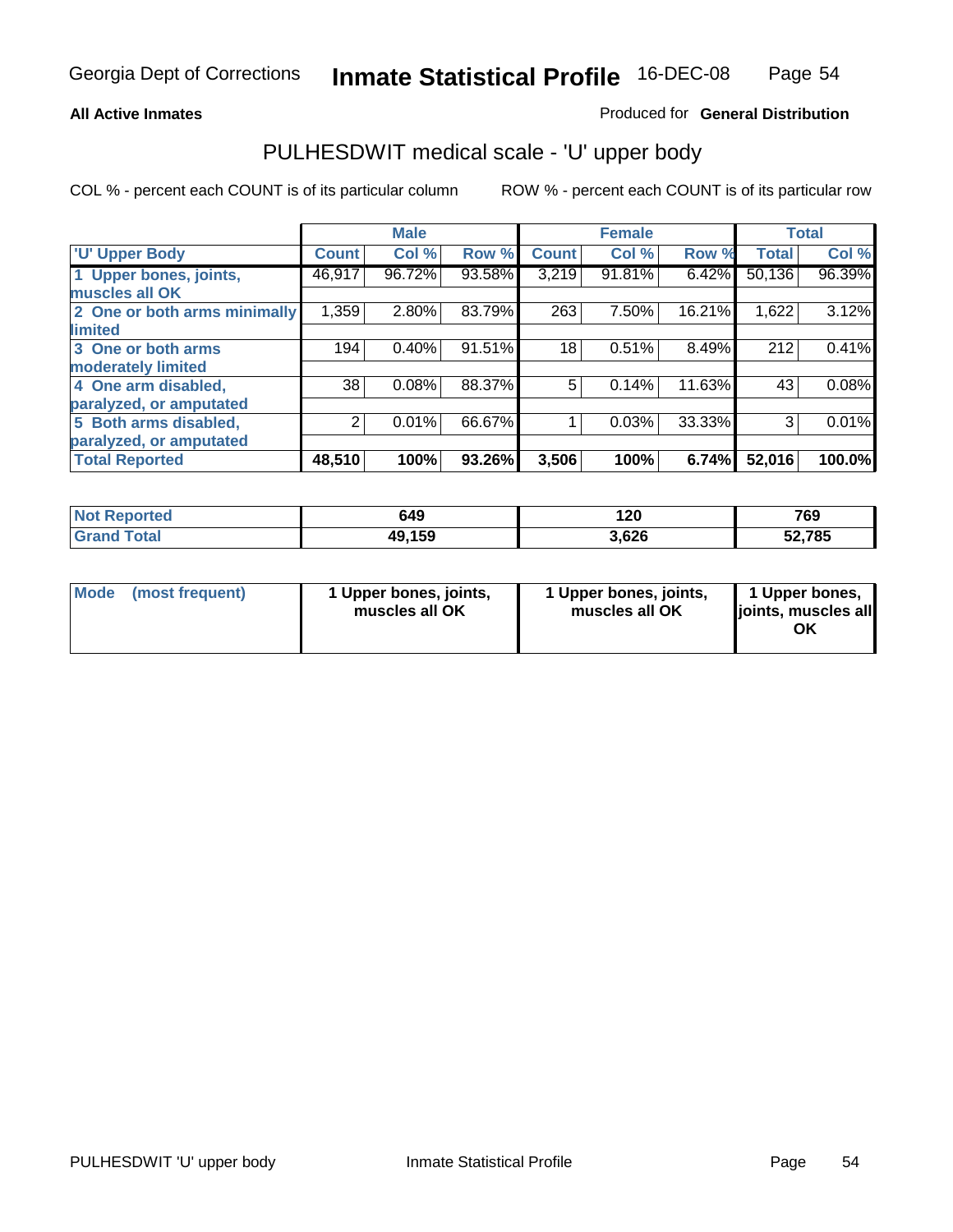#### **All Active Inmates**

#### Produced for **General Distribution**

### PULHESDWIT medical scale - 'L' lower body

|                                |              | <b>Male</b> |        |                | <b>Female</b> |        |              | <b>Total</b> |
|--------------------------------|--------------|-------------|--------|----------------|---------------|--------|--------------|--------------|
| 'L' Lower Body                 | <b>Count</b> | Col %       | Row %  | <b>Count</b>   | Col %         | Row %  | <b>Total</b> | Col %        |
| 1 Lower bones, joints,         | 44,724       | 92.20%      | 94.48% | 2,612          | 74.50%        | 5.52%  | 47,336       | 91.00%       |
| muscles all OK                 |              |             |        |                |               |        |              |              |
| 2 One or both legs minimally   | 3,156        | 6.51%       | 79.10% | 834            | 23.79%        | 20.90% | 3,990        | 7.67%        |
| limited                        |              |             |        |                |               |        |              |              |
| 3 One or both legs             | 531          | 1.09%       | 92.03% | 46             | 1.31%         | 7.97%  | 577          | 1.11%        |
| moderately limited             |              |             |        |                |               |        |              |              |
| 4 One leg disabled, paralyzed, | 89           | 0.18%       | 88.12% | 12             | 0.34%         | 11.88% | 101          | 0.19%        |
| or amputated                   |              |             |        |                |               |        |              |              |
| 5 Both legs disabled,          | 10           | 0.02%       | 83.33% | $\overline{2}$ | 0.06%         | 16.67% | 12           | 0.02%        |
| paralyzed, or amputated        |              |             |        |                |               |        |              |              |
| <b>Total Reported</b>          | 48,510       | 100%        | 93.26% | 3,506          | 100%          | 6.74%  | 52,016       | 100%         |

| Not F<br>Reported     | 649    | חר 1<br>I ZU | 769    |
|-----------------------|--------|--------------|--------|
| ⊺ota⊦<br><b>Grand</b> | 49,159 | 3,626<br>^   | 52,785 |

|  | Mode (most frequent) | 1 Lower bones, joints,<br>muscles all OK | 1 Lower bones, joints,<br>muscles all OK | 1 Lower bones,<br>joints, muscles all<br>OK |
|--|----------------------|------------------------------------------|------------------------------------------|---------------------------------------------|
|--|----------------------|------------------------------------------|------------------------------------------|---------------------------------------------|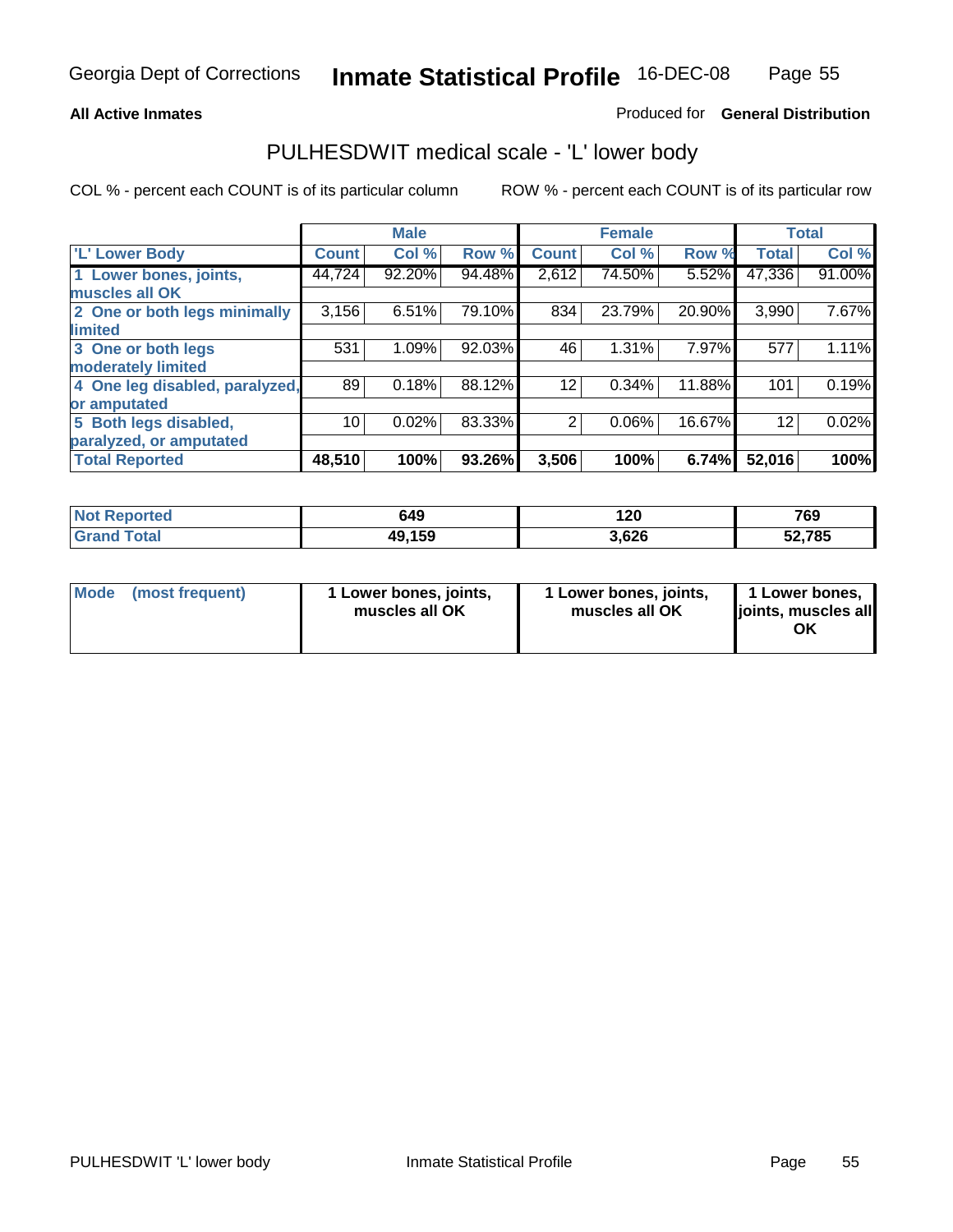#### **All Active Inmates**

#### Produced for **General Distribution**

### PULHESDWIT medical scale - 'H' hearing

|                                |                 | <b>Male</b> |             |                 | <b>Female</b> |        | <b>Total</b> |        |
|--------------------------------|-----------------|-------------|-------------|-----------------|---------------|--------|--------------|--------|
| <b>H'</b> Hearing              | <b>Count</b>    | Col %       | Row % Count |                 | Col %         | Row %  | <b>Total</b> | Col %  |
| 1 Normal hearing both ears     | 48,157          | 99.27%      | 93.29%      | 3,464           | 98.80%        | 6.71%  | 51,621       | 99.24% |
| 2 Some loss in one ear with    | 272             | 0.56%       | 90.07%      | 30 <sup>1</sup> | $0.86\%$      | 9.93%  | 302          | 0.58%  |
| other OK, or mild loss in both |                 |             |             |                 |               |        |              |        |
| 3 Total loss in one ear with   | 50              | 0.10%       | 87.72%      |                 | $0.20\%$      | 12.28% | 57           | 0.11%  |
| mild loss in other             |                 |             |             |                 |               |        |              |        |
| 4 Severe loss in both ears     | 14              | 0.03%       | 93.33%      |                 | 0.03%         | 6.67%  | 15           | 0.03%  |
| 5 Total loss in both ears,     | 17 <sub>1</sub> | 0.04%       | 80.95%      | 4               | 0.11%         | 19.05% | 21           | 0.04%  |
| requiring special housing      |                 |             |             |                 |               |        |              |        |
| <b>Total Reported</b>          | 48,510          | 100%        | 93.26%      | 3,506           | 100%          | 6.74%  | 52,016       | 100%   |

| orted  | 649    | חר ו<br>∪∡ו        | 769            |
|--------|--------|--------------------|----------------|
| $\sim$ | 49,159 | <b>GOG</b><br>.vzu | 52,785<br>JL,I |

| Mode (most frequent) | 1 Normal hearing both ears 11 Normal hearing both ears 1 Normal hearing |           |
|----------------------|-------------------------------------------------------------------------|-----------|
|                      |                                                                         | both ears |
|                      |                                                                         |           |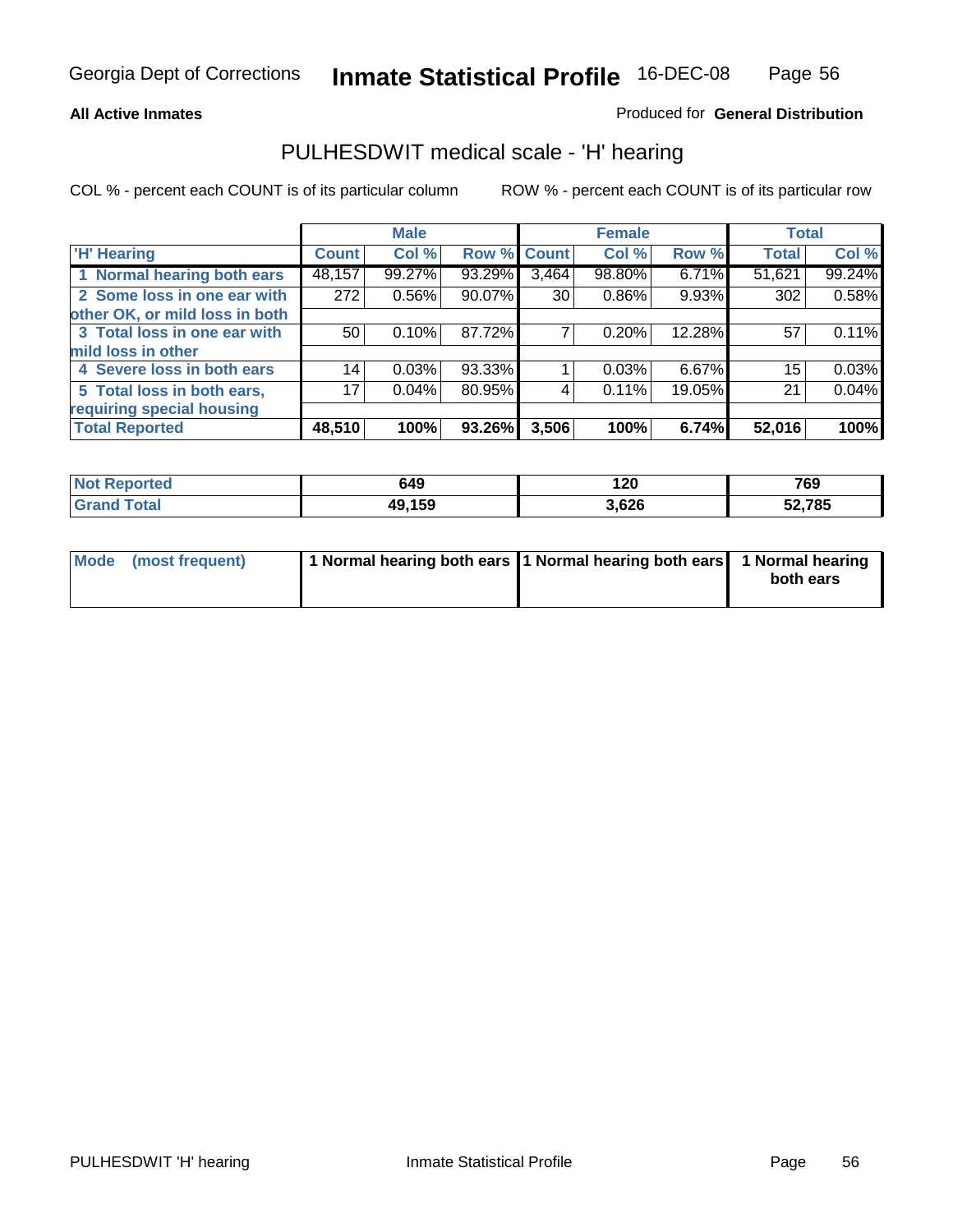#### **All Active Inmates**

#### Produced for **General Distribution**

### PULHESDWIT medical scale - 'E' vision

|                                 |              | <b>Male</b> |             |       | <b>Female</b> |        |              | <b>Total</b> |
|---------------------------------|--------------|-------------|-------------|-------|---------------|--------|--------------|--------------|
| 'E' Vision                      | <b>Count</b> | Col %       | Row % Count |       | Col %         | Row %  | <b>Total</b> | Col %        |
| 1 Correctable to 20/40 in both  | 43,404       | 89.47%      | 94.57%      | 2,491 | 71.05%        | 5.43%  | 45,895       | 88.23%       |
| eyes                            |              |             |             |       |               |        |              |              |
| 2 Correctable to 20/70 in one   | 4,533        | 9.34%       | 82.72%      | 947   | 27.01%        | 17.28% | 5,480        | 10.54%       |
| eye, may be blind in other      |              |             |             |       |               |        |              |              |
| 3 Correctable to 20/200 in one  | 488          | 1.01%       | 88.57%      | 63    | 1.80%         | 11.43% | 551          | $1.06\%$     |
| eye, may be blind in other      |              |             |             |       |               |        |              |              |
| 4 One eye not correctable to    | 74           | 0.15%       | 93.67%      | 5     | 0.14%         | 6.33%  | 79           | 0.15%        |
| 20/200, other may be blind      |              |             |             |       |               |        |              |              |
| 5 Blind in both eyes, requiring | 11           | 0.02%       | 100.00%     |       |               |        | 11           | 0.02%        |
| special housing                 |              |             |             |       |               |        |              |              |
| <b>Total Reported</b>           | 48,510       | 100%        | 93.26%      | 3,506 | 100%          | 6.74%  | 52,016       | 100%         |

| <b>Not Reported</b> | 649    | 120   | 769    |
|---------------------|--------|-------|--------|
| ™otai<br>Gra        | 49,159 | 3,626 | 52,785 |

| Mode | (most frequent) | 1 Correctable to 20/40 in<br>both eves | 1 Correctable to 20/40 in   1 Correctable to<br>both eves | 20/40 in both eyes |
|------|-----------------|----------------------------------------|-----------------------------------------------------------|--------------------|
|------|-----------------|----------------------------------------|-----------------------------------------------------------|--------------------|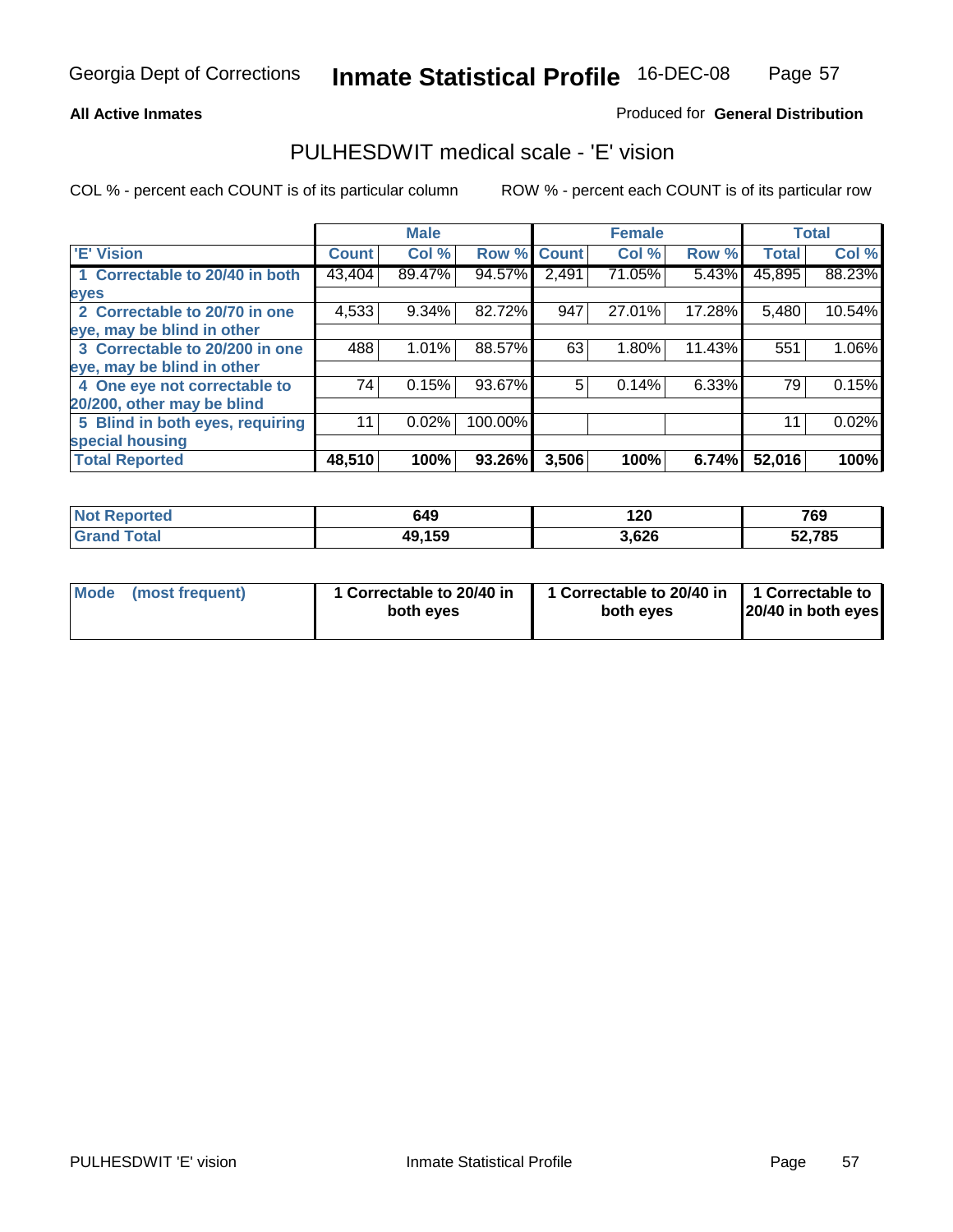#### **All Active Inmates**

#### Produced for **General Distribution**

# PULHESDWIT medical scale - 'S' pSychiatric

|                                        |              | <b>Male</b> |         |              | <b>Female</b> |         |              | <b>Total</b> |
|----------------------------------------|--------------|-------------|---------|--------------|---------------|---------|--------------|--------------|
| 'S' pSychiatric                        | <b>Count</b> | Col %       | Row %   | <b>Count</b> | Col %         | Row %   | <b>Total</b> | Col %        |
| 1 No impairment or disorders           | 41,534       | 86.63%      | 95.00%  | 2,186        | 62.44%        | 5.00%   | 43,720       | 84.99%       |
| 2 Stable, or in remission, or          | 5,302        | 11.06%      | 80.93%  | 1,249        | 35.68%        | 19.07%  | 6,551        | 12.73%       |
| mild impairment or retardation         |              |             |         |              |               |         |              |              |
| 3 Requires moderate inpatient          | 1,029        | 2.15%       | 95.10%  | 53           | 1.51%         | 4.90%   | 1,082        | 2.10%        |
| treatment                              |              |             |         |              |               |         |              |              |
| 4 Requires intensive inpatient         | 63           | 0.13%       | 84.00%  | 12           | 0.34%         | 16.00%  | 75           | 0.15%        |
| treatment                              |              |             |         |              |               |         |              |              |
| <b>5 Requires Crisis Stabilization</b> | 14           | 0.03%       | 100.00% |              |               |         | 14           | 0.03%        |
| Unit (CSU) inpatient care              |              |             |         |              |               |         |              |              |
| <b>6 Severe disorders require</b>      |              |             |         |              | 0.03%         | 100.00% |              | 0.01%        |
| psychiatric hospitalization            |              |             |         |              |               |         |              |              |
| <b>Total Reported</b>                  | 47,942       | 100%        | 93.19%  | 3,501        | 100%          | 6.81%   | 51,443       | 100.0%       |

| ported      | 247<br>، ، عر | ィっこ<br>ื้⊿ง<br>__ | , 342  |
|-------------|---------------|-------------------|--------|
| $\tau$ otal | 49,159        | 3,626             | 52,785 |

| Mode<br>1 No impairment or disorders<br>(most frequent) | 1 No impairment or<br>disorders | 1 No impairment or<br>disorders |
|---------------------------------------------------------|---------------------------------|---------------------------------|
|---------------------------------------------------------|---------------------------------|---------------------------------|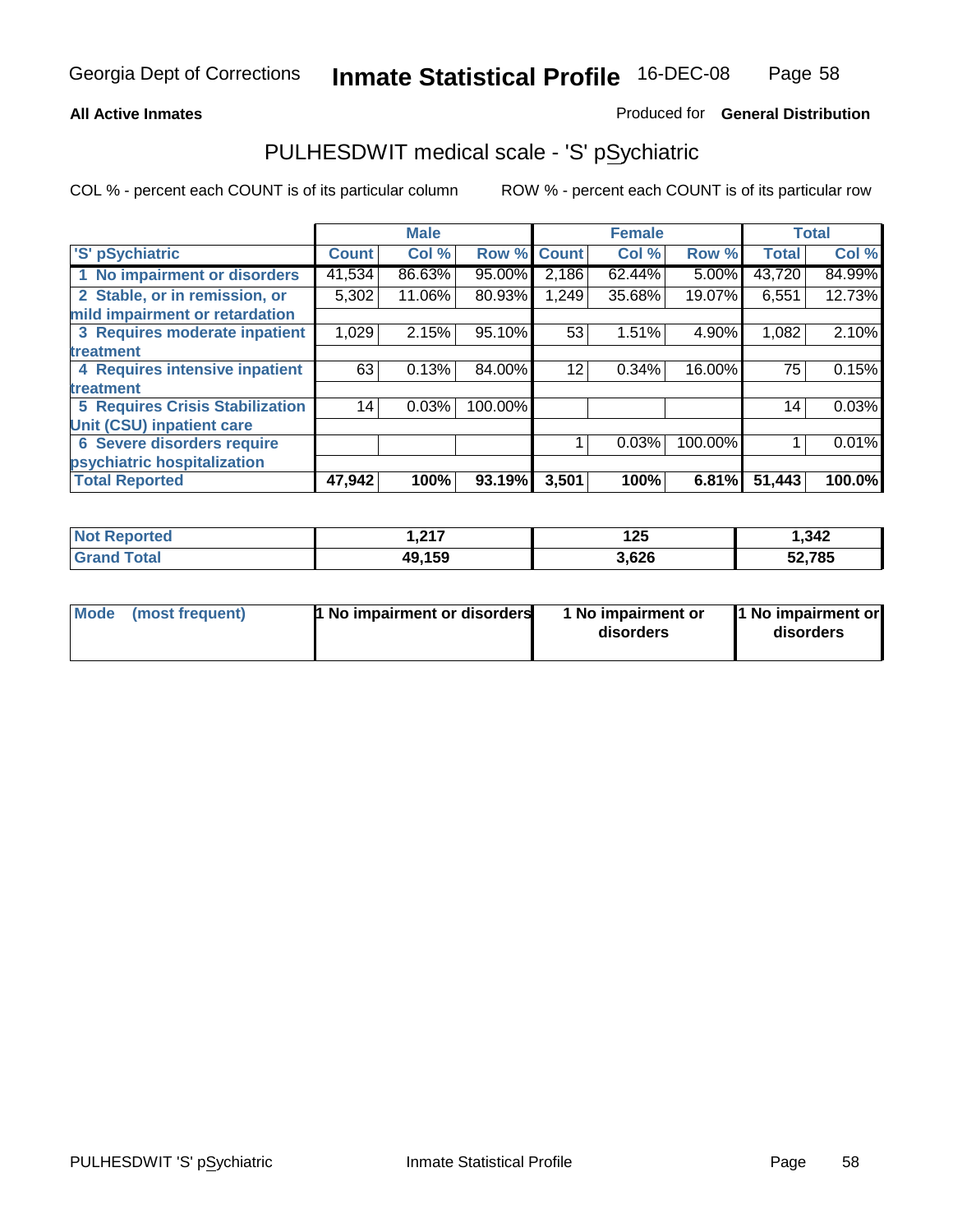#### **All Active Inmates**

#### Produced for **General Distribution**

### PULHESDWIT medical scale - 'D' dental

|                                 |              | <b>Male</b> |                    |       | <b>Female</b> |        |              | <b>Total</b> |
|---------------------------------|--------------|-------------|--------------------|-------|---------------|--------|--------------|--------------|
| <b>D' Dental</b>                | <b>Count</b> | Col %       | <b>Row % Count</b> |       | Col %         | Row %  | <b>Total</b> | Col %        |
| 1 Minimal routine dental health | 14,832       | 31.10%      | 87.82%             | 2,057 | 58.75%        | 12.18% | 16,889       | 32.99%       |
| <b>needs</b>                    |              |             |                    |       |               |        |              |              |
| 2 Moderate cavities and/or      | 23,134       | 48.51%      | 95.34%             | 1,130 | 32.28%        | 4.66%  | 24,264       | 47.40%       |
| gum disease                     |              |             |                    |       |               |        |              |              |
| 3 Extensive gum disease         | 9,717        | 20.38%      | 96.87%             | 314   | 8.97%         | 3.13%  | 10,031       | 19.60%       |
| and/or widespread decay         |              |             |                    |       |               |        |              |              |
| 4 Urgent need for dental        | 6            | 0.01%       | 100.00%            |       |               |        | 6            | 0.01%        |
| <b>services</b>                 |              |             |                    |       |               |        |              |              |
| <b>Total Reported</b>           | 47,689       | 100%        | 93.16%             | 3,501 | 100%          | 6.84%  | 51,190       | 100%         |

| orted<br><b>NA</b>        | .470   | 1 クロ<br>1 Z.J | ,595   |
|---------------------------|--------|---------------|--------|
| <b>Total</b><br><b>Gr</b> | 49,159 | 3.626         | 52,785 |

| <b>Mode</b><br>(most frequent) | 2 Moderate cavities and/or<br>qum disease | Minimal routine dental<br>health needs | 2 Moderate<br>cavities and/or<br>qum disease |
|--------------------------------|-------------------------------------------|----------------------------------------|----------------------------------------------|
|                                |                                           |                                        |                                              |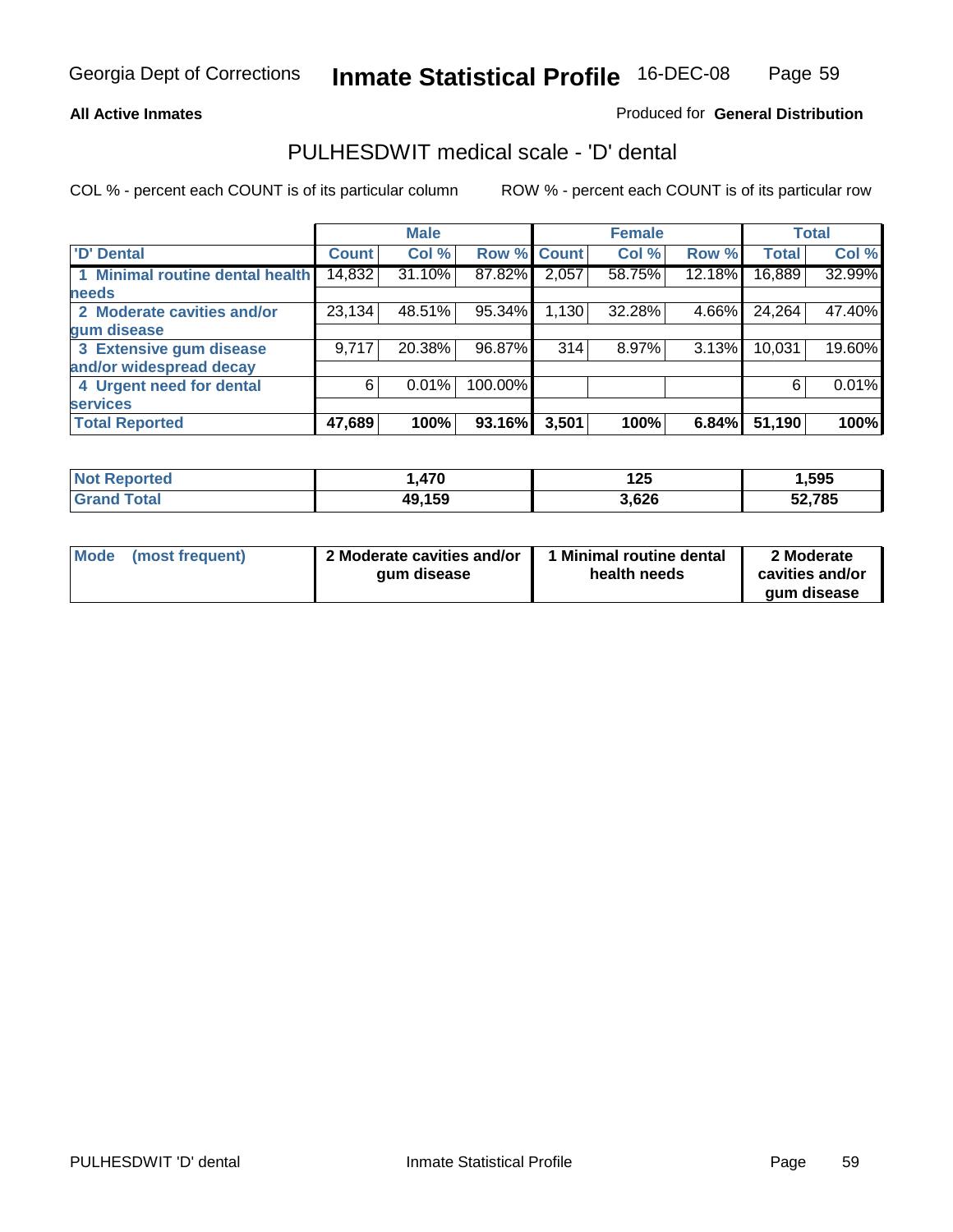#### **All Active Inmates**

#### Produced for **General Distribution**

### PULHESDWIT medical scale - 'W' work ability

|                                 |              | <b>Male</b> |        |              | <b>Female</b> |        |              | <b>Total</b> |
|---------------------------------|--------------|-------------|--------|--------------|---------------|--------|--------------|--------------|
| W' work ability                 | <b>Count</b> | Col %       | Row %  | <b>Count</b> | Col %         | Row %  | <b>Total</b> | Col %        |
| 1 Unrestricted work or activity | 41,953       | 86.48%      | 93.62% | 2,859        | 81.55%        | 6.38%  | 44,812       | 86.15%       |
| 2 Minor restrictions on type of | 5,109        | 10.53%      | 93.28% | 368          | 10.50%        | 6.72%  | 5,477        | 10.53%       |
| <b>work</b>                     |              |             |        |              |               |        |              |              |
| 3 Moderate restrictions on type | 1,163        | $2.40\%$    | 88.64% | 149          | 4.25%         | 11.36% | 1,312        | 2.52%        |
| of work                         |              |             |        |              |               |        |              |              |
| 4 Major restrictions on type of | 245          | 0.51%       | 68.06% | 115          | 3.28%         | 31.94% | 360          | 0.69%        |
| <b>work</b>                     |              |             |        |              |               |        |              |              |
| 5 Cannot work under any         | 40           | 0.08%       | 72.73% | 15           | 0.43%         | 27.27% | 55           | 0.11%        |
| <b>circumstances</b>            |              |             |        |              |               |        |              |              |
| <b>Total Reported</b>           | 48,510       | 100%        | 93.26% | 3,506        | 100%          | 6.74%  | 52,016       | 100%         |

| <b>Not Reported</b> | 649    | 120   | 769    |
|---------------------|--------|-------|--------|
| <b>Grand Total</b>  | 49,159 | 3,626 | 52,785 |

| <b>Mode</b>     | 1 Unrestricted work or | 1 Unrestricted work or | 1 Unrestricted   |
|-----------------|------------------------|------------------------|------------------|
| (most frequent) | activity               | activity               | work or activity |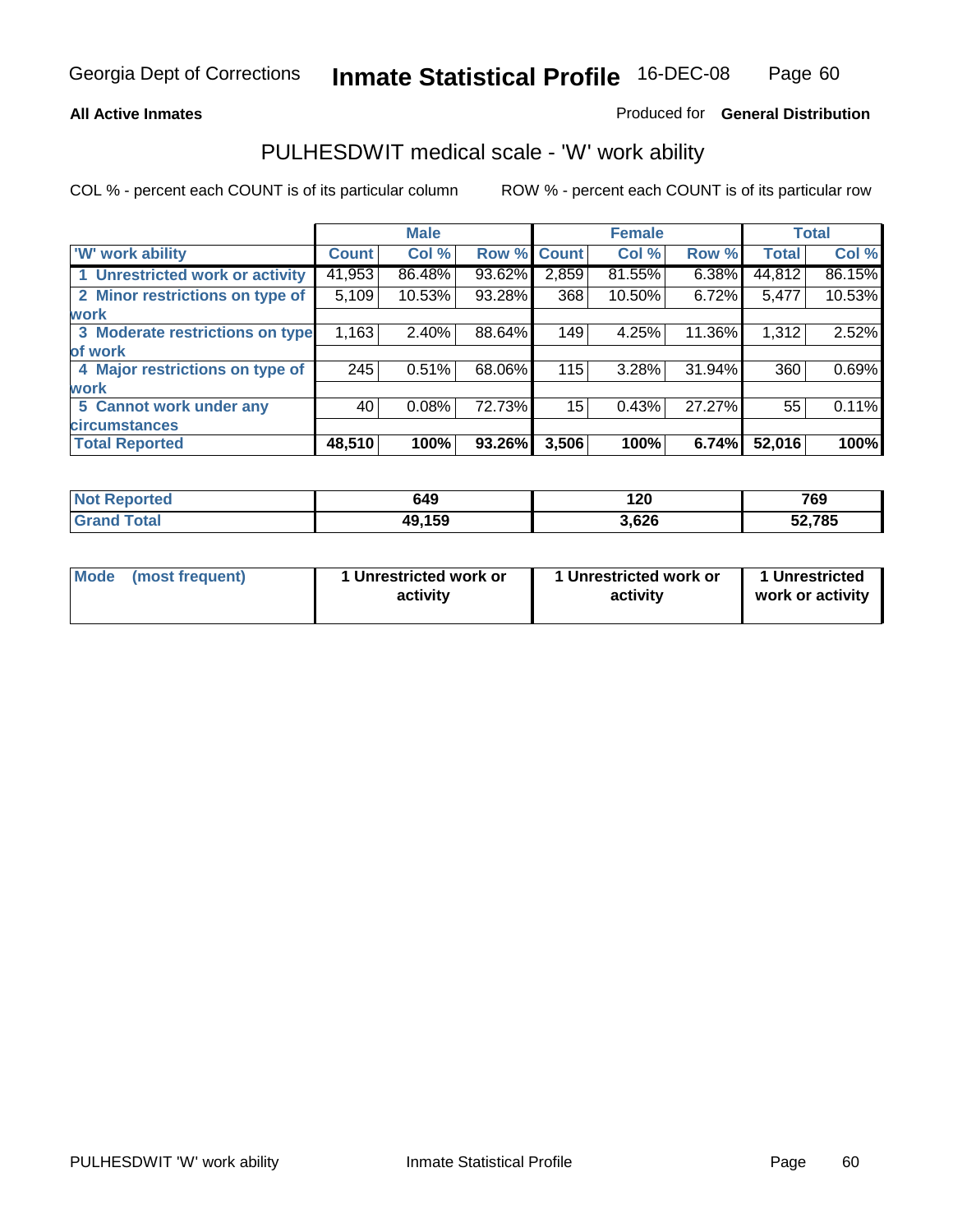#### **All Active Inmates**

#### Produced for **General Distribution**

### PULHESDWIT medical scale - 'I' impairment

|                                   |              | <b>Male</b> |         |             | <b>Female</b> |        |              | <b>Total</b> |
|-----------------------------------|--------------|-------------|---------|-------------|---------------|--------|--------------|--------------|
| 'l' Impairment                    | <b>Count</b> | Col %       |         | Row % Count | Col %         | Row %  | <b>Total</b> | Col %        |
| 1 No impairments or               | 48,233       | 99.43%      | 93.24%  | 3,496       | 99.71%        | 6.76%  | 51,729       | 99.45%       |
| disabilities                      |              |             |         |             |               |        |              |              |
| 2 Wheelchair-bound but            | 67           | 0.14%       | 94.37%  | 4           | 0.11%         | 5.63%  | 71           | 0.14%        |
| otherwise OK                      |              |             |         |             |               |        |              |              |
| <b>3 Needs low-level Assisted</b> | 18           | 0.04%       | 85.71%  | 3           | 0.09%         | 14.29% | 21           | 0.04%        |
| Living (level I)                  |              |             |         |             |               |        |              |              |
| 4 Needs moderate Assisted         |              | 0.01%       | 100.00% |             |               |        |              | 0.01%        |
| Living (level II)                 |              |             |         |             |               |        |              |              |
| <b>5 Needs maximal Assisted</b>   | 185          | 0.38%       | 98.40%  | 3           | 0.09%         | 1.60%  | 188          | $0.36\%$     |
| <b>Living (level III)</b>         |              |             |         |             |               |        |              |              |
| <b>Total Reported</b>             | 48,510       | 100%        | 93.26%  | 3,506       | 100%          | 6.74%  | 52,016       | 100%         |

| <b>Not</b><br>Reported | 649    | 120   | 769           |
|------------------------|--------|-------|---------------|
| Total<br><b>Grance</b> | 49,159 | 3,626 | 52,785<br>5Ζ, |

| Mode | (most frequent) | 1 No impairments or<br>disabilities | 1 No impairments or<br>disabilities | 1 No impairments<br>or disabilities |
|------|-----------------|-------------------------------------|-------------------------------------|-------------------------------------|
|------|-----------------|-------------------------------------|-------------------------------------|-------------------------------------|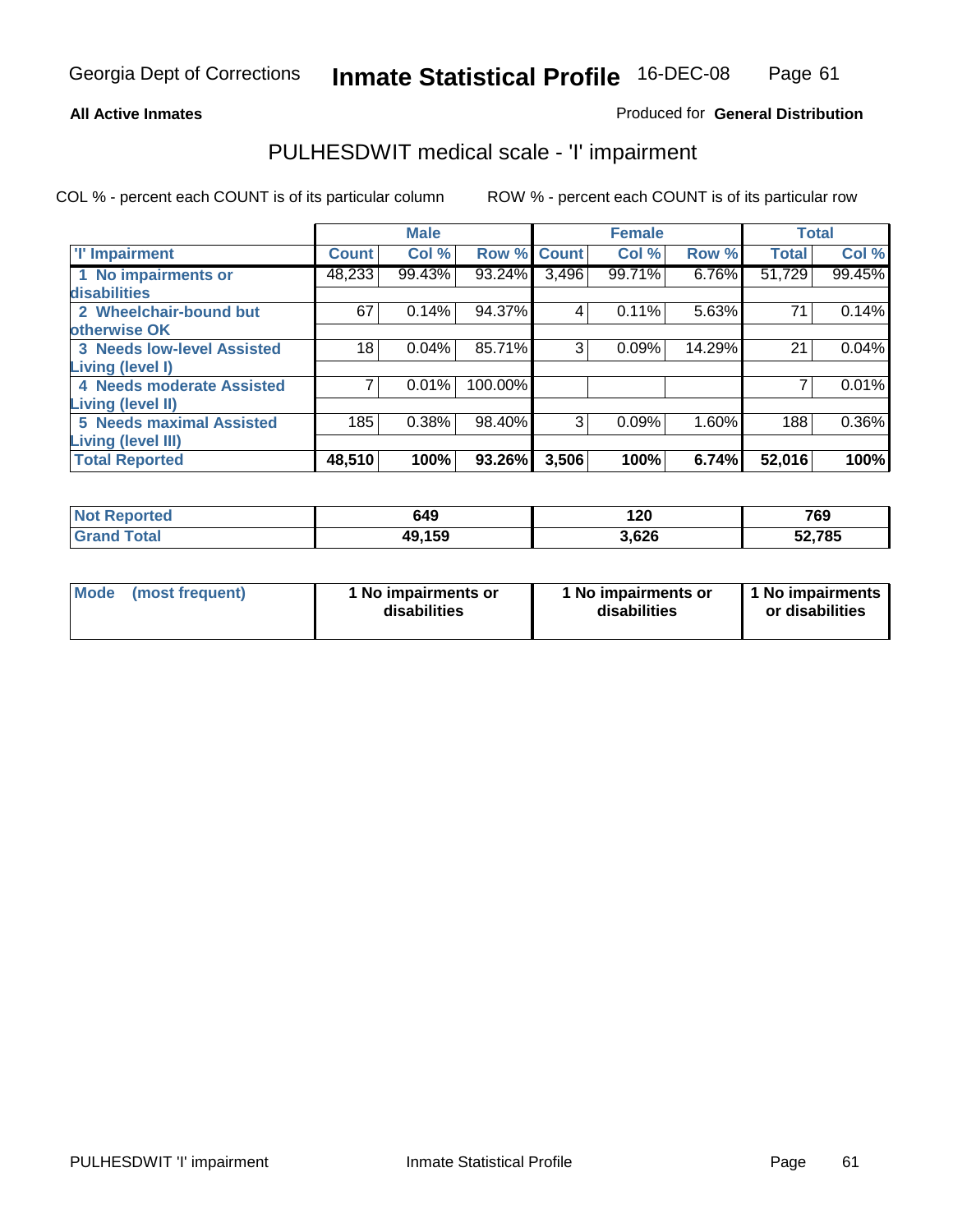#### **Inmate Statistical Profile** 16-DEC-08 Page Page 62

#### **All Active Inmates Allowski** Produced fo **General Distribution**

### PULHESDWIT medical scale - 'T' transportability

|                              |              | <b>Male</b> |         |              | <b>Female</b> |        |              | <b>Total</b> |
|------------------------------|--------------|-------------|---------|--------------|---------------|--------|--------------|--------------|
| <b>T' Transportability</b>   | <b>Count</b> | Col %       | Row %   | <b>Count</b> | Col %         | Row %  | <b>Total</b> | Col %        |
| 1 Can be transported in any  | 48,422       | 99.82%      | 93.26%  | 3,500        | 99.83%        | 6.74%  | 51,922       | 99.82%       |
| ordinary approved vehicle    |              |             |         |              |               |        |              |              |
| 2 Wheelchair-bound, not      | 41           | 0.08%       | 93.18%  | 3            | 0.09%         | 6.82%  | 44           | 0.08%        |
| needing special vehicle      |              |             |         |              |               |        |              |              |
| 3 Wheelchair-bound, requires | 8            | 0.02%       | 88.89%  |              | 0.03%         | 11.11% | 9            | 0.02%        |
| special vehicle              |              |             |         |              |               |        |              |              |
| 4 Needs specially-equipped   |              | 0.01%       | 100.00% |              |               |        |              | 0.01%        |
| medical vehicle              |              |             |         |              |               |        |              |              |
| <b>5 Requires ambulance</b>  | 38           | 0.08%       | 95.00%  | 2            | 0.06%         | 5.00%  | 40           | 0.08%        |
| transport                    |              |             |         |              |               |        |              |              |
| <b>Total Reported</b>        | 48,510       | 100%        | 93.26%  | 3,506        | 100%          | 6.74%  | 52,016       | 100.0%       |

| <b>Not</b><br>Reported | 649    | 120<br>__ | 769            |
|------------------------|--------|-----------|----------------|
| Total<br><b>Grand</b>  | 49,159 | 3,626     | 52,785<br>эz., |

| Mode (most frequent) | 1 Can be transported in any 1 Can be transported in any | ordinary approved vehicle   ordinary approved vehicle   transported in any | 1 Can be<br>ordinary approved<br>vehicle |
|----------------------|---------------------------------------------------------|----------------------------------------------------------------------------|------------------------------------------|
|                      |                                                         |                                                                            |                                          |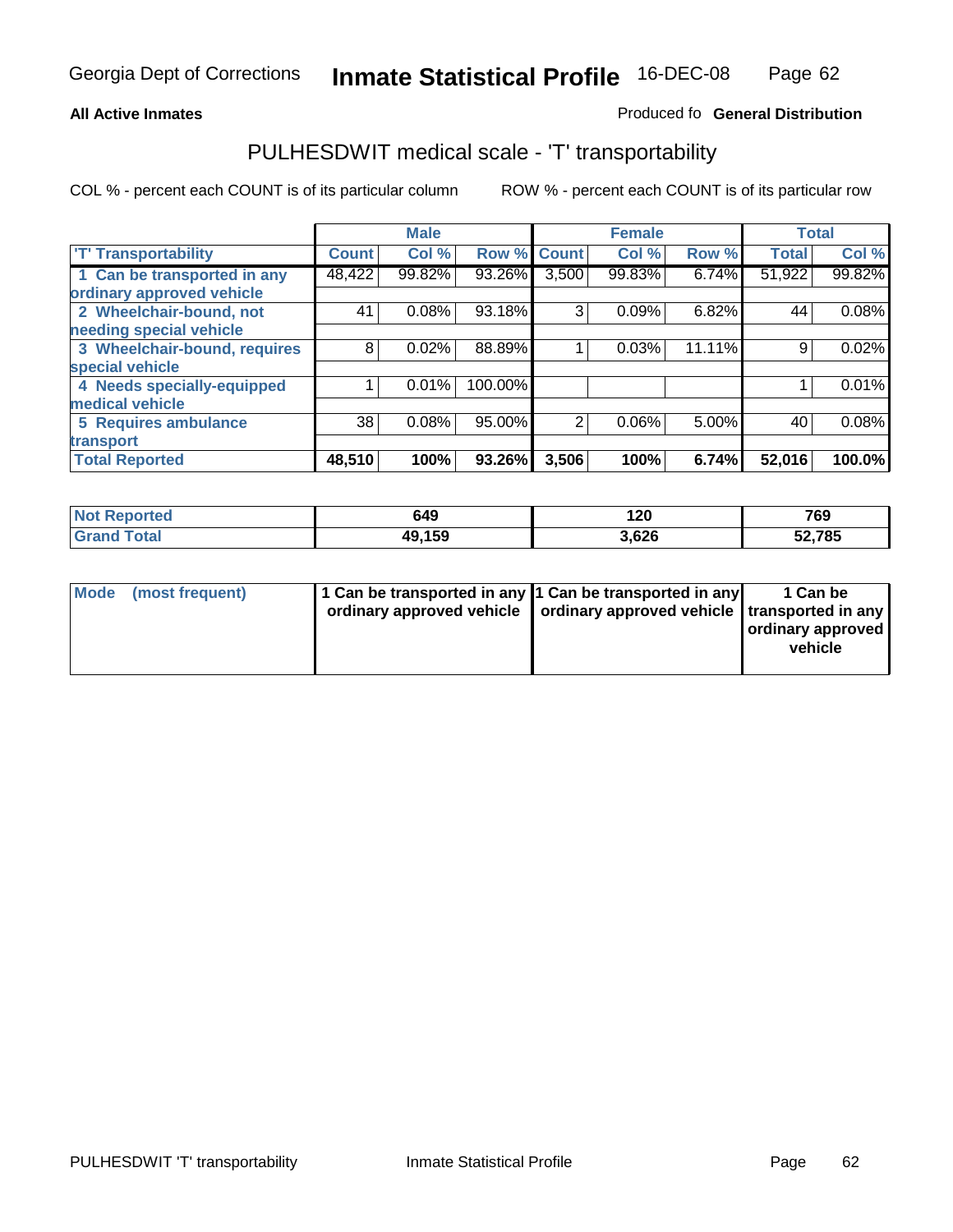#### **All Active Inmates**

#### Produced for **General Distribution**

### Criminality in family, self-reported

|                              |              | <b>Male</b> |        |              | <b>Female</b> |       |                 | <b>Total</b> |
|------------------------------|--------------|-------------|--------|--------------|---------------|-------|-----------------|--------------|
| <b>Criminality In Family</b> | <b>Count</b> | Col %       | Row %  | <b>Count</b> | Col %         | Row % | <b>Total</b>    | Col %        |
| Yes, criminality in family   | 11,239       | 23.53%      | 88.47% | 1,465        | 41.74%        |       | 11.53% 12,704   | 24.78%       |
| No criminality in family     | 36.518       | 76.47%      | 94.70% | 2,045        | 58.26%        |       | $5.30\%$ 38,563 | 75.22%       |
| <b>Total Reported</b>        | 47,757       | 100%        | 93.15% | 3,510        | 100%          |       | 6.85% 51,267    | 100%         |

| <b>Not Reported</b>          | 1,402  | 116   | .518   |
|------------------------------|--------|-------|--------|
| <b>Total</b><br><b>Grand</b> | 49,159 | 3,626 | 52,785 |

| Mode (most frequent) |  | No criminality in family | No criminality in family | No criminality in<br>family |
|----------------------|--|--------------------------|--------------------------|-----------------------------|
|----------------------|--|--------------------------|--------------------------|-----------------------------|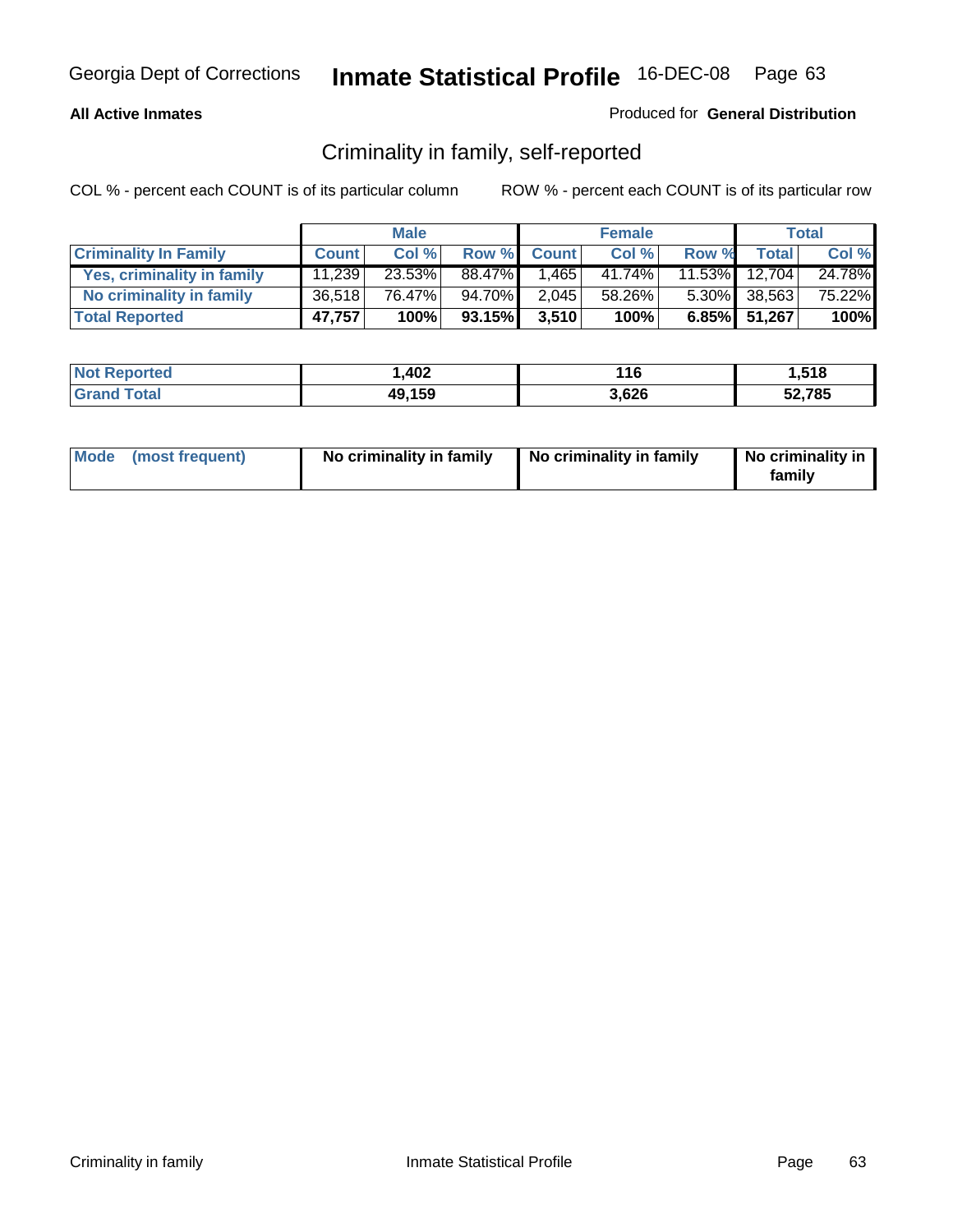#### **All Active Inmates**

#### Produced for **General Distribution**

### Alcoholism in family, self-reported

|                             |              | <b>Male</b> |        |              | <b>Female</b> |           |                 | <b>Total</b> |
|-----------------------------|--------------|-------------|--------|--------------|---------------|-----------|-----------------|--------------|
| <b>Alcoholism In Family</b> | <b>Count</b> | Col %       | Row %  | <b>Count</b> | Col %         | Row %     | <b>Total</b>    | Col %        |
| Yes, alcoholism in family   | 7.307        | 15.30%      | 89.39% | 867          | 24.70%        | $10.61\%$ | 8.174           | 15.94%       |
| No alcoholism in family     | 40,450       | 84.70%      | 93.87% | 2,643        | 75.30%        |           | $6.13\%$ 43,093 | 84.06%       |
| <b>Total Reported</b>       | 47,757       | 100%        | 93.15% | 3,510        | 100%          |           | 6.85% 51,267    | 100%         |

| <b>Not Reported</b> | 1,402  | l 16  | 518.،  |
|---------------------|--------|-------|--------|
| <b>Grand Total</b>  | 49,159 | 3,626 | 52,785 |

|  | Mode (most frequent) | No alcoholism in family | No alcoholism in family | No alcoholism in<br>familv |
|--|----------------------|-------------------------|-------------------------|----------------------------|
|--|----------------------|-------------------------|-------------------------|----------------------------|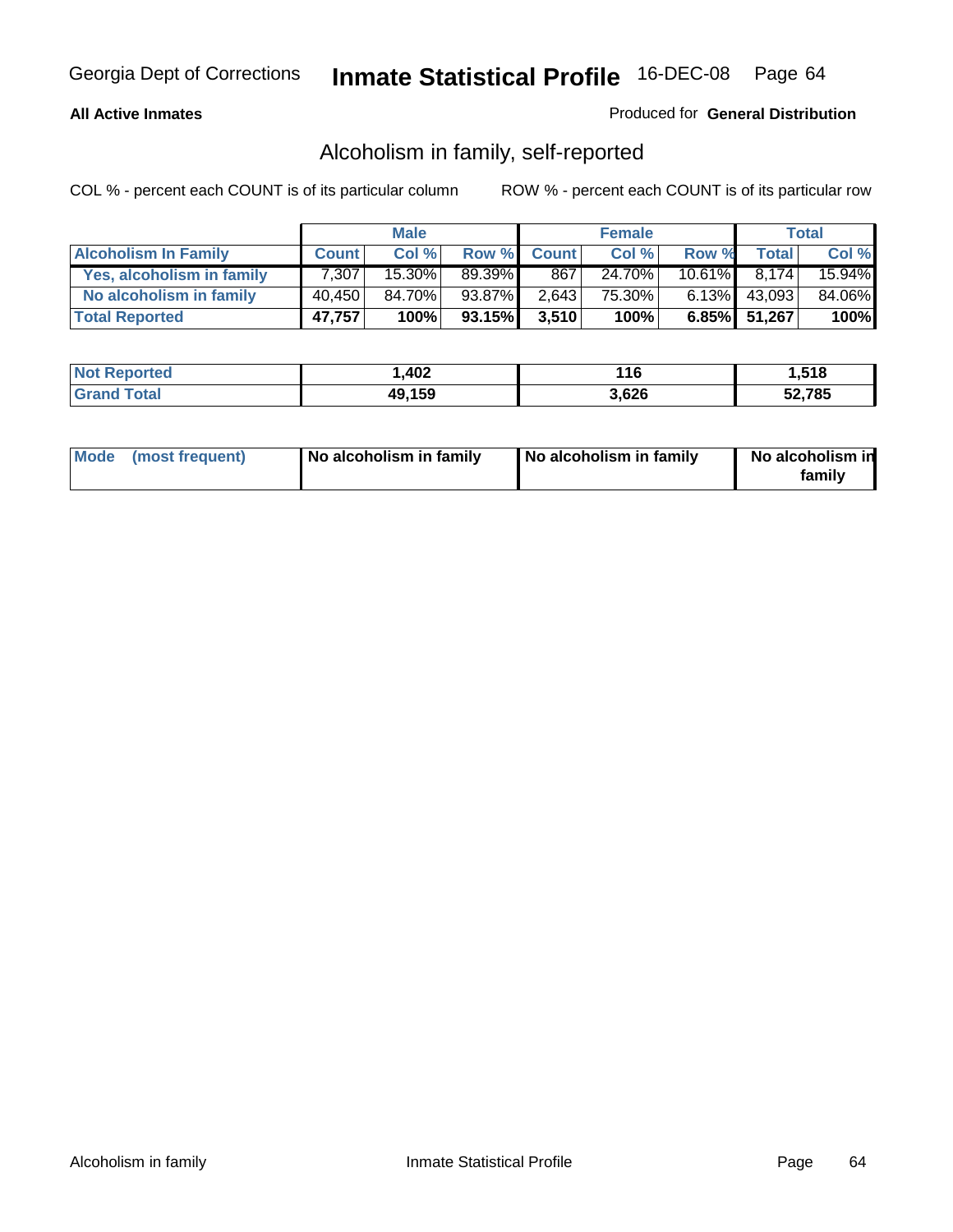#### **All Active Inmates**

Produced for **General Distribution**

### Drug abuse in family, self-reported

|                           |              | <b>Male</b> |        |              | <b>Female</b> |           |              | <b>Total</b> |
|---------------------------|--------------|-------------|--------|--------------|---------------|-----------|--------------|--------------|
| Drug Abuse In Family      | <b>Count</b> | Col %       | Row %  | <b>Count</b> | Col %         | Row %     | Total        | Col %        |
| Yes, drug abuse in family | 4.058        | $8.50\%$    | 82.50% | 861          | 24.53%        | $17.50\%$ | 4.919        | $9.59\%$     |
| No drug abuse in family   | 43,699       | $91.50\%$   | 94.28% | 2,649        | 75.47%        | $5.72\%$  | 46,348       | 90.41%       |
| <b>Total Reported</b>     | 47,757       | 100%        | 93.15% | 3,510        | 100%          |           | 6.85% 51,267 | 100%         |

| <b>Not Reported</b> | 1,402  | 116   | 518.،  |
|---------------------|--------|-------|--------|
| <b>Tota</b>         | 49,159 | 3,626 | 52,785 |

|  | Mode (most frequent) | No drug abuse in family | No drug abuse in family | No drug abuse in<br>family |
|--|----------------------|-------------------------|-------------------------|----------------------------|
|--|----------------------|-------------------------|-------------------------|----------------------------|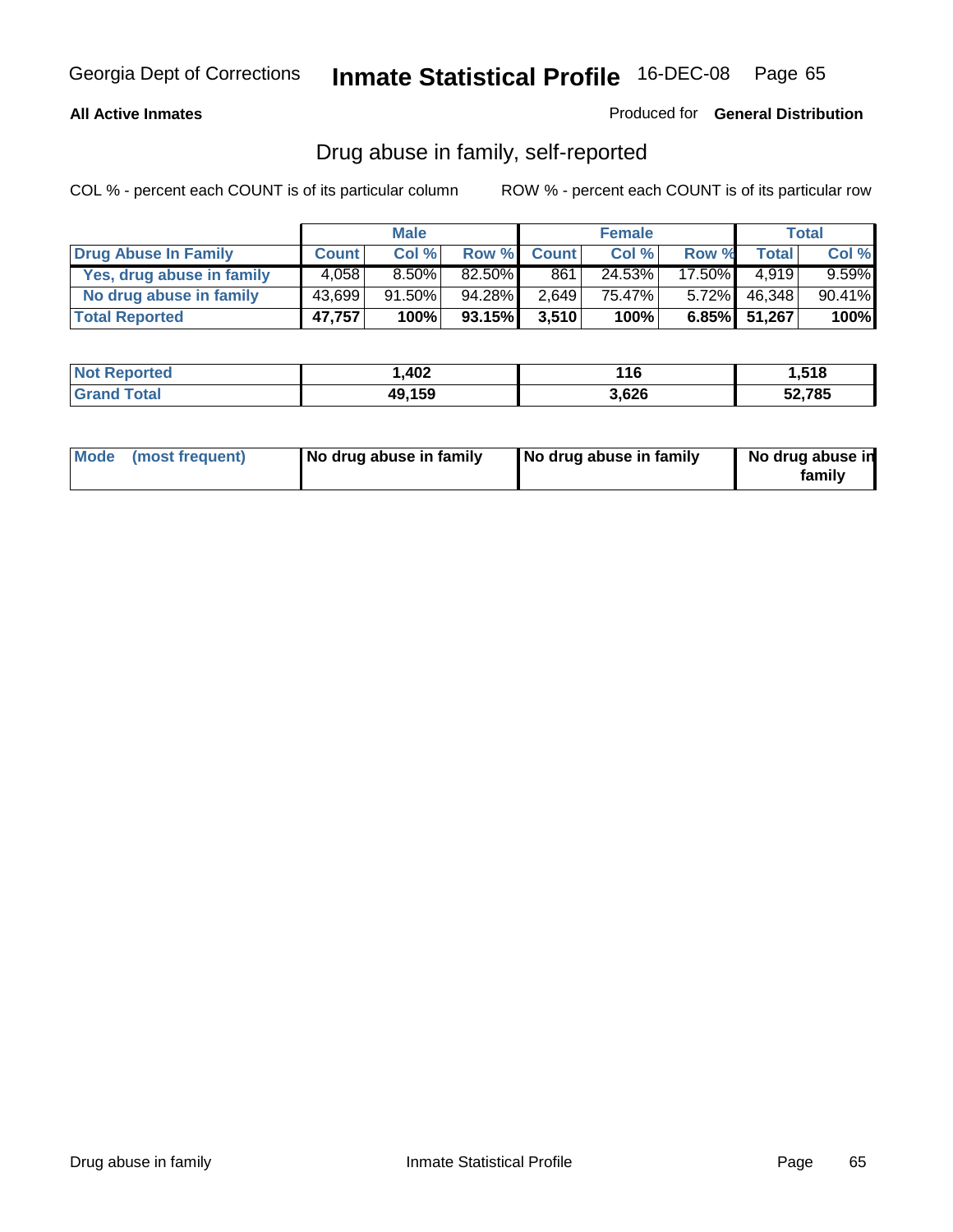#### **All Active Inmates**

#### Produced for **General Distribution**

### Subjected to frequent beatings, self-reported

|                            |              | <b>Male</b> |        |              | <b>Female</b> |          |        | Total  |
|----------------------------|--------------|-------------|--------|--------------|---------------|----------|--------|--------|
| <b>Frequent beatings</b>   | <b>Count</b> | Col%        | Row %  | <b>Count</b> | Col%          | Row %    | Total  | Col %  |
| Yes, subjected to frequent | .836         | 3.84%       | 78.56% | 501          | 14.27%        | 21.44%   | 2,337  | 4.56%  |
| beatings                   |              |             |        |              |               |          |        |        |
| Not subjected to frequent  | 45.921       | 96.16%      | 93.85% | 3,009        | 85.73%        | $6.15\%$ | 48,930 | 95.44% |
| beatings                   |              |             |        |              |               |          |        |        |
| <b>Total Reported</b>      | 47,757       | 100%        | 93.15% | 3,510        | 100%          | 6.85%    | 51,267 | 100%   |

| <b>orted</b><br><b>NO</b> t | 402، ، | 16    | 518.،  |
|-----------------------------|--------|-------|--------|
| Total<br>' Gra              | 49,159 | 3,626 | 52,785 |

| <b>Mode</b><br>(most frequent) | Not subjected to frequent<br>beatings | Not subjected to frequent   Not subjected to  <br>beatings | <b>frequent beatings</b> |  |
|--------------------------------|---------------------------------------|------------------------------------------------------------|--------------------------|--|
|                                |                                       |                                                            |                          |  |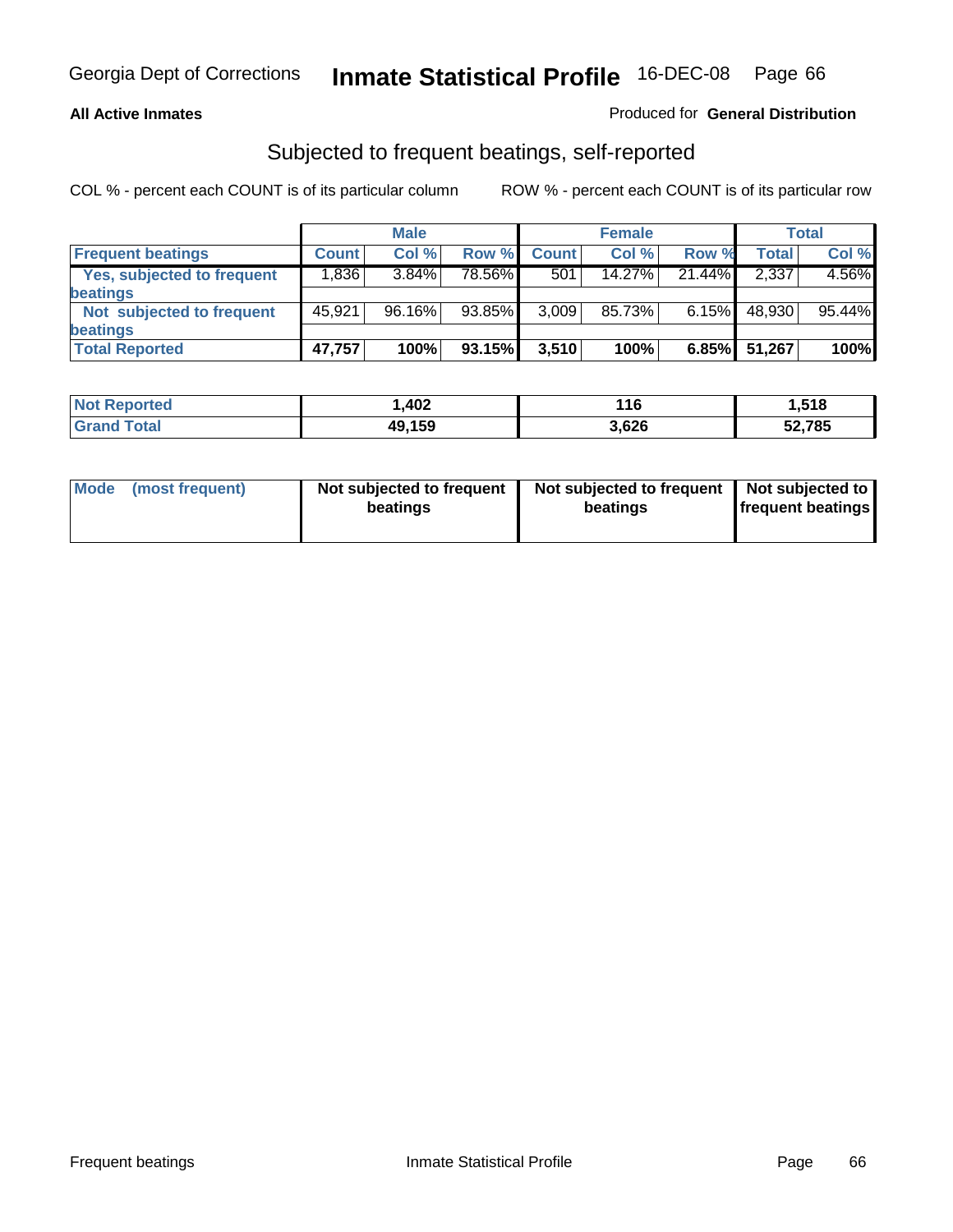#### **All Active Inmates**

#### Produced for **General Distribution**

### Father absent during inmate's childhood

|                           |              | <b>Male</b> |           |              | <b>Female</b> |       |                 | Total  |
|---------------------------|--------------|-------------|-----------|--------------|---------------|-------|-----------------|--------|
| <b>Father Absent</b>      | <b>Count</b> | Col %       | Row %     | <b>Count</b> | Col %         | Row % | <b>Total</b>    | Col %  |
| Yes, father was absent    | 23,762       | 49.76%      | $94.81\%$ | 1.300        | $37.04\%$     |       | $5.19\%$ 25,062 | 48.89% |
| No, father was not absent | 23,995       | $50.24\%$   | 91.57%    | 2,210        | 62.96%        |       | 8.43% 26,205    | 51.11% |
| <b>Total Reported</b>     | 47,757       | 100%        | 93.15%    | 3,510        | 100%          |       | 6.85% 51,267    | 100%   |

| <b>Not Reported</b>          | 1,402  | 116   | .518   |
|------------------------------|--------|-------|--------|
| <b>Total</b><br><b>Grand</b> | 49,159 | 3,626 | 52,785 |

| Mode (most frequent) |  | 「No, father was not absent ┃No, father was not absent ┃No, father was not | absent |
|----------------------|--|---------------------------------------------------------------------------|--------|
|----------------------|--|---------------------------------------------------------------------------|--------|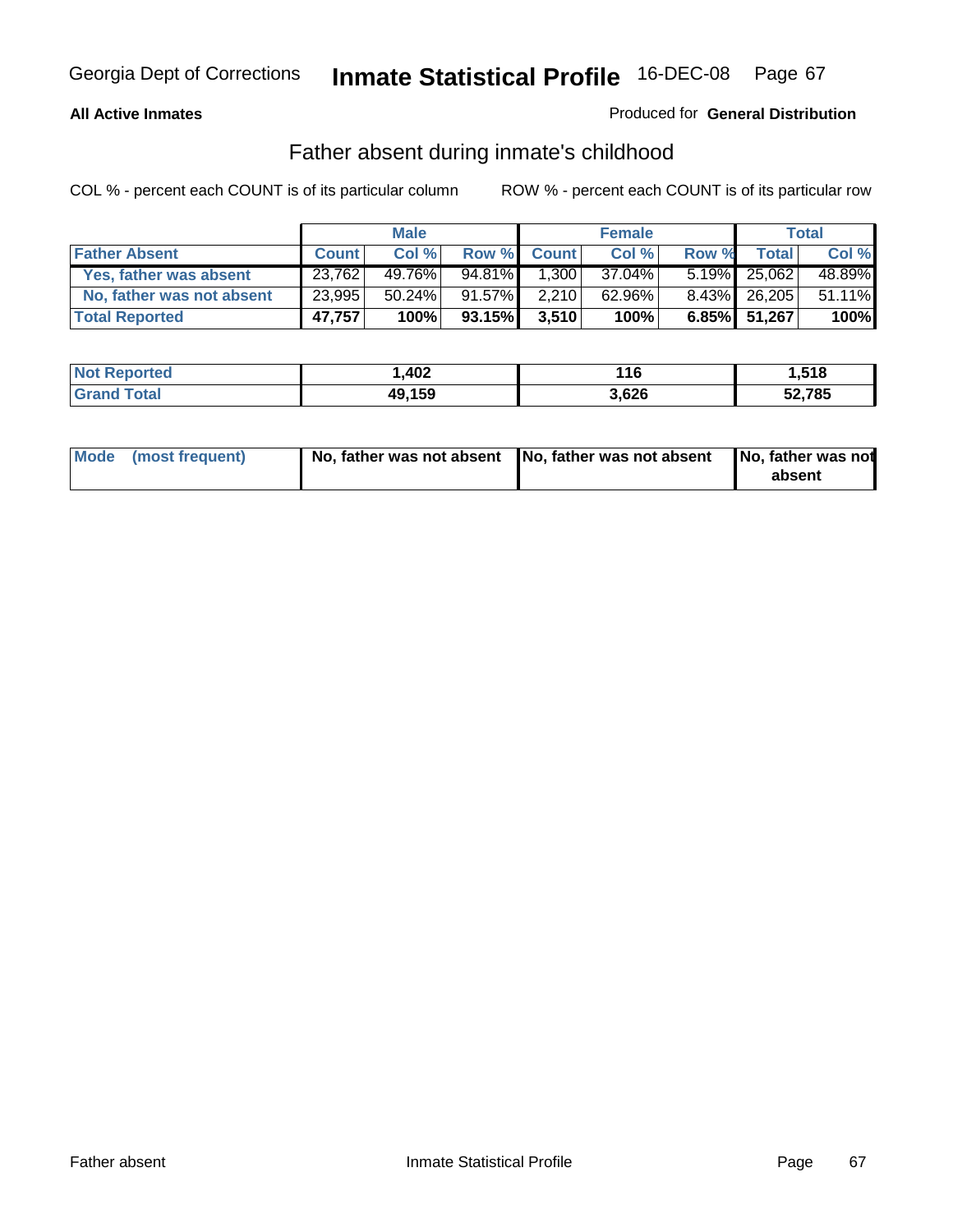#### **All Active Inmates**

#### Produced for **General Distribution**

### Mother absent during inmate's childhood

|                           |              | <b>Male</b> |        |              | <b>Female</b> |          |              | <b>Total</b> |
|---------------------------|--------------|-------------|--------|--------------|---------------|----------|--------------|--------------|
| <b>Mother Absent</b>      | <b>Count</b> | Col %       | Row %  | <b>Count</b> | Col %         | Row %    | Total        | Col %        |
| Yes, mother was absent    | 6.246        | 13.08%      | 93.39% | 442          | 12.59%        | $6.61\%$ | 6.688        | 13.05%       |
| No, mother was not absent | 41,511       | 86.92%      | 93.12% | 3.068        | 87.41%        | $6.88\%$ | 44.579       | 86.95%       |
| <b>Total Reported</b>     | 47,757       | 100%        | 93.15% | 3,510        | 100%          |          | 6.85% 51,267 | 100%         |

| <b>Not Reported</b> | .402،  | 116   | 1,518  |
|---------------------|--------|-------|--------|
| <b>Grand Total</b>  | 49,159 | 3,626 | 52,785 |

| Mode (most frequent) | No, mother was not absent $\vert$ No, mother was not absent $\vert$ No, mother was | not absent |
|----------------------|------------------------------------------------------------------------------------|------------|
|                      |                                                                                    |            |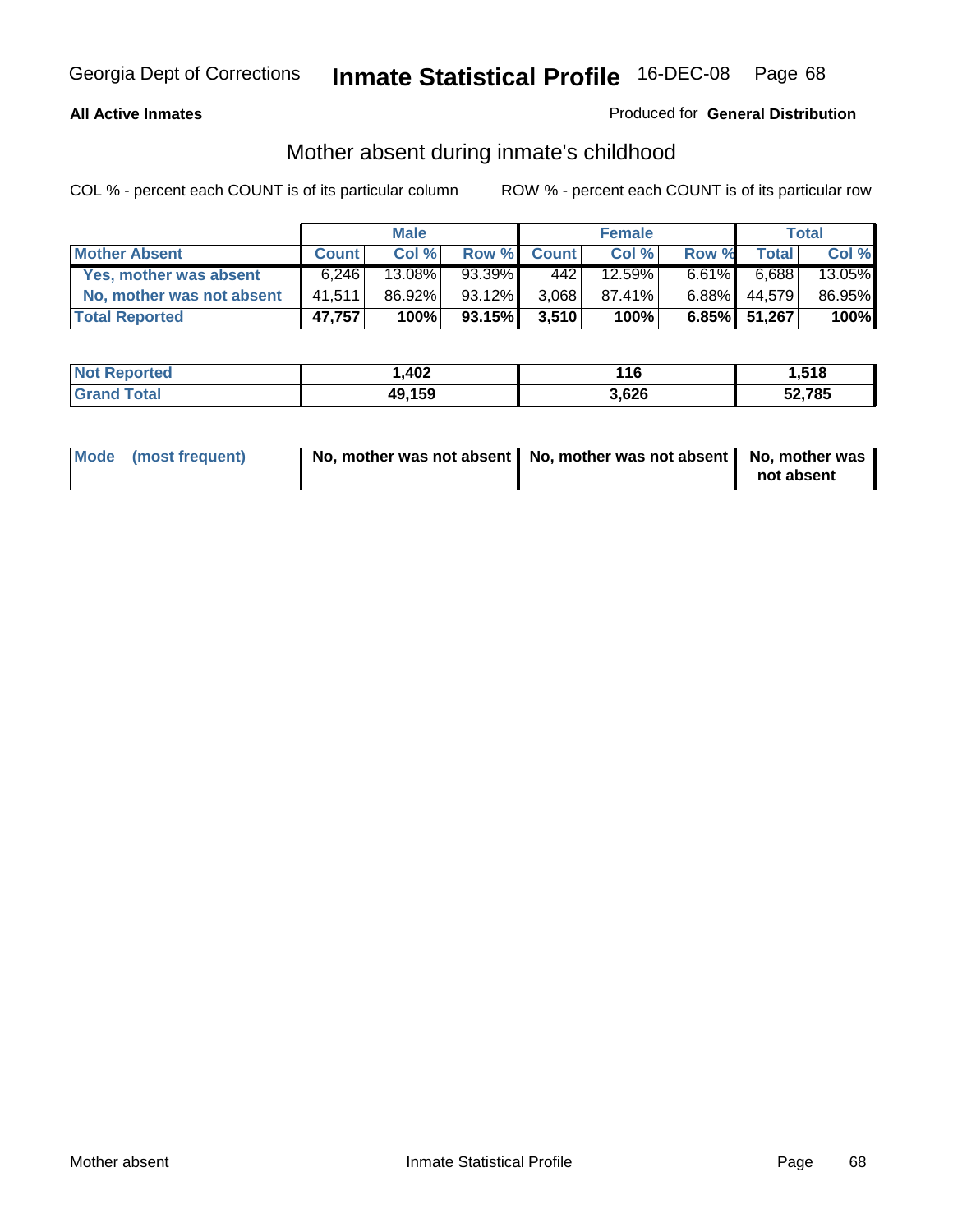**All Active Inmates**

#### Produced for **General Distribution**

# Number of prior Georgia incarcerations

|                                       |              | <b>Male</b> |                    |       | <b>Female</b> |          |        | <b>Total</b> |
|---------------------------------------|--------------|-------------|--------------------|-------|---------------|----------|--------|--------------|
| <b>Num of Prior GA Incarcerations</b> | <b>Count</b> | Col %       | <b>Row % Count</b> |       | Col %         | Row %    | Total  | Col %        |
| $\bf{0}$                              | 28,340       | 57.65%      | 91.80%             | 2,531 | 69.80%        | 8.20%    | 30,871 | 58.48%       |
|                                       | 8,556        | 17.40%      | 94.36%             | 511   | 14.09%        | 5.64%    | 9,067  | 17.18%       |
|                                       | 4,859        | 9.88%       | 94.74%             | 270   | 7.45%         | 5.26%    | 5,129  | 9.72%        |
| 3                                     | 3,017        | 6.14%       | 95.78%             | 133   | 3.67%         | 4.22%    | 3,150  | 5.97%        |
|                                       | 1,860        | 3.78%       | 96.02%             | 77    | 2.12%         | 3.98%    | 1,937  | 3.67%        |
| 5                                     | 1,075        | 2.19%       | 96.50%             | 39    | 1.08%         | $3.50\%$ | 1,114  | 2.11%        |
| <b>More Than 5</b>                    | 1,452        | 2.95%       | 95.72%             | 65    | 1.79%         | 4.28%    | 1,517  | 2.87%        |
| <b>Total Reported</b>                 | 49,159       | 100%        | 93.13%             | 3,626 | 100%          | 6.87%    | 52,785 | 100%         |

| <b>Not</b><br><b>orted</b> |             |      |        |  |
|----------------------------|-------------|------|--------|--|
| 'otal<br>Grar              | 10 150<br>. | ,626 | 52,785 |  |

| Mean (average)       | l.O2 | .00 |  |
|----------------------|------|-----|--|
| Median (middle)      |      |     |  |
| Mode (most frequent) |      |     |  |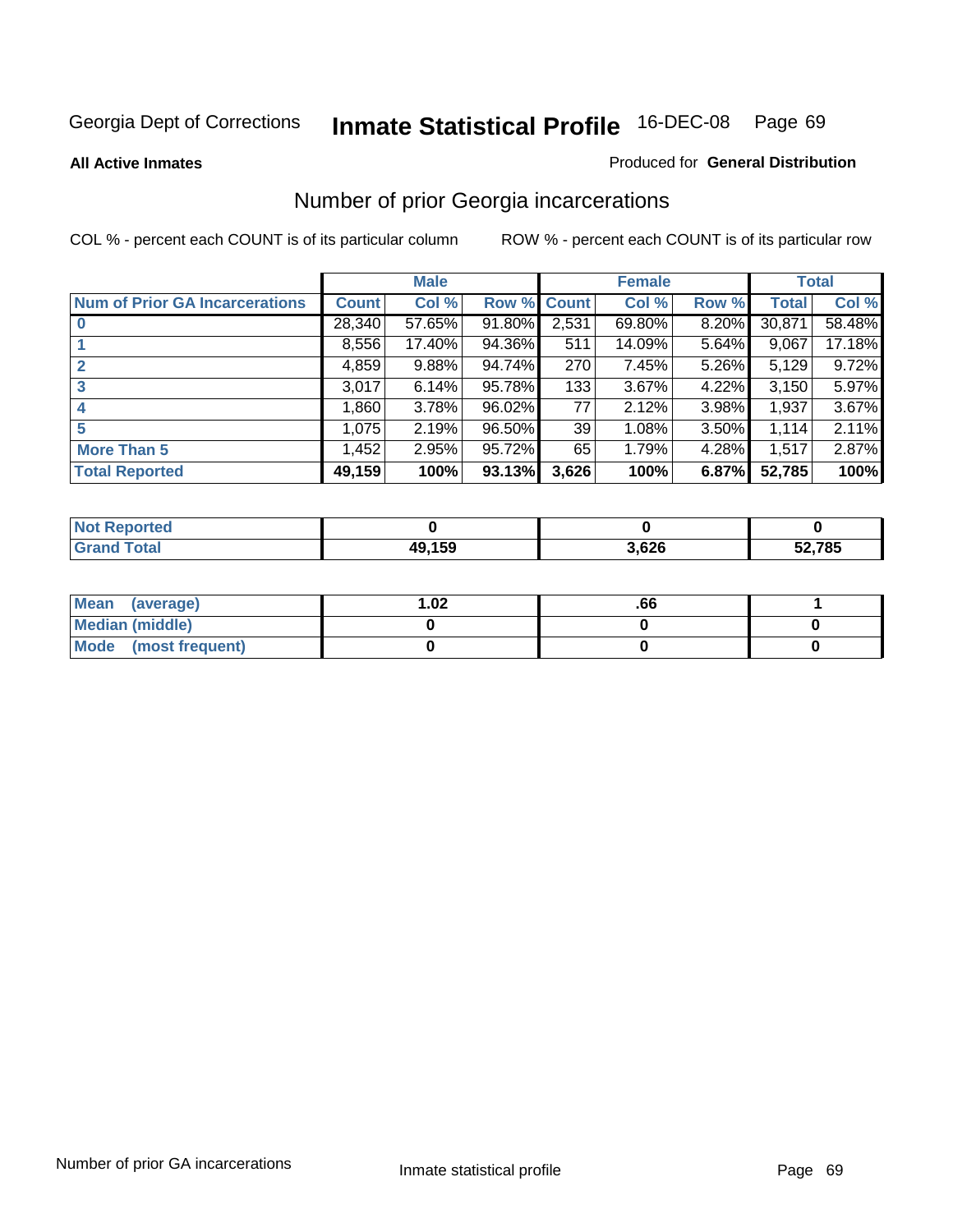#### **All Active Inmates**

#### Produced for **General Distribution**

### Prison sentence in years

COL % - percent each COUNT is of its particular column ROW % - percent each COUNT is of its particular row

|                                 |              | <b>Male</b> |         |              | <b>Female</b> |        |              | <b>Total</b> |
|---------------------------------|--------------|-------------|---------|--------------|---------------|--------|--------------|--------------|
| <b>Prison Sentence In Years</b> | <b>Count</b> | Col %       | Row %   | <b>Count</b> | Col %         | Row %  | <b>Total</b> | Col %        |
| $0 - 1$                         | 1,224        | 2.49%       | 87.55%  | 174          | 4.80%         | 12.45% | 1,398        | 2.65%        |
| $1.1 - 2$                       | 3,298        | 6.71%       | 86.88%  | 498          | 13.73%        | 13.12% | 3,796        | 7.19%        |
| $2.1 - 3$                       | 3,886        | 7.90%       | 88.72%  | 494          | 13.62%        | 11.28% | 4,380        | 8.30%        |
| $3.1 - 4$                       | 2,896        | 5.89%       | 89.58%  | 337          | 9.29%         | 10.42% | 3,233        | 6.12%        |
| $4.1 - 5$                       | 5,381        | 10.95%      | 91.54%  | 497          | 13.71%        | 8.46%  | 5,878        | 11.14%       |
| $5.1 - 6$                       | 2,003        | 4.07%       | 92.35%  | 166          | 4.58%         | 7.65%  | 2,169        | 4.11%        |
| $6.1 - 7$                       | 1,993        | 4.05%       | 93.83%  | 131          | 3.61%         | 6.17%  | 2,124        | 4.02%        |
| $7.1 - 8$                       | 1,863        | 3.79%       | 93.76%  | 124          | 3.42%         | 6.24%  | 1,987        | 3.76%        |
| $8.1 - 9$                       | 701          | 1.43%       | 93.72%  | 47           | 1.30%         | 6.28%  | 748          | 1.42%        |
| $9.1 - 10$                      | 6,206        | 12.62%      | 94.32%  | 374          | 10.31%        | 5.68%  | 6,580        | 12.47%       |
| $10.1 - 12$                     | 2,485        | 5.06%       | 95.25%  | 124          | 3.42%         | 4.75%  | 2,609        | 4.94%        |
| $12.1 - 15$                     | 3,731        | 7.59%       | 96.09%  | 152          | 4.19%         | 3.91%  | 3,883        | 7.36%        |
| $15.1 - 20$                     | 3,631        | 7.39%       | 96.57%  | 129          | 3.56%         | 3.43%  | 3,760        | 7.12%        |
| 20.1 - Over                     | 2,884        | 5.87%       | 97.33%  | 79           | 2.18%         | 2.67%  | 2,963        | 5.61%        |
| <b>Life</b>                     | 6,379        | 12.98%      | 95.65%  | 290          | 8.00%         | 4.35%  | 6,669        | 12.63%       |
| <b>Life Without Parole</b>      | 491          | 1.00%       | 98.20%  | 9            | 0.25%         | 1.80%  | 500          | 0.95%        |
| <b>Death</b>                    | 104          | 0.21%       | 99.05%  |              | 0.03%         | 0.95%  | 105          | 0.20%        |
| <b>Youthful Offenders</b>       | 3            | 0.01%       | 100.00% |              |               |        | 3            | 0.01%        |
| <b>Total Reported</b>           | 49,159       | 100%        | 93.13%  | 3,626        | 100%          | 6.87%  | 52,785       | 100%         |

| <b>Not Reported</b> |        |      |              |
|---------------------|--------|------|--------------|
| `otal<br>Grr        | 49,159 | ,626 | 52,785<br>ວ∡ |

#### **Determinate (numeric) sentences only**

| <b>Mear</b><br>$\cdots$ | פחו | , oa<br>. | . U | <br>9.4Z |
|-------------------------|-----|-----------|-----|----------|
|                         |     |           |     |          |

**All sentences (including determinate), with life, life without parole, and death sentences figured at 45 years**

| $^{\circ}$ Me:<br>$\sim$<br>14.0.<br>ıД<br>14.JJ<br>-------<br>$  -$ |  |
|----------------------------------------------------------------------|--|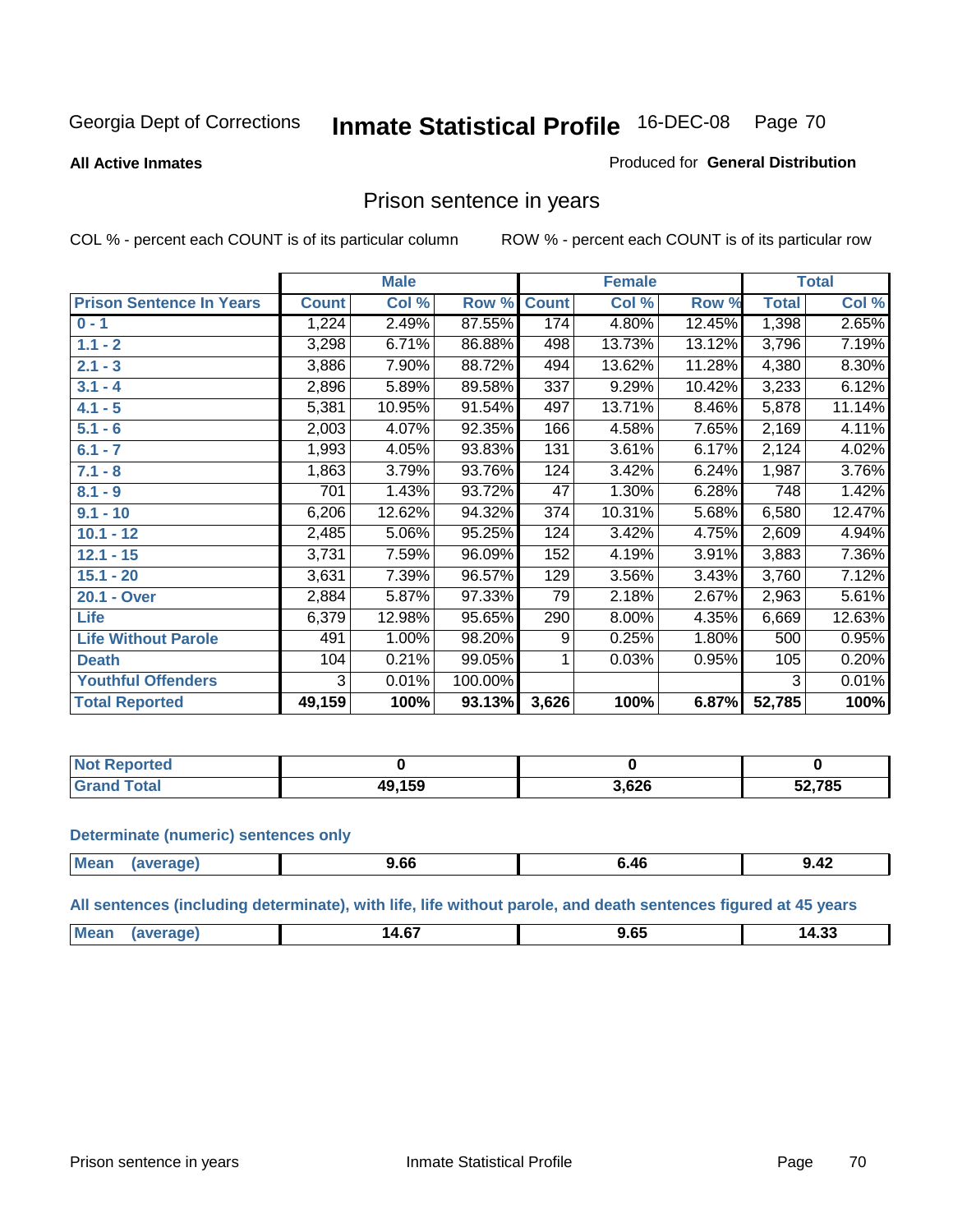#### **All Active Inmates**

#### Produced for **General Distribution**

# Primary offense, broken out into felonies vs misdemeanors

|                                  |                 | <b>Male</b> |                 | <b>Female</b> |          | <b>Total</b> |         |
|----------------------------------|-----------------|-------------|-----------------|---------------|----------|--------------|---------|
| <b>Felonies and Misdemeanors</b> | <b>Count</b>    | Col %       | Row % Count     | Col%          | Row %    | Total        | Col%    |
| <b>Felonies</b>                  | 49.110          | $99.98\%$   | $93.13\%$ 3,623 | 100.00%       | $6.87\%$ | 52.733       | 99.98%  |
| <b>Misdemeanors</b>              | 12 <sub>1</sub> | $.02\%$     | 100.00%         |               |          | 12           | $.02\%$ |
| <b>Total Reported</b>            | 49,122          | 100%        | $93.13\%$ 3,623 | 100%          | 6.87%    | 52,745       | 100%    |

| <b>Not</b><br>ted: | $\sim$ |                        | 40     |
|--------------------|--------|------------------------|--------|
|                    | 150    | $AO$ 12 $F$<br>נגו, נו | 52.785 |

| M | . | . | . |
|---|---|---|---|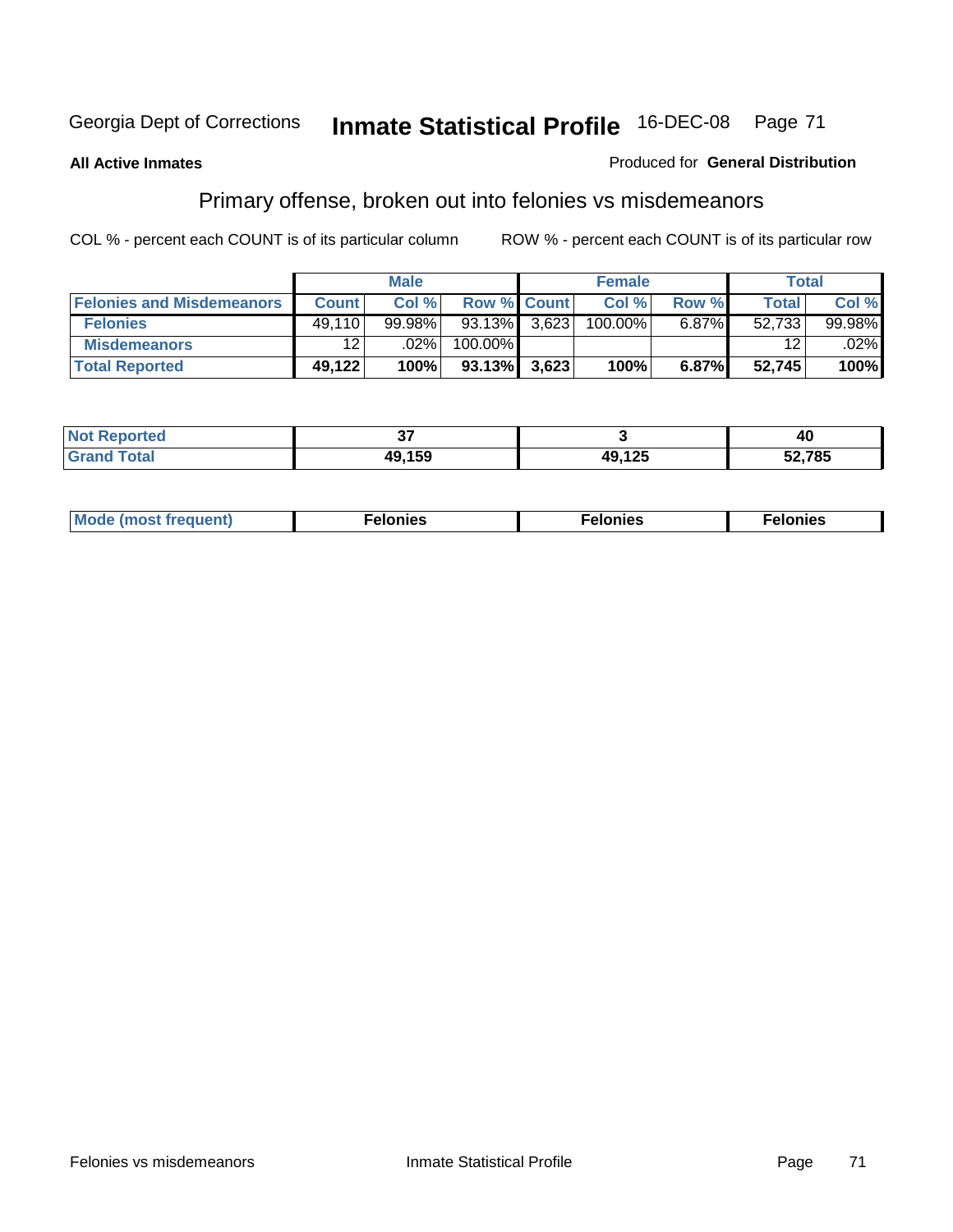#### **All Active Inmates**

#### Produced for **General Distribution**

### Primary offense, broken out into six broad crime categories

|   |                         |              | <b>Male</b> |             |       | <b>Female</b> |          |              | <b>Total</b> |
|---|-------------------------|--------------|-------------|-------------|-------|---------------|----------|--------------|--------------|
|   | <b>Crime Categories</b> | <b>Count</b> | Col %       | Row % Count |       | Col %         | Row %    | <b>Total</b> | Col %        |
|   | <b>Violent</b>          | 22,086       | 44.96%      | 94.38%      | 1,315 | 36.30%        | 5.62%    | 23,401       | 44.37%       |
| 2 | <b>Sex Crime</b>        | 7,553        | 15.38%      | 98.53%      | 113   | 3.12%         | 1.47%    | 7,666        | 14.53%       |
| 3 | <b>Property</b>         | 9,198        | 18.72%      | 88.73%      | 1,168 | 32.24%        | 11.27%   | 10,366       | 19.65%       |
| 4 | <b>Drug</b>             | 8,153        | 16.60%      | 90.17%      | 889   | 24.54%        | $9.83\%$ | 9,042        | 17.14%       |
| 5 | <b>Habit/DUI</b>        | 133          | $.27\%$     | 95.68%      | 6     | $.17\%$       | 4.32%    | 139          | $.26\%$      |
| 6 | <b>Other</b>            | 1,999        | 4.07%       | 93.81%      | 132   | 3.64%         | 6.19%    | 2,131        | 4.04%        |
|   | <b>Total Reported</b>   | 49,122       | 100%        | 93.13%      | 3,623 | 100%          | 6.87%    | 52,745       | 100%         |

| n eo<br>N |            |      | טי     |  |
|-----------|------------|------|--------|--|
| $\sim$ 40 | .159<br>49 | .626 | 52,785 |  |

|  | <b>Mou</b><br>--- | .<br>วlent | ---<br>olent | ≀lent<br>-------- |
|--|-------------------|------------|--------------|-------------------|
|--|-------------------|------------|--------------|-------------------|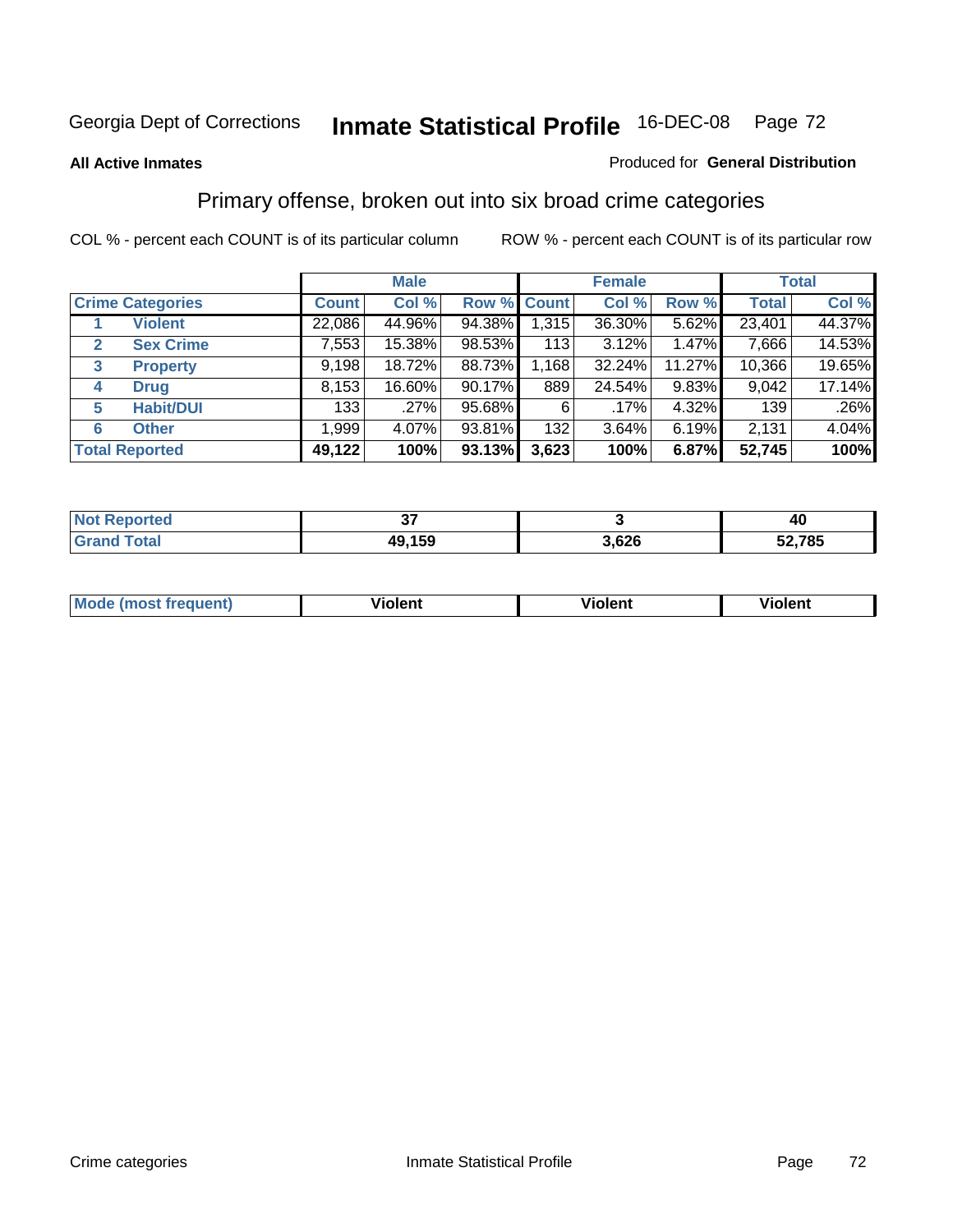#### **All Active Inmates**

### Produced for **General Distribution**

# Primary offense, detailed offense code

|      |                                                |                  | <b>Male</b> |         |                 | <b>Female</b> |        |                 | <b>Total</b> |
|------|------------------------------------------------|------------------|-------------|---------|-----------------|---------------|--------|-----------------|--------------|
|      | <b>Primary Offense</b>                         | <b>Count</b>     | Col %       | Row %   | <b>Count</b>    | Col %         | Row %  | <b>Total</b>    | Col %        |
| 25   | <b>Simple Battery</b>                          | $\mathbf 1$      | .01%        | 100.00% |                 |               |        | $\mathbf 1$     | .01%         |
| 37   | <b>Cruelty To Children</b>                     | 1                | .01%        | 100.00% |                 |               |        | 1               | .01%         |
| 42   | <b>Receiving Stolen Goods</b>                  | 1                | .01%        | 100.00% |                 |               |        | 1               | .01%         |
| 45   | <b>Burglary</b>                                | $\overline{3}$   | .01%        | 100.00% |                 |               |        | 3               | .01%         |
| 73   | <b>Obstr Of Law Enf Officer</b>                | 1                | .01%        | 100.00% |                 |               |        | 1               | .01%         |
| 78   | <b>Terroristic Threats</b>                     | $\overline{1}$   | .01%        | 100.00% |                 |               |        | 1               | .01%         |
| 101  | <b>Riot</b>                                    | 1                | .01%        | 100.00% |                 |               |        | 1               | .01%         |
| 122  | <b>Obscenity &amp; Related</b><br><b>Offen</b> | 1                | .01%        | 100.00% |                 |               |        | 1               | .01%         |
| 149  | <b>Entrng Mot Veh Crim</b><br><b>Intnt</b>     | $\mathbf{1}$     | .01%        | 100.00% |                 |               |        | 1               | .01%         |
| 500  | <b>Misc Misdemeanor</b>                        | 1                | .01%        | 100.00% |                 |               |        | 1               | .01%         |
| 1100 | <b>Misc Homicide Offense</b>                   | $\overline{15}$  | .03%        | 93.75%  | $\mathbf{1}$    | .03%          | 6.25%  | $\overline{16}$ | .03%         |
| 1101 | <b>Murder</b>                                  | 4,691            | 9.55%       | 94.41%  | 278             | 7.67%         | 5.59%  | 4,969           | 9.42%        |
| 1102 | <b>Voluntary Manslaughter</b>                  | 1,040            | 2.12%       | 88.06%  | 141             | 3.89%         | 11.94% | 1,181           | 2.24%        |
| 1103 | <b>Involuntary</b>                             | $\overline{113}$ | .23%        | 84.96%  | $\overline{20}$ | .55%          | 15.04% | 133             | .25%         |
|      | <b>Manslaughter</b>                            |                  |             |         |                 |               |        |                 |              |
| 1118 | <b>Feticide By Vehicle</b>                     | 1                | .01%        | 50.00%  | $\mathbf{1}$    | .03%          | 50.00% | 2               | .01%         |
| 1120 | <b>Reckless Abandonment</b>                    | $\overline{1}$   | .01%        | 100.00% |                 |               |        | $\overline{1}$  | .01%         |
| 1121 | <b>Feticide</b>                                | $\overline{4}$   | .01%        | 100.00% |                 |               |        | 4               | .01%         |
| 1123 | <b>Vehicular Homicide</b>                      | 329              | .67%        | 85.45%  | $\overline{56}$ | 1.55%         | 14.55% | 385             | .73%         |
| 1124 | <b>Homicide By Vessel</b>                      | 3                | .01%        | 100.00% |                 |               |        | $\overline{3}$  | .01%         |
| 1125 | <b>Conceal Death Of</b><br><b>Another</b>      | $\overline{17}$  | .03%        | 85.00%  | $\overline{3}$  | .08%          | 15.00% | $\overline{20}$ | .04%         |
| 1127 | <b>Mistreatment Of Dead</b><br><b>Body</b>     | 1                | .01%        | 100.00% |                 |               |        | 1               | .01%         |
| 1190 | <b>Atmpt Murder</b>                            | 7                | .01%        | 100.00% |                 |               |        | 7               | .01%         |
| 1191 | <b>Murder, Conspire To</b><br><b>Commit</b>    | $\overline{3}$   | .01%        | 60.00%  | $\overline{2}$  | .06%          | 40.00% | $\overline{5}$  | .01%         |
| 1300 | <b>Misc Assault/Battery</b>                    | $\overline{38}$  | .08%        | 97.44%  | 1               | .03%          | 2.56%  | $\overline{39}$ | .07%         |
| 1301 | <b>Family Violence Battery</b>                 | 86               | .18%        | 98.85%  | 1               | .03%          | 1.15%  | $\overline{87}$ | .16%         |
| 1302 | <b>Aggrav Assault</b>                          | 4,407            | 8.97%       | 94.53%  | 255             | 7.04%         | 5.47%  | 4,662           | 8.84%        |
|      | 1303 Atmpt Aggrav Assault                      | $\overline{6}$   | .01%        | 85.71%  | $\overline{1}$  | .03%          | 14.29% | $\overline{7}$  | .01%         |
| 1304 | <b>Aggravated Assault On</b><br>$65+$          | $\overline{3}$   | .01%        | 100.00% |                 |               |        | $\overline{3}$  | .01%         |
| 1305 | <b>Aggrav Battery</b>                          | 803              | 1.63%       | 93.81%  | 53              | 1.46%         | 6.19%  | 856             | 1.62%        |
| 1306 | <b>Misc Family Violence</b>                    | $\overline{5}$   | .01%        | 100.00% |                 |               |        | 5               | .01%         |
| 1307 | <b>Terrorist Threats &amp; Acts</b>            | $\overline{320}$ | .65%        | 94.67%  | 18              | .50%          | 5.33%  | 338             | .64%         |
| 1308 | <b>False Imprisonment</b>                      | 169              | .34%        | 96.02%  | $\overline{7}$  | .19%          | 3.98%  | 176             | .33%         |
| 1311 | <b>Kidnapping</b>                              | 1,529            | 3.11%       | 97.08%  | 46              | 1.27%         | 2.92%  | 1,575           | 2.99%        |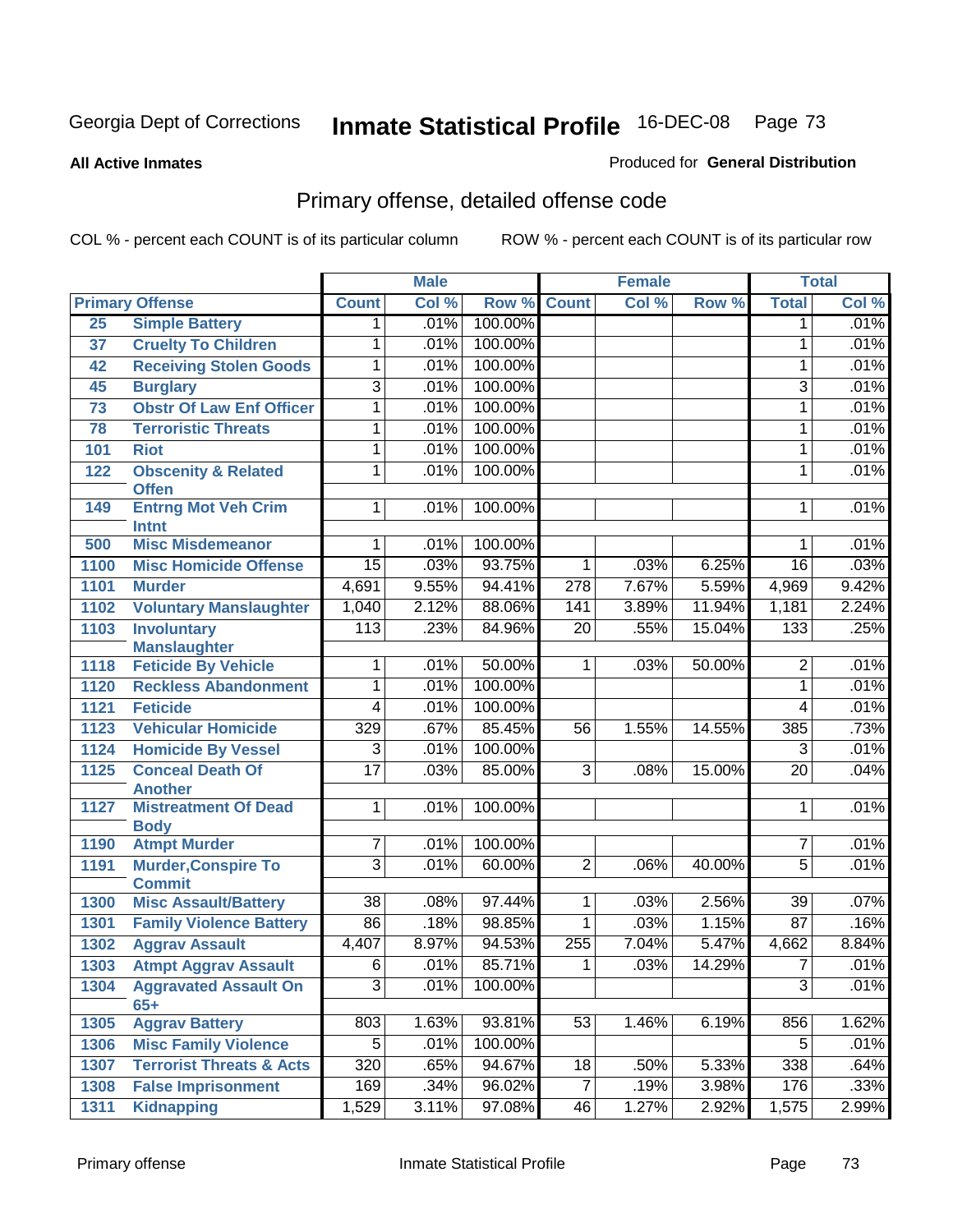**All Active Inmates**

### Produced for **General Distribution**

# Primary offense, detailed offense code

|      |                                               |                  | <b>Male</b>  |         |                 | <b>Female</b>             |        |                  | <b>Total</b> |
|------|-----------------------------------------------|------------------|--------------|---------|-----------------|---------------------------|--------|------------------|--------------|
|      | <b>Primary Offense</b>                        | <b>Count</b>     | Col %        | Row %   | <b>Count</b>    | $\overline{\text{Col 9}}$ | Row %  | <b>Total</b>     | Col %        |
| 1312 | <b>Interference With</b>                      | 10               | .02%         | 100.00% |                 |                           |        | 10               | .02%         |
| 1314 | <b>Custody</b><br><b>Aggrav Assault Peace</b> | $\overline{314}$ | .64%         | 96.32%  | $\overline{12}$ | .33%                      | 3.68%  | 326              | .62%         |
|      | <b>Ofcr</b>                                   |                  |              |         |                 |                           |        |                  |              |
| 1315 | <b>Aggrav Battery Peace</b>                   | 14               | .03%         | 93.33%  | $\overline{1}$  | .03%                      | 6.67%  | 15               | .03%         |
|      | <b>Ofcr</b>                                   |                  |              |         |                 |                           |        |                  |              |
| 1316 | <b>Simple Battery</b>                         | $\overline{9}$   | .02%         | 81.82%  | $\overline{2}$  | .06%                      | 18.18% | $\overline{11}$  | .02%         |
| 1317 | <b>Reck Cond Infected</b>                     | $\overline{13}$  | .03%         | 72.22%  | $\overline{5}$  | .14%                      | 27.78% | $\overline{18}$  | .03%         |
|      | <b>Person</b>                                 | $\overline{75}$  |              | 89.29%  |                 | .25%                      |        |                  | .16%         |
| 1318 | <b>Injury By Vehicle</b>                      |                  | .15%         |         | 9               |                           | 10.71% | 84               |              |
| 1320 | <b>Stalking</b>                               | 6                | .01%         | 100.00% |                 |                           |        | $\overline{6}$   | .01%         |
| 1321 | <b>Aggrav Stalking</b>                        | $\overline{303}$ | .62%         | 97.12%  | 9               | .25%                      | 2.88%  | $\overline{312}$ | .59%         |
| 1390 | <b>Atmpt Kidnap</b>                           | 4                | .01%<br>.01% | 100.00% |                 |                           |        | 4                | .01%         |
| 1400 | <b>Arson Misc</b>                             | $\overline{2}$   |              | 100.00% |                 |                           |        | $\overline{2}$   | .01%<br>.21% |
| 1401 | <b>Arson 1st Degree</b>                       | 100              | .20%         | 88.50%  | $\overline{13}$ | .36%                      | 11.50% | 113              |              |
| 1402 | <b>Arson 2nd Degree</b>                       | 17               | .03%         | 85.00%  | 3               | .08%                      | 15.00% | 20               | .04%         |
| 1403 | <b>Arson 3rd Degree</b>                       | $\overline{3}$   | .01%         | 100.00% |                 |                           |        | $\overline{3}$   | .01%         |
| 1501 | <b>Crmnl Damage 1st</b><br><b>Degree</b>      | $\overline{24}$  | .05%         | 92.31%  | $\overline{2}$  | .06%                      | 7.69%  | $\overline{26}$  | .05%         |
| 1502 | <b>Crmnl Damage 2nd</b>                       | 117              | .24%         | 95.90%  | 5               | .14%                      | 4.10%  | 122              | .23%         |
|      | <b>Degree</b>                                 |                  |              |         |                 |                           |        |                  |              |
| 1506 | <b>Alter Id</b>                               | $\overline{2}$   | .01%         | 100.00% |                 |                           |        | $\overline{2}$   | .01%         |
| 1601 | <b>Burglary</b>                               | 4,919            | 10.01%       | 96.17%  | 196             | 5.41%                     | 3.83%  | 5,115            | 9.70%        |
| 1602 | <b>Poss Burglar Tools</b>                     | $\overline{28}$  | .06%         | 100.00% |                 |                           |        | $\overline{28}$  | .05%         |
| 1690 | <b>Atmpt Burglary</b>                         | $\overline{36}$  | .07%         | 100.00% |                 |                           |        | $\overline{36}$  | .07%         |
| 1700 | <b>Misc Forgery</b>                           | $\overline{2}$   | .01%         | 50.00%  | $\overline{2}$  | .06%                      | 50.00% | 4                | .01%         |
| 1701 | <b>Forgery 1st Degree</b>                     | 987              | 2.01%        | 69.46%  | 434             | 11.98%                    | 30.54% | 1,421            | 2.69%        |
| 1702 | <b>Forgery 2nd Degree</b>                     | $\overline{31}$  | .06%         | 83.78%  | $\overline{6}$  | .17%                      | 16.22% | $\overline{37}$  | .07%         |
| 1704 | <b>Bad Checks</b>                             | 7                | .01%         | 70.00%  | $\overline{3}$  | .08%                      | 30.00% | $\overline{10}$  | .02%         |
| 1750 | <b>Fraudulent Checks</b>                      | 1                | .01%         | 100.00% |                 |                           |        | 1                | .01%         |
| 1751 | <b>Theft Credit Card</b>                      | 16               | .03%         | 72.73%  | $\overline{6}$  | .17%                      | 27.27% | $\overline{22}$  | .04%         |
| 1752 | <b>Forgery Credit Card</b>                    | 1                | .01%         | 100.00% |                 |                           |        | 1                | .01%         |
| 1753 | <b>Fraudulent Credit Card</b>                 | $\overline{50}$  | .10%         | 59.52%  | $\overline{34}$ | .94%                      | 40.48% | 84               | .16%         |
| 1755 | <b>Recv Gds, Srvs Fraud</b><br><b>Obtnd</b>   | 1                | .01%         | 50.00%  | 1               | .03%                      | 50.00% | $\overline{2}$   | .01%         |
| 1756 | <b>Financial Identity Fraud</b>               | $\overline{45}$  | .09%         | 52.94%  | 40              | 1.10%                     | 47.06% | 85               | .16%         |
| 1759 | <b>Telecommunications</b>                     | 1                | .01%         | 100.00% |                 |                           |        | 1                | .01%         |
|      | <b>Fraud</b>                                  |                  |              |         |                 |                           |        |                  |              |
| 1760 | <b>Computer Pornography</b>                   | $\overline{6}$   | .01%         | 100.00% |                 |                           |        | 6                | .01%         |
| 1761 | <b>Computer Theft</b>                         | $\overline{5}$   | .01%         | 62.50%  | $\overline{3}$  | .08%                      | 37.50% | $\overline{8}$   | .02%         |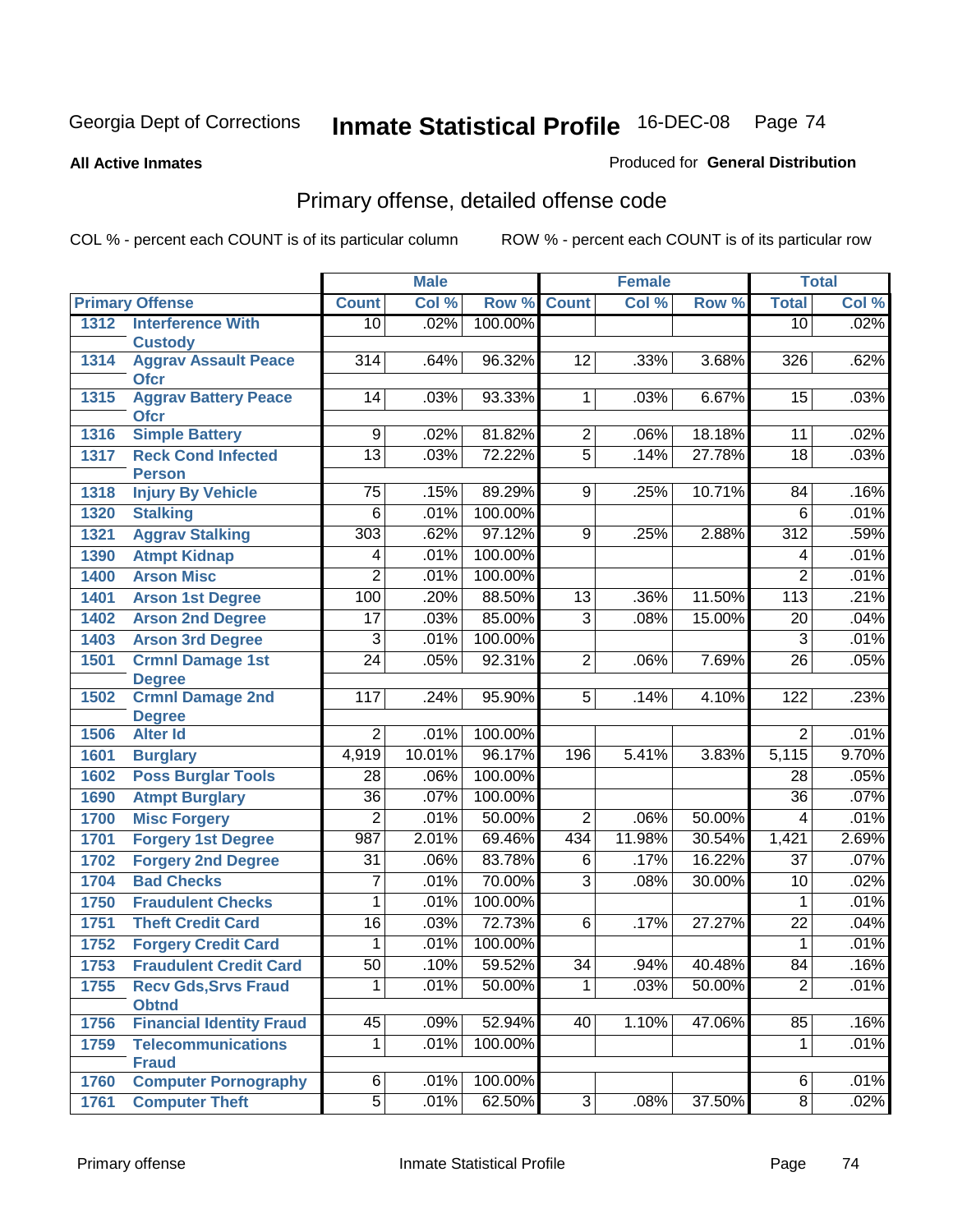#### **All Active Inmates**

#### Produced for **General Distribution**

# Primary offense, detailed offense code

|      |                                  |                       | <b>Male</b>  |         |                 | <b>Female</b> |         |                       | <b>Total</b> |
|------|----------------------------------|-----------------------|--------------|---------|-----------------|---------------|---------|-----------------------|--------------|
|      | <b>Primary Offense</b>           | <b>Count</b>          | Col %        | Row %   | <b>Count</b>    | Col %         | Row %   | <b>Total</b>          | Col %        |
| 1762 | <b>Computer Trespass</b>         |                       |              |         | 1               | .03%          | 100.00% | 1                     | .01%         |
| 1790 | <b>Atmpt Forgery</b>             | $\overline{2}$        | .01%         | 66.67%  | 1               | .03%          | 33.33%  | $\overline{3}$        | .01%         |
| 1796 | <b>Fraudulent Access</b>         | $\overline{1}$        | .01%         | 100.00% |                 |               |         | $\mathbf{1}$          | .01%         |
|      | <b>Compute</b>                   |                       |              |         |                 |               |         |                       |              |
| 1799 | <b>Misc Fraud</b>                | 21                    | .04%         | 67.74%  | 10              | .28%          | 32.26%  | 31                    | .06%         |
| 1802 | <b>Theft By Taking</b>           | 962                   | 1.96%        | 86.36%  | 152             | 4.20%         | 13.64%  | 1,114                 | 2.11%        |
| 1803 | <b>Theft By Deception</b>        | $\overline{56}$       | .11%         | 81.16%  | $\overline{13}$ | .36%          | 18.84%  | 69                    | .13%         |
| 1804 | <b>Theft By Extortion</b>        | $\overline{2}$        | .01%         | 100.00% |                 |               |         | $\overline{2}$        | .01%         |
| 1805 | <b>Theft Of Lost Property</b>    | $\overline{3}$        | .01%         | 100.00% |                 |               |         | $\overline{3}$        | .01%         |
| 1806 | <b>Theft By Rec Stolen Prop</b>  | 943                   | 1.92%        | 95.54%  | 44              | 1.21%         | 4.46%   | 987                   | 1.87%        |
| 1807 | <b>Theft Of Services</b>         | 3                     | .01%         | 60.00%  | $\overline{2}$  | .06%          | 40.00%  | $\overline{5}$        | .01%         |
| 1808 | <b>Theft By Conversion</b>       | $\overline{29}$       | .06%         | 82.86%  | $\overline{6}$  | .17%          | 17.14%  | $\overline{35}$       | .07%         |
| 1811 | <b>Convsn Paymnts Real</b>       | $\mathbf{1}$          | .01%         | 100.00% |                 |               |         | 1                     | .01%         |
|      | <b>Propy</b>                     |                       |              |         |                 |               |         |                       |              |
| 1812 | <b>Atmpt Theft By Taking</b>     | $\overline{7}$        | .01%         | 100.00% |                 |               |         | 7                     | .01%         |
| 1813 | <b>Theft Motorveh Or Part</b>    | 124                   | .25%         | 91.85%  | 11              | .30%          | 8.15%   | 135                   | .26%         |
| 1815 | <b>Theft Bring Prop In State</b> | $\overline{15}$       | .03%         | 93.75%  | 1               | .03%          | 6.25%   | 16                    | .03%         |
| 1816 | <b>Theft Recv Prop Out</b>       | $\overline{9}$        | .02%         | 100.00% |                 |               |         | $\overline{9}$        | .02%         |
|      | <b>State</b>                     |                       |              |         |                 |               |         |                       |              |
| 1821 | <b>Theft By Shoplifting</b>      | 419                   | .85%         | 72.74%  | 157             | 4.33%         | 27.26%  | $\overline{576}$      | 1.09%        |
| 1880 | <b>Entering Vehicle</b>          | 147                   | .30%         | 99.32%  | 1               | .03%          | .68%    | 148                   | .28%         |
| 1901 | <b>Robbery</b>                   | 1,721                 | 3.50%        | 94.61%  | 98              | 2.70%         | 5.39%   | 1,819                 | 3.45%        |
| 1902 | <b>Armed Robbery</b>             | 4,788                 | 9.75%        | 97.10%  | 143             | 3.95%         | 2.90%   | 4,931                 | 9.35%        |
| 1903 | <b>Robbery By Force</b>          | 186                   | .38%         | 91.63%  | $\overline{17}$ | .47%          | 8.37%   | $\sqrt{203}$          | .38%         |
| 1904 | <b>Robbery By Intimidation</b>   | 274                   | .56%         | 92.26%  | $\overline{23}$ | .63%          | 7.74%   | 297                   | .56%         |
| 1905 | <b>Robbery By Sudden</b>         | 112                   | .23%         | 92.56%  | $\overline{9}$  | .25%          | 7.44%   | 121                   | .23%         |
|      | <b>Snatch</b>                    | 43                    |              | 95.56%  | $\overline{2}$  | .06%          | 4.44%   |                       |              |
| 1911 | <b>Hijacking Motor Vehicle</b>   | $\overline{30}$       | .09%<br>.06% | 96.77%  | $\overline{1}$  | .03%          | 3.23%   | 45<br>$\overline{31}$ | .09%         |
| 1991 | <b>Atmpt Robbery</b>             |                       |              |         |                 |               |         |                       | .06%         |
| 1992 | <b>Atmpt Armed Robbery</b>       | 63<br>$\overline{47}$ | .13%         | 92.65%  | $\overline{5}$  | .14%          | 7.35%   | 68                    | .13%         |
| 2000 | <b>Misc Sexual Offense</b>       |                       | .10%         | 97.92%  | $\overline{1}$  | .03%          | 2.08%   | 48                    | .09%         |
| 2001 | <b>Rape</b>                      | 1,792                 | 3.65%        | 99.78%  | $\overline{4}$  | .11%          | .22%    | 1,796                 | 3.41%        |
| 2002 | <b>Sodomy</b>                    | 19                    | .04%         | 95.00%  | $\mathbf{1}$    | .03%          | 5.00%   | $\overline{20}$       | .04%         |
| 2003 | <b>Aggrav Sodomy</b>             | $\overline{218}$      | .44%         | 99.09%  | $\overline{2}$  | .06%          | .91%    | 220                   | .42%         |
| 2006 | <b>Incest</b>                    | 157                   | .32%         | 95.73%  | $\overline{7}$  | .19%          | 4.27%   | 164                   | .31%         |
| 2007 | <b>Bigamy</b>                    | 1                     | .01%         | 100.00% |                 |               |         | 1.                    | .01%         |
| 2009 | <b>Aggrav Sexual Battery</b>     | 170                   | .35%         | 100.00% |                 |               |         | 170                   | .32%         |
| 2011 | <b>Sexual Battery</b>            | 65                    | .13%         | 95.59%  | $\overline{3}$  | .08%          | 4.41%   | 68                    | .13%         |
| 2016 | <b>Pimping A Minor Under</b>     | $\overline{3}$        | .01%         | 100.00% |                 |               |         | $\overline{3}$        | .01%         |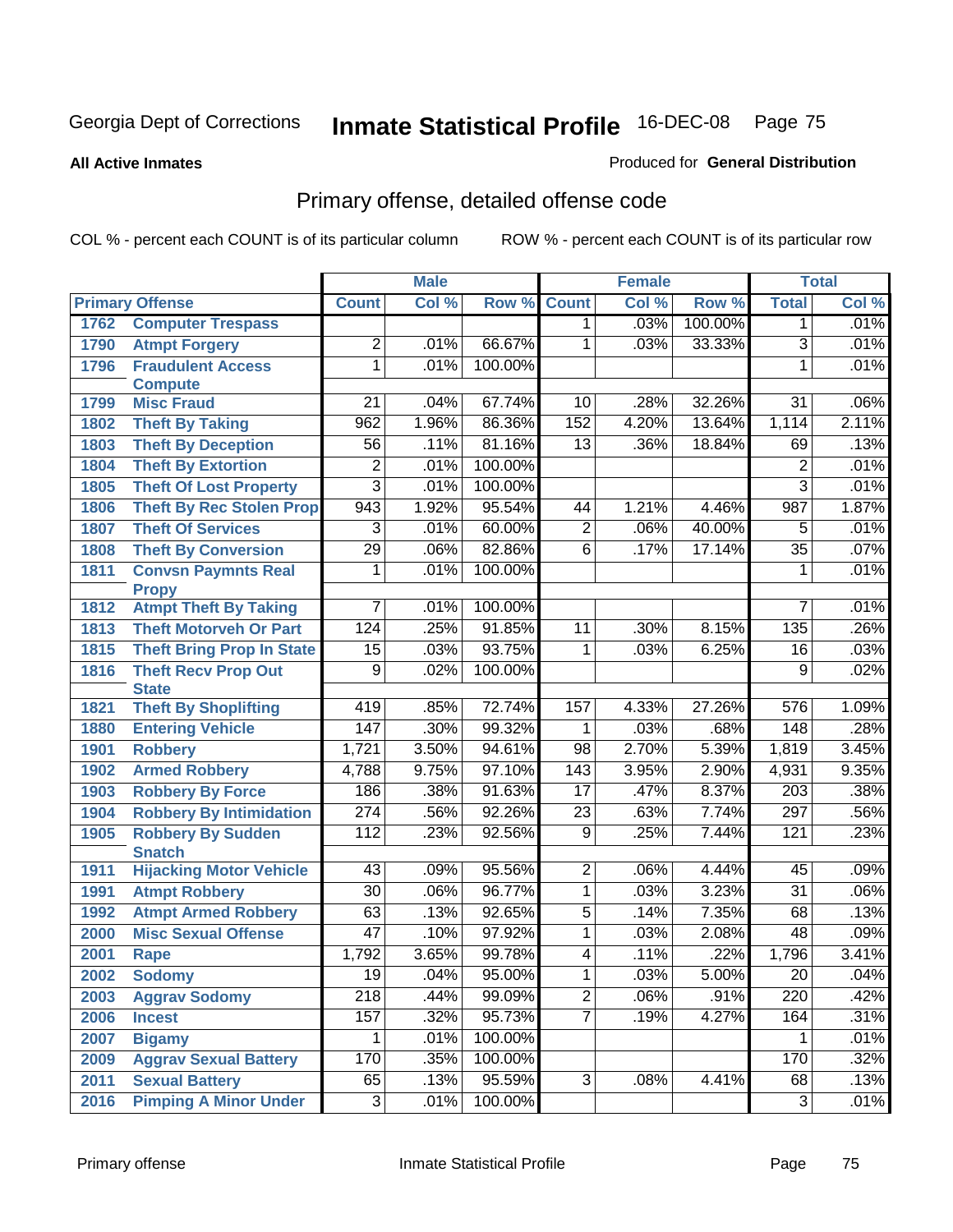#### **All Active Inmates**

### Produced for **General Distribution**

# Primary offense, detailed offense code

|      |                                            | <b>Male</b>     |       |             | <b>Female</b>   |       |         | <b>Total</b>    |       |  |
|------|--------------------------------------------|-----------------|-------|-------------|-----------------|-------|---------|-----------------|-------|--|
|      | <b>Primary Offense</b>                     | <b>Count</b>    | Col % | Row % Count |                 | Col % | Row %   | <b>Total</b>    | Col % |  |
|      | 18                                         |                 |       |             |                 |       |         |                 |       |  |
| 2017 | <b>Pandering By</b>                        | 1.              | .01%  | 100.00%     |                 |       |         | 1               | .01%  |  |
|      | <b>Compulsion</b>                          |                 |       |             |                 |       |         |                 |       |  |
| 2018 | <b>Statutory Rape</b>                      | 859             | 1.75% | 98.85%      | 10              | .28%  | 1.15%   | 869             | 1.65% |  |
| 2019 | <b>Child Molestation</b>                   | 2,381           | 4.85% | 97.70%      | $\overline{56}$ | 1.55% | 2.30%   | 2,437           | 4.62% |  |
| 2020 | <b>Enticing Child-Indec</b><br><b>Purp</b> | 104             | .21%  | 96.30%      | 4               | .11%  | 3.70%   | 108             | .20%  |  |
| 2021 | <b>Aggrav Child Molestation</b>            | 1,338           | 2.72% | 98.60%      | 19              | .52%  | 1.40%   | 1,357           | 2.57% |  |
| 2022 | Necrophilia                                | 1               | .01%  | 100.00%     |                 |       |         | 1               | .01%  |  |
| 2023 | Sexl/Asslt/Agn/Pers/Cstd                   | $\overline{5}$  | .01%  | 100.00%     |                 |       |         | $\overline{5}$  | .01%  |  |
|      |                                            |                 |       |             |                 |       |         |                 |       |  |
| 2025 | <b>Solicit Sodomy From</b><br><b>Minor</b> | $\overline{2}$  | .01%  | 100.00%     |                 |       |         | $\overline{2}$  | .01%  |  |
| 2026 | <b>Sex Offender Fail Registr</b>           | 170             | .35%  | 97.70%      | 4               | .11%  | 2.30%   | 174             | .33%  |  |
| 2028 | <b>Sex Offender Fail To</b>                | 3               | .01%  | 100.00%     |                 |       |         | 3               | .01%  |  |
|      | <b>Move</b>                                |                 |       |             |                 |       |         |                 |       |  |
| 2090 | <b>Entice Child, Attempted</b>             | $\overline{3}$  | .01%  | 100.00%     |                 |       |         | $\overline{3}$  | .01%  |  |
| 2091 | <b>Atmpt Rape</b>                          | $\overline{22}$ | .04%  | 95.65%      | 1               | .03%  | 4.35%   | $\overline{23}$ | .04%  |  |
| 2092 | <b>Atmpt Sodomy</b>                        | $\mathbf{1}$    | .01%  | 100.00%     |                 |       |         | 1               | .01%  |  |
| 2093 | <b>Atmpt Aggrav Sodomy</b>                 | 3               | .01%  | 100.00%     |                 |       |         | 3               | .01%  |  |
| 2094 | <b>Atmpt Child Molestation</b>             | $\overline{25}$ | .05%  | 100.00%     |                 |       |         | 25              | .05%  |  |
| 2095 | <b>Agg Aslt W Intnt To Rape</b>            | 62              | .13%  | 100.00%     |                 |       |         | 62              | .12%  |  |
| 2096 | <b>Aggrav Ch Molest, Atmpt</b>             | $\overline{2}$  | .01%  | 100.00%     |                 |       |         | $\overline{2}$  | .01%  |  |
| 2097 | <b>Statutory Rape, Atmpt</b>               | $\overline{3}$  | .01%  | 100.00%     |                 |       |         | 3               | .01%  |  |
| 2099 | <b>Agg Sex Battery Atmpt</b>               | $\overline{3}$  | .01%  | 100.00%     |                 |       |         | $\overline{3}$  | .01%  |  |
| 2102 | <b>Distr Mat Depict Nudity</b>             | 1               | .01%  | 100.00%     |                 |       |         | 1               | .01%  |  |
| 2200 | <b>Misc Public Order</b>                   | $\mathbf{1}$    | .01%  | 100.00%     |                 |       |         | 1               | .01%  |  |
| 2205 | <b>False Swearng Writtn</b>                | $\overline{12}$ | .02%  | 75.00%      | $\overline{4}$  | .11%  | 25.00%  | 16              | .03%  |  |
|      | <b>Stmt</b>                                |                 |       |             |                 |       |         |                 |       |  |
| 2300 | <b>Abuse Of Govt Office</b>                | 1               | .01%  | 50.00%      | 1               | .03%  | 50.00%  | $\overline{2}$  | .01%  |  |
| 2301 | <b>Bribery Govt Officer</b>                | $\overline{3}$  | .01%  | 75.00%      | 1               | .03%  | 25.00%  | $\overline{4}$  | .01%  |  |
| 2302 | <b>Viol Oath Public Offcr</b>              | $\overline{2}$  | .01%  | 100.00%     |                 |       |         | $\overline{2}$  | .01%  |  |
| 2304 | <b>Influence Legislative Act</b>           | $\mathbf 1$     | .01%  | 100.00%     |                 |       |         | 1               | .01%  |  |
| 2307 | <b>Defrauding State</b>                    |                 |       |             | $\overline{3}$  | .08%  | 100.00% | $\overline{3}$  | .01%  |  |
| 2313 | <b>Influencing Witness</b>                 | $\overline{5}$  | .01%  | 83.33%      | 1               | .03%  | 16.67%  | $\overline{6}$  | .01%  |  |
| 2314 | <b>Obstr Of Law Enf Officer</b>            | 595             | 1.21% | 93.11%      | 44              | 1.21% | 6.89%   | 639             | 1.21% |  |
| 2315 | <b>Tampering With</b>                      | $\overline{7}$  | .01%  | 77.78%      | $\overline{2}$  | .06%  | 22.22%  | $\overline{9}$  | .02%  |  |
|      | <b>Evidence</b>                            |                 |       |             |                 |       |         |                 |       |  |
| 2316 | <b>Fleeing/Eluding Police</b>              | 168             | .34%  | 95.45%      | 8 <sup>1</sup>  | .22%  | 4.55%   | 176             | .33%  |  |
| 2400 | <b>Misc Judicial Proceeding</b>            | $\overline{2}$  | .01%  | 100.00%     |                 |       |         | $\overline{2}$  | .01%  |  |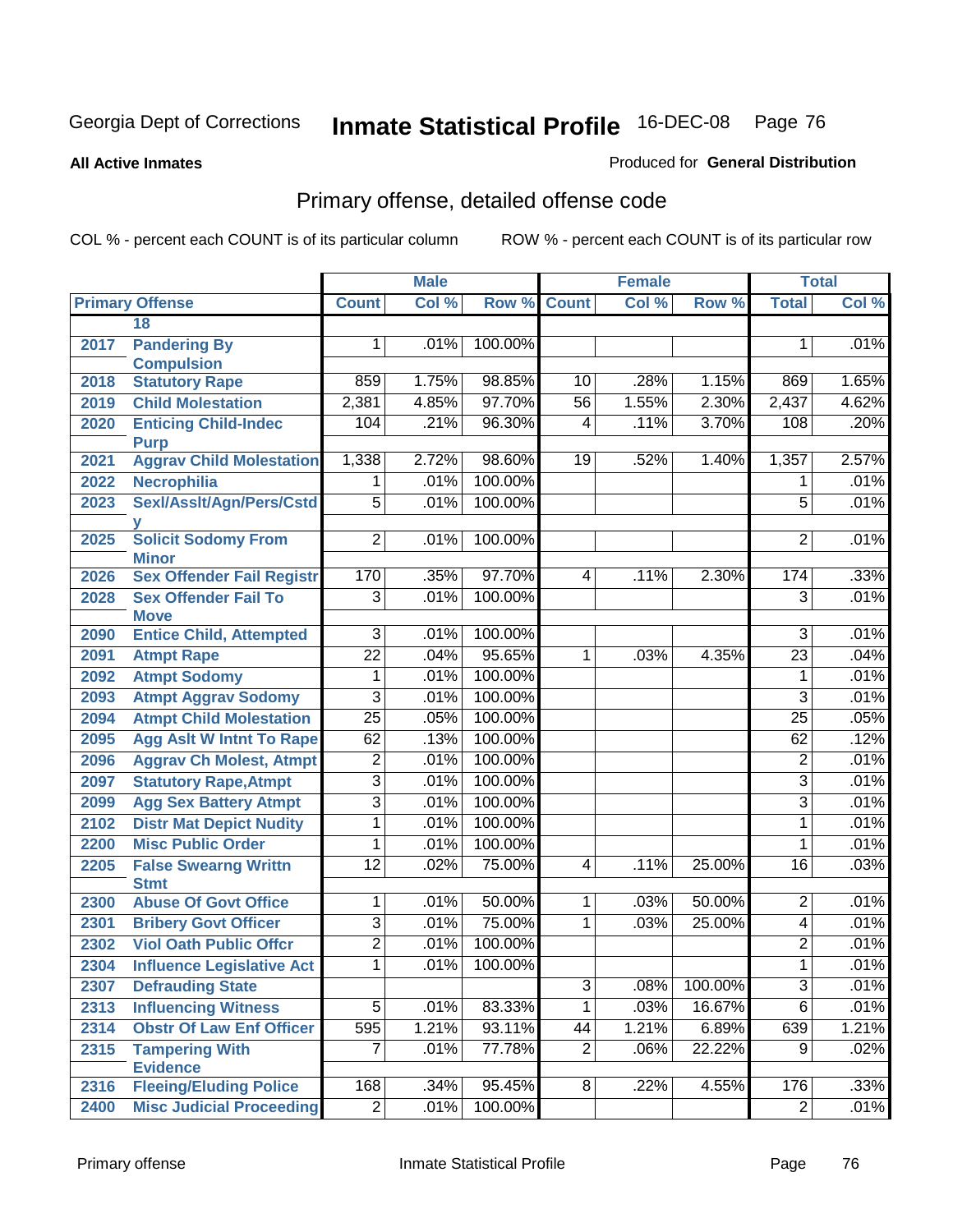#### **All Active Inmates**

### Produced for **General Distribution**

# Primary offense, detailed offense code

|      |                                                               |                 | <b>Male</b> |         |                 | <b>Female</b> |         |                 | <b>Total</b> |
|------|---------------------------------------------------------------|-----------------|-------------|---------|-----------------|---------------|---------|-----------------|--------------|
|      | <b>Primary Offense</b>                                        | <b>Count</b>    | Col %       | Row %   | <b>Count</b>    | Col %         | Row %   | <b>Total</b>    | Col %        |
| 2401 | <b>Perjury</b>                                                | $\overline{2}$  | .01%        | 100.00% |                 |               |         | $\overline{2}$  | .01%         |
| 2402 | <b>False Swearing</b>                                         | $\overline{2}$  | .01%        | 66.67%  | $\mathbf{1}$    | .03%          | 33.33%  | $\overline{3}$  | .01%         |
| 2403 | <b>Subornation Of Perjury</b>                                 | 1               | .01%        | 100.00% |                 |               |         | $\mathbf{1}$    | .01%         |
| 2405 | <b>Impersonating Officer</b>                                  | $\overline{4}$  | .01%        | 100.00% |                 |               |         | 4               | .01%         |
| 2408 | <b>False Statements Govt</b>                                  | $\overline{17}$ | .03%        | 80.95%  | $\overline{4}$  | .11%          | 19.05%  | $\overline{21}$ | .04%         |
| 2411 | <b>Impersntng In Legal</b><br><b>Procd</b>                    | 1               | .01%        | 100.00% |                 |               |         | 1               | .01%         |
| 2501 | <b>Escape</b>                                                 | 77              | .16%        | 87.50%  | 11              | .30%          | 12.50%  | 88              | .17%         |
| 2502 | <b>Aiding Escape</b>                                          | 2               | .01%        | 100.00% |                 |               |         | $\overline{2}$  | .01%         |
| 2503 | <b>Hindering Appreh Or Pun</b>                                | $\overline{1}$  | .01%        | 50.00%  | 1               | .03%          | 50.00%  | $\overline{2}$  | .01%         |
| 2507 | <b>Mutiny In Penal Inst</b>                                   | $\overline{4}$  | .01%        | 100.00% |                 |               |         | 4               | .01%         |
| 2511 | <b>Bail Jumping</b>                                           | $\overline{7}$  | .01%        | 87.50%  | $\mathbf 1$     | .03%          | 12.50%  | $\overline{8}$  | .02%         |
| 2613 | <b>Crmnl Interfere Govt</b><br><b>Prop</b>                    | 44              | .09%        | 95.65%  | $\overline{2}$  | .06%          | 4.35%   | 46              | .09%         |
| 2703 | <b>Commerical Gambling</b>                                    | 1               | .01%        | 100.00% |                 |               |         | 1               | .01%         |
| 2730 | <b>Lottery Violation</b>                                      | $\overline{2}$  | .01%        | 100.00% |                 |               |         | $\overline{2}$  | .01%         |
| 2761 | <b>Removal Baggage, Cargo</b>                                 | $\overline{2}$  | .01%        | 100.00% |                 |               |         | $\overline{2}$  | .01%         |
|      | <b>Etc</b>                                                    |                 |             |         |                 |               |         |                 |              |
| 2801 | <b>Cruelty To Children</b>                                    | 235             | .48%        | 73.90%  | 83              | 2.29%         | 26.10%  | 318             | .60%         |
| 2802 | <b>Atmpt Cruelty To</b><br><b>Children</b>                    | 1               | .01%        | 100.00% |                 |               |         | 1               | .01%         |
| 2803 | <b>Manufact Meth Near</b><br><b>Child</b>                     | $\overline{9}$  | .02%        | 64.29%  | $\overline{5}$  | .14%          | 35.71%  | 14              | .03%         |
| 2811 | <b>Cruelty To Elder Person</b>                                | $\overline{13}$ | .03%        | 81.25%  | $\overline{3}$  | .08%          | 18.75%  | $\overline{16}$ | .03%         |
| 2843 | <b>Sex Exploitation Child</b>                                 | 62              | .13%        | 98.41%  | $\overline{1}$  | .03%          | 1.59%   | 63              | .12%         |
| 2854 | <b>Cntrbtng Delingency</b>                                    |                 |             |         | 1               | .03%          | 100.00% | 1               | .01%         |
| 2900 | <b>Minor</b><br><b>Misc Weapon/Explosive</b><br>Off           | $\overline{4}$  | .01%        | 100.00% |                 |               |         | 4               | .01%         |
| 2901 | <b>Carry Concealed Weapon</b>                                 | 4               | .01%        | 100.00% |                 |               |         | 4               | .01%         |
| 2903 | <b>Carry Pistl Without Licns</b>                              | 1               | .01%        | 100.00% |                 |               |         | 1               | .01%         |
| 2910 | <b>Poss Of Firearm Dur</b><br><b>Crime</b>                    | 267             | .54%        | 97.09%  | 8               | .22%          | 2.91%   | 275             | .52%         |
| 2911 | <b>Poss Knife During Crime</b>                                | 7 <sup>1</sup>  | .01%        | 100.00% |                 |               |         | $\overline{7}$  | .01%         |
| 2912 | <b>Poss Of Certain</b>                                        | $\overline{37}$ | .08%        | 100.00% |                 |               |         | $\overline{37}$ | .07%         |
| 2913 | <b>Weapons</b><br><b>Poss Firearm 1st</b>                     | 58              | .12%        | 96.67%  | $\overline{2}$  | .06%          | 3.33%   | 60              | .11%         |
| 2914 | <b>Offender</b><br><b>Poss Firearm Convct</b><br><b>Felon</b> | 796             | 1.62%       | 97.55%  | $\overline{20}$ | .55%          | 2.45%   | 816             | 1.55%        |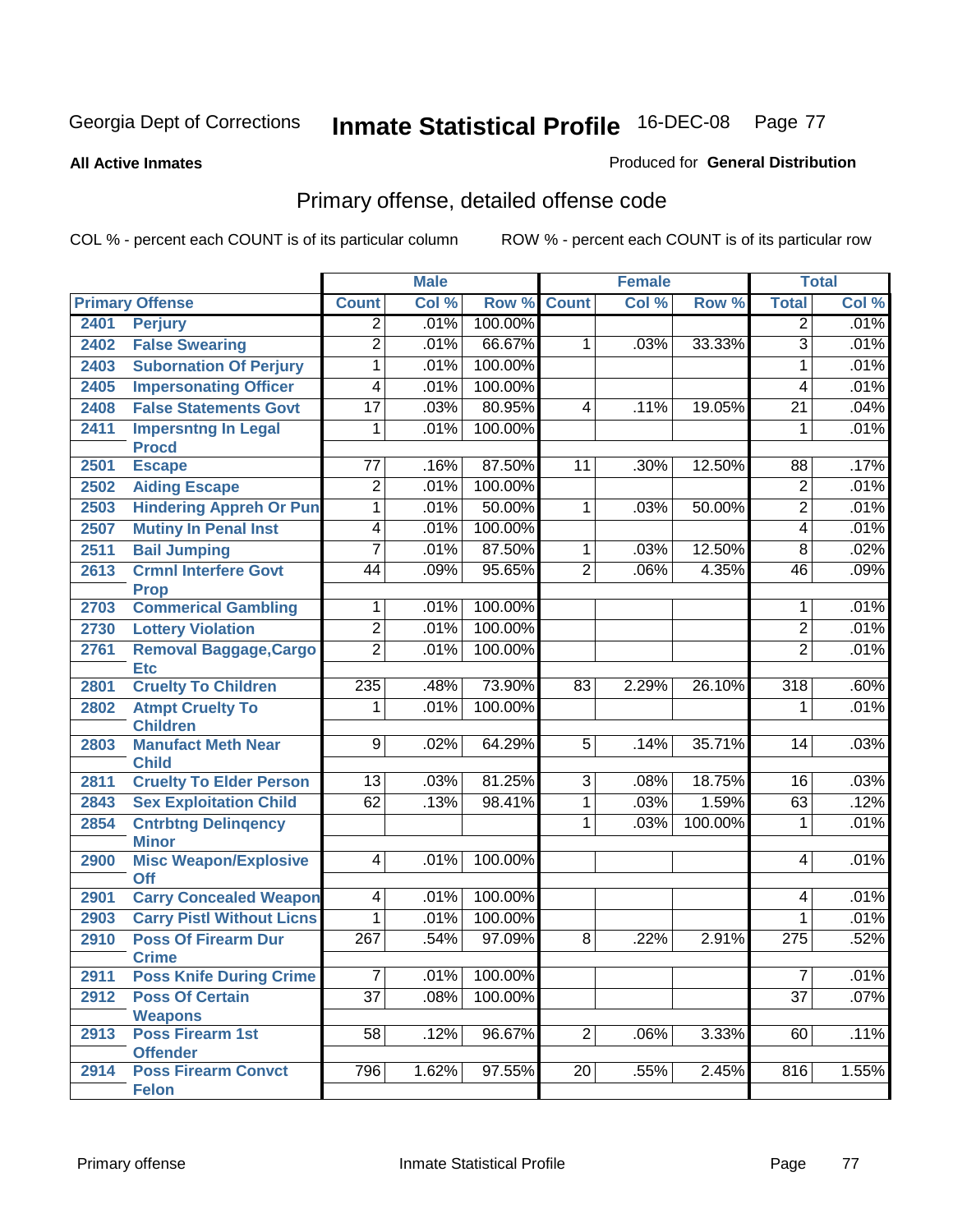**All Active Inmates**

### Produced for **General Distribution**

# Primary offense, detailed offense code

|      |                                            |                  | <b>Male</b> |         |                  | <b>Female</b> |        |                  | <b>Total</b> |
|------|--------------------------------------------|------------------|-------------|---------|------------------|---------------|--------|------------------|--------------|
|      | <b>Primary Offense</b>                     | <b>Count</b>     | Col %       | Row %   | <b>Count</b>     | Col %         | Row %  | <b>Total</b>     | Col %        |
| 2915 | <b>Carry Weapon At School</b>              | 10               | .02%        | 100.00% |                  |               |        | 10               | .02%         |
| 2963 | <b>Guard Line</b>                          | $\overline{2}$   | .01%        | 66.67%  | 1                | .03%          | 33.33% | $\overline{3}$   | .01%         |
|      | <b>W/Weapon/Drugs</b>                      |                  |             |         |                  |               |        |                  |              |
| 2965 | <b>Poss Wpn, Drugs By</b>                  | 11               | .02%        | 100.00% |                  |               |        | 11               | .02%         |
|      | <b>Prisnr</b><br><b>Cruelty To Animals</b> | $\overline{6}$   | .01%        | 100.00% |                  |               |        | 6                | .01%         |
| 2971 |                                            | $\overline{4}$   | .01%        | 80.00%  | 1                | .03%          | 20.00% | $\overline{5}$   | .01%         |
| 2972 | <b>Aggrav Cruelty To</b><br><b>Animals</b> |                  |             |         |                  |               |        |                  |              |
| 3000 | <b>Misc Invasion Of Privacy</b>            | 1                | .01%        | 100.00% |                  |               |        | 1                | .01%         |
| 3001 | Eavesdrop &                                | $\overline{1}$   | .01%        | 100.00% |                  |               |        | 1                | .01%         |
|      | <b>Surveillance</b>                        |                  |             |         |                  |               |        |                  |              |
| 3002 | <b>Peeping Tom</b>                         | 24               | .05%        | 100.00% |                  |               |        | 24               | .05%         |
| 3404 | <b>Racketeering</b>                        | $\overline{47}$  | .10%        | 73.44%  | $\overline{17}$  | .47%          | 26.56% | 64               | .12%         |
| 4001 | <b>S/D Narcotics Opiates</b>               | $\overline{30}$  | .06%        | 85.71%  | $\overline{5}$   | .14%          | 14.29% | $\overline{35}$  | .07%         |
| 4002 | <b>S/D Dep Stim Cntrf Drugs</b>            | $\overline{53}$  | .11%        | 81.54%  | $\overline{12}$  | .33%          | 18.46% | 65               | .12%         |
| 4003 | <b>S/D Of Lsd</b>                          | $\overline{2}$   | .01%        | 100.00% |                  |               |        | $\overline{2}$   | .01%         |
| 4004 | <b>S/D Of Marijuana</b>                    | 305              | .62%        | 93.56%  | $\overline{21}$  | .58%          | 6.44%  | $\overline{326}$ | .62%         |
| 4006 | <b>Poss Narcotics Opiates</b>              | 59               | .12%        | 80.82%  | 14               | .39%          | 19.18% | 73               | .14%         |
| 4007 | <b>Poss Dep Stim Cntrf</b>                 | $\overline{91}$  | .19%        | 91.00%  | $\overline{9}$   | .25%          | 9.00%  | 100              | .19%         |
|      | <b>Drugs</b>                               |                  |             |         |                  |               |        |                  |              |
| 4008 | <b>Poss Of Lsd</b>                         | $\overline{2}$   | .01%        | 100.00% |                  |               |        | $\overline{2}$   | .01%         |
| 4009 | <b>Poss Of Marijuana</b>                   | 198              | .40%        | 94.74%  | 11               | .30%          | 5.26%  | 209              | .40%         |
| 4011 | <b>Illegal Attm To Obt Drugs</b>           | 7                | .01%        | 50.00%  | 7                | .19%          | 50.00% | $\overline{14}$  | .03%         |
| 4012 | <b>Viol Ga Cntrl Sbst Act</b>              | $\overline{19}$  | .04%        | 95.00%  | 1                | .03%          | 5.00%  | 20               | .04%         |
| 4013 | <b>Viol Dngrous Drgs Act</b>               | 4                | .01%        | 80.00%  | 1                | .03%          | 20.00% | 5                | .01%         |
| 4014 | <b>Uniwfl Mfg/Del/Dist N-C S</b>           | $\overline{23}$  | .05%        | 95.83%  | 1                | .03%          | 4.17%  | 24               | .05%         |
| 4016 | <b>Poss Drug Related Matri</b>             | $\overline{24}$  | .05%        | 75.00%  | $\overline{8}$   | .22%          | 25.00% | $\overline{32}$  | .06%         |
| 4017 | <b>S/D Cont Sub Public</b>                 | 95               | .19%        | 97.94%  | $\overline{2}$   | .06%          | 2.06%  | $\overline{97}$  | .18%         |
| 4018 | <b>S/D Cont Sub School</b>                 | 63               | .13%        | 95.45%  | $\overline{3}$   | .08%          | 4.55%  | 66               | .13%         |
| 4021 | <b>S/D Cocaine</b>                         | 1,557            | 3.17%       | 94.02%  | 99               | 2.73%         | 5.98%  | 1,656            | 3.14%        |
| 4022 | <b>Poss Of Cocaine</b>                     | 2,081            | 4.24%       | 88.37%  | $\overline{274}$ | 7.56%         | 11.63% | 2,355            | 4.46%        |
| 4030 | <b>Poss Ephedrine</b>                      | 10               | .02%        | 90.91%  | 1                | .03%          | 9.09%  | 11               | .02%         |
| 4031 | <b>Poss Methamphetamine</b>                | 694              | 1.41%       | 80.98%  | 163              | 4.50%         | 19.02% | 857              | 1.62%        |
| 4032 | <b>Sale Methamphetamine</b>                | 107              | .22%        | 79.85%  | $\overline{27}$  | .75%          | 20.15% | 134              | .25%         |
| 4033 | <b>Poss Mda/Extsy</b>                      | 11               | .02%        | 78.57%  | 3                | .08%          | 21.43% | 14               | .03%         |
| 4034 | <b>Sale Mda/Extsy</b>                      | 6                | .01%        | 100.00% |                  |               |        | 6                | .01%         |
| 4050 | <b>Poss W Int Dist Cocaine</b>             | $\overline{318}$ | .65%        | 93.81%  | $\overline{21}$  | .58%          | 6.19%  | 339              | .64%         |
| 4051 | <b>Poss W Int Dist</b>                     | 306              | .62%        | 96.53%  | 11               | .30%          | 3.47%  | $\overline{317}$ | .60%         |
|      | <b>Marijuana</b>                           |                  |             |         |                  |               |        |                  |              |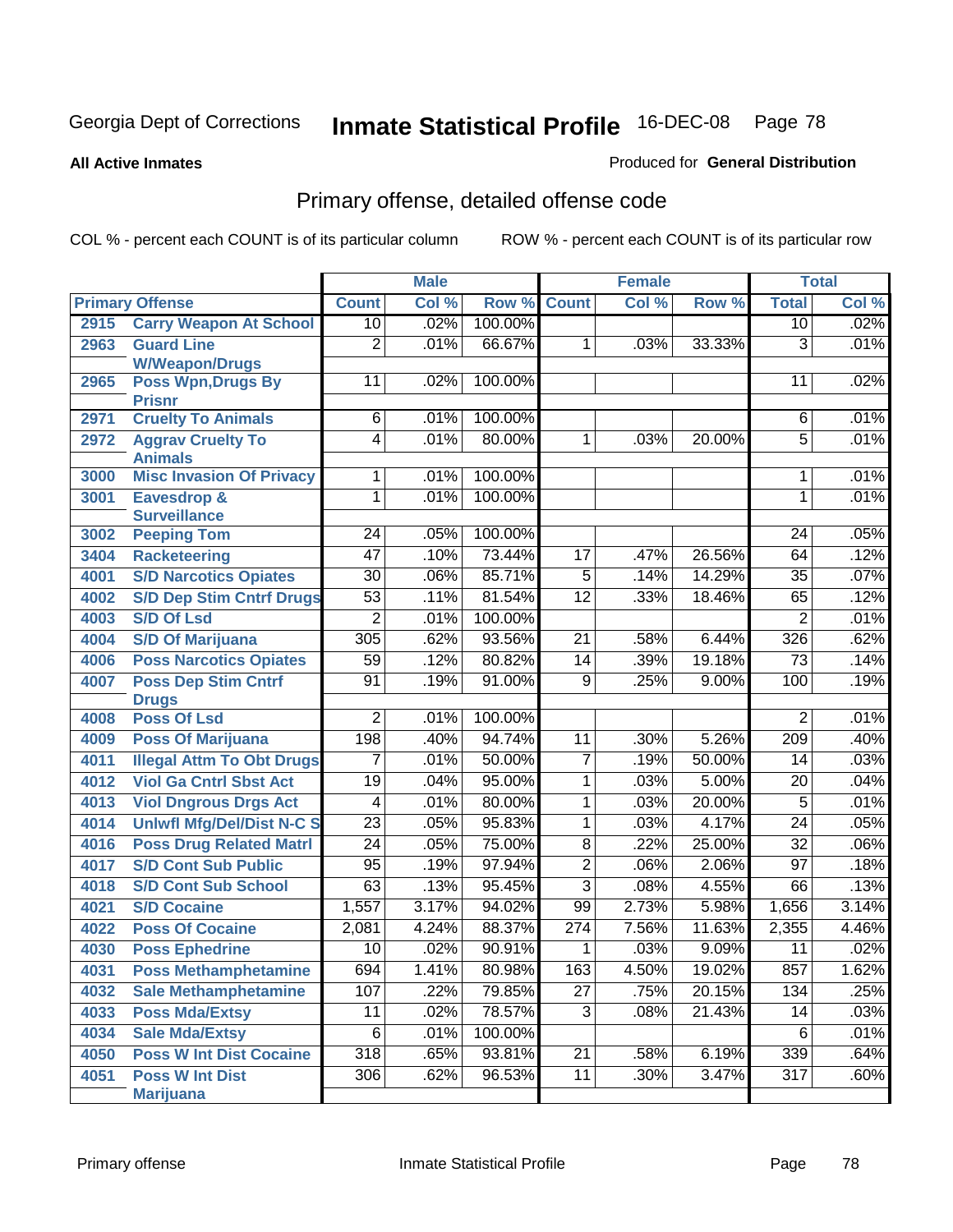**All Active Inmates**

### Produced for **General Distribution**

# Primary offense, detailed offense code

|      |                                            |                 | <b>Male</b> |              |                 | <b>Female</b> |         |                 | <b>Total</b> |
|------|--------------------------------------------|-----------------|-------------|--------------|-----------------|---------------|---------|-----------------|--------------|
|      | <b>Primary Offense</b>                     | <b>Count</b>    | Col %       | Row %        | <b>Count</b>    | Col %         | Row %   | <b>Total</b>    | Col %        |
| 4052 | <b>Poss W Int Dist Meth</b>                | 104             | .21%        | 79.39%       | $\overline{27}$ | .75%          | 20.61%  | 131             | .25%         |
| 4053 | <b>Poss W Int Dis Other</b>                | $\overline{37}$ | .08%        | 94.87%       | 2               | .06%          | 5.13%   | 39              | .07%         |
|      | <b>Drug</b>                                |                 |             |              |                 |               |         |                 |              |
| 4090 | <b>Atmpt Viol Substance Act</b>            | 20              | .04%        | 86.96%       | $\overline{3}$  | .08%          | 13.04%  | 23              | .04%         |
| 4100 | <b>Misc Drugs Trafficking</b>              | $\overline{95}$ | .19%        | 94.06%       | $\overline{6}$  | .17%          | 5.94%   | 101             | .19%         |
| 4101 | <b>Traf Cocaine Less 200</b>               | 580             | 1.18%       | 95.71%       | $\overline{26}$ | .72%          | 4.29%   | 606             | 1.15%        |
| 4102 | Gm<br><b>Traf Cocaine 201-400 Gm</b>       | 126             | .26%        | 89.36%       | 15              | .41%          | 10.64%  | 141             | .27%         |
| 4103 | <b>Traf Cocaine 401+ Gm</b>                | 154             | .31%        | 95.65%       | $\overline{7}$  | .19%          | 4.35%   | 161             | .31%         |
| 4111 | <b>Traf Narcotic Less 14 Gm</b>            | $\overline{9}$  | .02%        | 100.00%      |                 |               |         | $\overline{9}$  | .02%         |
| 4112 | <b>Traf Narcotic 15-28 Gm</b>              | $\overline{5}$  | .01%        | 100.00%      |                 |               |         | $\overline{5}$  | .01%         |
| 4113 | <b>Traf Narcotic 29+ Gm</b>                | 4               | .01%        | 100.00%      |                 |               |         | 4               | .01%         |
| 4121 | Traf Marijna 10-2000 Lb                    | 86              | .18%        | 96.63%       | $\overline{3}$  | .08%          | 3.37%   | 89              | .17%         |
| 4122 | Traf Marijna 2001-10k Lb                   | $\overline{2}$  | .01%        | 100.00%      |                 |               |         | $\overline{2}$  | .01%         |
| 4123 | Traf Marijna 10001+ Lb                     | $\overline{1}$  | .01%        | 100.00%      |                 |               |         | $\overline{1}$  | .01%         |
| 4126 | <b>Traf Amphtmine 28-199</b>               | $\overline{5}$  | .01%        | 62.50%       | $\overline{3}$  | .08%          | 37.50%  | $\overline{8}$  | .02%         |
|      | Gm                                         |                 |             |              |                 |               |         |                 |              |
| 4127 | <b>Traf Amphtmine 200-399</b>              | $\overline{2}$  | .01%        | 100.00%      |                 |               |         | $\overline{2}$  | .01%         |
|      | Gm                                         |                 |             |              |                 |               |         |                 |              |
| 4128 | <b>Traf Amphtmine 400+ Gm</b>              | $\overline{5}$  | .01%        | 100.00%      |                 |               |         | $\overline{5}$  | .01%         |
| 4130 | <b>Cnspire Traffic Cntrl Sub</b>           | $\overline{9}$  | .02%        | 90.00%       | 1               | .03%          | 10.00%  | 10              | .02%         |
| 4133 | <b>Use Comm Facity Vio C</b><br><b>Sub</b> | 1               | .01%        | 50.00%       | 1               | .03%          | 50.00%  | $\overline{2}$  | .01%         |
| 4134 | <b>Att/Consprcy Commt</b>                  | 61              | .12%        | 81.33%       | 14              | .39%          | 18.67%  | $\overline{75}$ | .14%         |
|      | C/S/Of                                     |                 |             |              |                 |               |         |                 |              |
| 4135 | <b>Unauth Dist Contrild Sub</b>            |                 |             |              | 1               | .03%          | 100.00% | 1               | .01%         |
| 4140 | <b>Traf Methamph 28-199</b>                | 334             | .68%        | 86.08%       | $\overline{54}$ | 1.49%         | 13.92%  | 388             | .74%         |
|      | Gm                                         |                 |             |              |                 |               |         |                 |              |
| 4141 | <b>Traf Methamph 200-399</b><br>Gm         | $\overline{72}$ | .15%        | 90.00%       | $\overline{8}$  | .22%          | 10.00%  | 80              | .15%         |
| 4142 | Traf Methamph 400+ Gm                      | $\overline{86}$ | .18%        | 97.73%       | $\overline{2}$  | .06%          | 2.27%   | 88              | .17%         |
| 4143 | <b>Manf Methamph 28-199</b>                | $\overline{25}$ | .05%        | 89.29%       | $\overline{3}$  | .08%          | 10.71%  | 28              | .05%         |
|      | Gm                                         |                 |             |              |                 |               |         |                 |              |
| 4144 | <b>Manf Methamph 200-399</b>               | $2\vert$        |             | .01% 100.00% |                 |               |         | $2\vert$        | .01%         |
| 4146 | Gm<br><b>Traf Methamph Unspec</b>          | 104             | .21%        | 92.86%       | $\overline{8}$  | .22%          | 7.14%   | 112             | .21%         |
|      | Amt                                        |                 |             |              |                 |               |         |                 |              |
| 4147 | <b>Manf Methamph Unspec</b>                | 137             | .28%        | 96.48%       | $\overline{5}$  | .14%          | 3.52%   | 142             | .27%         |
|      | <b>Amt</b>                                 |                 |             |              |                 |               |         |                 |              |
| 4150 | <b>Traf Mda/Extsy 28-199gm</b>             | $\overline{11}$ | .02%        | 91.67%       | 1               | .03%          | 8.33%   | $\overline{12}$ | .02%         |
| 4151 | <b>Traf Mda/Extsy 200-</b>                 | $\mathbf{1}$    | .01%        | 100.00%      |                 |               |         | $\mathbf 1$     | .01%         |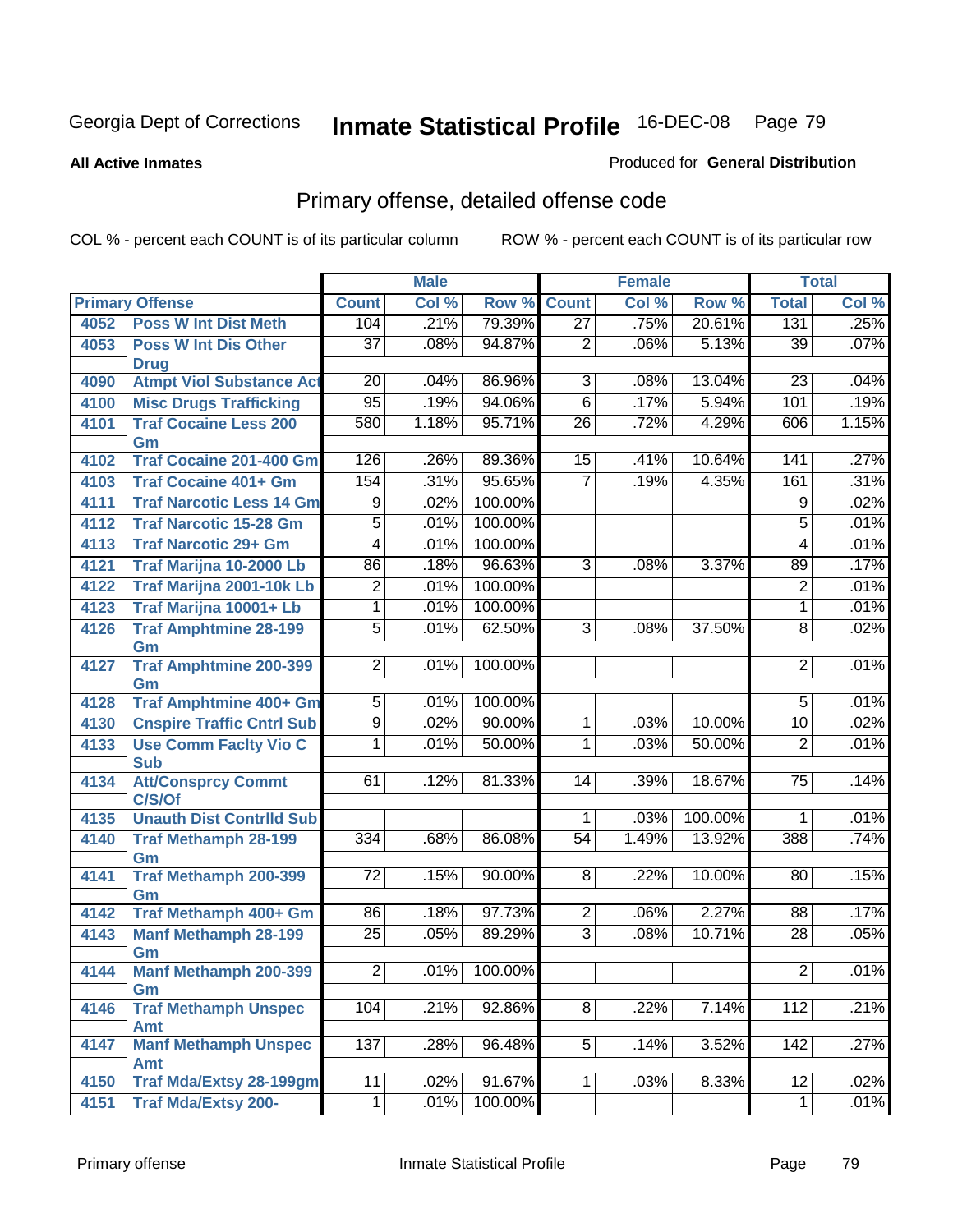**All Active Inmates**

#### Produced for **General Distribution**

# Primary offense, detailed offense code

|                      |                                  |                 | <b>Male</b> |         |                | <b>Female</b> |        | <b>Total</b>   |         |
|----------------------|----------------------------------|-----------------|-------------|---------|----------------|---------------|--------|----------------|---------|
|                      | <b>Primary Offense</b>           | <b>Count</b>    | Col %       | Row %   | <b>Count</b>   | Col %         | Row %  | <b>Total</b>   | Col %   |
|                      | 399gm                            |                 |             |         |                |               |        |                |         |
| 4152                 | Traf Mda/Extsy 400+Gm            |                 | .01%        | 100.00% |                |               |        |                | .01%    |
| 5001                 | <b>Viol Motor Vehicle Laws</b>   | $\overline{33}$ | .07%        | 97.06%  | 1              | .03%          | 2.94%  | 34             | .06%    |
| 5003                 | <b>Chop Shop Violation</b>       |                 | .01%        | 100.00% |                |               |        |                | .01%    |
| 5004                 | <b>Drvng Habtl Violator</b>      | 78              | .16%        | 93.98%  | 5              | .14%          | 6.02%  | 83             | .16%    |
| 5005                 | <b>Habit Traf Viol/Impaired</b>  | 10              | .02%        | 100.00% |                |               |        | 10             | .02%    |
| 5006                 | <b>Habit Traf Viol/Other</b>     | 10              | .02%        | 100.00% |                |               |        | 10             | .02%    |
| 5007                 | <b>Hit-Run W/Injury/Fatality</b> | 2               | .01%        | 100.00% |                |               |        | 2              | .01%    |
| 6000                 | <b>Misc Mrals/Pblic H/Safty</b>  | 26              | .05%        | 72.22%  | 10             | .28%          | 27.78% | 36             | .07%    |
| 6200                 | <b>Misc CorrectionI Inst Off</b> | 12              | $.02\%$     | 85.71%  | $\overline{2}$ | .06%          | 14.29% | 14             | .03%    |
| 9901                 | <b>Conspiracy</b>                | 40              | .08%        | 72.73%  | 15             | .41%          | 27.27% | 55             | .10%    |
| 9905                 | <b>Crmnl Atmpt</b>               | 5               | .01%        | 100.00% |                |               |        | 5              | .01%    |
| 9907                 | <b>Unauth Dist Recrd</b>         |                 | .01%        | 50.00%  | 1              | .03%          | 50.00% | $\overline{2}$ | .01%    |
|                      | <b>Devices</b>                   |                 |             |         |                |               |        |                |         |
| 9910                 | <b>Crmnl Solicitation</b>        | 3               | .01%        | 100.00% |                |               |        | 3              | .01%    |
| 9911                 | <b>Party To A Crime</b>          |                 | .01%        | 100.00% |                |               |        |                | $.01\%$ |
| 9914                 | <b>Gang Participation</b>        | 16              | .03%        | 100.00% |                |               |        | 16             | .03%    |
| 9999                 | <b>Unknown Offense</b>           | 2               | .01%        | 100.00% |                |               |        | 2              | .01%    |
| <b>Total Rported</b> |                                  | 49,122          | 100%        | 93.13%  | 3,623          | 100%          | 6.87%  | 52,745         | 101%    |

| <b>Not Reported</b> | ~-     |       | 40     |
|---------------------|--------|-------|--------|
| <b>Grand Total</b>  | 49,159 | 3,626 | 52,785 |

| Mode (most frequent) | 1601 Burglary | 1701 Forgery 1st Degree | 1601 Burglary |
|----------------------|---------------|-------------------------|---------------|
|----------------------|---------------|-------------------------|---------------|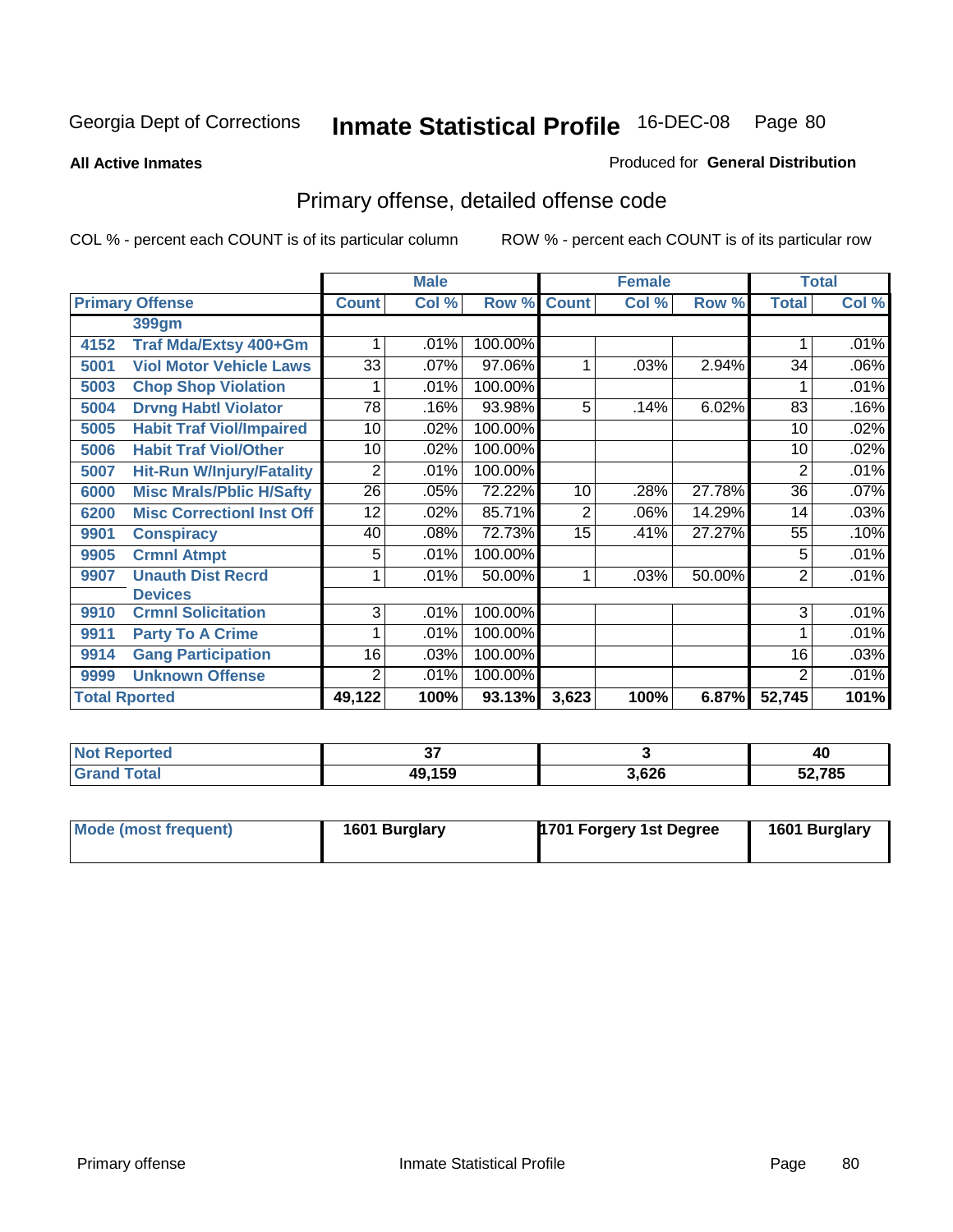#### **All Active Inmates**

#### Produced for **General Distribution**

# County of conviction of primary offense

|                 |                             |                  | <b>Male</b> |        | <b>Female</b>   |       |        | <b>Total</b>     |         |  |
|-----------------|-----------------------------|------------------|-------------|--------|-----------------|-------|--------|------------------|---------|--|
|                 | <b>County of Conviction</b> | <b>Count</b>     | Col %       | Row %  | <b>Count</b>    | Col % | Row %  | <b>Total</b>     | Col %   |  |
| 1               | <b>Appling</b>              | $\overline{98}$  | .20%        | 94.23% | $\overline{6}$  | .17%  | 5.77%  | 104              | .20%    |  |
| $\overline{2}$  | <b>Atkinson</b>             | $\overline{42}$  | .09%        | 93.33% | $\overline{3}$  | .08%  | 6.67%  | 45               | .09%    |  |
| 3               | <b>Bacon</b>                | 61               | .12%        | 95.31% | $\overline{3}$  | .08%  | 4.69%  | 64               | .12%    |  |
| 4               | <b>Baker</b>                | 9                | .02%        | 90.00% | $\mathbf 1$     | .03%  | 10.00% | $\overline{10}$  | .02%    |  |
| 5               | <b>Baldwin</b>              | 353              | .72%        | 95.15% | $\overline{18}$ | .50%  | 4.85%  | $\overline{371}$ | .70%    |  |
| 6               | <b>Banks</b>                | $\overline{59}$  | .12%        | 88.06% | $\overline{8}$  | .22%  | 11.94% | $\overline{67}$  | .13%    |  |
| 7               | <b>Barrow</b>               | $\overline{257}$ | .52%        | 93.80% | $\overline{17}$ | .47%  | 6.20%  | $\overline{274}$ | .52%    |  |
| 8               | <b>Bartow</b>               | 568              | 1.16%       | 88.34% | $\overline{75}$ | 2.07% | 11.66% | 643              | 1.22%   |  |
| 9               | <b>Ben Hill</b>             | 268              | .55%        | 93.71% | $\overline{18}$ | .50%  | 6.29%  | 286              | .54%    |  |
| 10              | <b>Berrien</b>              | $\overline{90}$  | .18%        | 91.84% | $\overline{8}$  | .22%  | 8.16%  | 98               | .19%    |  |
| 11              | <b>Bibb</b>                 | 1,040            | 2.12%       | 94.72% | $\overline{58}$ | 1.60% | 5.28%  | 1,098            | 2.08%   |  |
| 12              | <b>Bleckley</b>             | $\overline{82}$  | .17%        | 88.17% | 11              | .30%  | 11.83% | $\overline{93}$  | .18%    |  |
| $\overline{13}$ | <b>Brantley</b>             | $\overline{57}$  | .12%        | 90.48% | $\overline{6}$  | .17%  | 9.52%  | 63               | .12%    |  |
| 14              | <b>Brooks</b>               | $\overline{59}$  | .12%        | 95.16% | $\overline{3}$  | .08%  | 4.84%  | 62               | .12%    |  |
| 15              | <b>Bryan</b>                | 100              | .20%        | 94.34% | $\overline{6}$  | .17%  | 5.66%  | 106              | .20%    |  |
| 16              | <b>Bulloch</b>              | 465              | .95%        | 93.56% | $\overline{32}$ | .88%  | 6.44%  | 497              | .94%    |  |
| 17              | <b>Burke</b>                | $\overline{219}$ | .45%        | 95.22% | $\overline{11}$ | .30%  | 4.78%  | 230              | .44%    |  |
| 18              | <b>Butts</b>                | 140              | .29%        | 95.24% | $\overline{7}$  | .19%  | 4.76%  | 147              | .28%    |  |
| 19              | <b>Calhoun</b>              | $\overline{32}$  | .07%        | 91.43% | $\overline{3}$  | .08%  | 8.57%  | $\overline{35}$  | .07%    |  |
| 20              | <b>Camden</b>               | 140              | .29%        | 94.59% | $\overline{8}$  | .22%  | 5.41%  | $\overline{148}$ | .28%    |  |
| 21              | <b>Candler</b>              | 85               | .17%        | 89.47% | $\overline{10}$ | .28%  | 10.53% | $\overline{95}$  | .18%    |  |
| 22              | <b>Carroll</b>              | $\overline{571}$ | 1.16%       | 90.92% | $\overline{57}$ | 1.57% | 9.08%  | 628              | 1.19%   |  |
| 23              | <b>Catoosa</b>              | $\overline{271}$ | .55%        | 88.85% | $\overline{34}$ | .94%  | 11.15% | 305              | .58%    |  |
| 24              | <b>Charlton</b>             | $\overline{55}$  | .11%        | 94.83% | $\overline{3}$  | .08%  | 5.17%  | $\overline{58}$  | .11%    |  |
| 25              | <b>Chatham</b>              | 2,420            | 4.93%       | 94.83% | 132             | 3.64% | 5.17%  | 2,552            | 4.84%   |  |
| 26              | <b>Chattahoochee</b>        | $\overline{23}$  | .05%        | 92.00% | $\overline{2}$  | .06%  | 8.00%  | $\overline{25}$  | .05%    |  |
| 27              | <b>Chattooga</b>            | $\overline{230}$ | .47%        | 90.20% | $\overline{25}$ | .69%  | 9.80%  | 255              | .48%    |  |
| 28              | <b>Cherokee</b>             | $\overline{546}$ | 1.11%       | 89.80% | 62              | 1.71% | 10.20% | 608              | 1.15%   |  |
| 29              | <b>Clarke</b>               | 402              | .82%        | 94.15% | $\overline{25}$ | .69%  | 5.85%  | 427              | .81%    |  |
| 30              | <b>Clay</b>                 | $\overline{26}$  | .05%        | 89.66% | $\overline{3}$  | .08%  | 10.34% | 29               | .05%    |  |
| 31              | <b>Clayton</b>              | 1,490            | 3.03%       | 93.36% | 106             | 2.93% | 6.64%  | 1,596            | 3.03%   |  |
| 32              | <b>Clinch</b>               | 47               | .10%        | 95.92% | $\overline{2}$  | .06%  | 4.08%  | 49               | $.09\%$ |  |
| 33              | <b>Cobb</b>                 | 2,772            | 5.64%       | 91.18% | 268             | 7.40% | 8.82%  | 3,040            | 5.76%   |  |
| 34              | <b>Coffee</b>               | 235              | .48%        | 93.63% | 16              | .44%  | 6.37%  | 251              | .48%    |  |
| 35              | <b>Colquitt</b>             | 341              | .69%        | 92.92% | 26              | .72%  | 7.08%  | 367              | .70%    |  |
| 36              | <b>Columbia</b>             | 287              | .58%        | 90.82% | 29              | .80%  | 9.18%  | 316              | .60%    |  |
| 37              | <b>Cook</b>                 | 139              | .28%        | 93.92% | $\overline{9}$  | .25%  | 6.08%  | 148              | .28%    |  |
| 38              | <b>Coweta</b>               | 543              | 1.11%       | 92.35% | 45              | 1.24% | 7.65%  | 588              | 1.11%   |  |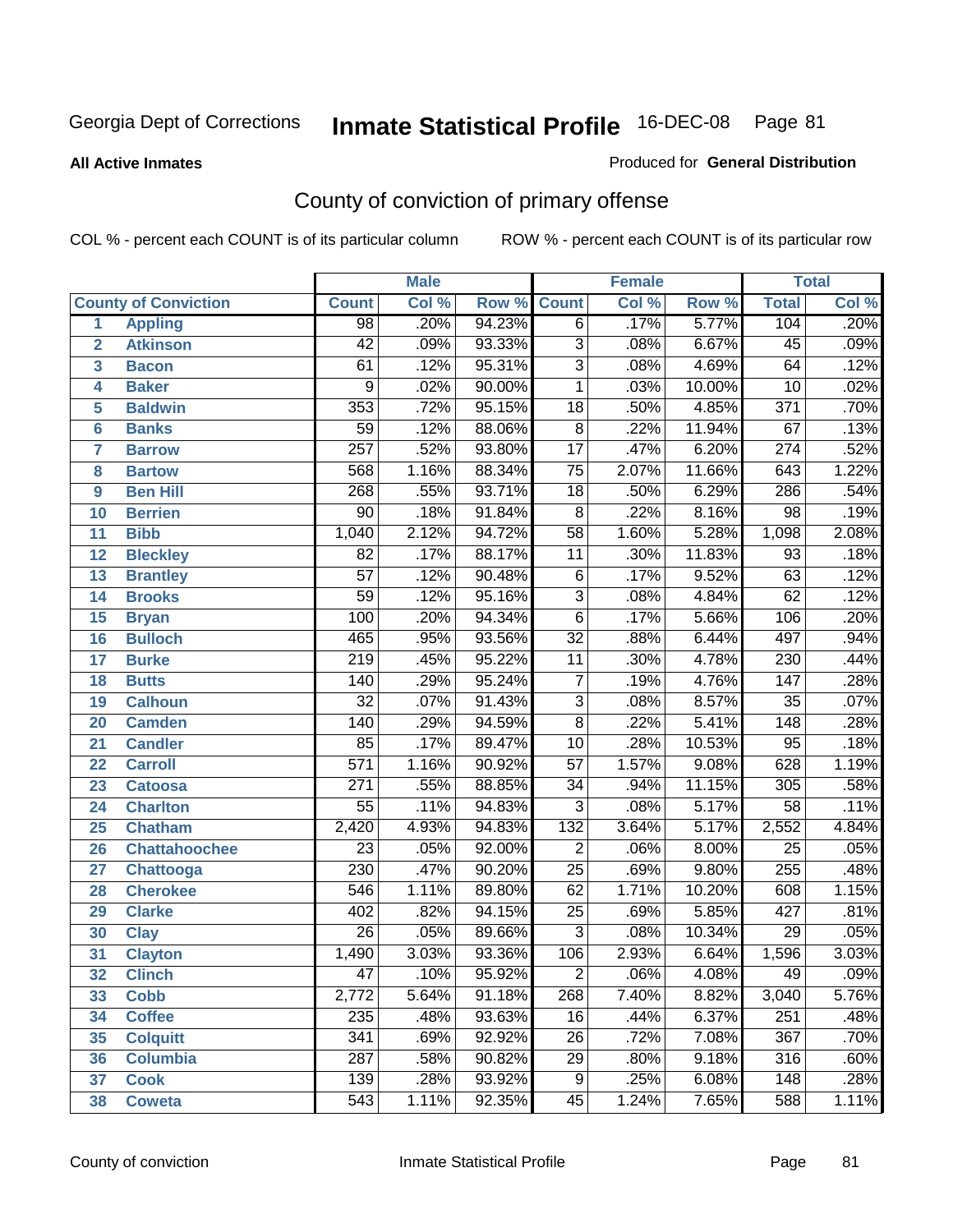#### **All Active Inmates**

#### Produced for **General Distribution**

# County of conviction of primary offense

|                 |                             |                  | <b>Male</b> |         | <b>Female</b>    |       |        | <b>Total</b>     |       |
|-----------------|-----------------------------|------------------|-------------|---------|------------------|-------|--------|------------------|-------|
|                 | <b>County of Conviction</b> | <b>Count</b>     | Col %       | Row %   | <b>Count</b>     | Col % | Row %  | <b>Total</b>     | Col % |
| 39              | <b>Crawford</b>             | $\overline{22}$  | .04%        | 88.00%  | $\overline{3}$   | .08%  | 12.00% | $\overline{25}$  | .05%  |
| 40              | <b>Crisp</b>                | 287              | .58%        | 95.99%  | $\overline{12}$  | .33%  | 4.01%  | 299              | .57%  |
| 41              | <b>Dade</b>                 | 138              | .28%        | 95.17%  | $\overline{7}$   | .19%  | 4.83%  | $\overline{145}$ | .27%  |
| 42              | <b>Dawson</b>               | $\overline{88}$  | .18%        | 90.72%  | $\overline{9}$   | .25%  | 9.28%  | $\overline{97}$  | .18%  |
| 43              | <b>Decatur</b>              | $\overline{302}$ | .61%        | 92.64%  | $\overline{24}$  | .66%  | 7.36%  | $\overline{326}$ | .62%  |
| 44              | <b>Dekalb</b>               | 2,846            | 5.79%       | 94.61%  | $\overline{162}$ | 4.47% | 5.39%  | 3,008            | 5.70% |
| 45              | <b>Dodge</b>                | 167              | .34%        | 92.78%  | 13               | .36%  | 7.22%  | 180              | .34%  |
| 46              | <b>Dooly</b>                | 115              | .23%        | 95.83%  | $\overline{5}$   | .14%  | 4.17%  | 120              | .23%  |
| 47              | <b>Dougherty</b>            | 955              | 1.94%       | 94.84%  | $\overline{52}$  | 1.44% | 5.16%  | 1,007            | 1.91% |
| 48              | <b>Douglas</b>              | 1,083            | 2.20%       | 90.40%  | 115              | 3.17% | 9.60%  | 1,198            | 2.27% |
| 49              | <b>Early</b>                | 78               | .16%        | 98.73%  | 1                | .03%  | 1.27%  | 79               | .15%  |
| 50              | <b>Echols</b>               | $\overline{8}$   | .02%        | 100.00% |                  |       |        | 8                | .02%  |
| $\overline{51}$ | <b>Effingham</b>            | 147              | .30%        | 93.63%  | 10               | .28%  | 6.37%  | 157              | .30%  |
| 52              | <b>Elbert</b>               | 151              | .31%        | 96.79%  | $\overline{5}$   | .14%  | 3.21%  | 156              | .30%  |
| 53              | <b>Emanuel</b>              | $\overline{173}$ | .35%        | 96.65%  | $\overline{6}$   | .17%  | 3.35%  | 179              | .34%  |
| $\overline{54}$ | <b>Evans</b>                | $\overline{97}$  | .20%        | 98.98%  | 1                | .03%  | 1.02%  | $\overline{98}$  | .19%  |
| 55              | <b>Fannin</b>               | 99               | .20%        | 91.67%  | $\overline{9}$   | .25%  | 8.33%  | 108              | .20%  |
| 56              | <b>Fayette</b>              | 344              | .70%        | 89.35%  | $\overline{41}$  | 1.13% | 10.65% | 385              | .73%  |
| 57              | <b>Floyd</b>                | 859              | 1.75%       | 89.95%  | 96               | 2.65% | 10.05% | 955              | 1.81% |
| 58              | <b>Forsyth</b>              | $\overline{282}$ | .57%        | 87.04%  | $\overline{42}$  | 1.16% | 12.96% | 324              | .61%  |
| 59              | <b>Franklin</b>             | 146              | .30%        | 90.68%  | $\overline{15}$  | .41%  | 9.32%  | 161              | .31%  |
| 60              | <b>Fulton</b>               | 4,361            | 8.88%       | 96.38%  | 164              | 4.53% | 3.62%  | 4,525            | 8.58% |
| 61              | Gilmer                      | 100              | .20%        | 89.29%  | $\overline{12}$  | .33%  | 10.71% | $\overline{112}$ | .21%  |
| 62              | <b>Glascock</b>             | $\overline{9}$   | .02%        | 90.00%  | $\overline{1}$   | .03%  | 10.00% | $\overline{10}$  | .02%  |
| 63              | <b>Glynn</b>                | 415              | .84%        | 95.84%  | $\overline{18}$  | .50%  | 4.16%  | 433              | .82%  |
| 64              | <b>Gordon</b>               | 286              | .58%        | 89.94%  | $\overline{32}$  | .88%  | 10.06% | $\overline{318}$ | .60%  |
| 65              | <b>Grady</b>                | $\overline{242}$ | .49%        | 95.28%  | $\overline{12}$  | .33%  | 4.72%  | 254              | .48%  |
| 66              | <b>Greene</b>               | 138              | .28%        | 97.18%  | 4                | .11%  | 2.82%  | $\overline{142}$ | .27%  |
| 67              | <b>Gwinnett</b>             | 1,884            | 3.84%       | 92.44%  | 154              | 4.25% | 7.56%  | 2,038            | 3.86% |
| 68              | <b>Habersham</b>            | 116              | .24%        | 95.08%  | $\overline{6}$   | .17%  | 4.92%  | $\overline{122}$ | .23%  |
| 69              | <b>Hall</b>                 | 761              | 1.55%       | 92.13%  | 65               | 1.79% | 7.87%  | $\overline{826}$ | 1.57% |
| 70              | <b>Hancock</b>              | 34               | $.07\%$     | 97.14%  | 1                | .03%  | 2.86%  | $\overline{35}$  | .07%  |
| 71              | <b>Haralson</b>             | 85               | .17%        | 95.51%  | 4                | .11%  | 4.49%  | 89               | .17%  |
| 72              | <b>Harris</b>               | 128              | .26%        | 96.24%  | $\overline{5}$   | .14%  | 3.76%  | 133              | .25%  |
| 73              | <b>Hart</b>                 | 126              | .26%        | 95.45%  | $\overline{6}$   | .17%  | 4.55%  | $\overline{132}$ | .25%  |
| 74              | <b>Heard</b>                | 67               | .14%        | 83.75%  | $\overline{13}$  | .36%  | 16.25% | 80               | .15%  |
| 75              | <b>Henry</b>                | 528              | 1.07%       | 89.34%  | 63               | 1.74% | 10.66% | 591              | 1.12% |
| 76              | <b>Houston</b>              | 632              | 1.29%       | 92.94%  | 48               | 1.32% | 7.06%  | 680              | 1.29% |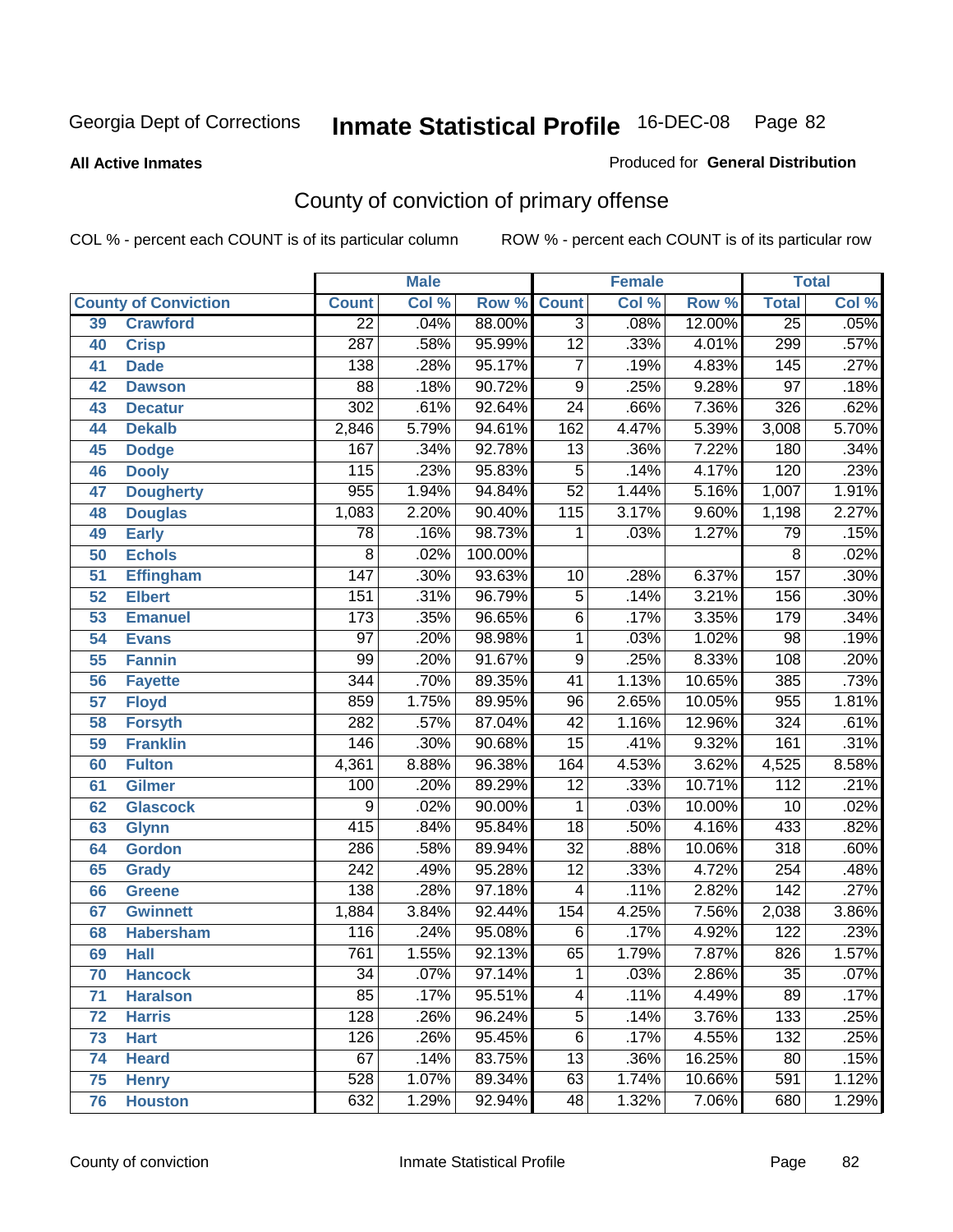**All Active Inmates**

#### Produced for **General Distribution**

# County of conviction of primary offense

|                 |                             |                  | <b>Male</b> |         |                 | <b>Female</b> |        |                  | <b>Total</b> |
|-----------------|-----------------------------|------------------|-------------|---------|-----------------|---------------|--------|------------------|--------------|
|                 | <b>County of Conviction</b> | <b>Count</b>     | Col %       | Row %   | <b>Count</b>    | Col %         | Row %  | <b>Total</b>     | Col %        |
| $\overline{77}$ | <b>Irwin</b>                | $\overline{52}$  | .11%        | 94.55%  | $\overline{3}$  | .08%          | 5.45%  | $\overline{55}$  | .10%         |
| 78              | <b>Jackson</b>              | $\overline{210}$ | .43%        | 91.70%  | $\overline{19}$ | .52%          | 8.30%  | 229              | .43%         |
| 79              | <b>Jasper</b>               | $\overline{57}$  | .12%        | 95.00%  | $\overline{3}$  | .08%          | 5.00%  | 60               | .11%         |
| 80              | <b>Jeff Davis</b>           | $\overline{82}$  | .17%        | 96.47%  | $\overline{3}$  | .08%          | 3.53%  | 85               | .16%         |
| 81              | <b>Jefferson</b>            | 120              | .24%        | 96.77%  | $\overline{4}$  | .11%          | 3.23%  | 124              | .24%         |
| 82              | <b>Jenkins</b>              | $\overline{77}$  | .16%        | 95.06%  | $\overline{4}$  | .11%          | 4.94%  | $\overline{81}$  | .15%         |
| 83              | <b>Johnson</b>              | $\overline{57}$  | .12%        | 93.44%  | 4               | .11%          | 6.56%  | 61               | .12%         |
| 84              | <b>Jones</b>                | 153              | .31%        | 93.87%  | 10              | .28%          | 6.13%  | 163              | .31%         |
| 85              | <b>Lamar</b>                | 79               | .16%        | 94.05%  | $\overline{5}$  | .14%          | 5.95%  | 84               | .16%         |
| 86              | <b>Lanier</b>               | $\overline{38}$  | .08%        | 92.68%  | $\overline{3}$  | .08%          | 7.32%  | $\overline{41}$  | .08%         |
| 87              | <b>Laurens</b>              | 334              | .68%        | 94.62%  | $\overline{19}$ | .52%          | 5.38%  | 353              | .67%         |
| 88              | Lee                         | 83               | .17%        | 95.40%  | 4               | .11%          | 4.60%  | $\overline{87}$  | .16%         |
| 89              | <b>Liberty</b>              | 304              | .62%        | 93.83%  | $\overline{20}$ | .55%          | 6.17%  | 324              | .61%         |
| 90              | <b>Lincoln</b>              | $\overline{38}$  | .08%        | 100.00% |                 |               |        | $\overline{38}$  | .07%         |
| 91              | Long                        | $\overline{79}$  | .16%        | 91.86%  | $\overline{7}$  | .19%          | 8.14%  | 86               | .16%         |
| 92              | <b>Lowndes</b>              | 569              | 1.16%       | 94.21%  | $\overline{35}$ | .97%          | 5.79%  | 604              | 1.15%        |
| 93              | <b>Lumpkin</b>              | 121              | .25%        | 91.67%  | $\overline{11}$ | .30%          | 8.33%  | $\overline{132}$ | .25%         |
| 94              | <b>Macon</b>                | 65               | .13%        | 94.20%  | 4               | .11%          | 5.80%  | 69               | .13%         |
| 95              | <b>Madison</b>              | 124              | .25%        | 91.85%  | $\overline{11}$ | .30%          | 8.15%  | 135              | .26%         |
| 96              | <b>Marion</b>               | $\overline{50}$  | .10%        | 96.15%  | $\overline{2}$  | .06%          | 3.85%  | $\overline{52}$  | .10%         |
| 97              | <b>Mcduffie</b>             | 194              | .39%        | 96.04%  | $\overline{8}$  | .22%          | 3.96%  | 202              | .38%         |
| 98              | <b>Mcintosh</b>             | 69               | .14%        | 98.57%  | $\mathbf{1}$    | .03%          | 1.43%  | $\overline{70}$  | .13%         |
| 99              | <b>Meriwether</b>           | 199              | .41%        | 93.43%  | 14              | .39%          | 6.57%  | $\overline{213}$ | .40%         |
| 100             | <b>Miller</b>               | $\overline{32}$  | .07%        | 100.00% |                 |               |        | $\overline{32}$  | .06%         |
| 101             | <b>Mitchell</b>             | 183              | .37%        | 90.59%  | 19              | .52%          | 9.41%  | $\overline{202}$ | .38%         |
| 102             | <b>Monroe</b>               | 169              | .34%        | 93.89%  | $\overline{11}$ | .30%          | 6.11%  | 180              | .34%         |
| 103             | <b>Montgomery</b>           | $\overline{57}$  | .12%        | 90.48%  | $\overline{6}$  | .17%          | 9.52%  | 63               | .12%         |
| 104             | <b>Morgan</b>               | $\overline{133}$ | .27%        | 92.36%  | $\overline{11}$ | .30%          | 7.64%  | 144              | .27%         |
| 105             | <b>Murray</b>               | 230              | .47%        | 92.37%  | $\overline{19}$ | .52%          | 7.63%  | 249              | .47%         |
| 106             | <b>Muscogee</b>             | 1,803            | 3.67%       | 94.05%  | 114             | 3.15%         | 5.95%  | 1,917            | 3.63%        |
| 107             | <b>Newton</b>               | 552              | 1.12%       | 88.60%  | $\overline{71}$ | 1.96%         | 11.40% | 623              | 1.18%        |
| 108             | <b>Oconee</b>               | 55               | .11%        | 98.21%  | 1               | .03%          | 1.79%  | 56               | .11%         |
| 109             | <b>Oglethorpe</b>           | $\overline{53}$  | .11%        | 92.98%  | 4               | .11%          | 7.02%  | $\overline{57}$  | .11%         |
| 110             | Paulding                    | 236              | .48%        | 91.47%  | $\overline{22}$ | .61%          | 8.53%  | 258              | .49%         |
| 111             | <b>Peach</b>                | $\overline{90}$  | .18%        | 98.90%  | 1               | .03%          | 1.10%  | 91               | .17%         |
| 112             | <b>Pickens</b>              | $\overline{88}$  | .18%        | 91.67%  | 8               | .22%          | 8.33%  | 96               | .18%         |
| 113             | <b>Pierce</b>               | $\overline{72}$  | .15%        | 94.74%  | 4               | .11%          | 5.26%  | 76               | .14%         |
| 114             | <b>Pike</b>                 | $\overline{56}$  | .11%        | 91.80%  | $\overline{5}$  | .14%          | 8.20%  | 61               | .12%         |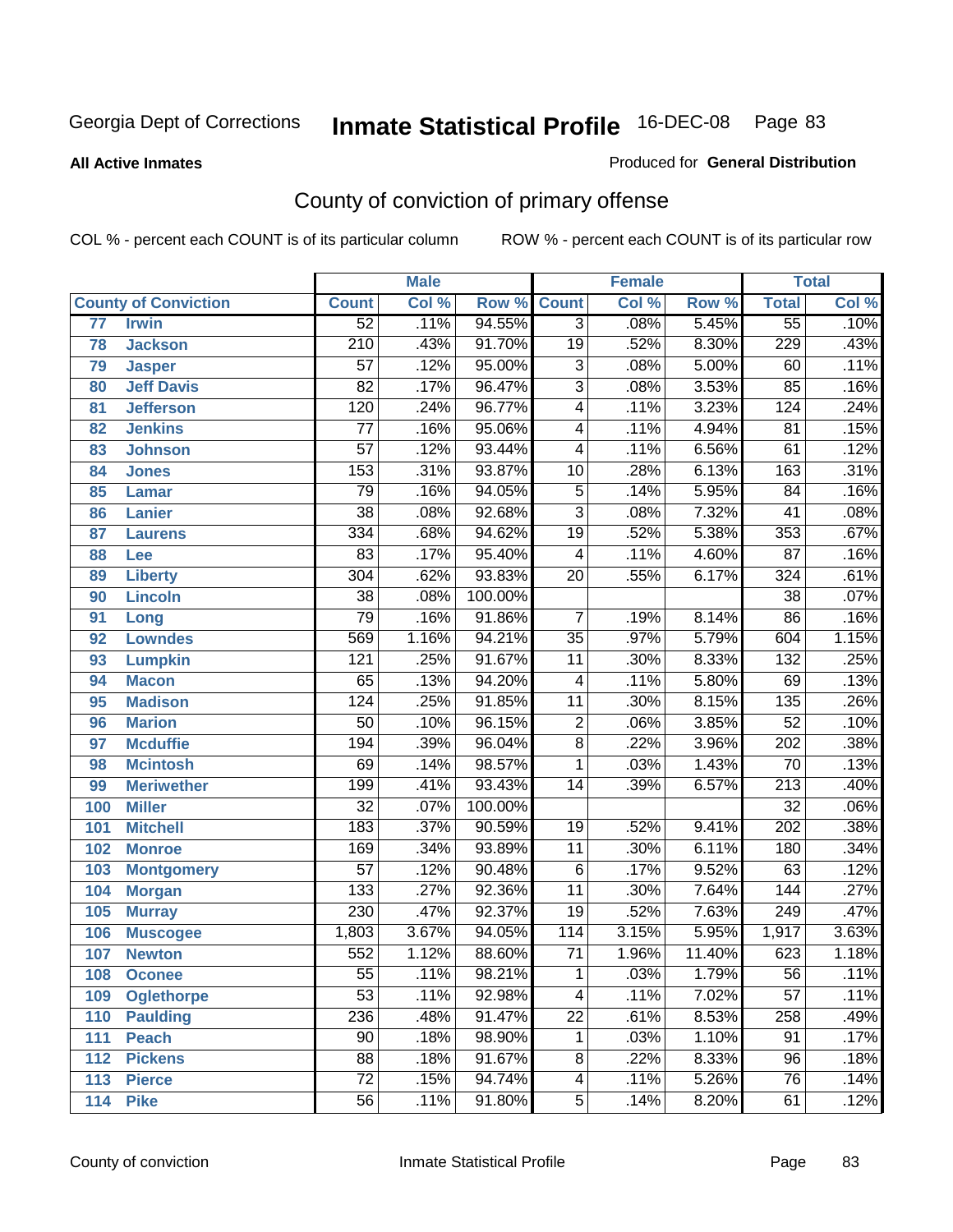#### **All Active Inmates**

#### Produced for **General Distribution**

# County of conviction of primary offense

|                             |                  | <b>Male</b> |        |                 | <b>Female</b> |        |                  | <b>Total</b>               |
|-----------------------------|------------------|-------------|--------|-----------------|---------------|--------|------------------|----------------------------|
| <b>County of Conviction</b> | <b>Count</b>     | Col %       | Row %  | <b>Count</b>    | Col %         | Row %  | <b>Total</b>     | $\overline{\text{Col }\%}$ |
| 115<br><b>Polk</b>          | 146              | .30%        | 94.81% | $\overline{8}$  | .22%          | 5.19%  | 154              | .29%                       |
| <b>Pulaski</b><br>116       | $\overline{80}$  | .16%        | 89.89% | $\overline{9}$  | .25%          | 10.11% | 89               | .17%                       |
| 117<br><b>Putnam</b>        | 139              | .28%        | 95.21% | $\overline{7}$  | .19%          | 4.79%  | 146              | .28%                       |
| 118<br>Quitman              | $\overline{15}$  | .03%        | 93.75% | 1               | .03%          | 6.25%  | $\overline{16}$  | .03%                       |
| 119<br><b>Rabun</b>         | 61               | .12%        | 91.04% | $\overline{6}$  | .17%          | 8.96%  | 67               | .13%                       |
| 120<br><b>Randolph</b>      | 49               | .10%        | 89.09% | $\overline{6}$  | .17%          | 10.91% | $\overline{55}$  | .10%                       |
| 121<br><b>Richmond</b>      | 1,757            | 3.58%       | 93.86% | 115             | 3.17%         | 6.14%  | 1,872            | 3.55%                      |
| 122<br><b>Rockdale</b>      | 487              | .99%        | 91.54% | 45              | 1.24%         | 8.46%  | $\overline{532}$ | 1.01%                      |
| 123<br><b>Schley</b>        | $\overline{27}$  | .05%        | 96.43% | $\mathbf{1}$    | .03%          | 3.57%  | $\overline{28}$  | .05%                       |
| 124<br><b>Screven</b>       | $\overline{117}$ | .24%        | 93.60% | $\overline{8}$  | .22%          | 6.40%  | $\overline{125}$ | .24%                       |
| 125<br><b>Seminole</b>      | 65               | .13%        | 89.04% | $\overline{8}$  | .22%          | 10.96% | $\overline{73}$  | .14%                       |
| <b>Spalding</b><br>126      | $\overline{570}$ | 1.16%       | 91.79% | $\overline{51}$ | 1.41%         | 8.21%  | 621              | 1.18%                      |
| 127<br><b>Stephens</b>      | 179              | .36%        | 91.33% | $\overline{17}$ | .47%          | 8.67%  | 196              | .37%                       |
| 128<br><b>Stewart</b>       | $\overline{32}$  | .07%        | 91.43% | $\overline{3}$  | .08%          | 8.57%  | $\overline{35}$  | .07%                       |
| 129<br><b>Sumter</b>        | 250              | .51%        | 95.42% | $\overline{12}$ | .33%          | 4.58%  | $\overline{262}$ | .50%                       |
| <b>Talbot</b><br>130        | 46               | .09%        | 93.88% | $\overline{3}$  | .08%          | 6.12%  | 49               | .09%                       |
| 131<br><b>Taliaferro</b>    | $\overline{24}$  | .05%        | 96.00% | $\mathbf{1}$    | .03%          | 4.00%  | $\overline{25}$  | .05%                       |
| 132<br><b>Tattnall</b>      | 173              | .35%        | 93.01% | $\overline{13}$ | .36%          | 6.99%  | 186              | .35%                       |
| 133<br><b>Taylor</b>        | $\overline{95}$  | .19%        | 94.06% | $\overline{6}$  | .17%          | 5.94%  | 101              | .19%                       |
| <b>Telfair</b><br>134       | $\overline{118}$ | .24%        | 90.08% | $\overline{13}$ | .36%          | 9.92%  | $\overline{131}$ | .25%                       |
| 135<br><b>Terrell</b>       | $\overline{84}$  | .17%        | 98.82% | $\mathbf{1}$    | .03%          | 1.18%  | 85               | .16%                       |
| 136<br><b>Thomas</b>        | 298              | .61%        | 91.98% | $\overline{26}$ | .72%          | 8.02%  | 324              | .61%                       |
| 137<br><b>Tift</b>          | $\overline{302}$ | .61%        | 96.49% | $\overline{11}$ | .30%          | 3.51%  | $\overline{313}$ | .59%                       |
| <b>Toombs</b><br>138        | 286              | .58%        | 92.26% | 24              | .66%          | 7.74%  | $\overline{310}$ | .59%                       |
| 139<br><b>Towns</b>         | 49               | .10%        | 89.09% | $\overline{6}$  | .17%          | 10.91% | $\overline{55}$  | .10%                       |
| 140<br><b>Treutlen</b>      | $\overline{85}$  | .17%        | 98.84% | $\mathbf{1}$    | .03%          | 1.16%  | $\overline{86}$  | .16%                       |
| 141<br><b>Troup</b>         | 701              | 1.43%       | 90.10% | $\overline{77}$ | 2.13%         | 9.90%  | 778              | 1.48%                      |
| 142<br><b>Turner</b>        | 81               | .16%        | 97.59% | $\overline{2}$  | .06%          | 2.41%  | 83               | .16%                       |
| 143<br><b>Twiggs</b>        | $\overline{64}$  | .13%        | 88.89% | $\overline{8}$  | .22%          | 11.11% | $\overline{72}$  | .14%                       |
| 144<br><b>Union</b>         | $\overline{77}$  | .16%        | 89.53% | $\overline{9}$  | .25%          | 10.47% | $\overline{86}$  | .16%                       |
| 145<br><b>Upson</b>         | $\overline{225}$ | .46%        | 93.75% | $\overline{15}$ | .41%          | 6.25%  | $\overline{240}$ | .46%                       |
| 146<br><b>Walker</b>        | 391              | .80%        | 91.36% | 37              | 1.02%         | 8.64%  | 428              | .81%                       |
| <b>Walton</b><br>147        | 403              | .82%        | 91.59% | $\overline{37}$ | 1.02%         | 8.41%  | 440              | .83%                       |
| <b>Ware</b><br>148          | 351              | .71%        | 94.61% | $\overline{20}$ | .55%          | 5.39%  | $\overline{371}$ | .70%                       |
| <b>Warren</b><br>149        | 43               | .09%        | 93.48% | $\overline{3}$  | .08%          | 6.52%  | 46               | .09%                       |
| <b>Washington</b><br>150    | $\overline{118}$ | .24%        | 93.65% | $\overline{8}$  | .22%          | 6.35%  | 126              | .24%                       |
| 151<br><b>Wayne</b>         | 159              | .32%        | 90.34% | $\overline{17}$ | .47%          | 9.66%  | 176              | .33%                       |
| <b>Webster</b><br>152       | $\overline{6}$   | .01%        | 85.71% | $\mathbf{1}$    | .03%          | 14.29% | $\overline{7}$   | .01%                       |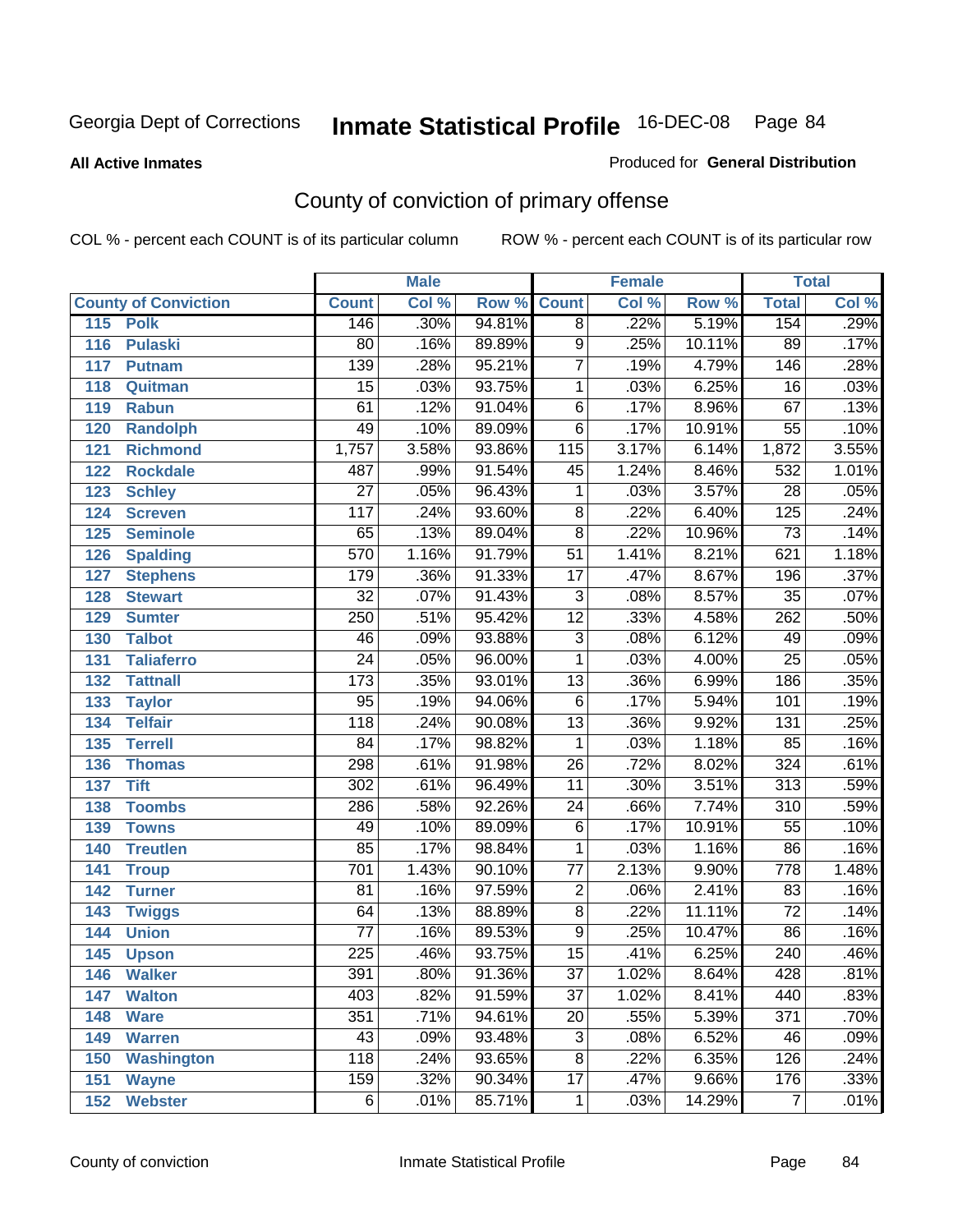**All Active Inmates**

### Produced for **General Distribution**

# County of conviction of primary offense

|                             |              | <b>Male</b> |             |       | <b>Female</b> |        |              | <b>Total</b> |
|-----------------------------|--------------|-------------|-------------|-------|---------------|--------|--------------|--------------|
| <b>County of Conviction</b> | <b>Count</b> | Col %       | Row % Count |       | Col %         | Row %  | <b>Total</b> | Col %        |
| <b>Wheeler</b><br>153       | 28           | $.06\%$     | 87.50%      | 4     | .11%          | 12.50% | 32           | $.06\%$      |
| <b>White</b><br>154         | 85           | .17%        | 88.54%      | 11    | $.30\%$       | 11.46% | 96           | .18%         |
| <b>Whitfield</b><br>155     | 628          | 1.28%       | 89.59%      | 73    | 2.01%         | 10.41% | 701          | 1.33%        |
| <b>Wilcox</b><br>156        | 62           | .13%        | 93.94%      | 4     | $.11\%$       | 6.06%  | 66           | .13%         |
| <b>Wilkes</b><br>157        | 85           | .17%        | 97.70%      | 2     | $.06\%$       | 2.30%  | 87           | .16%         |
| <b>Wilkinson</b><br>158     | 63           | .13%        | 94.03%      | 4     | .11%          | 5.97%  | 67           | .13%         |
| <b>Worth</b><br>159         | 134          | $.27\%$     | $95.04\%$   |       | .19%          | 4.96%  | 141          | .27%         |
| <b>Total Rported</b>        | 49,122       | 100%        | 93.13%      | 3,623 | 100%          | 6.87%  | 52,745       | 100%         |

| <b>`Reported</b><br><b>NOT</b> | ^¬<br>vı |       | 40     |
|--------------------------------|----------|-------|--------|
| <b>Total</b><br>Gra            | 49,159   | 3,626 | 52,785 |

| Mc | ™ulton | Cobb |  |
|----|--------|------|--|
|    |        |      |  |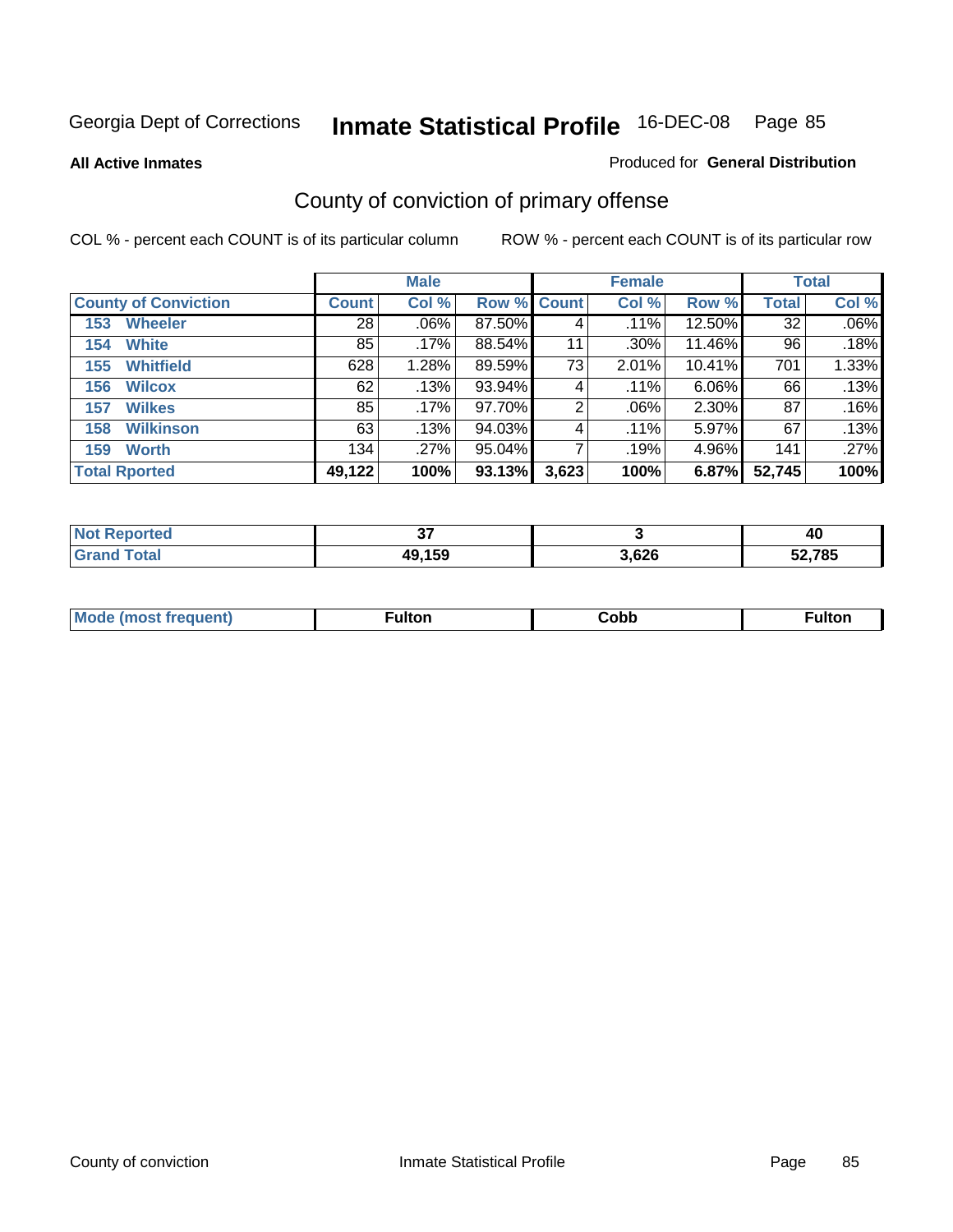#### **All Active Inmates**

#### Produced for **General Distribution**

# Circuit of conviction of primary offense

|                         |                                 |                  | <b>Male</b> |        |                  | <b>Female</b> |        |                  | <b>Total</b> |
|-------------------------|---------------------------------|------------------|-------------|--------|------------------|---------------|--------|------------------|--------------|
|                         | <b>Circuit of Conviction</b>    | <b>Count</b>     | CoI%        | Row %  | <b>Count</b>     | Col %         | Row %  | <b>Total</b>     | Col %        |
| 1                       | <b>Alapaha Circuit</b>          | 356              | .72%        | 93.44% | $\overline{25}$  | .69%          | 6.56%  | 381              | .72%         |
| $\overline{2}$          | <b>Alcovy Circuit</b>           | 955              | 1.94%       | 89.84% | 108              | 2.98%         | 10.16% | 1,063            | 2.02%        |
| $\overline{\mathbf{3}}$ | <b>Atlanta Circuit</b>          | 4,361            | 8.88%       | 96.38% | 164              | 4.53%         | 3.62%  | 4,525            | 8.58%        |
| 4                       | <b>Atlantic Circuit</b>         | 822              | 1.67%       | 94.48% | 48               | 1.32%         | 5.52%  | 870              | 1.65%        |
| 5                       | <b>Augusta Circuit</b>          | 2,263            | 4.61%       | 93.59% | 155              | 4.28%         | 6.41%  | 2,418            | 4.58%        |
| $6\phantom{a}$          | <b>Blue Ridge Circuit</b>       | $\overline{546}$ | 1.11%       | 89.80% | 62               | 1.71%         | 10.20% | 608              | 1.15%        |
| $\overline{7}$          | <b>Brunswick Circuit</b>        | 894              | 1.82%       | 94.50% | $\overline{52}$  | 1.44%         | 5.50%  | 946              | 1.79%        |
| 8                       | <b>Chattahoochee Circuit</b>    | 2,145            | 4.37%       | 94.20% | 132              | 3.64%         | 5.80%  | 2,277            | 4.32%        |
| 9                       | <b>Cherokee Circuit</b>         | 854              | 1.74%       | 88.87% | 107              | 2.95%         | 11.13% | 961              | 1.82%        |
| 10                      | <b>Clayton Circuit</b>          | 1,490            | 3.03%       | 93.36% | 106              | 2.93%         | 6.64%  | 1,596            | 3.03%        |
| 11                      | <b>Cobb Circuit</b>             | 2,772            | 5.64%       | 91.18% | $\overline{268}$ | 7.40%         | 8.82%  | 3,040            | 5.76%        |
| 12                      | <b>Conasauga Circuit</b>        | 858              | 1.75%       | 90.32% | $\overline{92}$  | 2.54%         | 9.68%  | 950              | 1.80%        |
| 13                      | <b>Cordele Circuit</b>          | 732              | 1.49%       | 94.94% | $\overline{39}$  | 1.08%         | 5.06%  | $\overline{771}$ | 1.46%        |
| 14                      | <b>Coweta Circuit</b>           | 2,081            | 4.24%       | 90.99% | $\overline{206}$ | 5.69%         | 9.01%  | 2,287            | 4.34%        |
| 15                      | <b>Dougherty Circuit</b>        | 955              | 1.94%       | 94.84% | 52               | 1.44%         | 5.16%  | 1,007            | 1.91%        |
| 16                      | <b>Dublin Circuit</b>           | 540              | 1.10%       | 94.41% | $\overline{32}$  | .88%          | 5.59%  | $\overline{572}$ | 1.08%        |
| 17                      | <b>Eastern Circuit</b>          | 2,420            | 4.93%       | 94.83% | $\overline{132}$ | 3.64%         | 5.17%  | 2,552            | 4.84%        |
| 18                      | <b>Flint Circuit</b>            | 528              | 1.07%       | 89.34% | 63               | 1.74%         | 10.66% | 591              | 1.12%        |
| 19                      | <b>Griffin Circuit</b>          | 1,195            | 2.43%       | 91.43% | 112              | 3.09%         | 8.57%  | 1,307            | 2.48%        |
| 20                      | <b>Gwinnett Circuit</b>         | 1,884            | 3.84%       | 92.44% | 154              | 4.25%         | 7.56%  | 2,038            | 3.86%        |
| 21                      | <b>Houston Circuit</b>          | 632              | 1.29%       | 92.94% | 48               | 1.32%         | 7.06%  | 680              | 1.29%        |
| 22                      | <b>Lookout Mountain Circuit</b> | 1,030            | 2.10%       | 90.91% | 103              | 2.84%         | 9.09%  | 1,133            | 2.15%        |
| 23                      | <b>Macon Circuit</b>            | 1,152            | 2.35%       | 94.89% | 62               | 1.71%         | 5.11%  | 1,214            | 2.30%        |
| 24                      | <b>Middle Circuit</b>           | 782              | 1.59%       | 93.76% | $\overline{52}$  | 1.44%         | 6.24%  | 834              | 1.58%        |
| 25                      | <b>Mountain Circuit</b>         | 356              | .72%        | 92.47% | $\overline{29}$  | .80%          | 7.53%  | 385              | .73%         |
| 26                      | <b>Northeastern Circuit</b>     | 849              | 1.73%       | 91.98% | $\overline{74}$  | 2.04%         | 8.02%  | $\overline{923}$ | 1.75%        |
| 27                      | <b>Northern Circuit</b>         | 600              | 1.22%       | 93.60% | $\overline{41}$  | 1.13%         | 6.40%  | 641              | 1.22%        |
| 28                      | <b>Ocmulgee Circuit</b>         | 1,070            | 2.18%       | 94.86% | 58               | 1.60%         | 5.14%  | 1,128            | 2.14%        |
| 29                      | <b>Oconee Circuit</b>           | $\overline{532}$ | 1.08%       | 90.48% | 56               | 1.55%         | 9.52%  | 588              | 1.11%        |
| 30                      | <b>Ogeechee Circuit</b>         | 806              | 1.64%       | 93.72% | $\overline{54}$  | 1.49%         | 6.28%  | 860              | 1.63%        |
| 31                      | <b>Pataula Circuit</b>          | 349              | .71%        | 94.58% | 20               | .55%          | 5.42%  | 369              | .70%         |
| 32                      | <b>Piedmont Circuit</b>         | $\overline{526}$ | 1.07%       | 92.28% | 44               | 1.21%         | 7.72%  | 570              | 1.08%        |
| 33                      | <b>Rome Circuit</b>             | 859              | 1.75%       | 89.95% | 96               | 2.65%         | 10.05% | 955              | 1.81%        |
| 34                      | <b>South Georgia Circuit</b>    | 768              | 1.56%       | 92.87% | $\overline{59}$  | 1.63%         | 7.13%  | 827              | 1.57%        |
| 35                      | <b>Southern Circuit</b>         | 1,275            | 2.60%       | 93.41% | 90               | 2.48%         | 6.59%  | 1,365            | 2.59%        |
| 36                      | <b>Southwestern Circuit</b>     | 463              | .94%        | 94.88% | 25               | .69%          | 5.12%  | 488              | .93%         |
| 37                      | <b>Stone Mountain Circuit</b>   | 2,846            | 5.79%       | 94.61% | 162              | 4.47%         | 5.39%  | 3,008            | 5.70%        |
| 38                      | <b>Tallapoosa Circuit</b>       | 231              | .47%        | 95.06% | $\overline{12}$  | .33%          | 4.94%  | 243              | .46%         |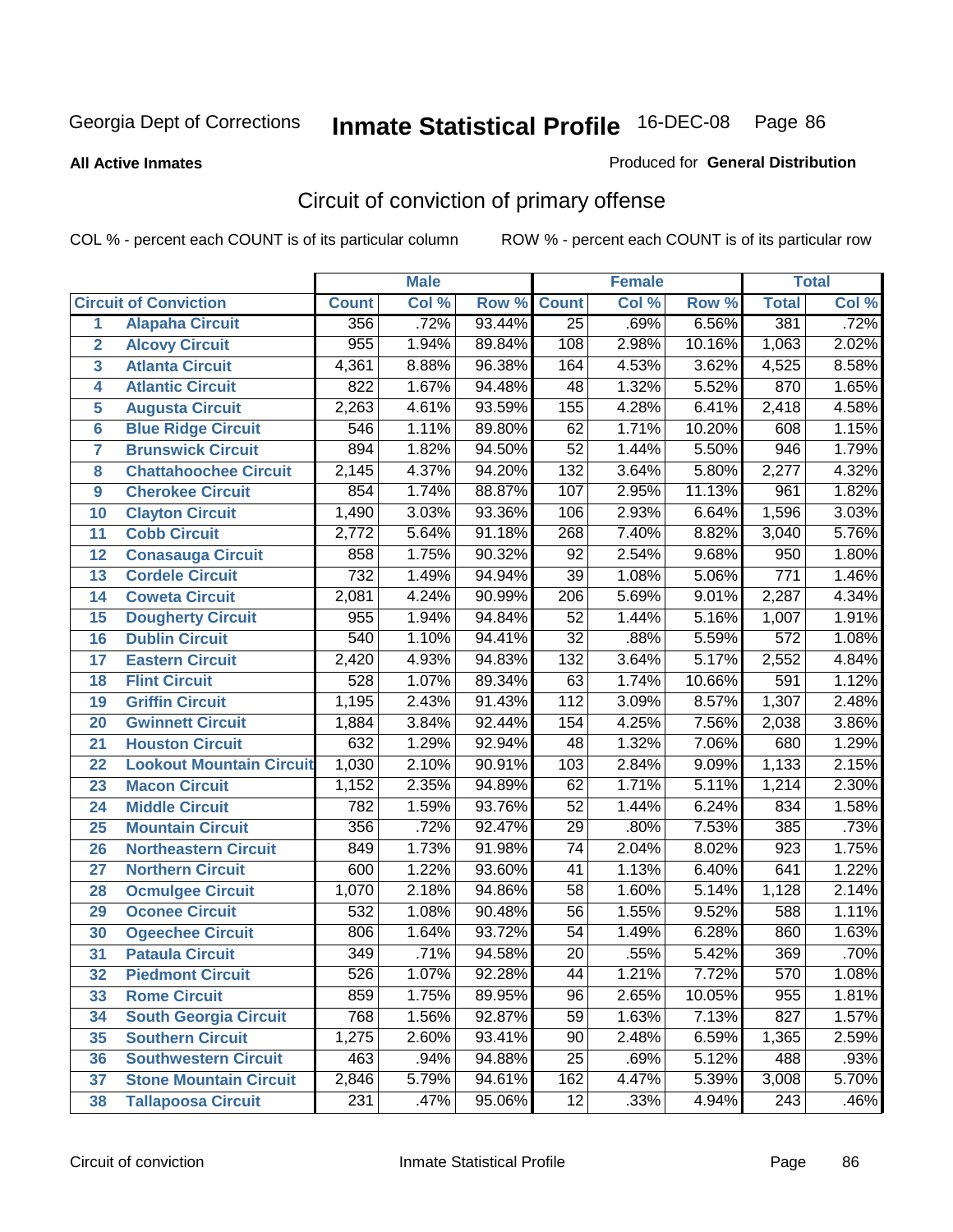**All Active Inmates**

#### Produced for **General Distribution**

# Circuit of conviction of primary offense

|    |                              |              | <b>Male</b> |        |              | <b>Female</b> |          |              | <b>Total</b> |
|----|------------------------------|--------------|-------------|--------|--------------|---------------|----------|--------------|--------------|
|    | <b>Circuit of Conviction</b> | <b>Count</b> | Col %       | Row %  | <b>Count</b> | Col %         | Row %    | <b>Total</b> | Col %        |
| 39 | <b>Tifton Circuit</b>        | 569          | 1.16%       | 96.11% | 23           | .63%          | 3.89%    | 592          | 1.12%        |
| 40 | <b>Toombs Circuit</b>        | 393          | .80%        | 96.32% | 15           | .41%          | 3.68%    | 408          | .77%         |
| 41 | <b>Waycross Circuit</b>      | 831          | 1.69%       | 94.11% | 52           | 1.44%         | 5.89%    | 883          | 1.67%        |
| 42 | <b>Western Circuit</b>       | 457          | .93%        | 94.62% | 26           | .72%          | 5.38%    | 483          | .92%         |
| 43 | <b>Rockdale Circuit</b>      | 487          | .99%        | 91.54% | 45           | 1.24%         | 8.46%    | 532          | 1.01%        |
| 44 | <b>Douglas Circuit</b>       | 1,083        | 2.20%       | 90.40% | 115          | 3.17%         | $9.60\%$ | 1,198        | 2.27%        |
| 45 | <b>Appalachian Circuit</b>   | 287          | .58%        | 90.82% | 29           | $.80\%$       | 9.18%    | 316          | .60%         |
| 46 | <b>Enotah Circuit</b>        | 332          | .68%        | 89.97% | 37           | 1.02%         | 10.03%   | 369          | .70%         |
| 47 | <b>Bell-Forsyth Circuit</b>  | 282          | $.57\%$     | 87.04% | 42           | 1.16%         | 12.96%   | 324          | .61%         |
| 48 | <b>Towaliga Circuit</b>      | 388          | .79%        | 94.40% | 23           | .63%          | 5.60%    | 411          | .78%         |
| 49 | <b>Paulding Circuit</b>      | 236          | .48%        | 91.47% | 22           | .61%          | 8.53%    | 258          | .49%         |
|    | <b>Total Rported</b>         | 49,122       | 100%        | 93.13% | 3,623        | 100%          | 6.87%    | 52,745       | 100%         |

| ted:<br>m. | $\sim$<br>v, |       | 40     |
|------------|--------------|-------|--------|
|            | 49,159       | 3,626 | 52,785 |

| M, | $+1 - - + -$<br>annu -<br>uu | ∶obb<br>- - - - - | .<br>чна<br>- --------- |
|----|------------------------------|-------------------|-------------------------|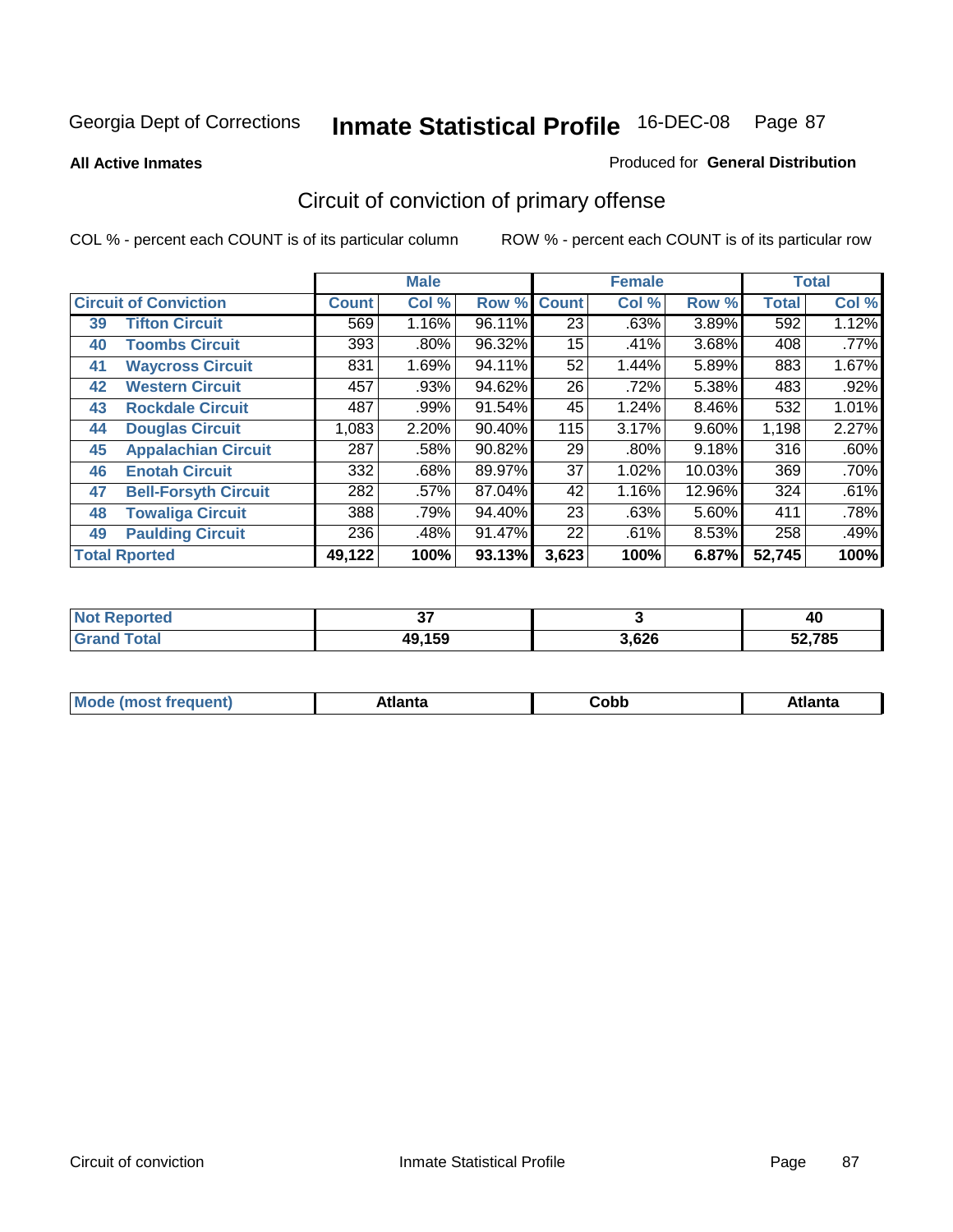### **All Active Inmates**

### Produced for **General Distribution**

### Years served (jail + prison) in this incarceration

|                              |                   | <b>Male</b> |         |                 | <b>Female</b> |        |                 | <b>Total</b> |
|------------------------------|-------------------|-------------|---------|-----------------|---------------|--------|-----------------|--------------|
| <b>Years Served</b>          | <b>Count</b>      | Col %       | Row %   | <b>Count</b>    | Col %         | Row %  | <b>Total</b>    | Col %        |
| Less than one year           | 7,576             | 15.68%      | 88.16%  | 1,017           | 28.34%        | 11.84% | 8,593           | 16.55%       |
| 1 to 1.99 years              | 10,583            | 21.90%      | 90.51%  | 1,110           | 30.94%        | 9.49%  | 11,693          | 22.53%       |
| 2 to 2.99 years              | 6,663             | 13.79%      | 93.45%  | 467             | 13.02%        | 6.55%  | 7,130           | 13.74%       |
| $3$ to 3.99 years            | 4,307             | 8.91%       | 94.85%  | 234             | 6.52%         | 5.15%  | 4,541           | 8.75%        |
| 4 to 4.99 years              | 2,856             | 5.91%       | 95.36%  | 139             | 3.87%         | 4.64%  | 2,995           | 5.77%        |
| 5 to 5.99 years              | 2,199             | 4.55%       | 95.94%  | $\overline{93}$ | 2.59%         | 4.06%  | 2,292           | 4.42%        |
| 6 to 6.99 years              | 1,896             | 3.92%       | 95.13%  | $\overline{97}$ | 2.70%         | 4.87%  | 1,993           | 3.84%        |
| $\overline{7}$ to 7.99 years | 1,760             | 3.64%       | 96.33%  | 67              | 1.87%         | 3.67%  | 1,827           | 3.52%        |
| 8 to 8.99 years              | 1,483             | 3.07%       | 95.62%  | 68              | 1.90%         | 4.38%  | 1,551           | 2.99%        |
| 9 to 9.99 years              | 1,391             | 2.88%       | 96.33%  | $\overline{53}$ | 1.48%         | 3.67%  | 1,444           | 2.78%        |
| 10 to 10.99 years            | 1,024             | 2.12%       | 95.97%  | 43              | 1.20%         | 4.03%  | 1,067           | 2.06%        |
| 11 to 11.99 years            | 1,040             | 2.15%       | 96.65%  | $\overline{36}$ | 1.00%         | 3.35%  | 1,076           | 2.07%        |
| 12 to 12.99 years            | 835               | 1.73%       | 97.43%  | $\overline{22}$ | 0.61%         | 2.57%  | 857             | 1.65%        |
| 13 to 13.99 years            | $\overline{741}$  | 1.53%       | 96.36%  | $\overline{28}$ | 0.78%         | 3.64%  | 769             | 1.48%        |
| 14 to 14.99 years            | $\overline{6}$ 45 | 1.33%       | 97.14%  | $\overline{19}$ | 0.53%         | 2.86%  | 664             | 1.28%        |
| 15 to 15.99 years            | 580               | 1.20%       | 96.35%  | 22              | 0.61%         | 3.65%  | 602             | 1.16%        |
| 16 to 16.99 years            | 411               | 0.85%       | 96.93%  | $\overline{13}$ | 0.36%         | 3.07%  | 424             | 0.82%        |
| 17 to 17.99 years            | 417               | 0.86%       | 96.75%  | $\overline{14}$ | 0.39%         | 3.25%  | 431             | 0.83%        |
| 18 to 18.99 years            | 363               | 0.75%       | 96.54%  | 13              | 0.36%         | 3.46%  | 376             | 0.72%        |
| 19 to 19.99 years            | $\overline{263}$  | 0.54%       | 97.41%  | $\overline{7}$  | 0.20%         | 2.59%  | 270             | 0.52%        |
| 20 to 20.99 years            | $\overline{226}$  | 0.47%       | 96.17%  | $\overline{9}$  | 0.25%         | 3.83%  | 235             | 0.45%        |
| 21 to 21.99 years            | 188               | 0.39%       | 97.92%  | 4               | 0.11%         | 2.08%  | 192             | 0.37%        |
| 22 to 22.99 years            | 151               | 0.31%       | 99.34%  | $\mathbf{1}$    | 0.03%         | 0.66%  | 152             | 0.29%        |
| 23 to 23.99 years            | 135               | 0.28%       | 98.54%  | $\overline{2}$  | 0.06%         | 1.46%  | 137             | 0.26%        |
| 24 to 24.99 years            | 113               | 0.23%       | 95.76%  | $\overline{5}$  | 0.14%         | 4.24%  | 118             | 0.23%        |
| 25 to 25.99 years            | 80                | 0.17%       | 98.77%  | $\overline{1}$  | 0.03%         | 1.23%  | 81              | 0.16%        |
| 26 to 26.99 years            | 69                | 0.14%       | 98.57%  | 1               | 0.03%         | 1.43%  | 70              | 0.13%        |
| 27 to 27.99 years            | 66                | 0.14%       | 100.00% |                 |               |        | 66              | 0.13%        |
| 28 to 28.99 years            | $\overline{54}$   | 0.11%       | 98.18%  | $\mathbf{1}$    | 0.03%         | 1.82%  | $\overline{55}$ | 0.11%        |
| 29 to 29.99 years            | $\overline{37}$   | 0.08%       | 97.37%  | $\mathbf 1$     | 0.03%         | 2.63%  | $\overline{38}$ | 0.07%        |
| Thirty + years               | 169               | 0.35%       | 99.41%  | $\overline{1}$  | 0.03%         | 0.59%  | 170             | 0.33%        |
| <b>Total Reported</b>        | 48,321            | 100%        | 93.09%  | 3,588           | 100%          | 6.91%  | 51,909          | 100.0%       |

| <b>Not Reported</b>             | 838    | 38    | 876    |
|---------------------------------|--------|-------|--------|
| <b>Grand Total</b>              | 49,159 | 3,626 | 52,785 |
|                                 |        |       |        |
| <b>Mean</b><br><i>laverane)</i> | 5 1 1  | 3.09  | 4 Q7   |

| Mean<br>(average)    | 5.11               | 3.09               | 4.97            |
|----------------------|--------------------|--------------------|-----------------|
| Median (middle)      | 2.87               | 1.62               | 2.75            |
| Mode (most frequent) | Less than one year | Less than one year | 1 to 1.99 years |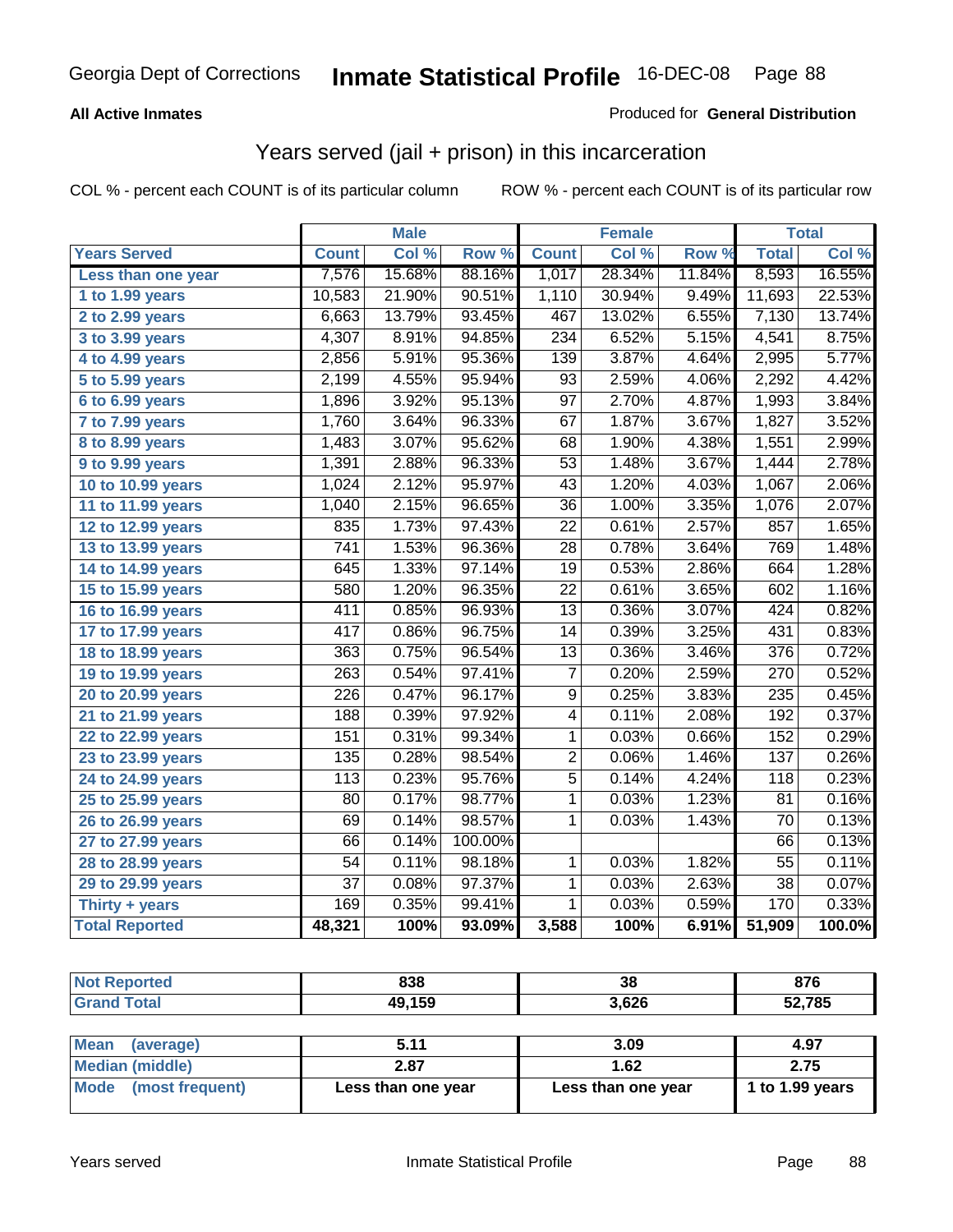### **All Active Inmates**

Produced for **General Distribution**

### Results of most recent HIV tests

|                         |              | <b>Male</b> |           |              | <b>Female</b> |          |              | <b>Total</b> |
|-------------------------|--------------|-------------|-----------|--------------|---------------|----------|--------------|--------------|
| <b>HIV Test Results</b> | <b>Count</b> | Col %       | Row %     | <b>Count</b> | Col %         | Row %    | <b>Total</b> | Col %        |
| <b>Positive</b>         | 869          | 1.81%       | $90.62\%$ | 90           | 2.54%         | $9.38\%$ | 959          | 1.86%        |
| <b>Negative</b>         | 47.218       | 98.17%      | 93.19%    | 3,451        | 97.46%        | 6.81%    | 50,669       | 98.12%       |
| Indeterminate           | 9            | 0.02%       | 100.00%   |              |               |          |              | 0.02%        |
| <b>Refused</b>          |              | 0.01%       | 100.00%   |              |               |          |              | 0.01%        |
| <b>Total Reported</b>   | 48,097       | 100%        | 93.14%    | 3,541        | 100%          | $6.86\%$ | 51,638       | 100.0%       |

| <b>Not</b><br>Reported | ,062   | oι<br>οa | 147    |
|------------------------|--------|----------|--------|
| <b>Grand</b><br>⊺otal  | 49.159 | 3,626    | 52,785 |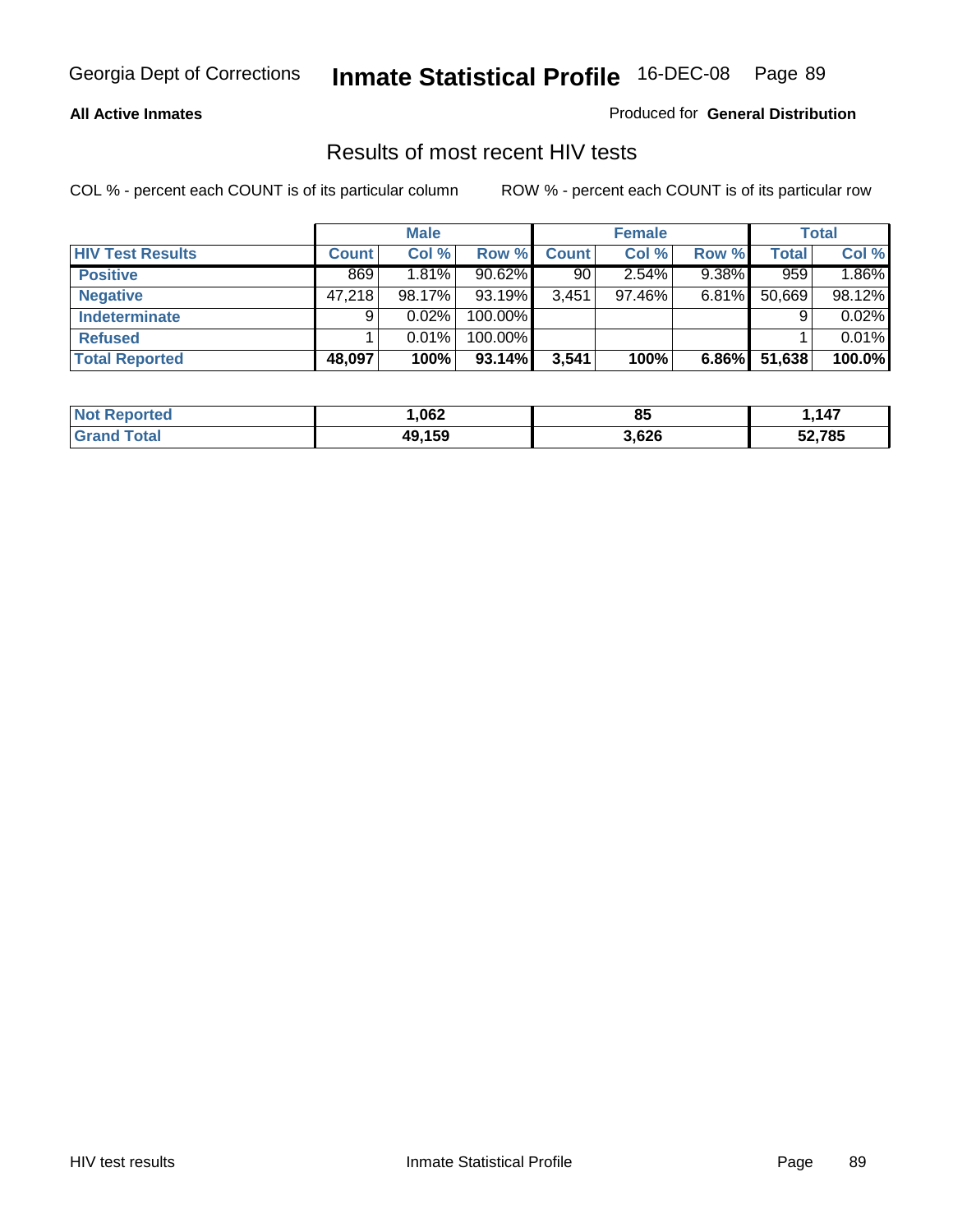### **All Active Inmates**

### Produced for **General Distribution**

### Results of most recent tuberculosis test

|                                  |              | <b>Male</b> |         |              | <b>Female</b> |          |              | Total  |
|----------------------------------|--------------|-------------|---------|--------------|---------------|----------|--------------|--------|
| <b>Tuberculosis Test Results</b> | <b>Count</b> | Col %       | Row %   | <b>Count</b> | Col %         | Row %    | <b>Total</b> | Col %  |
| <b>Positive on current test</b>  | 4,678        | $9.76\%$    | 97.99%  | 96           | $2.70\%$      | 2.01%    | 4,774        | 9.27%  |
| <b>Positive on previous test</b> | 3.918        | 8.17%       | 96.60%  | 138          | 3.89%         | $3.40\%$ | 4,056        | 7.88%  |
| <b>Negative</b>                  | 39,345       | 82.06%      | 92.22%  | 3,318        | $93.41\%$     | $7.78\%$ | 42,663       | 82.84% |
| <b>Refused</b>                   | 6            | 0.01%       | 100.00% |              |               |          |              | 0.01%  |
| <b>Total Reported</b>            | 47,947       | 100%        | 93.10%  | 3,552        | 100%          | $6.90\%$ | 51,499       | 100%   |

| <b>Not Reported</b>   | ົາ1 າ<br>I . <i>l</i> i <i>l</i> |       | ,286   |
|-----------------------|----------------------------------|-------|--------|
| <b>Grand</b><br>Total | 49.159                           | 3,626 | 52,785 |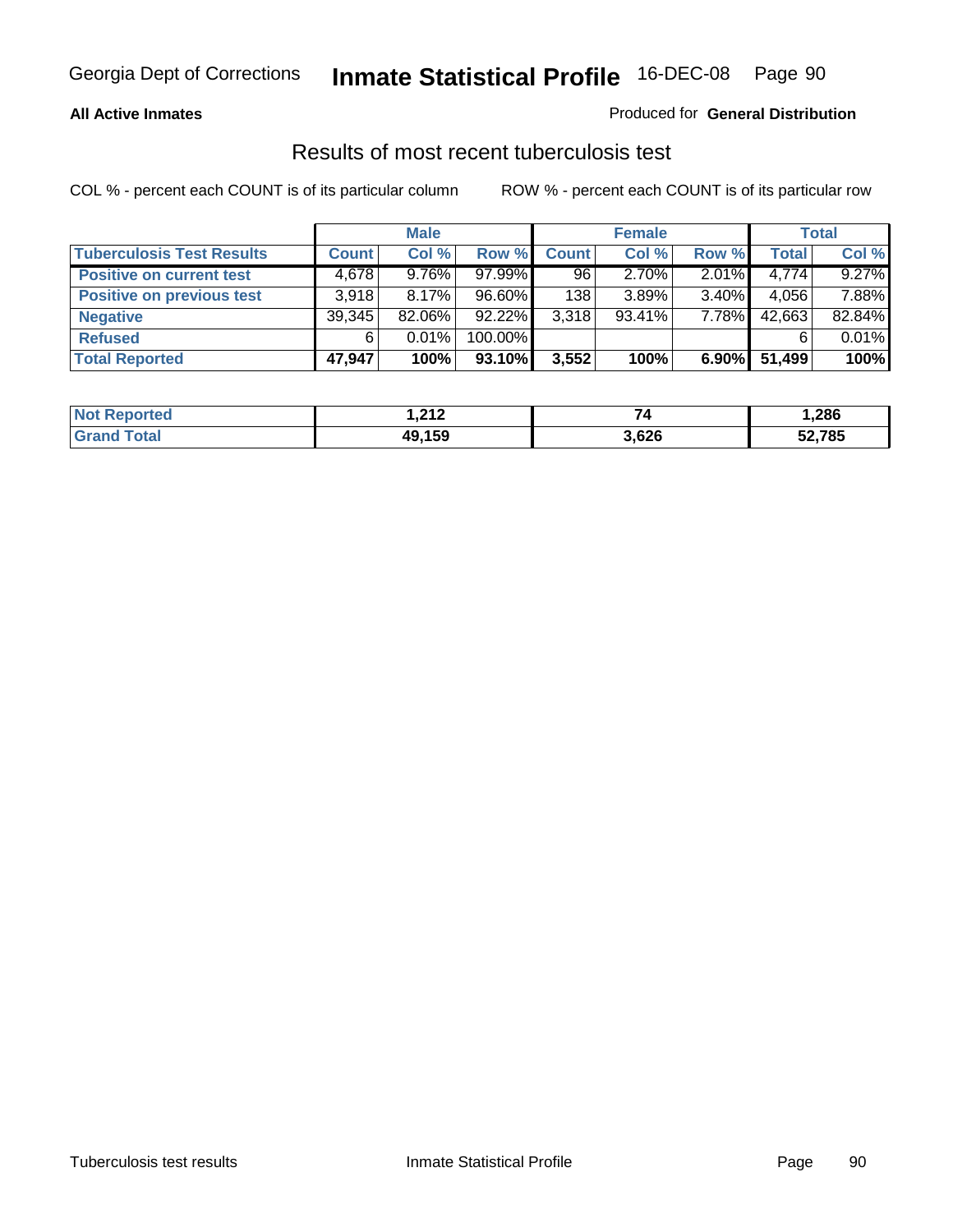### **All Active Inmates**

Produced for **General Distribution**

### Results of most recent syphilis test

|                                 |              | <b>Male</b> |        |              | <b>Female</b> |                 |                 | Total  |
|---------------------------------|--------------|-------------|--------|--------------|---------------|-----------------|-----------------|--------|
| <b>Syphilis Test Results</b>    | <b>Count</b> | Col %       | Row %  | <b>Count</b> | Col %         | Row %           | <b>Total</b>    | Col %  |
| <b>Positive on current test</b> | 883          | $1.86\%$    | 87.25% | 129          | $3.64\%$      | 12.75% <b>I</b> | 1,012           | 1.98%  |
| <b>Negative</b>                 | 46.703       | 98.14%      | 93.19% | 3,413        | 96.36%        | $6.81\%$        | 50,116          | 98.02% |
| <b>Total Reported</b>           | 47,586       | 100%        | 93.07% | 3,542        | 100%          |                 | $6.93\%$ 51,128 | 100%   |

| <b>Not Reported</b> | 573. ا | 84    | 1,657  |
|---------------------|--------|-------|--------|
| <b>Grand Total</b>  | 49.159 | 3,626 | 52,785 |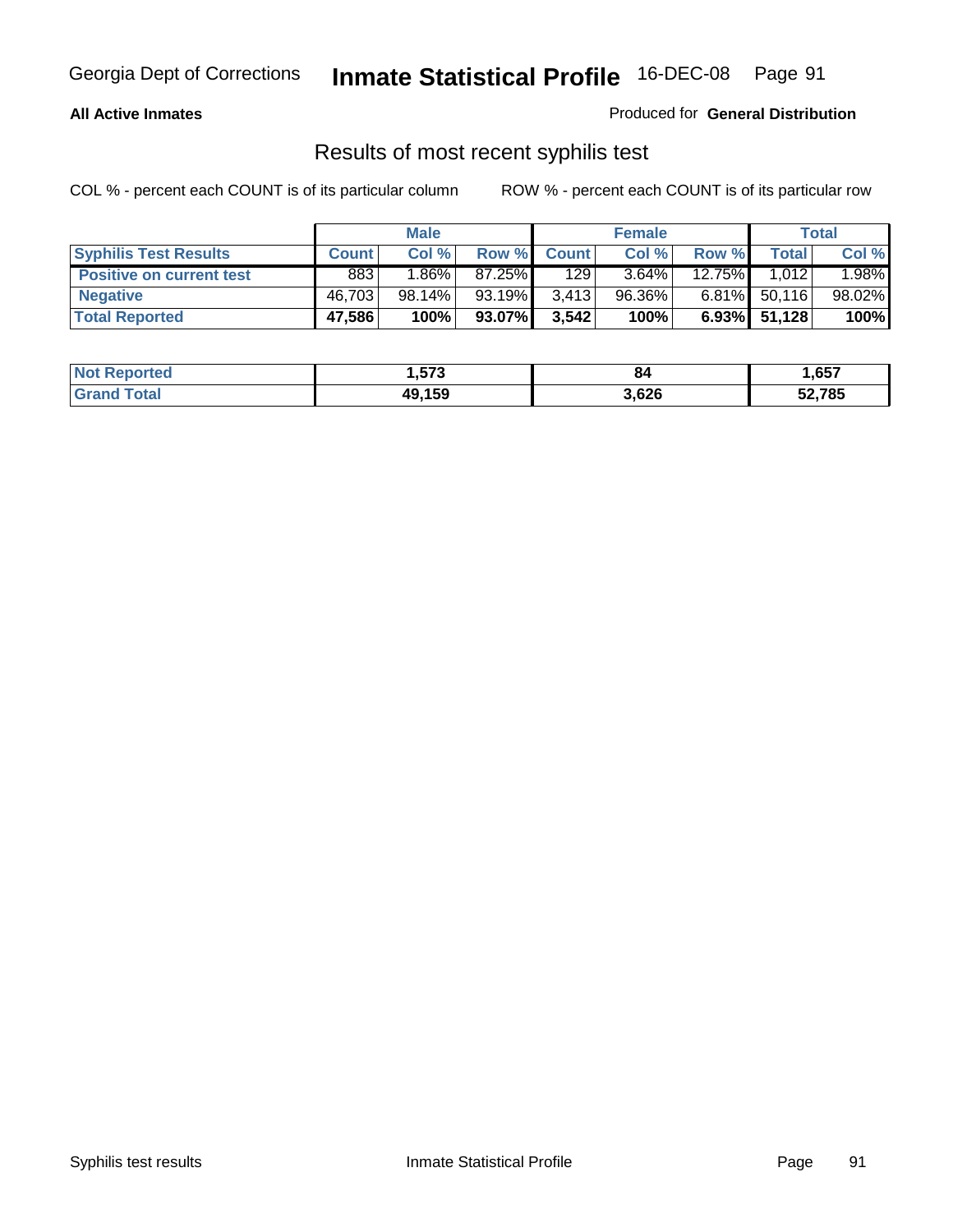### **All Active Inmates**

Produced for **General Distribution**

### Results of most recent Hepatitis-C test

|                                 |              | <b>Male</b> |         |              | <b>Female</b> |          |             | Total  |
|---------------------------------|--------------|-------------|---------|--------------|---------------|----------|-------------|--------|
| <b>Hepatitis-C Test Results</b> | <b>Count</b> | Col %       | Row %I  | <b>Count</b> | Col %         | Row %    | $\tau$ otal | Col %  |
| <b>Positive on current test</b> | 310          | $34.60\%$   | 97.18%I |              | $52.94\%$     | $2.82\%$ | 319         | 34.94% |
| <b>Negative</b>                 | 586          | 65.40%      | 98.65%  |              | 47.06%        | 1.35%    | 594         | 65.06% |
| <b>Total Reported</b>           | 896          | 100%        | 98.14%  | 17           | 100%          | 1.86%    | 913         | 100%   |

| <b>Not Reported</b> | 48,263 | 3,609 | 51,872 |
|---------------------|--------|-------|--------|
| <b>Grand Total</b>  | 49,159 | 3,626 | 52,785 |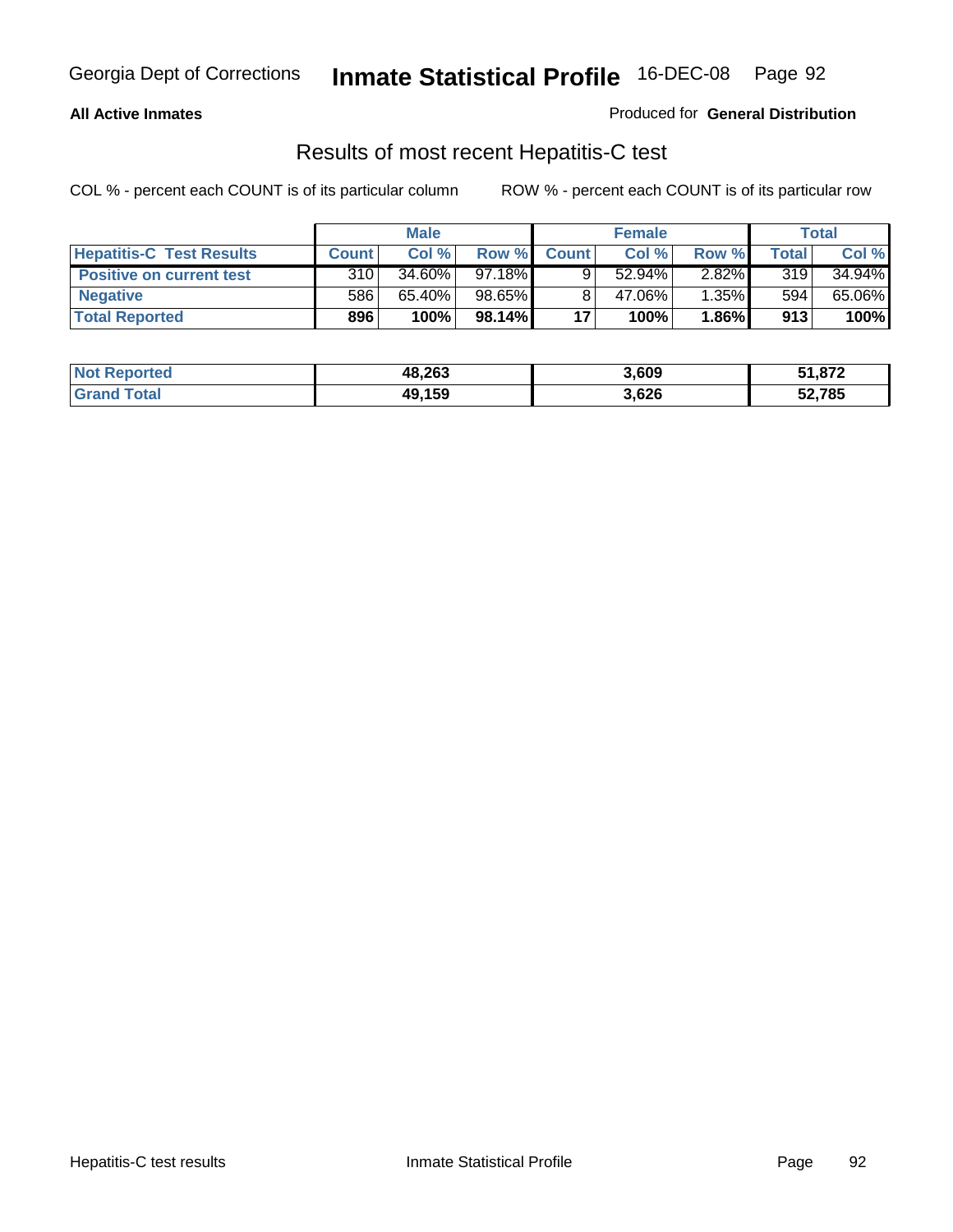### **All Active Inmates**

### Produced for **General Distribution**

### Results of most recent pregnancy test

|                                 |              | <b>Male</b> |          |              | <b>Female</b> |         |       | Total  |
|---------------------------------|--------------|-------------|----------|--------------|---------------|---------|-------|--------|
| <b>Pregnancy Test Results</b>   | <b>Count</b> | Col %       | Row %    | <b>Count</b> | Col %         | Row %   | Total | Col %  |
| <b>Positive on current test</b> |              |             |          | 45           | 1.93%         | 100.00% | 45    | 1.93%  |
| <b>Negative</b>                 |              |             |          | 2.285        | 98.07%        | 100.00% | 2,285 | 98.07% |
| <b>Total Reported</b>           |              | $\%$        | $0.00\%$ | 2,330        | 100%          | 100.00% | 2,330 | 100%   |

| <b>Not Reported</b> | 49,159 | 1,296 | 50,455 |
|---------------------|--------|-------|--------|
| <b>Grand Total</b>  | 49.159 | 3,626 | 52,785 |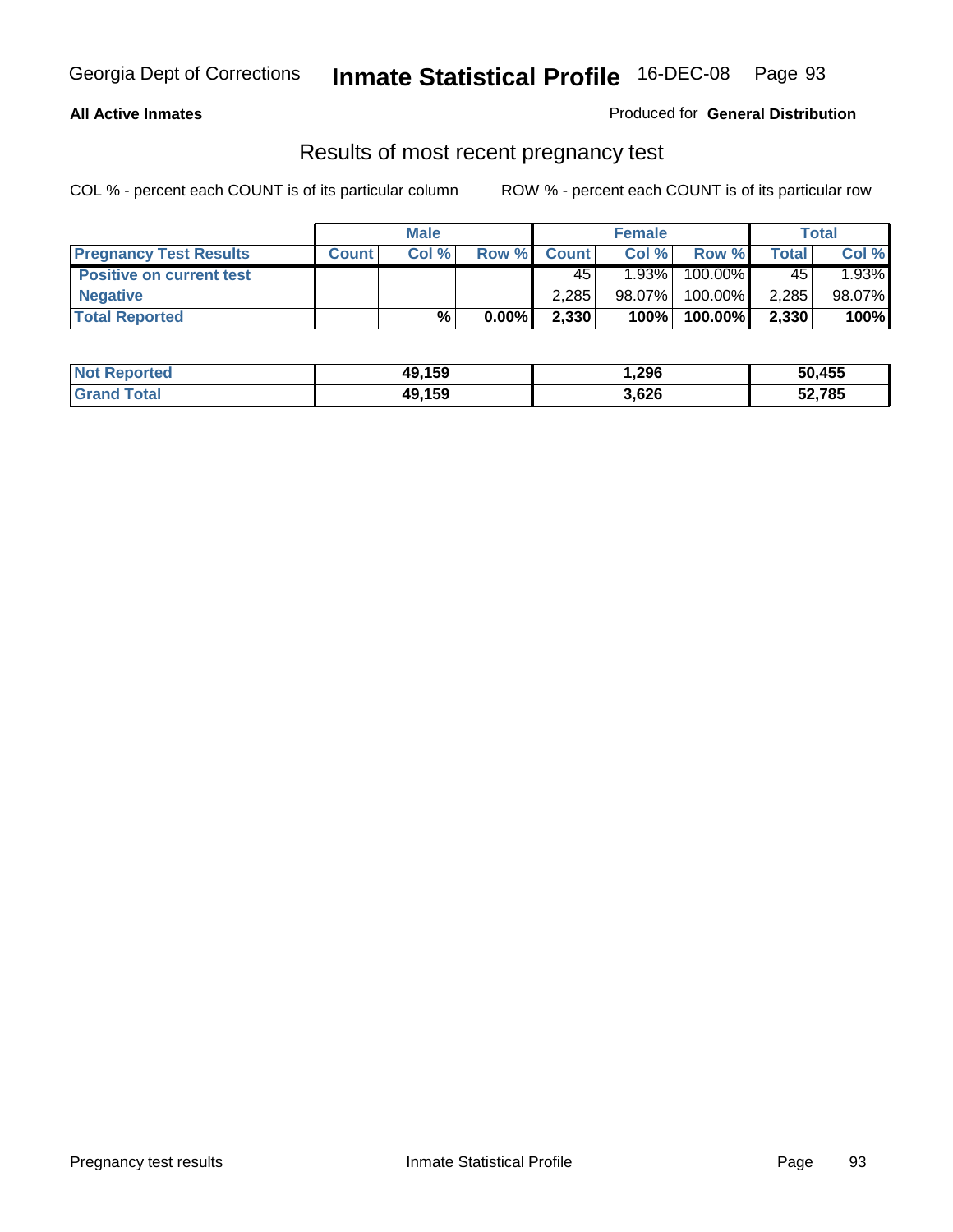### **All Active Inmates**

### Produced for **General Distribution**

### Results of most recent diabetes test

|                              |              | <b>Male</b> |        |              | <b>Female</b>         |        |       | Total   |
|------------------------------|--------------|-------------|--------|--------------|-----------------------|--------|-------|---------|
| <b>Diabetes Test Results</b> | <b>Count</b> | Col %       | Row %  | <b>Count</b> | Col %                 | Row %I | Total | Col %   |
| Positive on current test     | 64           | 100.00%     | 98.46% |              | $100.\overline{00\%}$ | 1.54%  | 65    | 100.00% |
| <b>Total Reported</b>        | 64           | 100%        | 98.46% |              | 100%                  | 1.54%  | 65    | 100%    |

| <b>Not Reported</b>   | 49.095 | 3,625 | 52,720 |
|-----------------------|--------|-------|--------|
| <b>Total</b><br>Grand | 49.159 | 3,626 | 52,785 |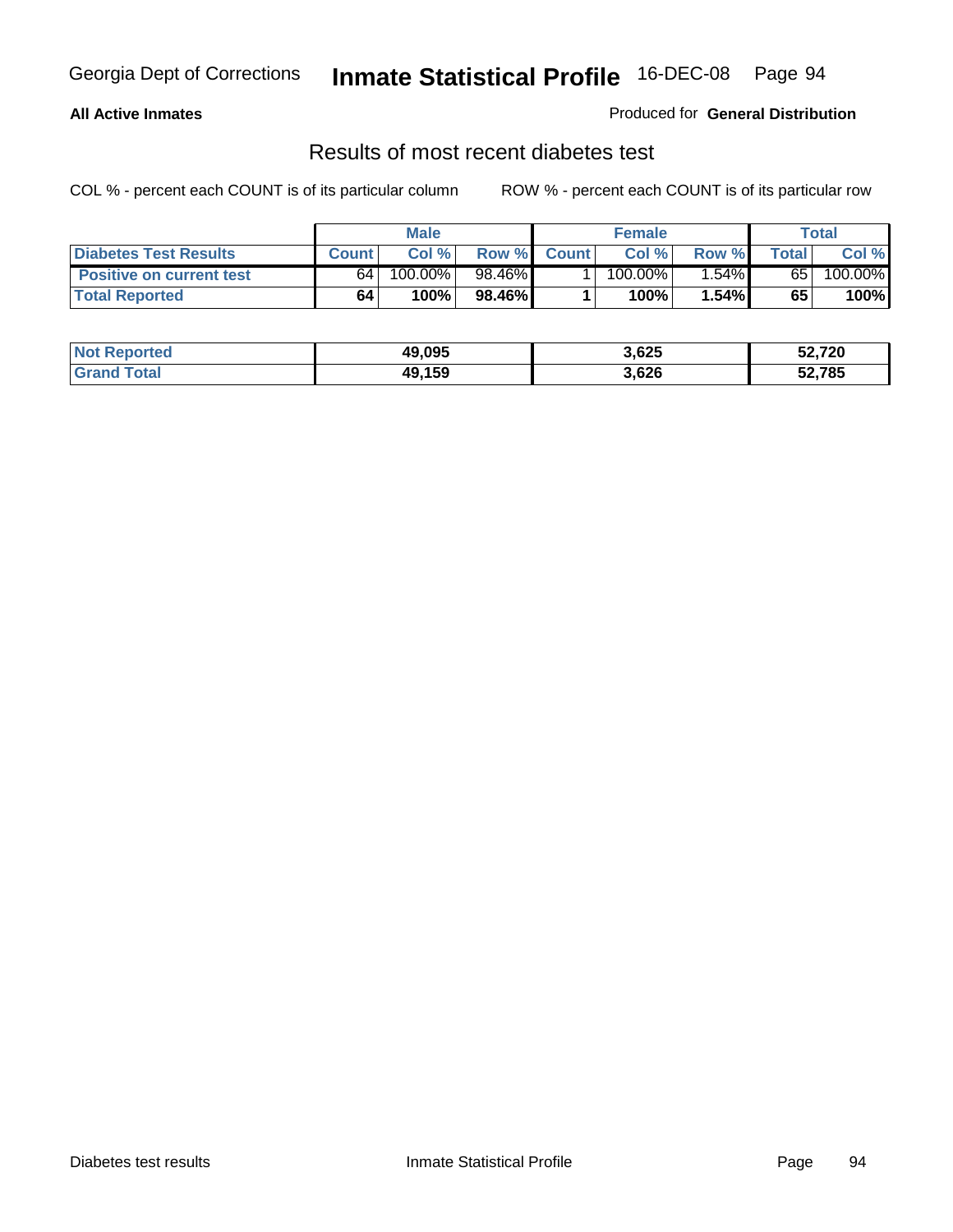### **All Active Inmates**

### Produced for **General Distribution**

### Results of most recent hypertension test

|                                  | <b>Male</b>  |           |         | <b>Female</b> |         |          | <b>Total</b> |           |
|----------------------------------|--------------|-----------|---------|---------------|---------|----------|--------------|-----------|
| <b>Hypertension Test Results</b> | <b>Count</b> | Col %     | Row %   | <b>Count</b>  | Col %   | Row %    | Total        | Col %     |
| <b>Positive on current test</b>  | 311          | $97.49\%$ | 99.04%  |               | 100.00% | $0.96\%$ | 314          | $97.52\%$ |
| <b>Negative</b>                  |              | $2.51\%$  | 100.00% |               |         |          |              | $2.48\%$  |
| <b>Total Reported</b>            | 319          | 100%      | 99.07%  |               | 100%    | 0.93%    | 322          | 100%      |

| <b>Not Reported</b> | 48,840 | 3,623 | 52,463 |
|---------------------|--------|-------|--------|
| <b>Grand Total</b>  | 49,159 | 3,626 | 52,785 |